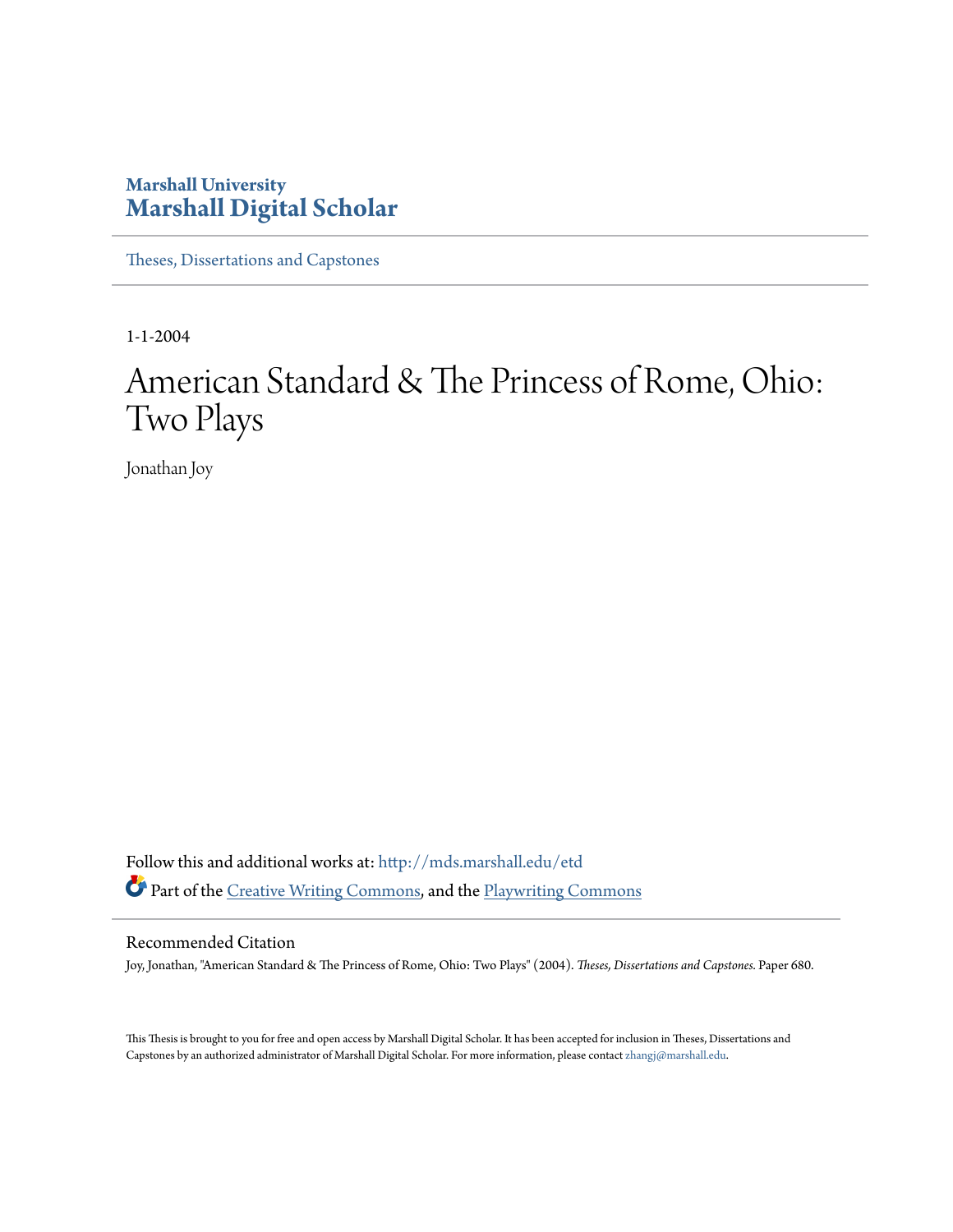## **Thesis**

*American Standard* 

*&* 

*The Princess of Rome, Ohio* 

Two Plays by Jonathan Joy

Thesis Committee:

Dr. Katharine Rodier

Dr. Edmund Taft

Mr. John Van Kirk

Copyright 2004 by the author.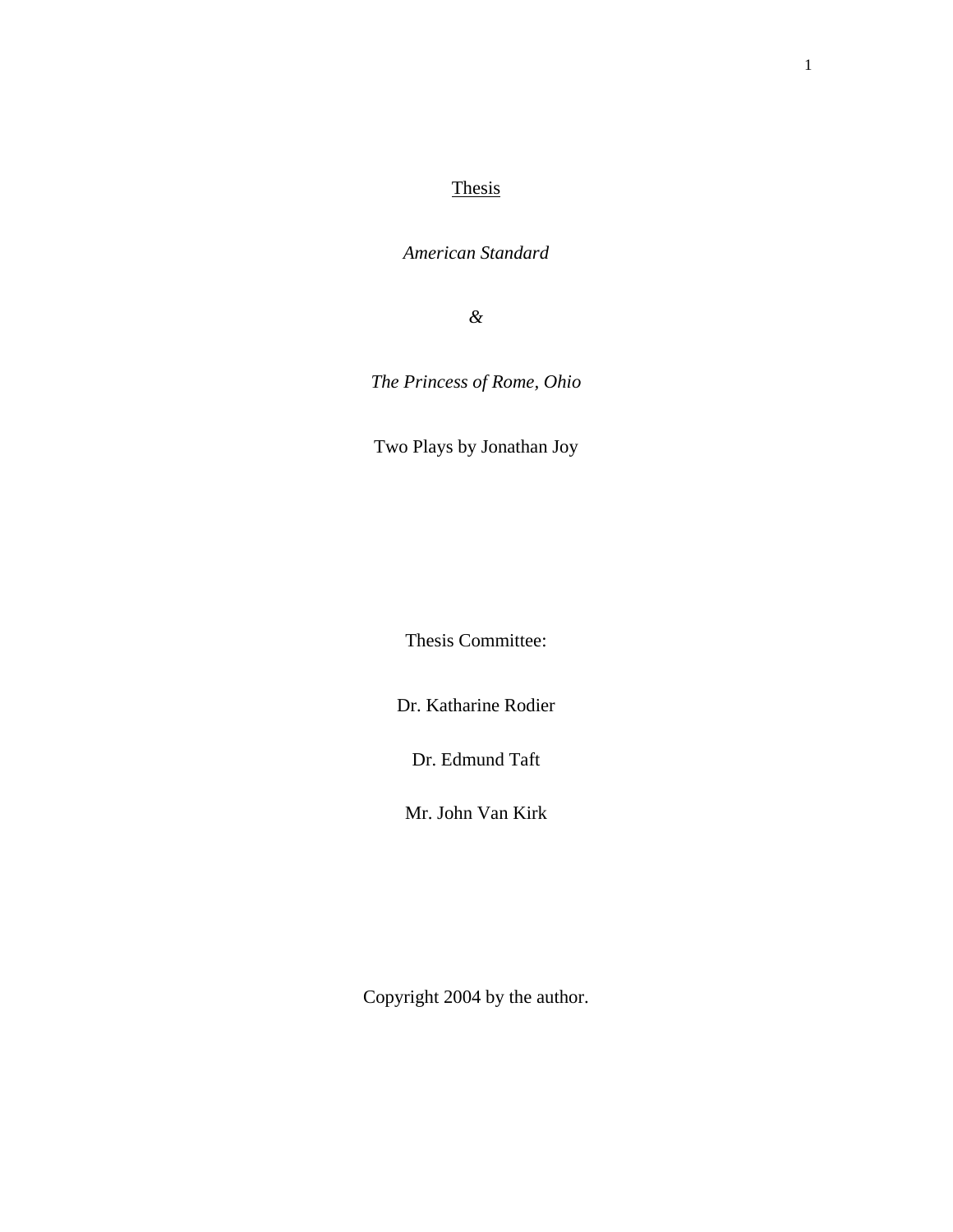## **Contents**

Introduction - 3

*American Standard* - 10

From *American Standard* to *Princess*… - 66

*The Princess of Rome, Ohio* - 69

Epilogue - 135

Resume - 137

Bio - 139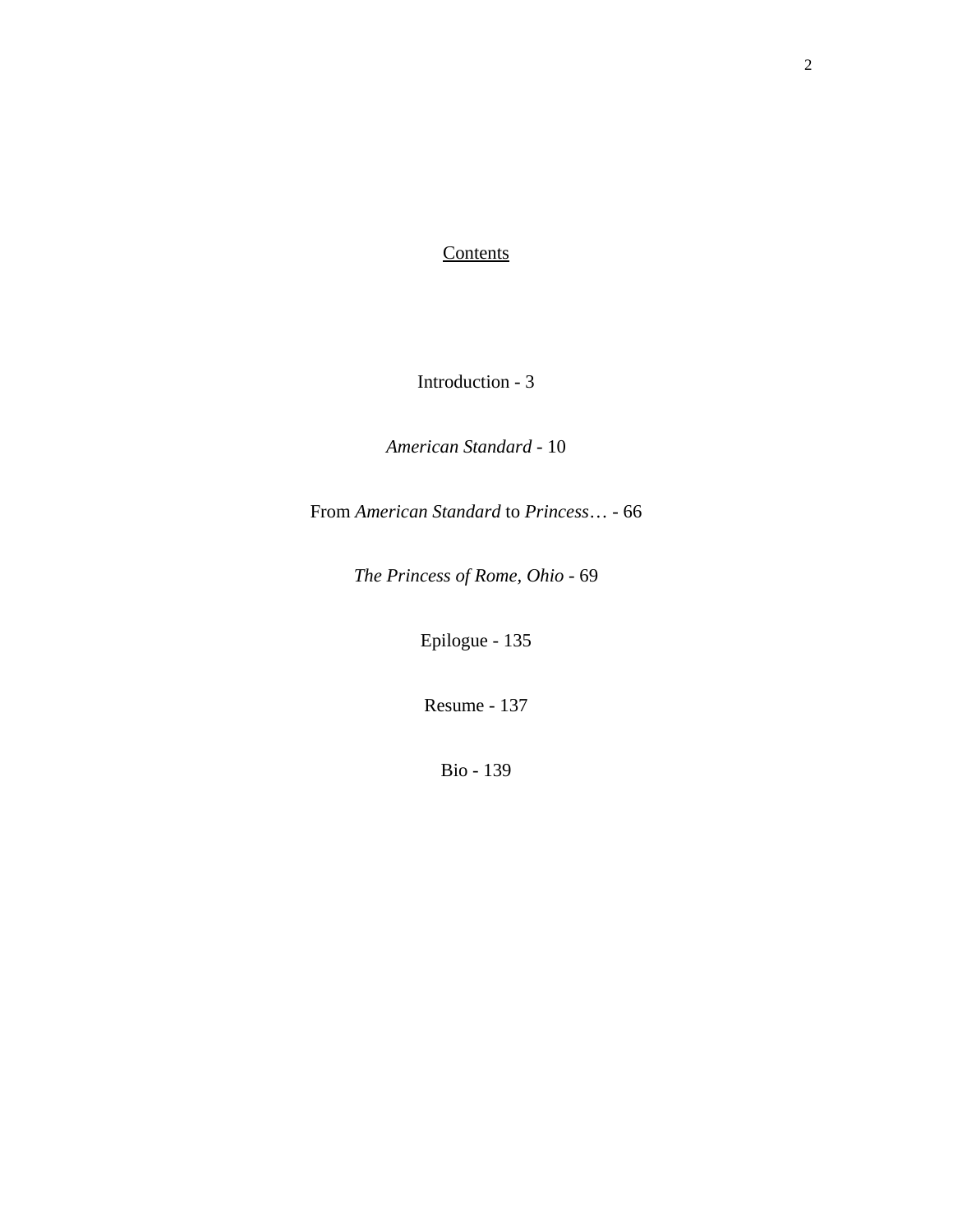### *Introduction*

## By Jonathan Joy

I returned to Marshall University as a part time graduate student in English in the Fall of 2001. The decision to enroll in the MA program followed a three year hiatus since completing my undergraduate degree with Marshall's Theatre program. It also coincided with a time in my life when I made a serious commitment to developing my craft as a writer. I have always been fascinated with the art of playwriting and the challenge of creating a story primarily with dialogue. I am still early in what I hope will be a successful and long lasting writing career. My days at Marshall have helped me to form an important creative foundation for my work.

I have now completed seven plays in the past three years. Some are short plays. One is a long one act. Two are full length. The shortest is a two page verse play about contemporary American politics called *The Rise and Fall of Master George*. The longest is *The Princess of Rome, Ohio*, for which I would estimate a running time of approximately two hours. For my thesis I am including two full length plays - *American Standard* and *The Princess of Rome, Ohio*. These two pieces represent my most complete and involved work. They are my only full length plays to date and each one has taken up to two years to develop, from inception to completion of the second draft. I believe they also show a variety in my writing and the progress that I have made since the production, and subsequent publication, of my first play (*Simply Selma*) in the summer of 2001. Since then I have studied the plays of Sam Shepard and the great Irish dramatists (Shaw, Friel, McDonagh) and of course, William Shakespeare. I have paid close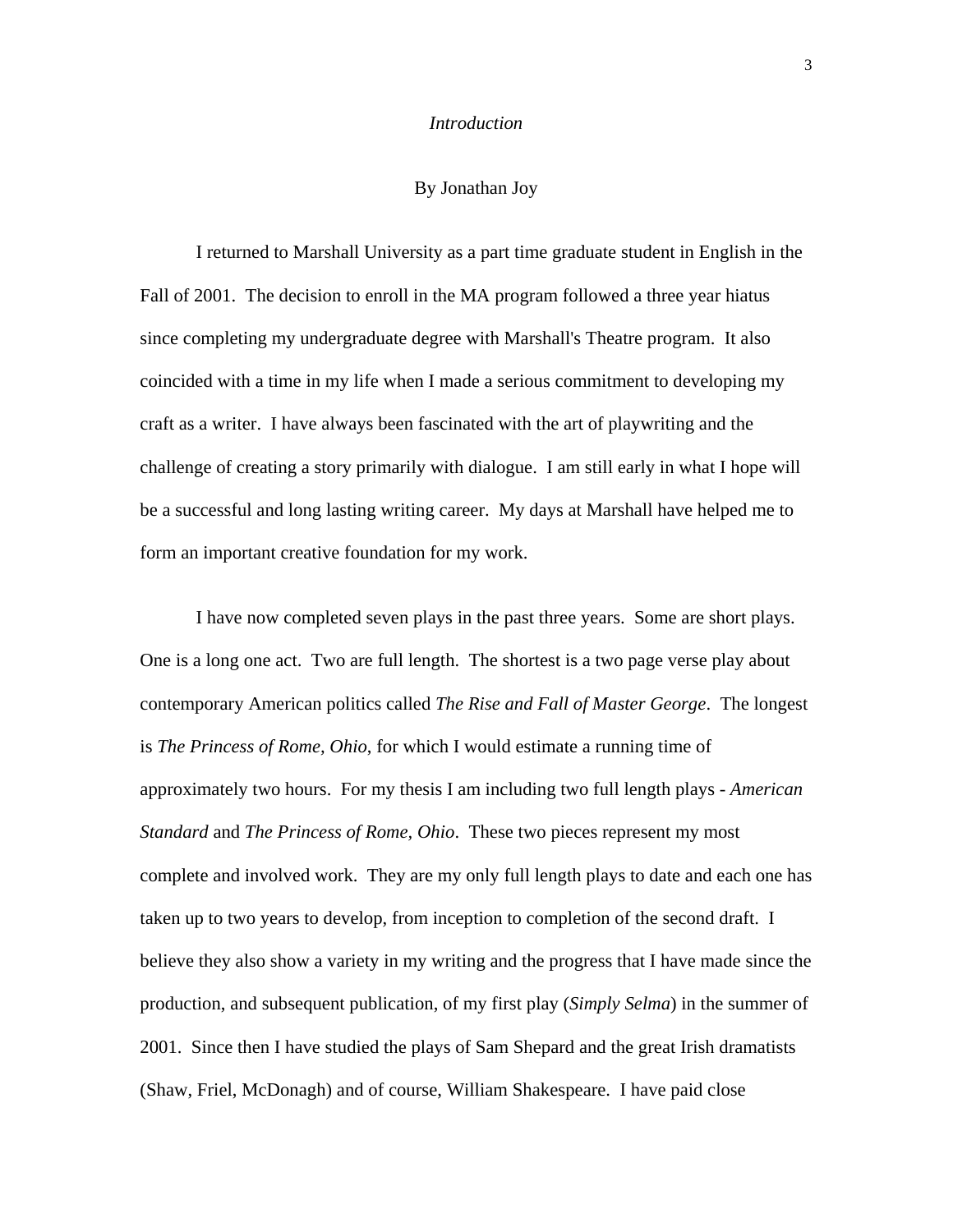attention to dramatic techniques that work for others and in turn may benefit my writing. I have become more mature and patient with my work. And it takes a great deal of patience to spend this much time with one project. This introduction briefly traces the development of these two plays, their inception and inspiration, as well as the vital role graduate study played in my growth and development as a disciplined and confident writer.

I came up with the idea for *American Standard* during the tumultuous presidential campaign of 2000. I was working for the Democratic National Committee and Vice President Al Gore as a campaign field representative in Eastern Kentucky. I had no previous experience in politics. To this day it is one of the few jobs that I have taken outside of the theatrical field. What I quickly learned was that a background in performance and producing was an ideal preparation for life on the campaign trail. In fact politics and drama are more closely related than I ever would have envisioned. While performing my campaign duties I was struck by the extremity of both political parties. It seemed that most regular people (as opposed to irregular politicos) felt left out of the loop. The people that I met didn't feel truly represented by either Republicans or Democrats. They complained about extremes and desired a moderate likable candidate. I imagined the comic possibilities of having two men at opposite ends of the political spectrum forced to travel the campaign trail together. In addition I created two moderate characters, Faith and Charlie in the play, that could voice my own attitudes (and I believe the attitudes of many people) concerning politics. The play is fun and it is intended to entertain and make people laugh. I also wanted to show, however, that in politics the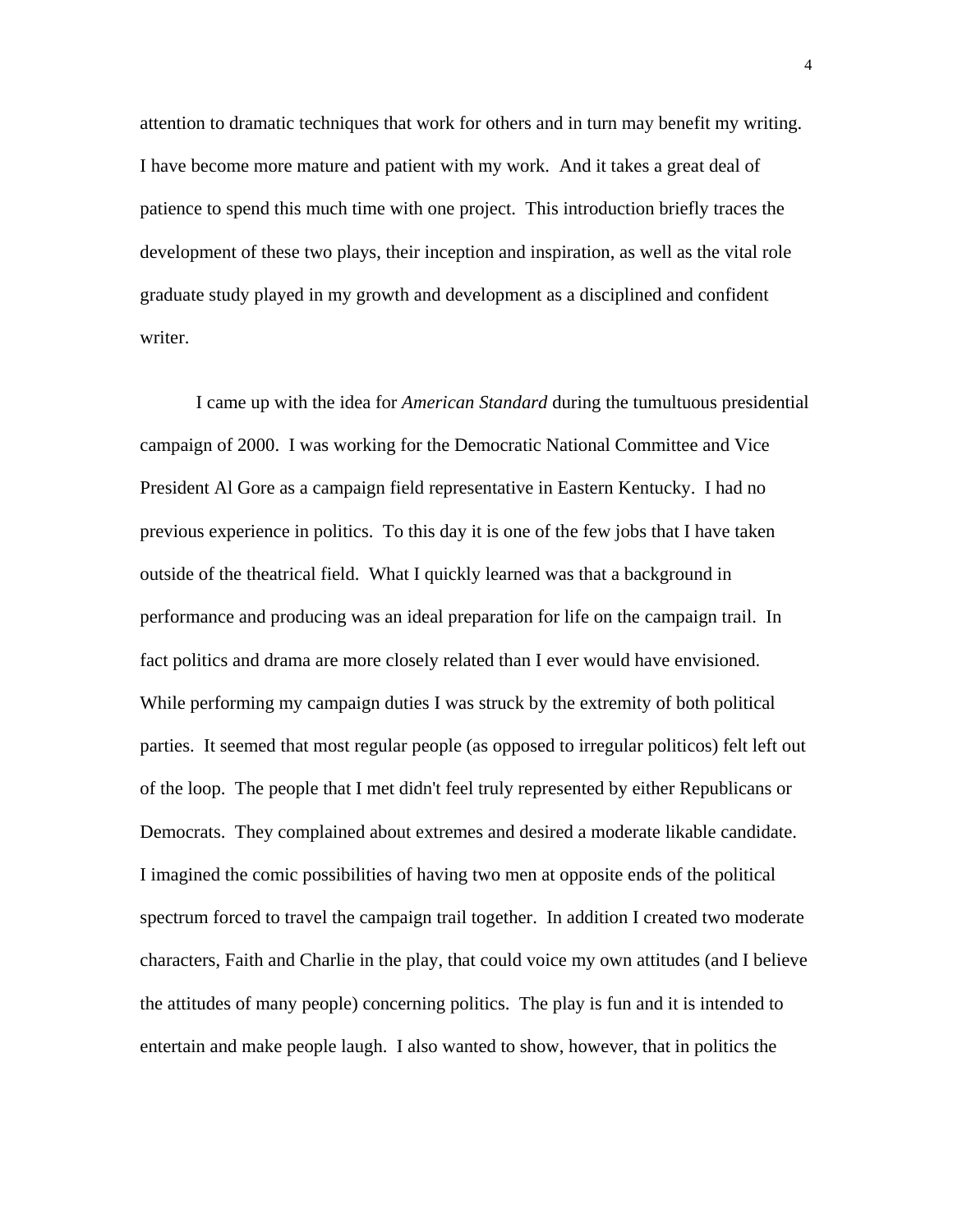truth is often found somewhere in between the extremes that political propaganda can produce.

It was no more than an idea for about a year. Eventually, I was able to put myself in a disciplined environment that could help me to concentrate solely on the work at hand. It is in that regard that my graduate study played a crucial role. During the first year of my three year stay in the English Department at Marshall University I focused a great deal of time on *American Standard*. I worked to create a compelling story of the characters that had been rattling around in my head for so long. Initially, I developed the story as a screenplay for Daniel Boyd's Screenwriting class. He helped me to find and accentuate important plot points and create detailed character development. In the following semesters I worked with Professor Manilla and Dr. Rodier to adapt that screenplay into a stage play and to produce that play in the Fall of 2002 on the heels of election day. I had been intrigued by Dr. Taft's lecture about rabbits and ducks (and the notion of differing perceptions) in Shakespeare's Henriad. As a result, I attempted to write a play that could have very different meaning to those from a variety of political and social backgrounds. Following the premiere production of the play I learned that liberals tended to hate Marcus and like John and root for John to win in the end. To the contrary, conservatives didn't necessarily like Marcus but they did seem to enjoy the play as a clear picture of how dirty both sides can be. Nobody suggested that it was overtly liberal or conservative, though I believe my own views do give the play a bit of a liberal slant.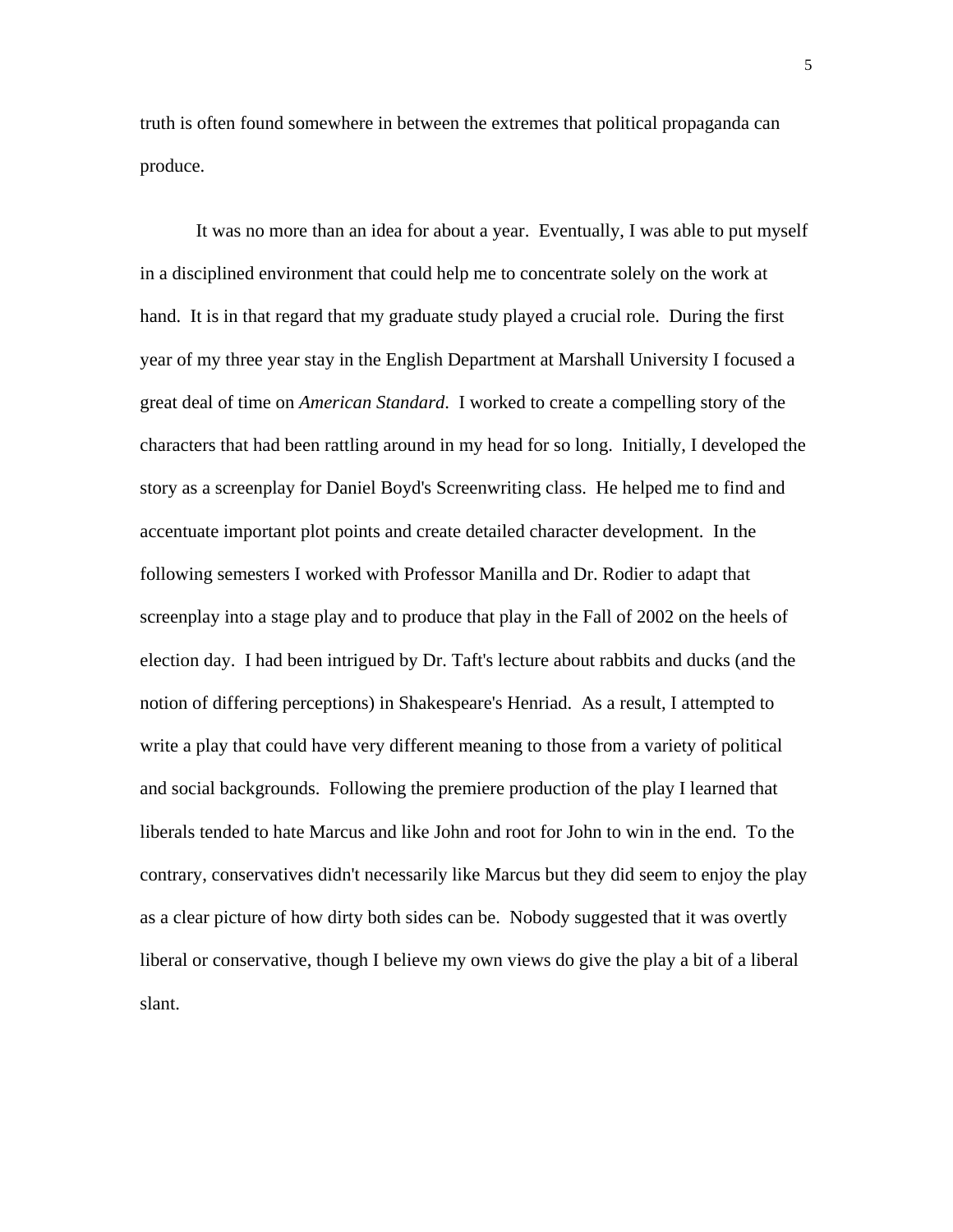*American Standard* is now in its third draft. The first draft was the screenplay, the second the stage play, and a third revision that immediately followed the premiere production. I am happy with the way the play has grown over the last three years. I'm not entirely convinced that I'll ever consider myself 100% finished with it. I continue to revise and come up with new and interesting ideas. I have entertained the idea of adding low budget political commercials that would act as a bridge between certain scenes. I thought about introducing John's mother and Charlie's ex-wife as an ally for Marcus. I've even considered adding a radio talk show host character that could narrate the action of the play and serve as a transition between the road trip portions of the story. Also, I fear the ending may be a bit abrupt and I am continuing to look for ways to write more detail into the conclusion and extend those last five pages into seven or eight. On the other hand, I like the quickness and efficiency of the story and I am hesitant to add too much and increase the running time beyond ninety minutes.

The second play in this collection is very different from *American Standard*. *The Princess of Rome, Ohio* is more like to my first play, *Simply Selma*, though more developed. *American Standard* is a road trip. In *Princess*, like *Selma*, the characters are tied to one location (i.e. the front porch in *Princess*) for the entirety of the play. One thing that all three plays do have in common is their regional location - the eastern Kentucky, southern Ohio, and western West Virginia region in which I have lived all but two of my twenty nine years. It is a region full of interesting and odd characters and tall tales that could supply any writer with a lifetime of inspiration.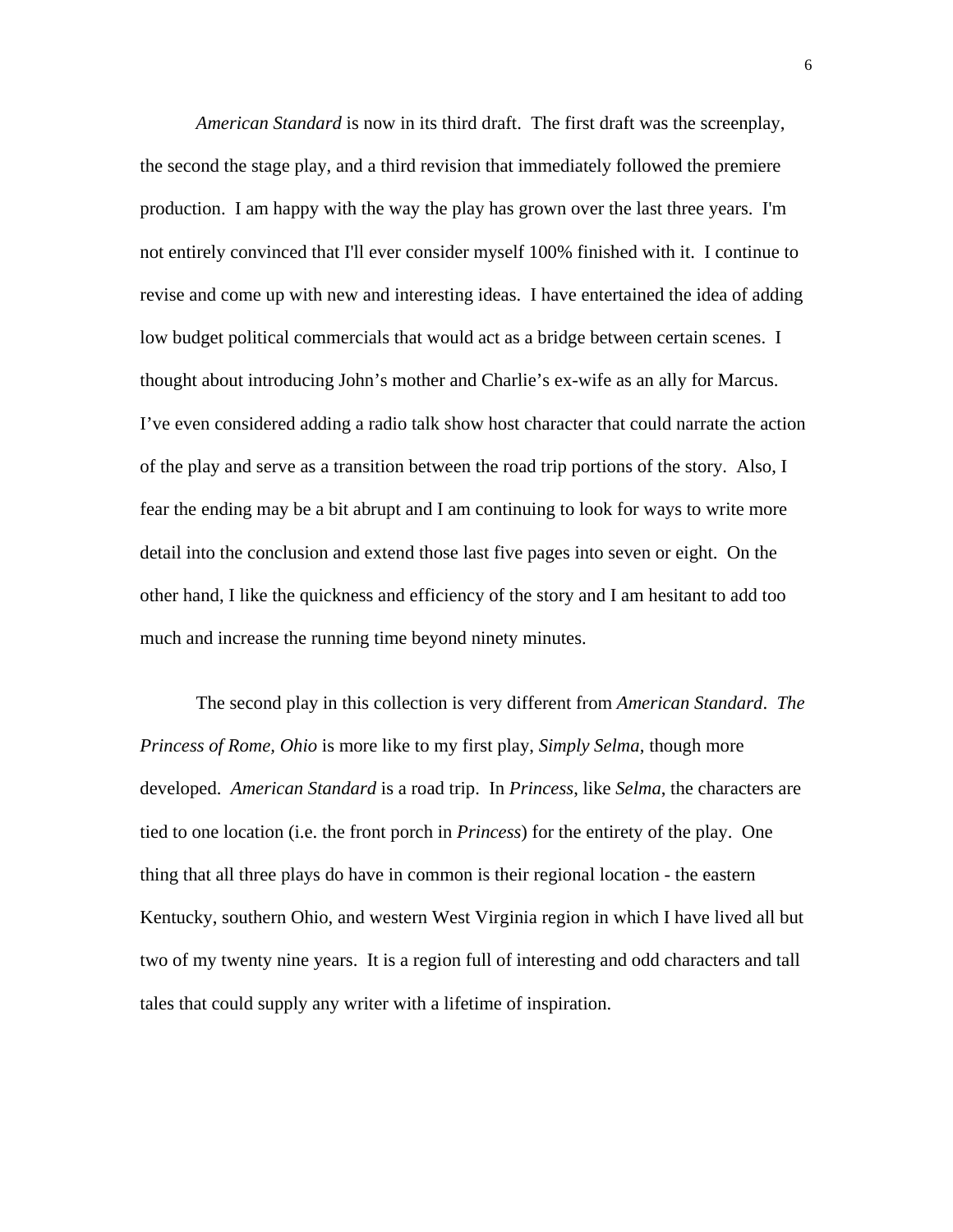The writing process was as different as the stories. *American Standard* was very structured with a detailed scene by scene outline written well before I began writing dialogue. For *The Princess of Rome, Ohio* I used a more free and fluid stream of consciousness method to develop the characters, setting and story. I began only with a brief character description for each role. Over the last fourteen months I have let those characters lead me where they want to go. As a result, the dialogue has been subject to many revisions as I encounter new directions that I want to take the play.

My favorite playwrights from the Irish theatre inspired the story. I love reading Martin McDonough, J.M. Synge and Brian Friel. They often write about the small town country people of outer lying Irish counties. These dramatists inspired me to write about the people around me without hiding any of the good or bad qualities. And like Sam Shepard, another favorite, I wrote about bizarre family problems that I have observed in others. Additionally, some of the ideas come from conversations that I have heard, fights that I have witnessed and moments that my neighbors most likely should have kept private. I've noted that many people in this area, and possible everywhere, solve their problems with loved ones in a very public way. Often a bizarre form of conflict resolution is acted out with no regard for privacy and for the entire world to see. It is a sort of unintended play within a play but it's real. I've seen brutal pieces of real life like these acted out on the plaza in front of the Cabell County library, in the Wal-Mart parking lot, at the Mall, and on numerous front porches neighboring both my old home and the homes of friends. As a result, the front porch seemed an ideal setting for my story. It is the cool alternative to the sweltering indoor heat of a house with no air conditioning. The violent undertones in the play are also reminiscent of and perhaps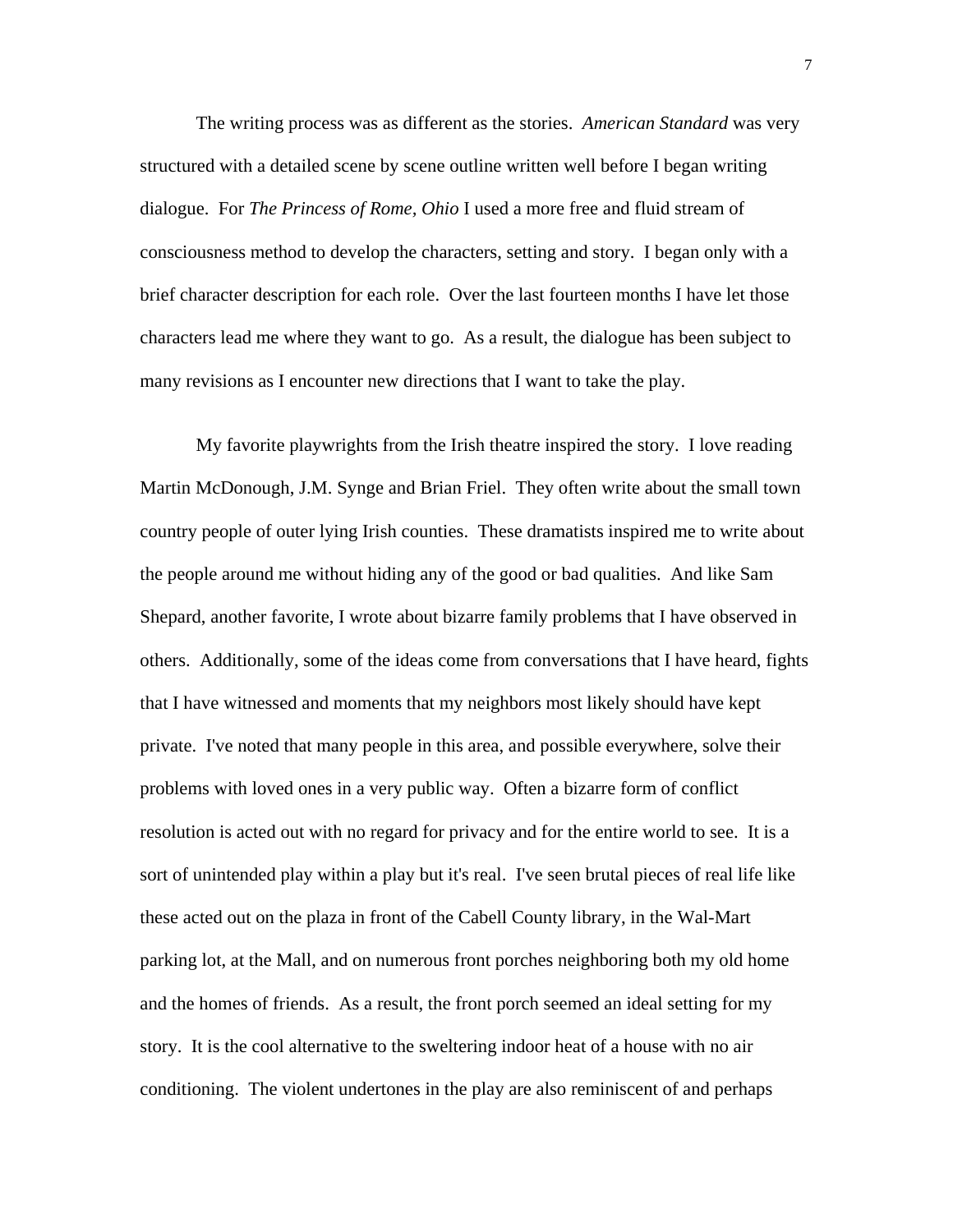inspired by Synge and McDonough as well as Sam Shepard, all playwrights that I have studied in depth in various dramatic literature courses.

At the heart of the story is Hattie, the Princess, a teenage girl who has already matured beyond her parents. She is stuck in the middle of this bizarre dark comedy that plays out in front of her each and every day. She is at times totally invisible to her loved ones and longs to get away from Rome without really understanding where she would escape. Rome, Ohio is based on the real town in southern Ohio though I've taken some artistic license with its size. The name of the town has always seemed funny to me as it contrasts so dramatically to the Rome that almost everyone thinks of when you mention that city name.

*Princess* is currently in its third complete draft. I like the way the characters and the story are set up and progress but I feel that the ending is still a bit abrupt. It may be as close to completion as is possible without having yet had the opportunity to produce it. A group of actors always provides valuable insight to work out the bugs in a play and I look forward to staging *Princess* someday soon.

Both plays have proven challenging and I have learned a great deal about myself through the process of writing. I have been inspired by my favorite playwrights in ways that go far beyond what I could possibly record here. There is no doubt that reading the long lyrical monologues of Eugene O'Neill and Tennessee Williams or the crisp dialogue of David Auburn and Marsha Norman have provided me with a countless measure of literary support. And I have used my expert people watching skills and a vivid imagination to come up with characters and situations to put my characters. I have used

8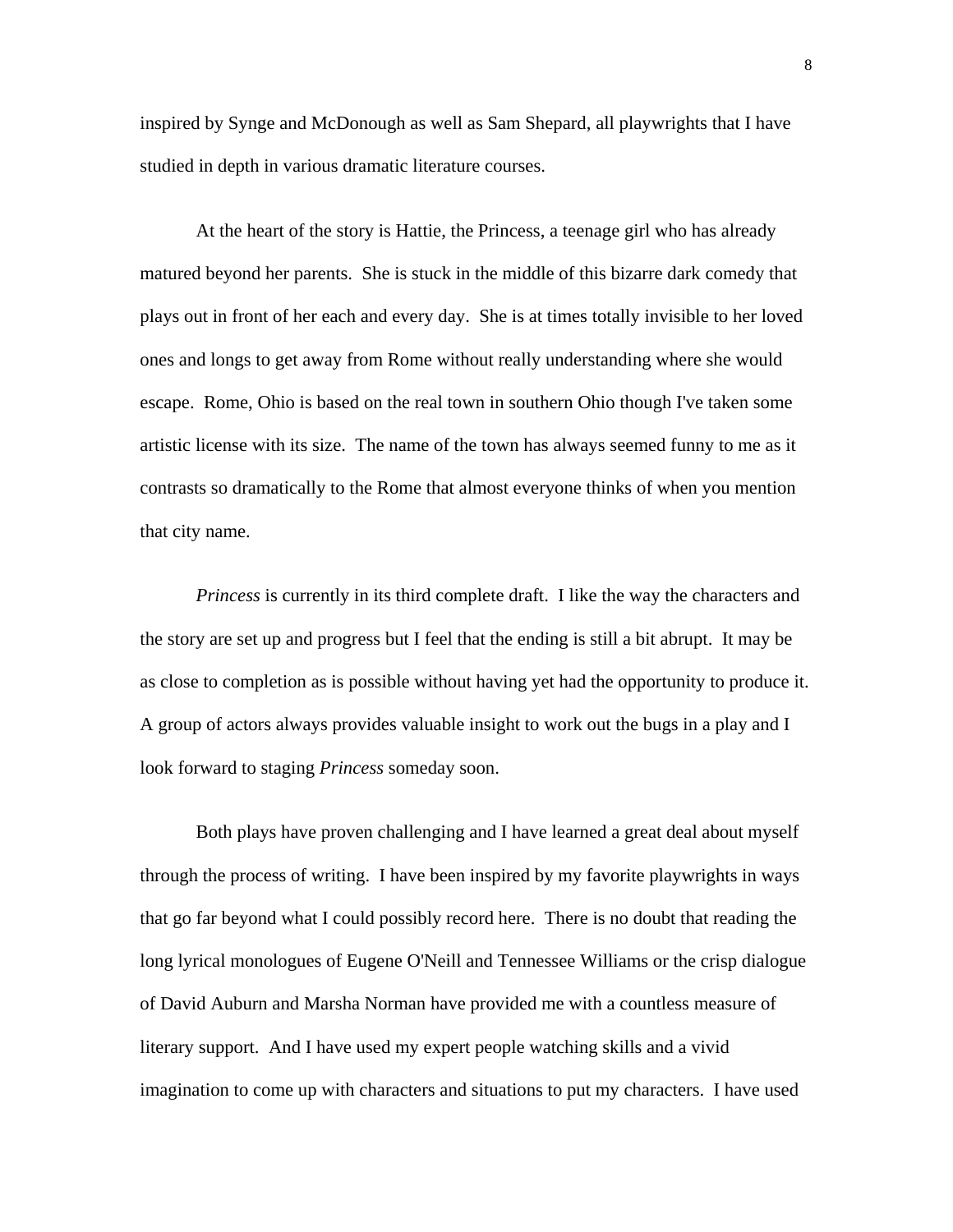my surroundings in an attempt to tell stories of real people and issues from this region that are rarely approached by other writers. And I have used the supportive and encouraging surroundings of my fellow artists, graduate faculty and University facilities to aid me in my preparation and presentation of this work.

I hope this introduction serves as at least a basic starting point for reading my work and understanding where it comes from. As mentioned beforehand, my background is in acting and it goes without saying that any actor given free reign to write about himself or herself could go on until the end of time. It is with this in mind that I will end my preface and let the work speak as it will.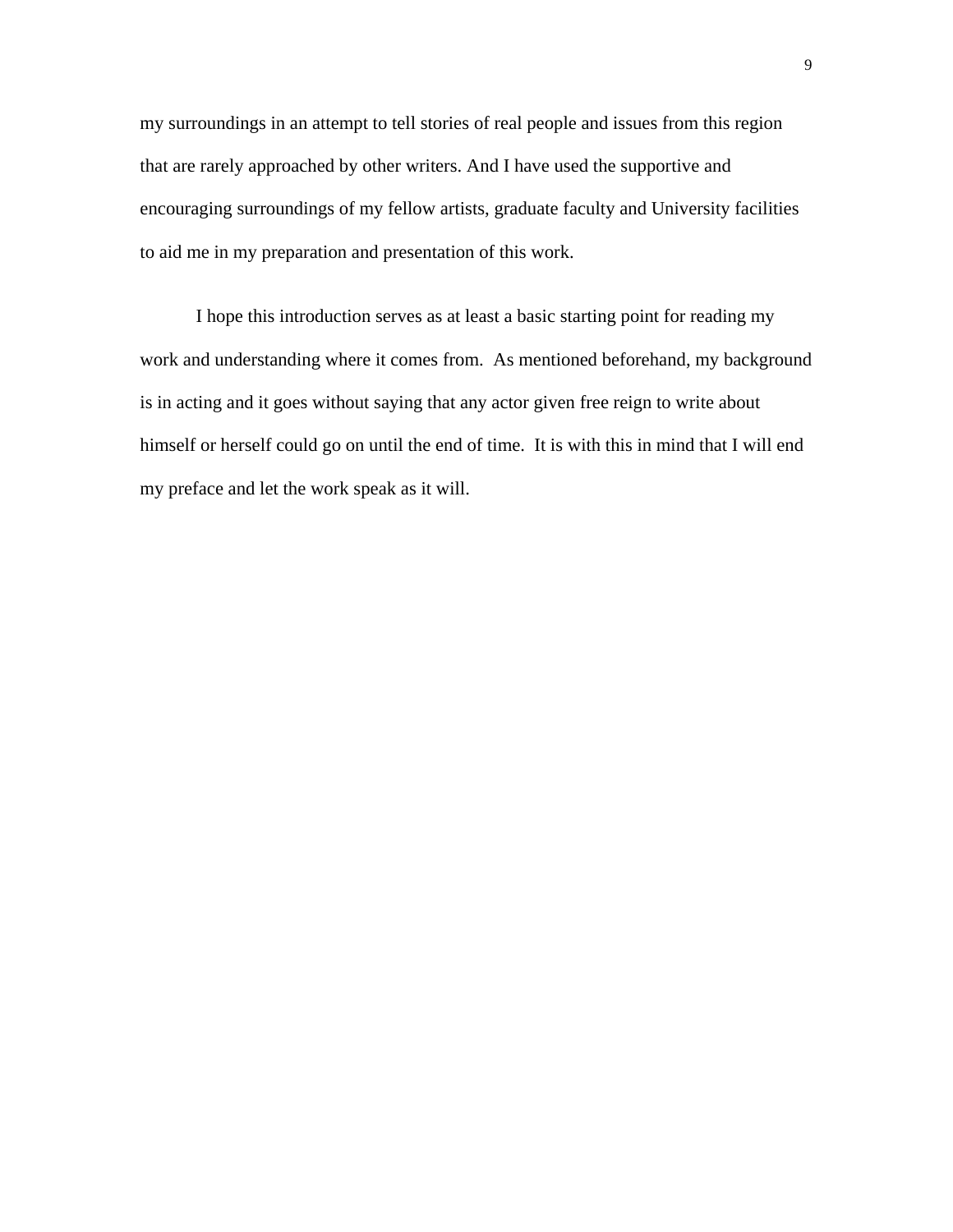*American Standard* 

By Jonathan Joy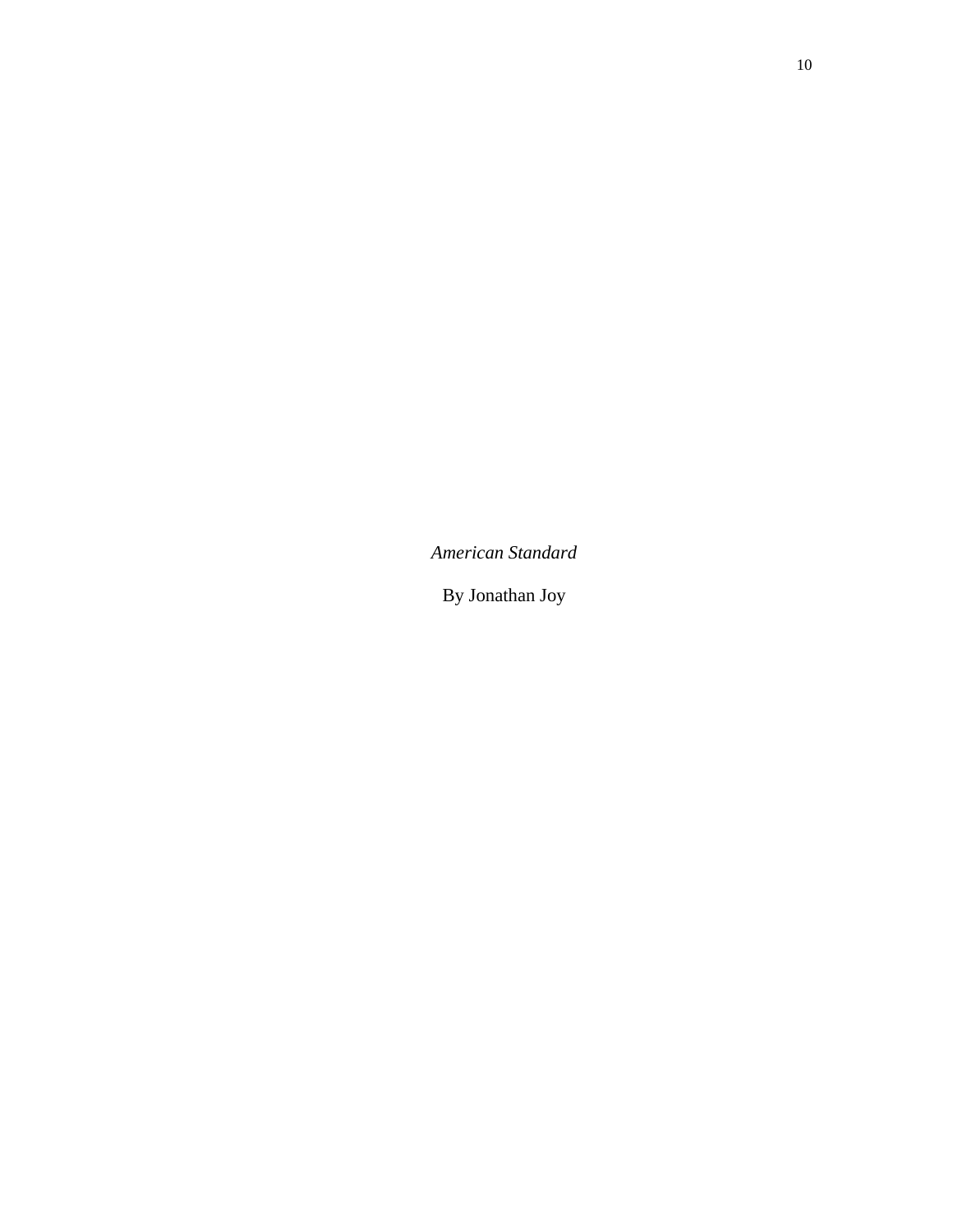*(The time is October, the fall of 2000. Presidential, state and local elections are only one month away. The setting is Ashland, a small city of twenty thousand people in Boyd County, Kentucky. The lights rise on MARCUS WOODARD, 50, a man on fire with gusto and arrogance. He stands behind a lectern delivering a speech in what appears to a political campaign rally.)* 

**MARCUS**: This part of Kentucky is often ignored, left out, looked down upon even, when it comes to state politics. I bet sometimes you feel like you don't have a voice at all. I bet some of you feel that your vote doesn't mean a damn thing come November seventh. Well, I'm here to change all that. I want to tell you something, and I want you to listen nice and close. You have a friend in Marcus Woodard. Together we can! Together we can confront our problems and come up with smaller government solutions. Together we can return jobs and economic prosperity to Eastern Kentucky. Together we can restore good old-fashioned Kentucky values to the State Senate! Together we can elect the right man for the job. When you go out to vote next month elect the moral man! The experienced man! The man with the plan! Together we can do it! You and me! Together we can! Thank you for coming out today ladies and gentleman. God bless you!

(*MARCUS waves to the crowd triumphantly. The lights cross fade to another area of the stage, the bar. JOHN BLEVINS, 25, looks likes he's lost his best friend. He is seated at the bar with a drink in hand. He is drunk. MASON, 25, the bartender, is wiping down the bar close to JOHN. A pale blue light emanates from a point just beyond audience view. It is the light of a television screen that JOHN watches with a particularly disgusted interest. JOHN swigs down the last of his drink. On the TV, a NEWSCASTER is heard reporting.)*

**NEWSCASTER**: Heading into the last month of the campaign, Republican candidate Marcus Woodard has built a double-digit lead in the polls and appears to be set to finish strong in his race for the State Senate seat of…

*(JOHN is furious. He slams his glass down hard on the bar, where it almost breaks.)* 

**JOHN**: Double digit lead? They haven't even polled Morgan County yet. There's nothing out there but yellow dog Democrats. Will you turn that off?

*(MASON turns off the TV. JOHN sulks.)* 

Give me another one.

*(JOHN hands his glass to MASON, who begins to fix a drink.)* 

What is this bullshit about Kentucky values and electing the moral man? I can't believe people still fall for that. I guess that in Marcus Woodard's world three divorces constitute family values. I've seen the way guys like him work. He's probably got a girl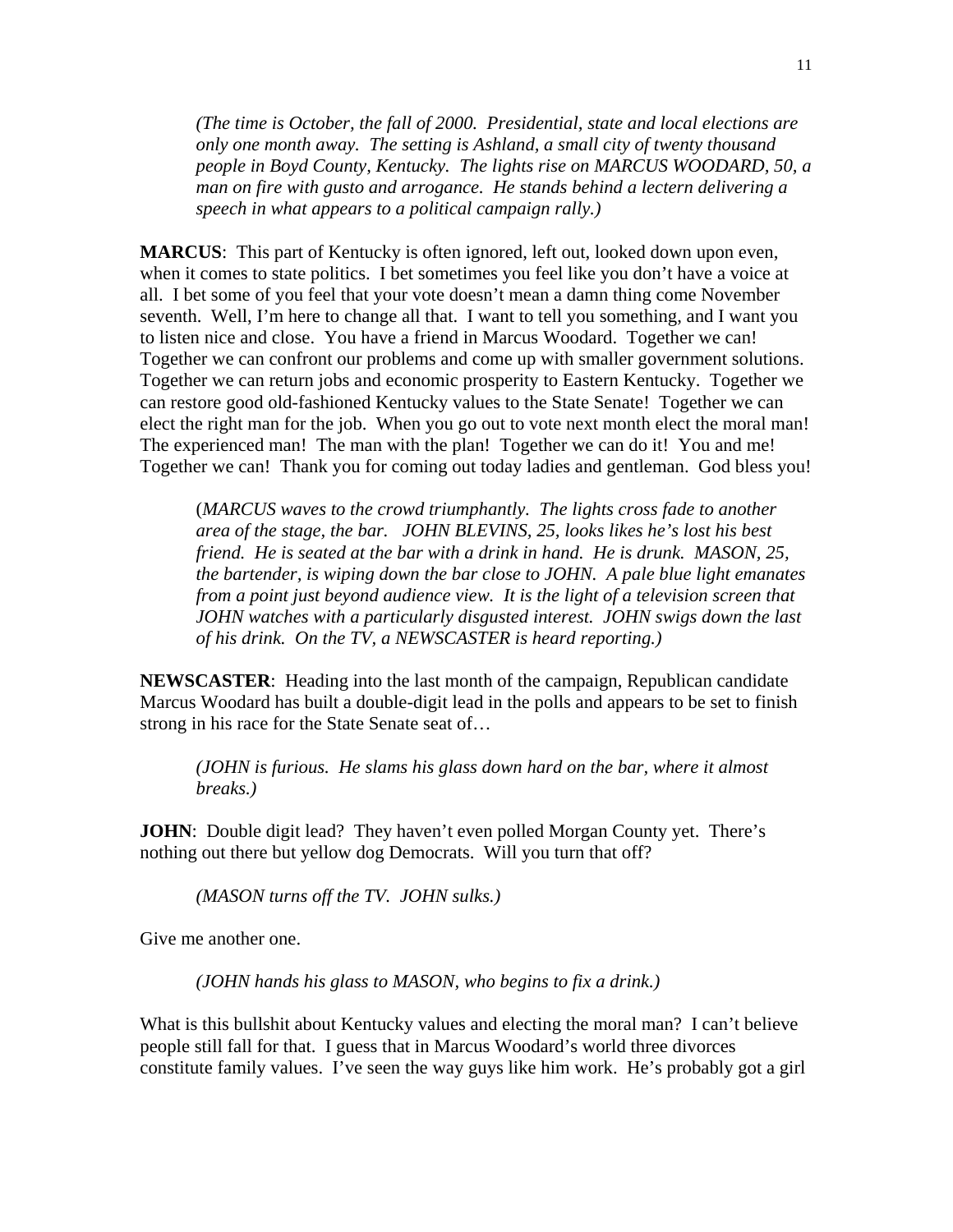in every county seat from here to Louisville. Kentucky values. These guys make me sick.

**MASON**: Can I ask you something, John?

**JOHN**: *(indicating TV)* They make *me* out to be the idiot, and *this guy*…would you vote for somebody like that?

**MASON:** He's been kicking your ass for some time...

**JOHN**: He is not kicking my ass...

**MASON**: John…

**JOHN**: It's a lot closer than it looks. It is.

**MASON**: Well, I only brought it up because you've been spending a lot of time in here.

**JOHN**: So?

**MASON:** Shouldn't you be out there pounding the pavement, or something?

**JOHN**: I don't need to hear this from you. Not now. What do you know? You wouldn't understand the first thing about how these elections work…

**MASON**: I understand that you're losing, and to most people you seem to be playing the part of the idiot they make you out to be.

**JOHN**: Whose side are you on?

**MASON:** You know what this reminds me of?

**JOHN**: I'm afraid to ask.

**MASON:** It's the cross-country thing all over again.

**JOHN**: Will you stop it with that? We were in high school.

**MASON**: You spent the whole summer training with me and then you go and quit two days before our first race. This election is the same damn thing…

**JOHN**: That was ten years ago, and I had problems with my knee. You never remember that.

**MASON**: You're always raring to start something, but you never finish. November seventh is a month away and you've given up on this election already.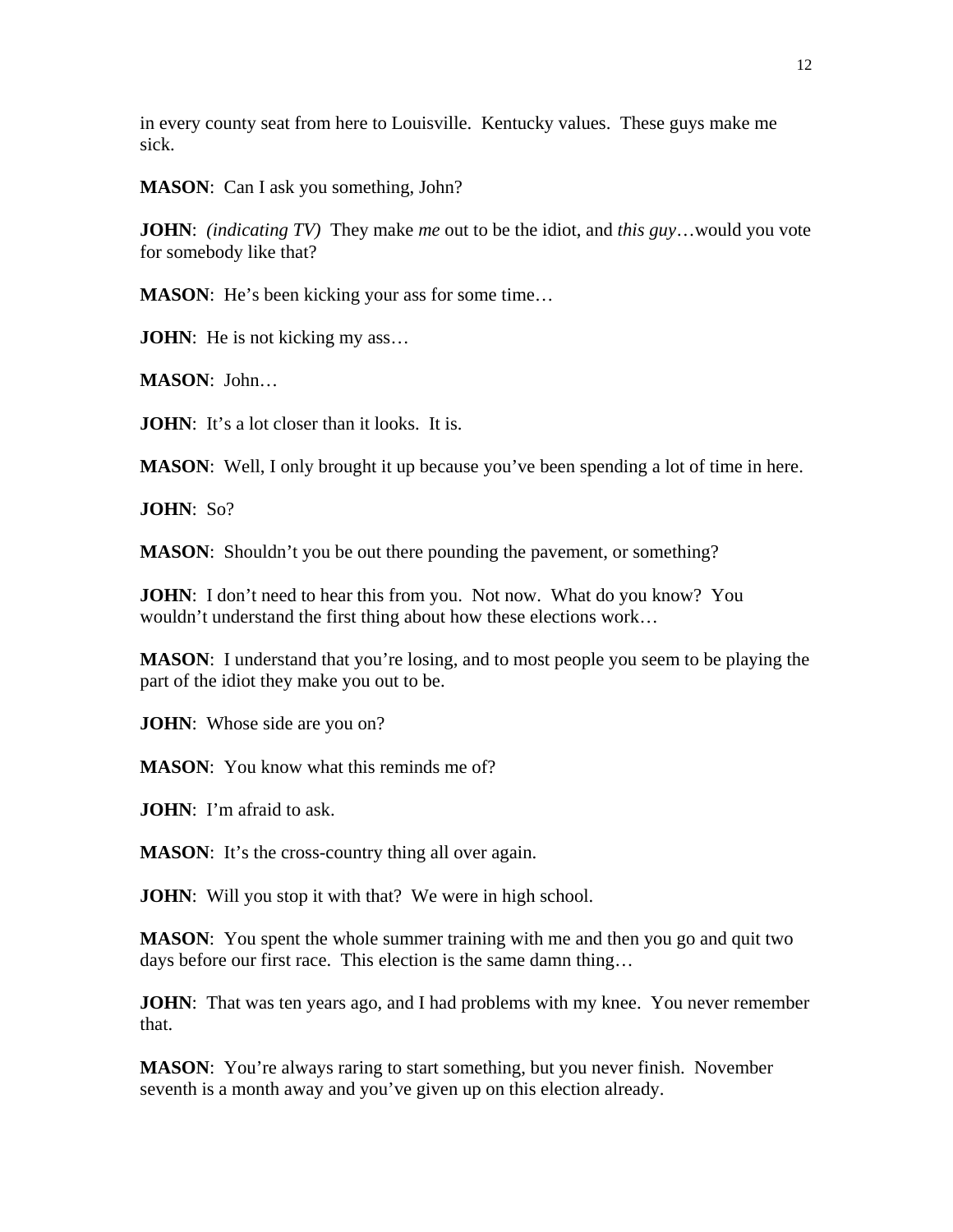**JOHN**: Fuck off. Give me that drink.

*(He gives JOHN the drink and goes back to wiping down the bar.)*

**MASON**: I'd just rather see somebody other than that asshole up in Frankfurt. I'd rather it be some asshole I kind of like.

*(Long pause.)* 

**JOHN**: *(nostalgic)* I remember going to rallies with my Dad when he was in Congress. Everybody loved him. I was the proudest kid in the world. All I ever wanted to do was to help people the way he did. He was a real good guy, you know. They don't make politicians like him anymore. These guys today, it's all razzle-dazzle with them. Somebody like me doesn't stand a chance.

**MASON**: Is he gonna endorse you?

**JOHN**: My dad? I don't know. I wouldn't count on it. He's not exactly thrilled that his "promising young son turned out to be a bleeding heart liberal Democrat". His words, not mine.

**MASON**: He'll come around. Why don't you get out of here? Get some sleep.

**JOHN**: Are you cutting me off?

**MASON**: Yes. Get the hell out of here.

**JOHN**: Can I stay at your place tonight?

**MASON**: No.

**JOHN**: Why not?

**MASON**: I got kids this weekend. You set a bad example for them.

**JOHN**: Excuse me?

**MASON:** You've got to get your shit together. I mean it.

**JOHN**: Fine. You think I don't have anywhere else to stay? There are plenty of people that'll take me in. I'm John Blevins. I'm going to be the next State Senator from the fifty…shit…the fifty…

**MASON**: Seventh?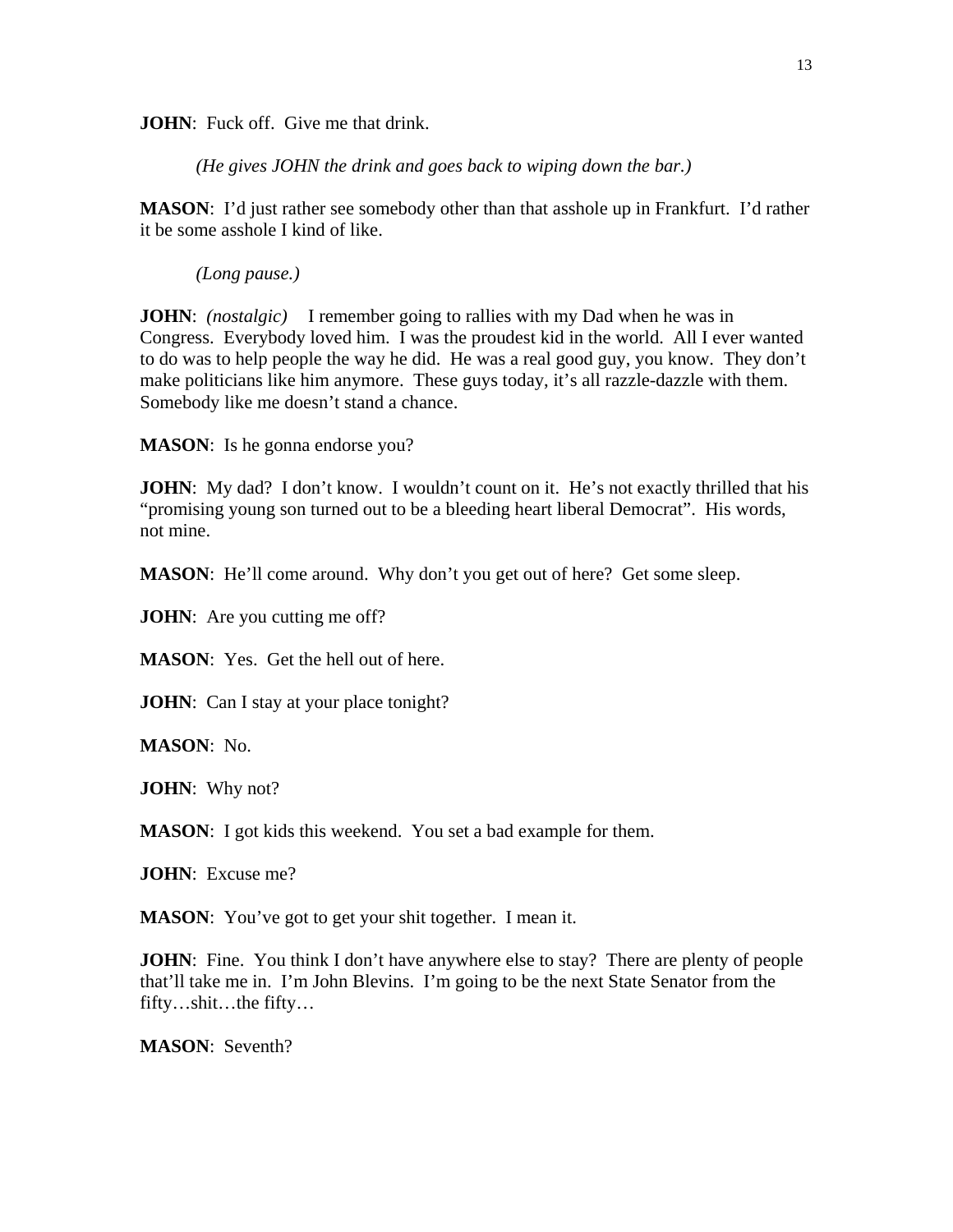**JOHN**: Yeah, shit, fifty-seventh district. Fuck you, I knew that. I'll just call one of my girlfriends. Probably keep me up all night if you know what I mean, but hell I'm up for it.

*(JOHN gets up clumsily, and falls hard onto the floor. He gets up quickly and composes himself. Hardly able to hold himself upright, he struggles to put on his jacket. He starts to exit the bar, his back to MASON.)* 

I don't need to stay at your place…lots of places I could go. And if I can't find anyplace I'll just sleep in my car. And if you can live knowing that I might be sleeping in my car in the middle of some dark alley somewhere, fine. If you can sleep tonight with that on your mind…

**MASON:** I can live with it if you can.

**JOHN**: Because it might come to that.

**MASON**: Yeah, knowing you, it might.

**JOHN**: Come on, this is the last time, I swear. I'll owe you one.

**MASON**: You owe me a lot already.

**JOHN**: You too, huh? Everyone is turning on me. Fine! There are plenty of ladies that would love to get a call from me at*…(stops, looks at his watch)…*one thirty seven in the morning. Will you put this on my tab?

**MASON:** Sure. You ever plan on paying that tab?

**JOHN**: Yeah, yeah. Float me another month and you won't be sorry. I promise.

**MASON**: Sure.

**JOHN**: One month, you'll see. One month and I'll be living in the lap of luxury. Your old friend is going to make something of himself.

**MASON**: Good night!

*(Lights cross fade from the bar back to the lectern that MARCUS spoke from. MARCUS is sitting DS of the lectern, his feet dangling off the edge of the stage and into the front row of the audience. His triumphant demeanor has melted away and he appears melancholy. His political partner, JOANNA WIGGINS is at his side. She is a stately woman with gray hair, a bit older than MARCUS. She reads a newspaper.)* 

**JOANNA**: You see this?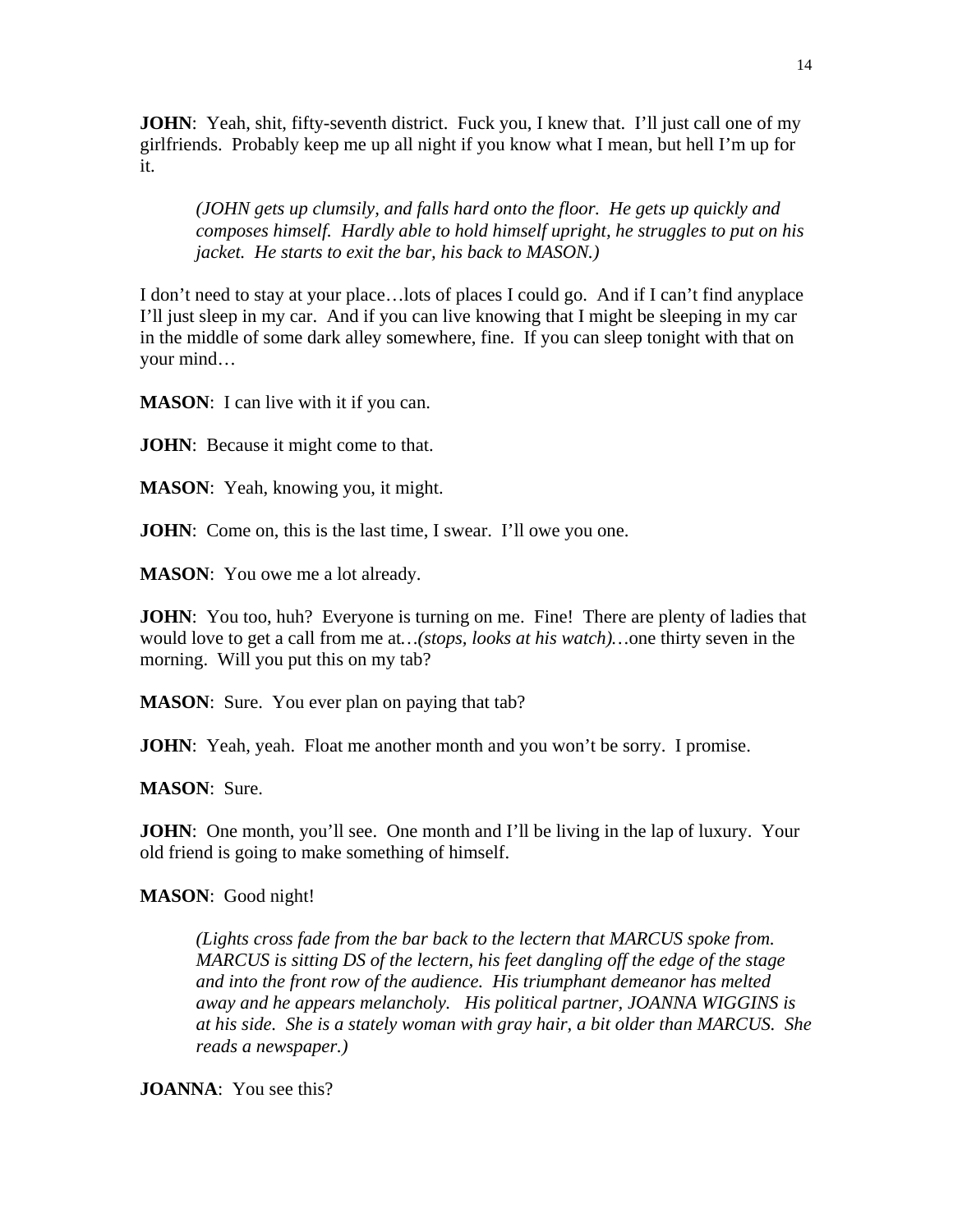**MARCUS**: I know…ten point lead…

**JOANNA**: You should be more excited.

**MARCUS**: Ten points is nothing. They haven't even polled Morgan County yet. I don't think they've polled Elliot either. It makes me wonder what the hell they're doing up there with my money.

**JOANNA**: What's on your mind?

**MARCUS**: Nothing.

**JOANNA**: Nothing, huh?

**MARCUS:** When the hell is that old man going to make up his mind?

**JOANNA**: Don't worry about that. He is going to endorse you...

**MARCUS**: Damnit, Joanna, I do worry about it. Charlie Blevins' endorsement wins this election. He should have sponsored me by now. It makes me look bad.

**JOANNA**: He's going to sponsor you.

**MARCUS:** If he endorses that no good son of his...

**JOANNA**: He's not going to do that. Blevins is a drunk. I ran into Marge the other night at the Republican Women's fund raiser.

**MARCUS**: Marge?

**JOANNA**: Marge Scott. Her husband slipped you those hundred dollar bills at...

**MARCUS**: Oh, yeah. Good man.

**JOANNA**: She said that her son saw John Blevins sleeping one off in his car behind that old bar on Winchester the other night. Really, Marcus, you've had a lot tougher opponents.

**MARCUS:** Than why the hell hasn't Charlie announced it?

**JOANNA**: He's waiting for the right moment. People are just starting to realize there's an election at all. If he'd endorsed you two weeks ago, they would have forgotten already. Come on, look at these numbers. *(indicating newspaper)* You could win it without the endorsement.

**MARCUS**: Do you really believe that?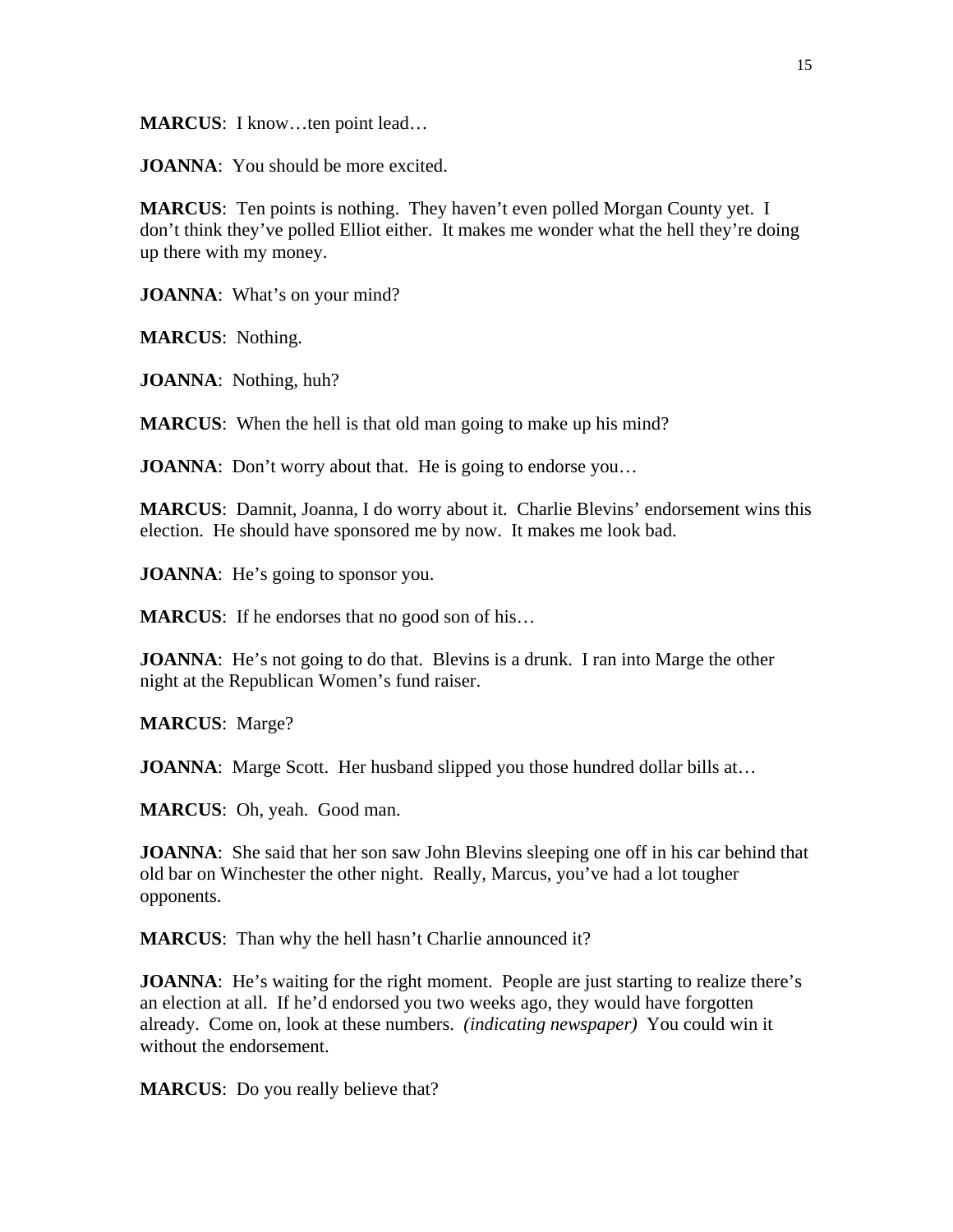**JOANNA**: Don't you? What happened to the egotistical, overconfident Marcus Woodard that I used to know?

**MARCUS**: I just have a bad feeling about this.

**JOANNA**: Well stop worrying about it for God's sake.

**MARCUS**: I don't want to think about it anymore. Why don't we get out of here. Maybe grab a bite to eat or something.

**JOANNA**: Don't even think about it.

**MARCUS**: It's a perfectly innocent invitation, Joanna.

**JOANNA**: With you there's no such thing. Sorry, I'm too old and too tired to play along. Unless you have a ring in your pocket, I'm going home. You should too. It's late. Get some rest.

*(JOANNA exits and MARCUS is left alone. He picks up the newspaper she has left behind and opens it to a specific article. He reads, then looks up and stares at the audience. His face ekes out a confident smile. He rises and exits. Blackout. The lights rise on another lectern. This time JOHN is preparing to speak. He looks tattered and nervous. At his side is DONNA DAVIS, a young woman. She is organized and dressed smartly. She hands him a suit jacket.)* 

**DONNA**: Put this on.

**JOHN**: Thanks.

**DONNA**: *(straightening his tie)* You look like shit. What were you thinking?

**JOHN**: Don't exaggerate. *(pushing her away)* Stop doing that.

**DONNA**: You're on in one minute.

**JOHN**: Jesus, it's ten o'clock already.

**DONNA**: Your dad wants to talk to you.

**JOHN**: What?

**DONNA**: He called me this morning. He said he wants you to meet him at Marcus Woodard's office after the rally.

**JOHN**: Fuck.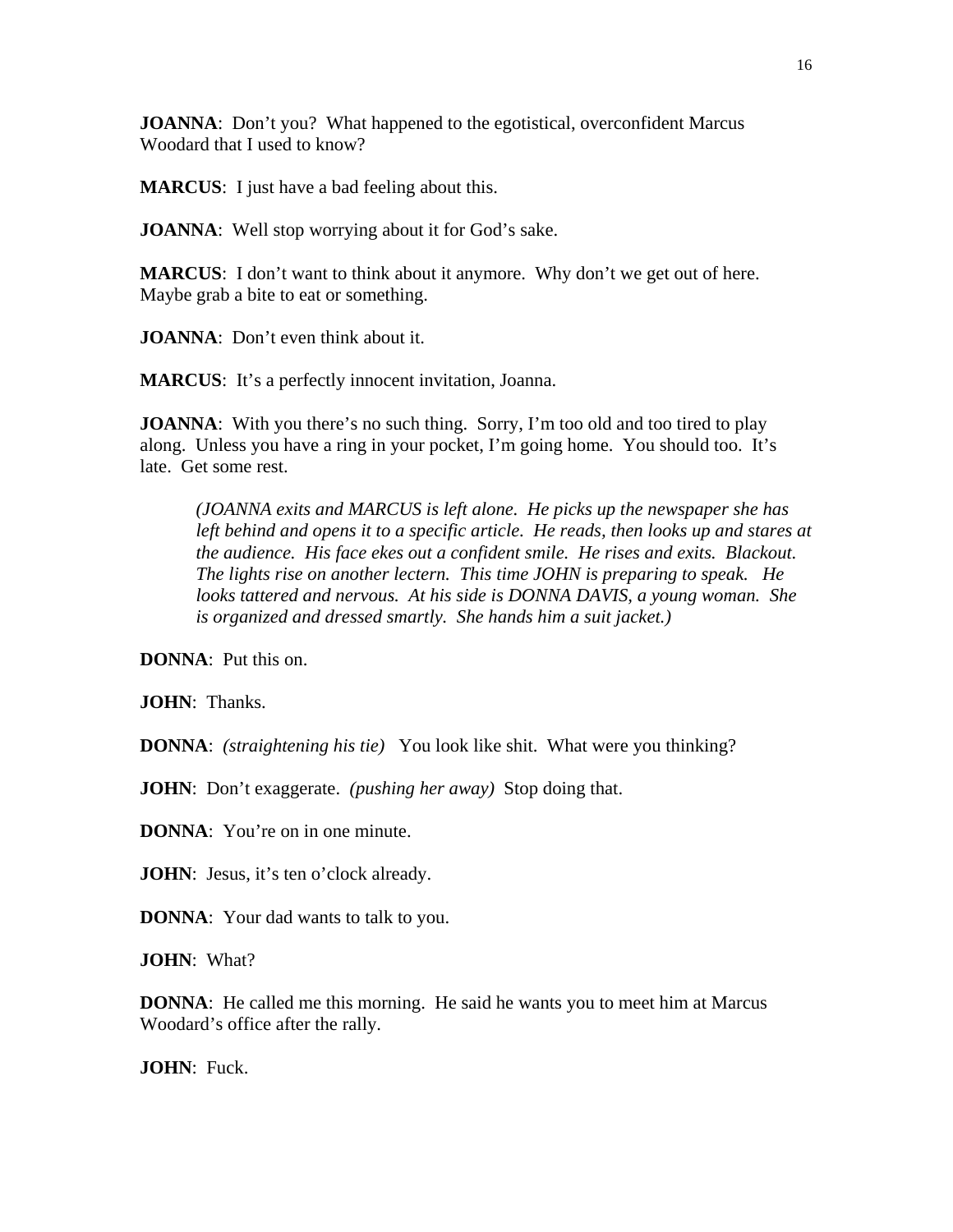**DONNA**: What?

**JOHN**: Woodard's office. You don't think that's a bad sign?

**DONNA**: John, you don't have an office. He has to meet you somewhere, doesn't he?

**JOHN**: Fuck.

**DONNA**: Don't worry about lunch. He'll have sandwiches or something. Are you okay?

**JOHN**: I think I'm hyperventilating.

**DONNA**: Jesus John, why didn't you take that public speaking class that I told you about?

**JOHN**: Will you cut that shit out. Say something to help me relax.

**DONNA**: You're on.

**JOHN**: Donna…

**DONNA**: I'm serious. You're on...go!

**JOHN**: I'm not ready.

**DONNA**: Knock 'em dead.

*(DONNA exits the stage and takes a seat with the audience. JOHN is apprehensive. He slowly takes his place behind the lectern and adjusts the microphone to his liking. He is noticeably nervous and speaks distractedly.)* 

**JOHN**: Good morning.

*(He places his hand in his suit pocket and retrieves a handful of note cards, and with them, accidentally, a pack of cigarettes which he immediately drops on the floor beneath.)* 

…shit…excuse me ladies and gentleman…

*(He leans down to pick them up and his head slams hard into the corner of the lectern. He picks up the cards and begins rearranging them with one hand while the other hand is gripped tightly to his injured head.)* 

Oh, God, I think I'm bleeding…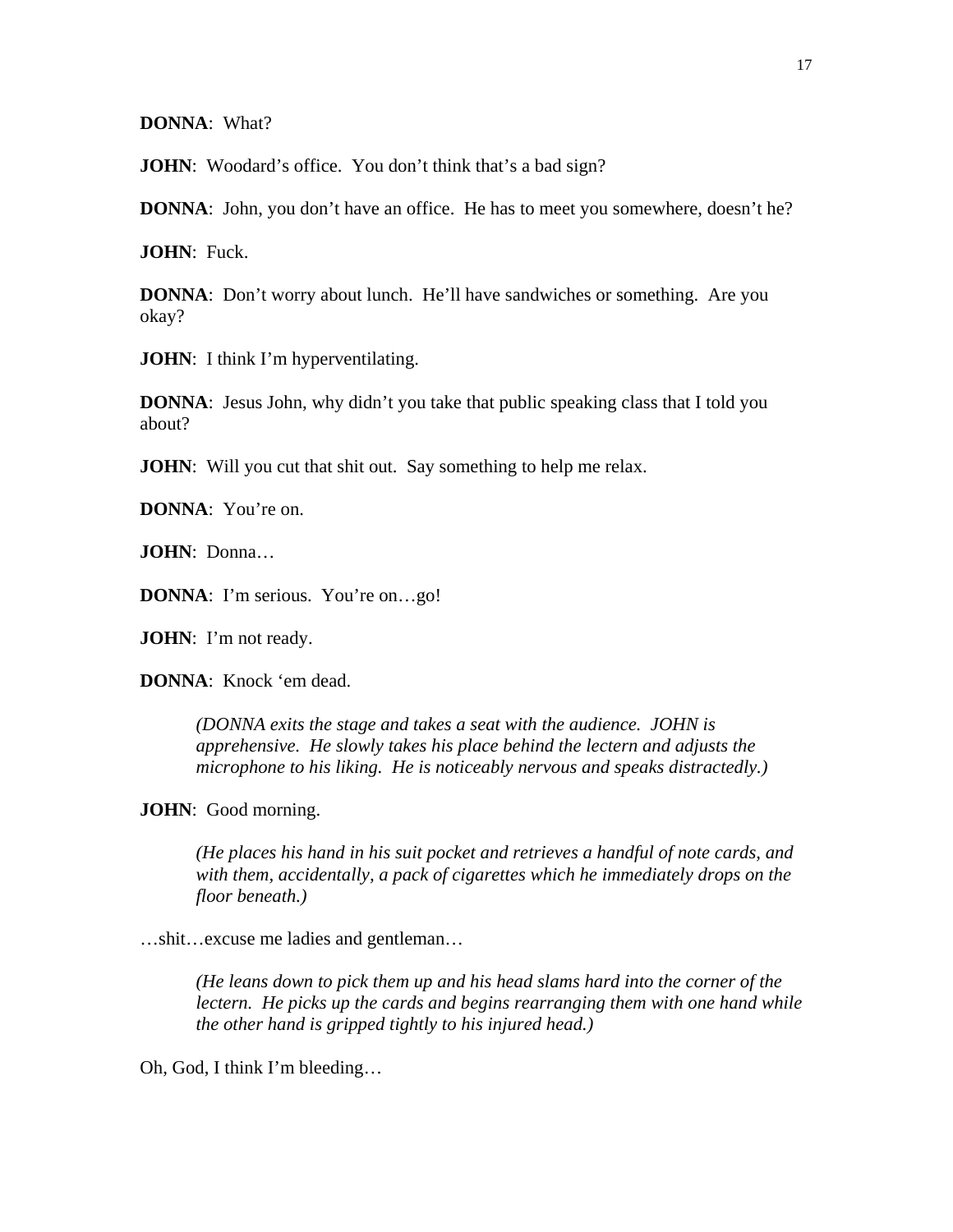*(DONNA darts from her seat and heads toward JOHN. She is halfway to there when he waves her off. Slowly she returns to her seat.)* 

I'm okay…all right…*(composing himself)* I want to thank you all for coming out today…A professor I had in college told me one time you should always open up a speech like this with a joke…so, here goes…what do you call a thousand politicians at the bottom of the Ohio River…a good start…a good…start…

*(JOHN stands speechless with the appearance of a deer caught in headlights. Lights down on him and up on the other lectern. This time it is MARCUS delivering a fiery and passionate speech.)* 

**MARCUS**: You want to be represented by someone like yourselves. A person with good old fashioned Kentucky values. You want a man that will stand up for your right to own a gun. You want a man that will fight for your children's right to pray in school. You want a man endorsed glowingly by the Right to Life movement. I'm that man! Smaller government, that's the key, smaller government. I'm the man for the job. Together we can! My name is Marcus Woodard and I want to be your next state senator from the fifty seventh district of the great state of Kentucky. Thank you for coming out today, ladies and gentleman. God bless you.

*(The lights dim on MARCUS and rise again on JOHN. His rally is over and he stands at the lectern. He is disheartened. DONNA sits next to him with her head in her hands. Silence as JOHN flips through his note cards.)* 

**JOHN**: I don't think it went that bad. Do you? *(No response.)* Donna? I'm going to take the joke out.

### *(Long pause.)*

Oh, come on, it started out kind of rough, but I think I was getting a lot of momentum there at the end, don't you?

**DONNA**: You called them 'old people.'

**JOHN**: What?

**DONNA:** "the importance of a prescription drug plan for old people." Not seniors, or senior citizens, or our maturing American population. Old people.

**JOHN**: I did that?

**DONNA**: You did.

*(Pause.)*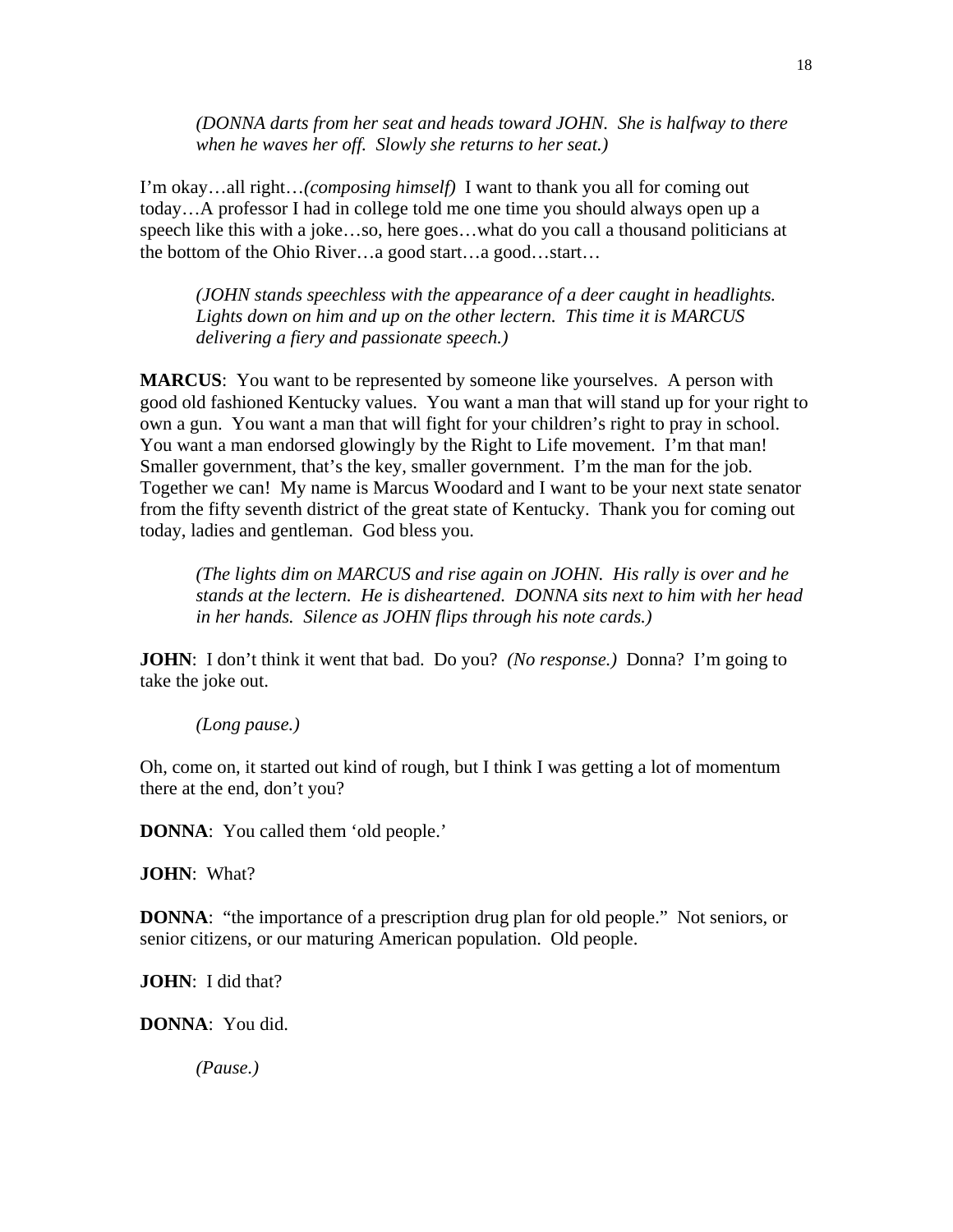**JOHN**: But other than that it went pretty good, right?

**DONNA**: Yes, John, other than dropping your note cards and cigarettes, using extensive profanity, cracking your head open on the corner of the podium, telling that awful joke, calling them old people and debating with the VFW over whether or not we should have been in 'Nam in the first place, I thought it went fine.

**JOHN**: That sounds pretty bad.

**DONNA**: You should have seen it from out there.

**JOHN**: Don't look so down. Things will turn around. I promise.

**DONNA**: I got involved with this campaign because I thought you were different. I thought, here's this young guy with a lot of enthusiasm and good ideas, and he's not like all of those other politicians I grew up hating. I don't see that guy anymore. I haven't for a while now. I don't know what to think.

**JOHN**: Hey, hey, Donna, I need your help. I need somebody to believe in me...

**DONNA**: You're falling apart. Find someone else to believe in you John.

*(She begins to exit.)* 

**JOHN**: Wait, don't run off. Let's go get a bite to eat.

**DONNA**: I have class. I'll see you later.

**JOHN**: Donna...Donna...we're still on for tomorrow, right?

**DONNA**: Don't forget to meet your dad.

*(She exits and JOHN is left alone onstage. Lights fade on him and laughter is heard coming from another area of the stage. As the lights rise MARCUS is chatting with CHARLIE BLEVINS, a dignified man in his mid-sixties. They are sitting in Marcus' office, an untidy little place with files and newspapers tossed everywhere.)* 

**MARCUS**: It's good to sit down with you like this. We don't see nearly enough of each other Charlie. It's been too long. I miss those old days.

**CHARLIE**: I don't. I've never been happier in my life. You know what I did today?

**MARCUS**: What?

**CHARLIE**: Not a god-damned thing.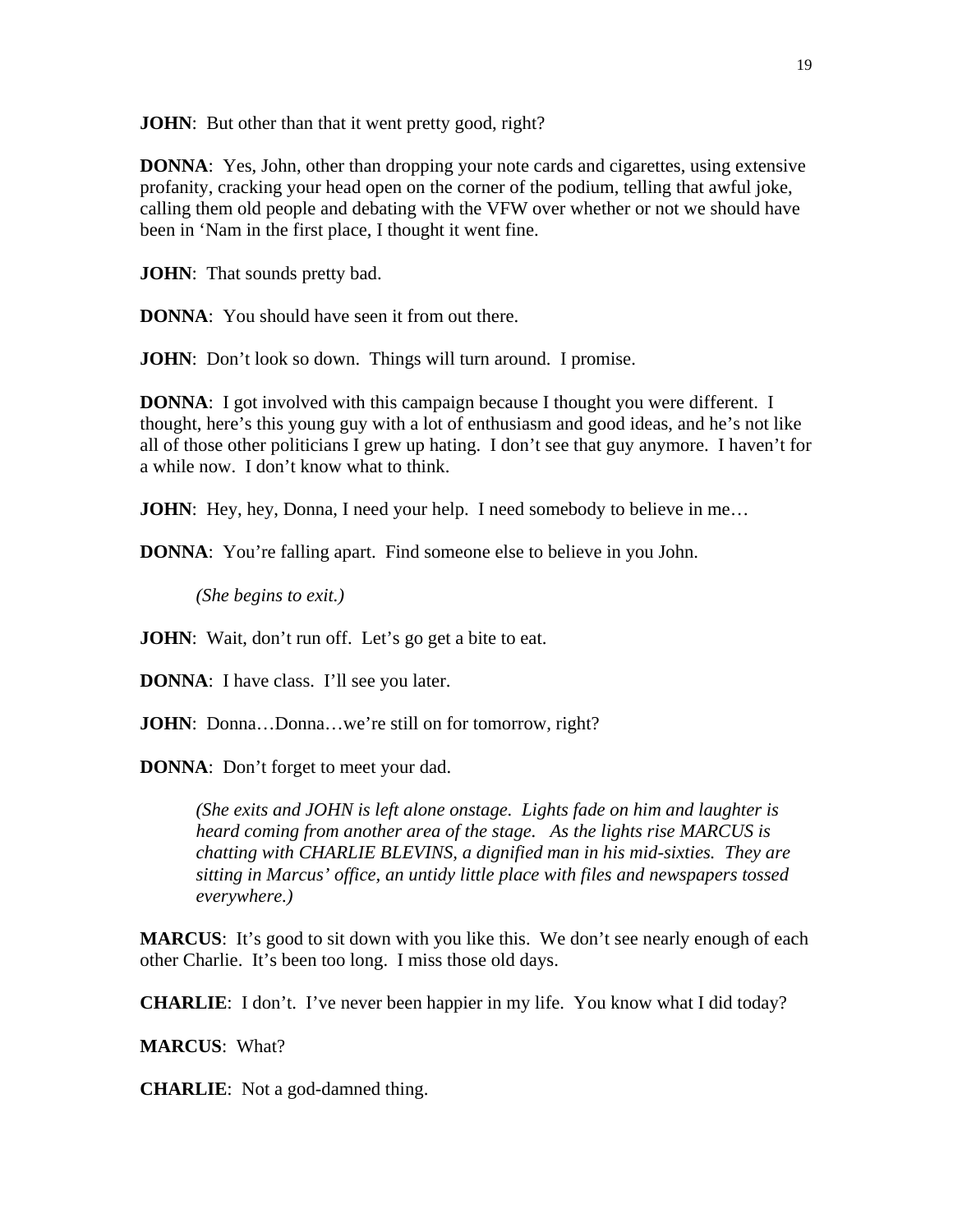**MARCUS:** That doesn't sound like Charlie Blevins.

**CHARLIE**: Oh, I might go fishing on the weekends or read a good book. I watch a lot of television. It's great. I don't have to be anywhere. I don't have appointments I can't keep with people I don't like. I don't envy you one bit.

*(JOHN appears.)* 

John, my boy! Come on in and join the conversation.

**JOHN**: *(reluctant)* Hi, dad.

**CHARLIE**: I was just telling Marcus about the joys of retirement.

**JOHN**: I would have knocked but the door was wide open.

**CHARLIE**: We left it open for you. We weren't sure you'd be able to find the place.

**JOHN**: Yeah, I didn't even know they had offices above the 'We'll cash your check and hold it up to three weeks' place.

**MARCUS**: It beats the backseat of a Chevy Cavalier.

**CHARLIE**: Have a seat son.

*(JOHN and MARCUS stare each other down for a moment, and then JOHN has a seat next to him. There is a long silence and tension between the three.)* 

Well, there's no reason to make small talk. The two of you have plenty of work to do. I won't keep you long. I'm glad you could both come on such short notice. I don't need to explain what an important day this is and what a difficult decision I have to make…

*(CHARLIE stops mid-sentence, pauses, and then leans in close. His voice takes on a starkly more serious tone.)* 

You both make me want to puke.

*(Both men seem shocked. Pause.)* 

**JOHN**: Excuse me?

**CHARLIE**: Look at you both. John, you look like you slept one off in your car last night, and if anything I hear about you is true you probably did. And Marcus you look and sound like a pathetic used car salesman. Is this the future of American politics? You both make me sick.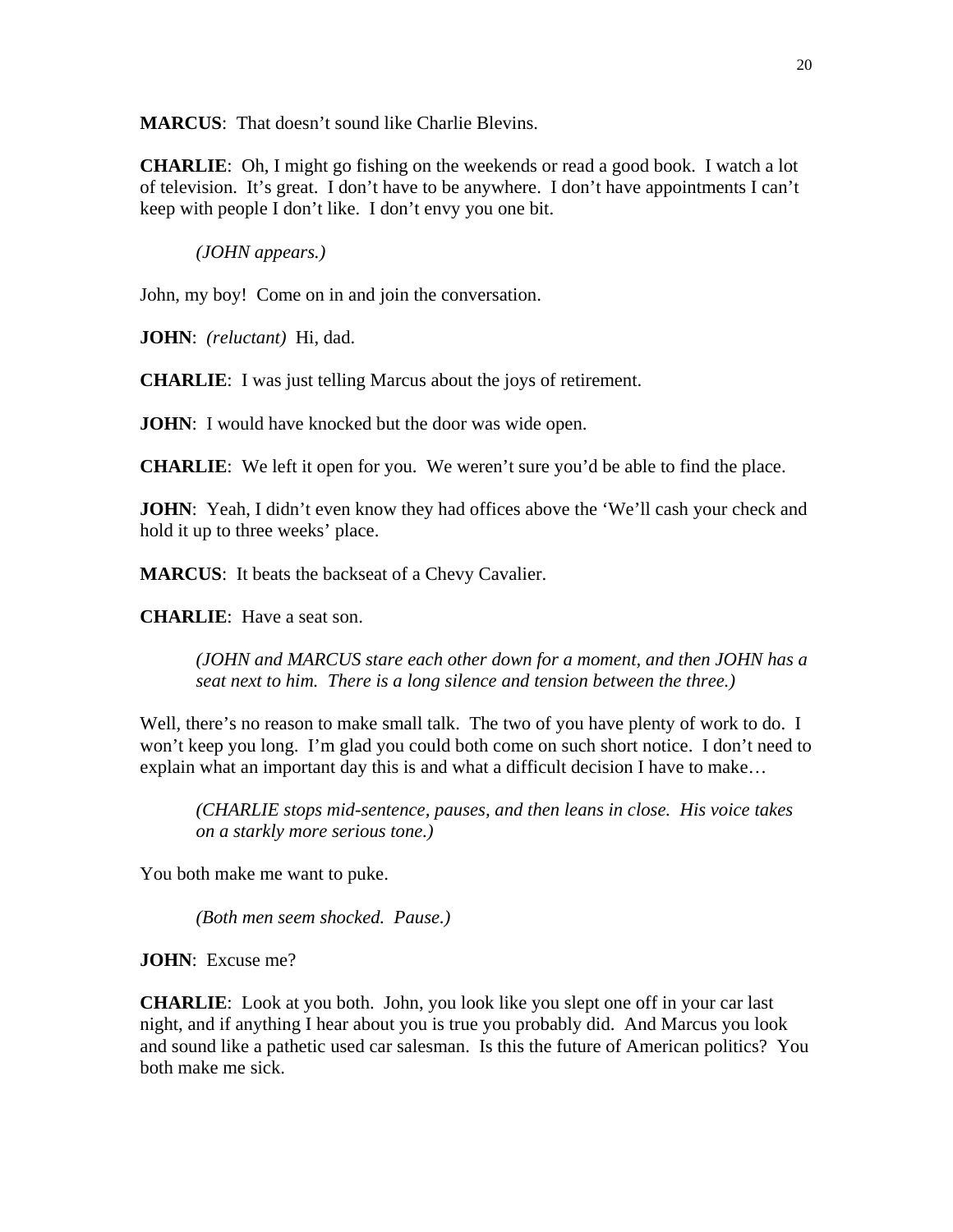**MARCUS**: Is…is this about the endorsement, Charlie?

**CHARLIE**: Shut up! You don't deserve my endorsement. And you *(indicating JOHN)* can wipe that smirk off your face because you're not getting it either. My own flesh and blood is a damn Democrat. Do you know how embarrassing that is to me? *(CHARLIE takes a moment to compose himself)* I think you've both lost sight of something. What is the reason you want to serve the public? And don't give me your manufactured horseshit response that you use on stage. I want to know why you got into this in the first place?

*(No response.)* 

It's not all about winning and losing. It's not about coming up with the best one liner about the other guy. It's about the people, boys. Do you remember them? Neither one of you could give two shits about the people. John, I can't figure out for the life of me how you're even in this race.

 *(JOHN fumbles in his pockets and retrieves a pack of cigarettes.)* 

Put those away!

*(JOHN hurriedly attempts to get rid of them. He accidentally drops the entire pack on the floor. CHARLIE rolls his eyes in frustration.)* 

**MARCUS**: How the hell could you not endorse me? All these years I've busted my ass for you and for the party and this is the thanks…

*(CHARLIE gives him a look that stops him dead in his tracks.)* 

**CHARLIE:** Here's the deal. You both want my endorsement. Well, you're going to have to earn it and do exactly as I say. Do you understand?

**JOHN & MARCUS**: Sure. Yeah. Anything you say.

**CHARLIE**: Back in my day, I got along with my fellow man. I'm not just talking about the constituents. I'm talking about the guys on the other team – the Democrats. We worked together. We compromised. Together we came up with common sense solutions that worked for the good of the people. Today, politics is such a cesspool of corruption and lies that people don't want anything to do with it. It's pathetic. And the two of you are perfect examples of the problem. You're making a mockery out of the system. So, I have a plan.

*(CHARLIE opens a briefcase and pulls out several folders. He lays them down on the desk and leafs through them as he addresses the men.)*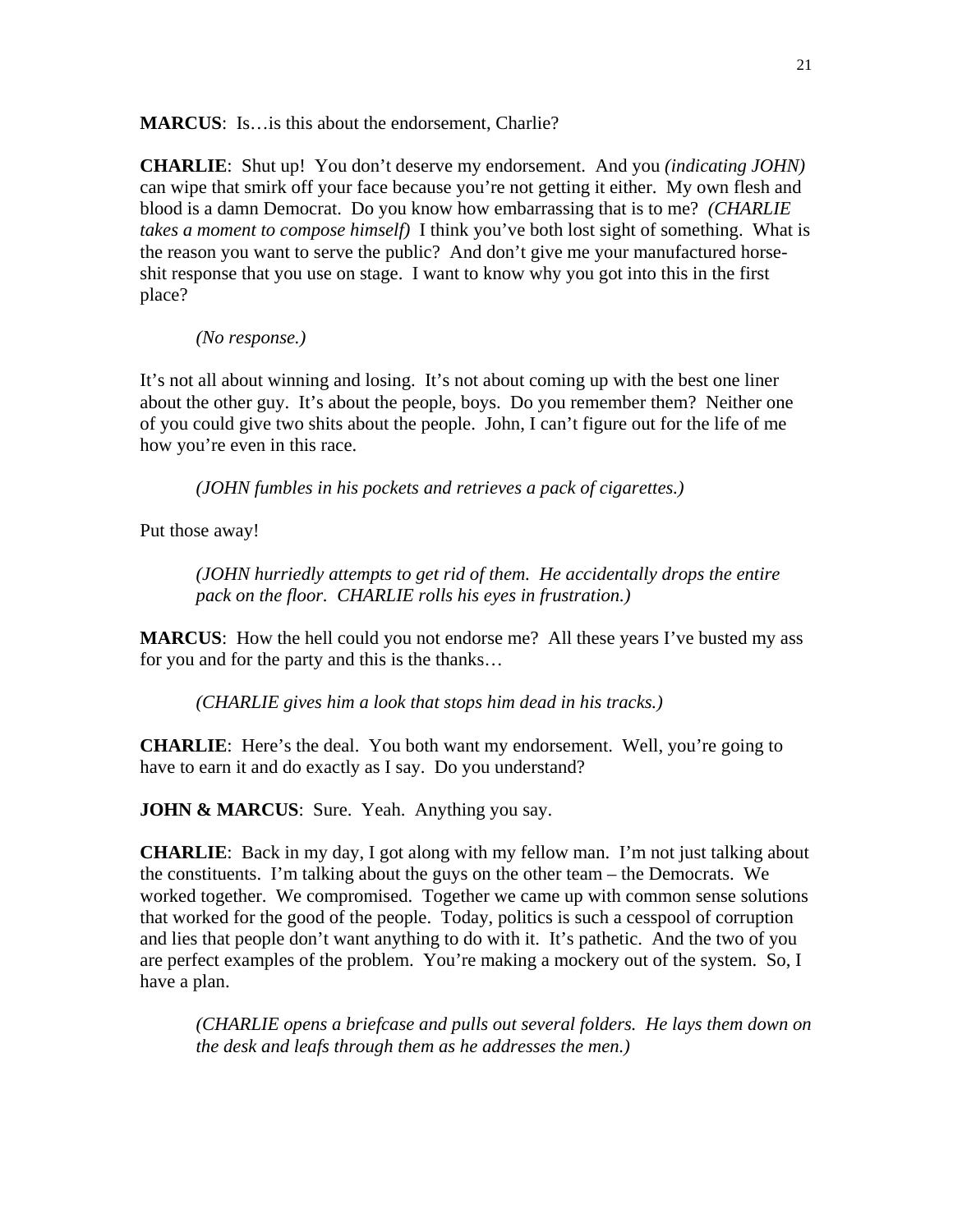For the next twenty days, the two of you are going to pool all of your expenses and travel together. I want you both out there in the counties, staging your rallies and meeting the people you want to represent, but you're going to do it together. That's the condition. John, you'll drive. Marcus, you can take care of the hotels. You both split food.

*(Pause. MARCUS bursts out laughing. JOHN is too shocked to move. CHARLIE remains stone-faced. As MARCUS slowly realizes that CHARLIE is serious, the laughing dissipates and his expression turns to horror.)* 

**MARCUS**: Are you insane?

**JOHN**: You can't be serious...

**MARCUS:** If you think that I'm going to travel with this...

**JOHN**: There is no way in hell...

**CHARLIE**: You'll do it! John, you can't afford to go out there any other way and you need the votes. Marcus…you get a driver.

**JOHN**: Oh my God!

**CHARLIE**: And you both need my endorsement.

*(CHARLIE again reaches into his briefcase pulls out two more folders and tosses one to each of the men.)* 

I've checked your schedules and the plan fits just perfectly with each of your appearances. I double checked to be positive. This is your itinerary. You'll follow it to every specification. I'm warning you now. I'm going to have people watching you and making sure that you're both behaving yourself and sticking to the guidelines I've detailed in those folders. When you get back, I'll decide which one of you has best learned the most valuable lesson of all and I'll hand out my sponsorship accordingly. That candidate will undoubtedly win the election next month, so don't take this lightly. I would ask if you have any questions, but frankly, I don't give a shit if you do or not. You'll figure it out. Now go home and get your stuff packed. You leave tomorrow.

**JOHN**: No! There's no way I'm going through with this.

*(CHARLIE walks out of the room, ignoring his son.)* 

**MARCUS**: *(yelling after CHARLIE)* This is bullshit, Charlie. You have completely lost your mind. I won't do it!

*(JOHN and CHARLIE are left in the room alone together. They are both speechless. Long silence.)*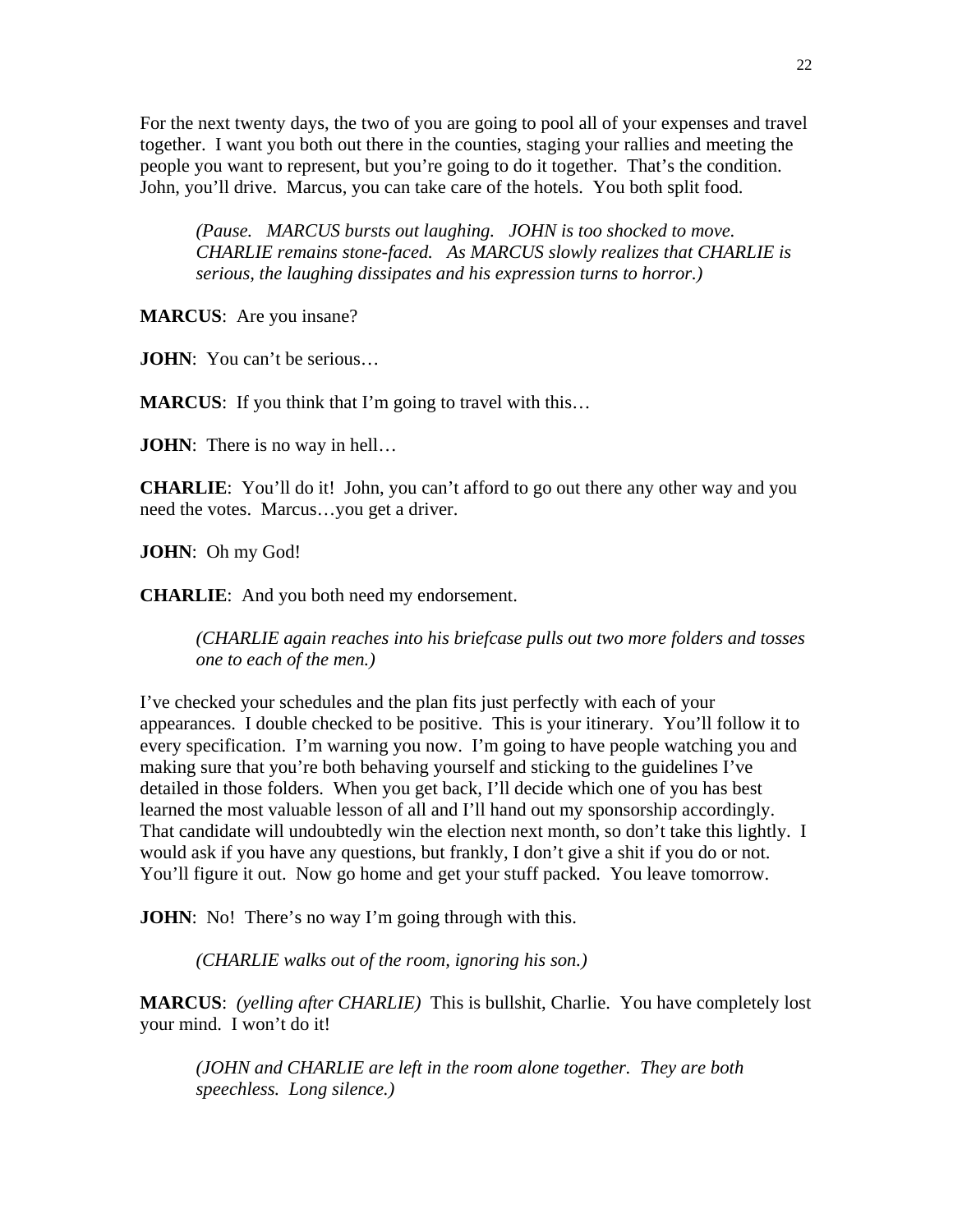What are you looking at me for? He's your old man.

**JOHN**: Me? You know him a lot better than I do. The two of you practically grew up together. What is he thinking?

**MARCUS**: Yeah, and what was all that he said about the two of us not caring about the people…

**JOHN**: And politics being a cesspool?

*(Long Pause.)* 

**MARCUS**: *(teasing)* It would be nice to have a driver, though.

**JOHN**: Don't even think about it. If I thought I had to spend ten minutes alone in a car with you I'd blow my head off. When I think what three weeks would be like...

**MARCUS:** I'm not exactly your biggest fan either you know...

**JOHN**: Well, that settles it...

**MARCUS**: We don't need his endorsement.

**JOHN**: Fuck him!

**MARCUS**: I could spend the next twenty days in Cancun and still beat you...

**JOHN**: I'm going to go talk to him and get this straightened out.

**MARCUS**: You do that.

*(JOHN bolts out of the room. MARCUS is left alone onstage. He is motionless for a few moments and then becomes irate and begins throwing a tantrum. He knocks over a large stack of files from his desk to the floor and then begins to throw papers, pencils, anything he can grab. He is angered beyond the point of controlling himself. Blackout. The lights rise and reveal a cheap, peach decorated hotel room center stage. There is one queen-sized bed, two end tables each with a small lamp, and a mini-fridge. JOHN enters the room, suitcase in hand. He is tired and frustrated. He notices the bed and freezes. MARCUS enters behind with luggage. He looks around the room, disgusted. He walks around JOHN and flops his luggage on the bed. Silence. MARCUS is staring at JOHN, who remains standing, motionless, glaring at the bed.)* 

**MARCUS**: What's wrong with you?

**JOHN**: Is this the only bed?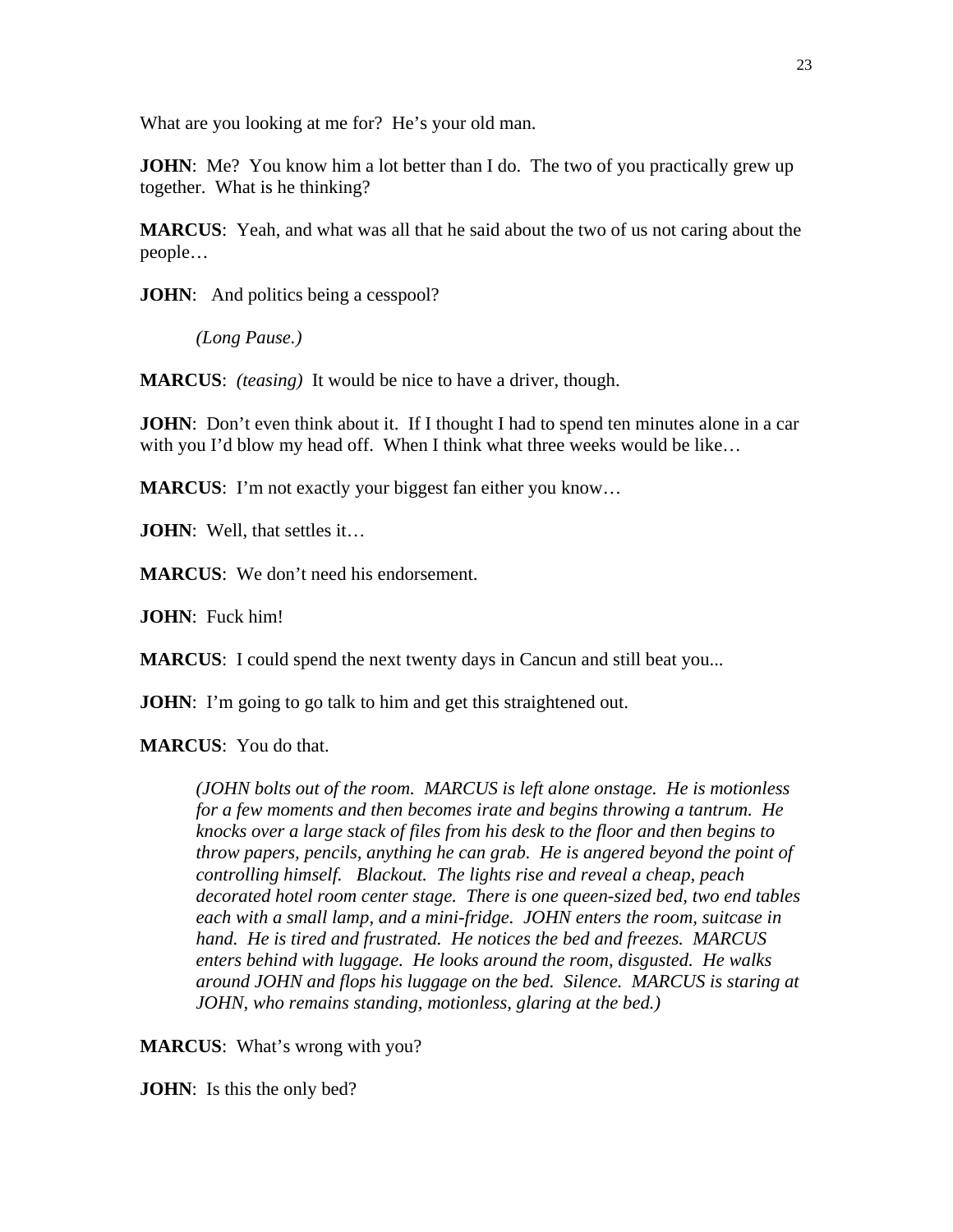**MARCUS**: Yeah…

**JOHN**: Well, this is awkward.

**MARCUS**: It's all they had left.

*(They are both silent. They look at the bed, then each other.)* 

Oh hell, it's a big bed. We'll…

**JOHN**: We'll what?

**MARCUS**: Well, you know…we'll share it.

**JOHN**: We will?

**MARCUS**: It's all they had left!

**JOHN**: I'm sorry, I must be going fucking insane. I'm in a hotel room in the middle of Mason County with Marcus Woodard, and I could swear that he just told me we were going to be sleeping together.

**MARCUS**: What the hell was I supposed to do? This is the only hotel in Maysville.

**JOHN**: We'll share it. That makes perfect sense.

**MARCUS**: Sure.

**JOHN**: Even in my worst nightmares...

**MARCUS**: Give it a rest! We'll get another room tomorrow. It's late and I'm too tired…

**JOHN**: You're tired?

**MARCUS**: I'm exhausted.

**JOHN**: You slept the whole way.

**MARCUS**: No! I only pretended to sleep so I wouldn't have to talk to you and listen to you go on and on and on...the next three weeks are going to be long enough without…

**JOHN**: You pretended to sleep so you wouldn't have to drive!

**MARCUS**: That's a damn lie!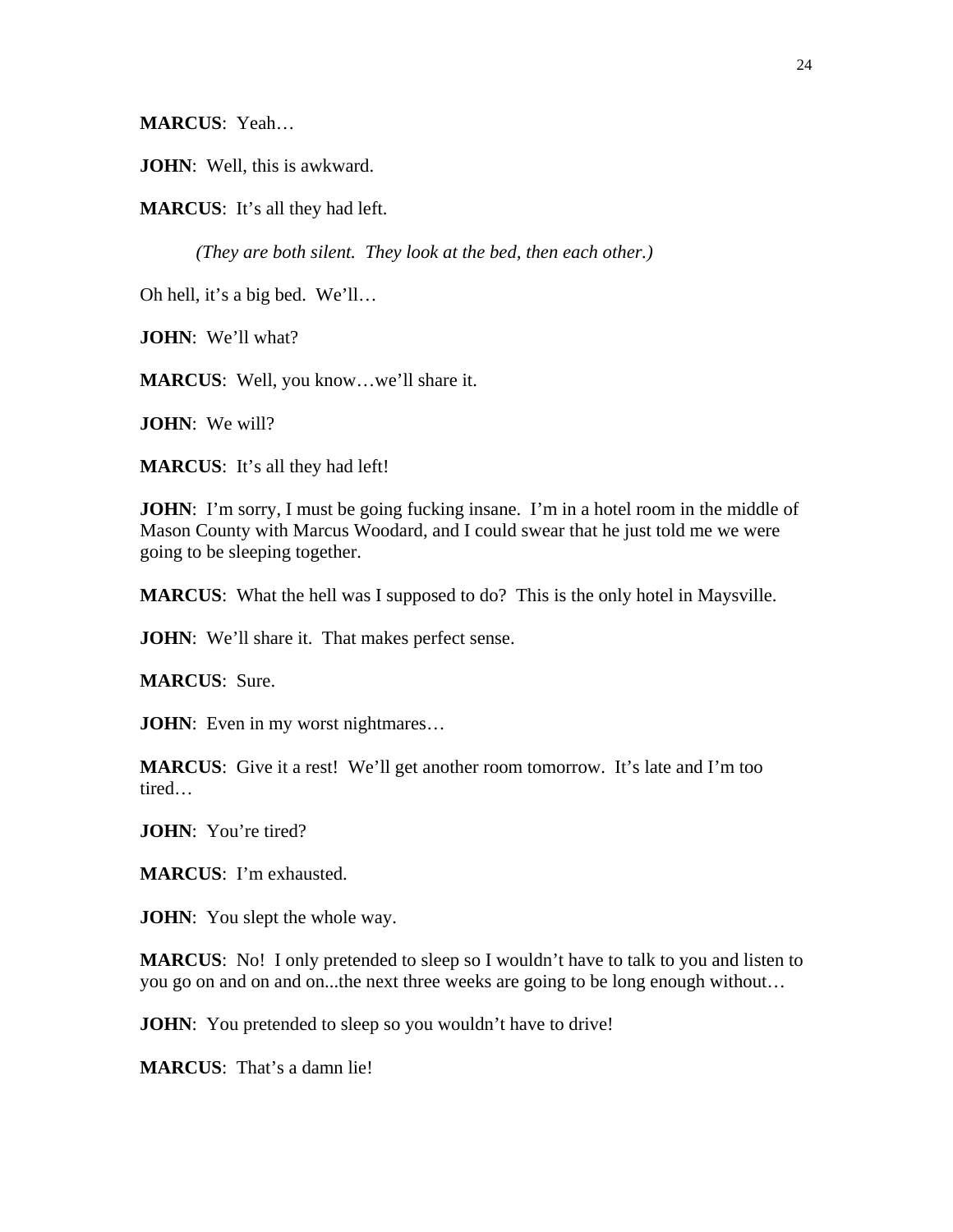**JOHN:** I'm not doing all of the driving on this trip...

**MARCUS**: You drive. That's the deal. You drive and I take care of the hotels. You tell me who's getting the short end of the stick? You start paying up for some of the hotels and then maybe I'll do some of the driving…

**JOHN**: This is fine hotel, Marcus. How much is it setting you back? Thirty-five bucks?

**MARCUS**: What do you recommend we do? Do you want to sleep in the car?

**JOHN**: Let me see, would I rather share this room with you or sleep in the car? That's a tough one…

**MARCUS**: Be my guest. I don't care what you do.

**JOHN**: If you had any balls, you would have told my dad what he could do with his deal…

**MARCUS**: You'd like that, wouldn't you? Where were your balls that day? You're here with me. What does that say about you?

*(Long pause. JOHN sits on the bed, with his head in his hands.)* 

Who are we kidding? Neither one of us have much room to bargain. *(Pause)* How much you getting from the DNC? *(No response)* I'll tell if you do.

**JOHN**: *(hesitant)* Not a damn thing. All the money has gone into Gore and the race in Franklin. I'm not a high priority. They're expecting you to win.

**MARCUS**: That's nice.

**JOHN**: What about you?

**MARCUS**: What?

**JOHN**: How much?

**MARCUS**: I don't feel comfortable discussing it.

**JOHN**: You asshole!

**MARCUS**: All right, all right. Nothing. They don't think I need any help to beat you. I've got some private money but nothing from the party.

**JOHN**: You're kidding?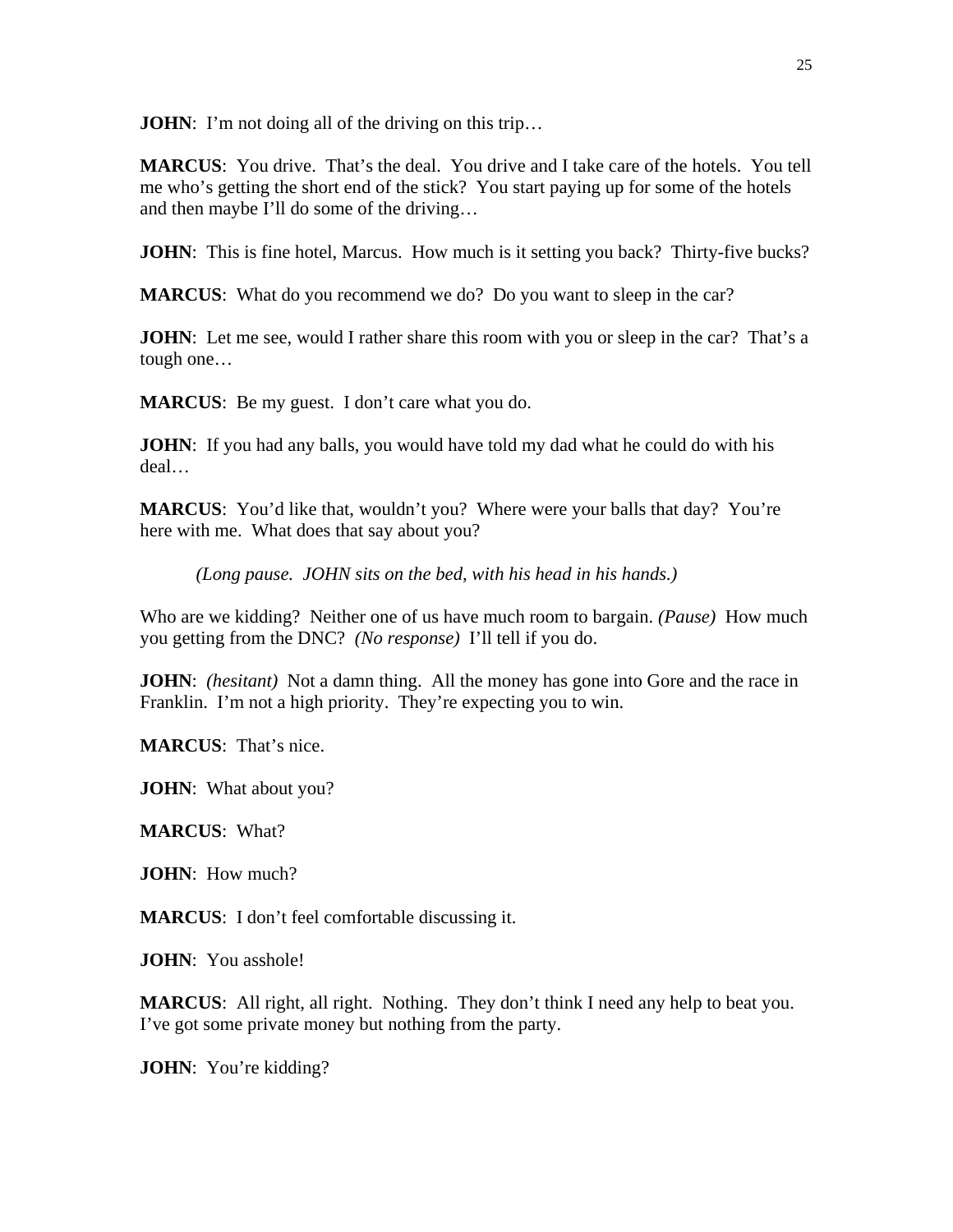*(MARCUS doesn't answer. He is eyeing JOHN.)* 

**MARCUS**: You don't want that side, do you?

**JOHN**: *(defiantly)* Yes. I want this side. Why?

**MARCUS**: It's just that…

**JOHN**: What?

**MARCUS**: I'd like the side closer to the bathroom. I have problems with…

*(JOHN laughs.)* 

You little…

**JOHN**: Take it, take it, take it. I don't want you pissing on me in the middle of the night.

*(JOHN re-positions himself on the other side of the bed. He takes his shoes off, and then opens his suitcase and begins rooting through his clothes. MARCUS places his luggage on the opposite end of the bed. He opens it and retrieves a pint of Maker's Mark whiskey, a glass, and a two liter bottle of Coke.)* 

Well, well, well, did you bring any clothes on the trip?

**MARCUS:** Shut up! I don't drown myself in the stuff.

**JOHN**: I never touch it.

*(MARCUS scoffs at the remark. He places the items on the end table and begins to fix himself a drink.)* 

Are you sure you're secure enough in your masculinity to share a bed with me, Marcus?

**MARCUS**: I don't want to think about it.

*(Silence. Both men are sitting on opposite sides of the bed, JOHN going through his suitcase and MARCUS fixing his drink. MARCUS looks over his shoulder at JOHN.)* 

Hey…

**JOHN**: What?

*(Pause.)*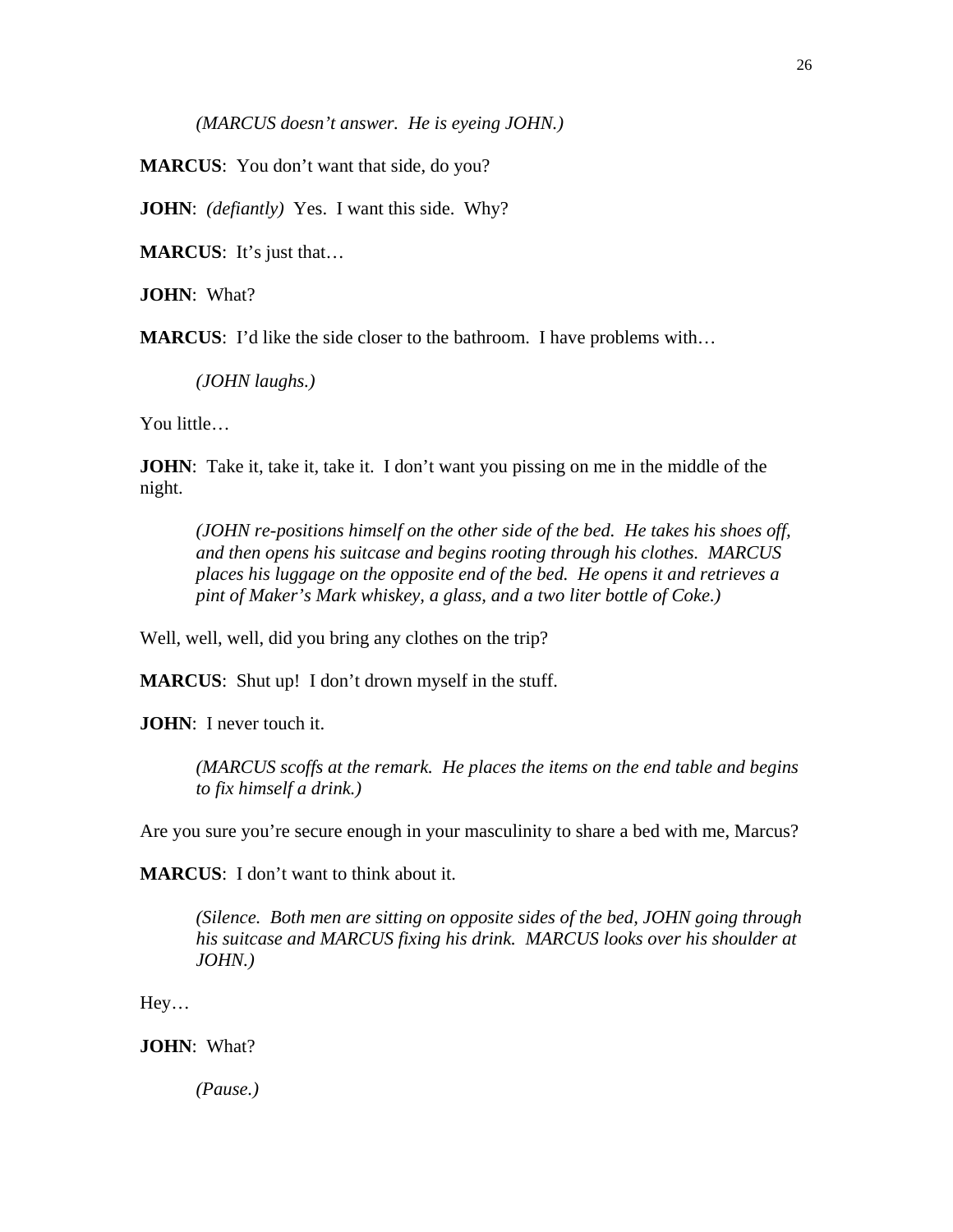**MARCUS**: I guess we have to make the best of this.

**JOHN**: It looks that way.

*(Pause.)* 

**MARCUS**: You want one?

**JOHN**: One what?

**MARCUS**: A drink! I'm offering you a drink.

**JOHN**: Well, usually I wouldn't, but, sure. Why not?

*(MARCUS hands him a glass.)* 

**MARCUS**: Here you go…

*(He holds his own glass in the air.)* 

Here's to your crazy old man!

**JOHN**: Here, here!

*(They toast glasses. MARCUS begins to take a drink, but JOHN stops him.)* 

Here's to our…pact, if you will…and may the best man win.

#### **MARCUS**: Damn right!

*(Both men stare each other down, clink their glasses together, and then take a*  long, slow drink. Each man chugs the entire drink while peeking at the other. *Neither one wants to be the first to quit. Lights fade on the room. Blackout. Lights come up on a bare center stage. It is the next morning. FAITH CARSON, 24, enters. She is a small town country girl with a big city attitude. She wears a waitress outfit. She addresses someone in the distance.)* 

**FAITH**: *(yelling)* I'll be right back…I'm taking my break. Yes, I'm going somewhere else. It's bad enough I have to serve the food. You're not going to make me eat it… don't shush me!

*(As she crosses the stage, JOHN bursts onto the scene, panicked. He has the look of a man that has been dressing hurriedly. He ties his tie and pays no attention to where he is going when he slams directly into FAITH, knocking her to the ground. JOHN almost falls, but he is able to compose himself.)*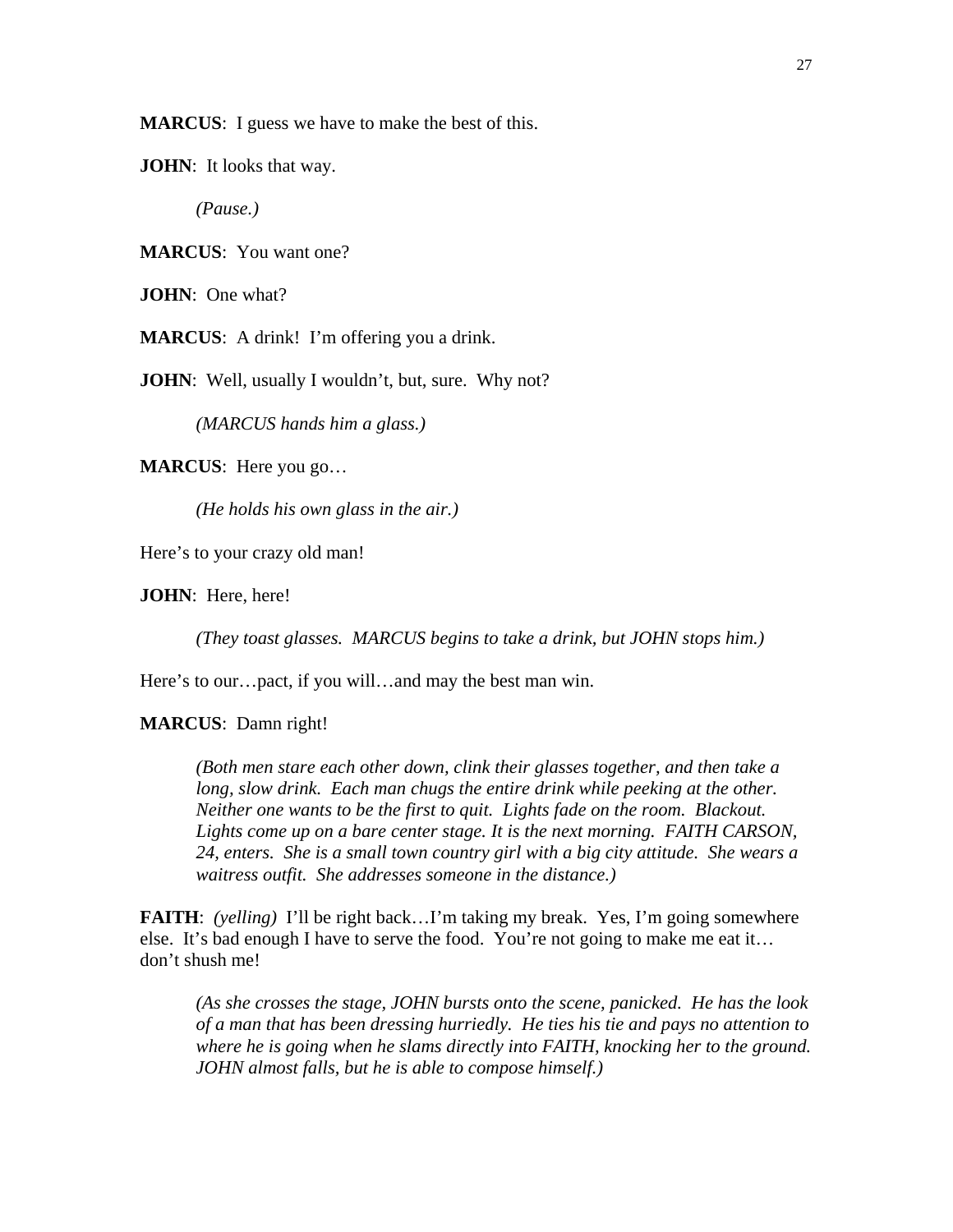**JOHN**: Oh, God! I'm so sorry...

**FAITH**: Jerk!

**JOHN**: No, no. Let me help you up.

*(JOHN leans down to help, but she disregards him and rises on her own.)* 

I'm sorry.

**FAITH:** You should pay more attention to where you're going.

**JOHN**: I know. You're right. I wasn't looking. I woke up late. My alarm didn't go off and I'm supposed to be somewhere…soon.

*(FAITH ignores him, instead examining her dress. She notices a large tear. JOHN notices it too.)* 

**FAITH:** I just bought this dress, asshole.

**JOHN**: I'll make it up to you. I'll buy you a new one. It's such a nice...dress.

**FAITH:** It is not. It's my waitress uniform. You can stop trying to flatter...

*(JOHN reaches into his pocket and grabs on of his business cards. He hands it to her.)* 

**JOHN**: Here, this is my card. It has a number that I can be reached... well, not really…sometimes I can be reached there. You know, I'm staying here for a few days, and I'm going to be in and out of Maysville campaigning for the next few weeks…

**FAITH**: *(reading the card)* Democrat for State Senate?

**JOHN**: I'm John Blevins.

*(He extends a hand. She stares at him blankly for a moment and he puts it away realizing the gesture will not be returned.)* 

**FAITH**: *(sarcastically)* Well, it's a pleasure.

*(She walks past him examining the rip in her dress and starts to exit. He jumps in front of her.)* 

**JOHN**: And you are?

**FAITH**: I'm Faith.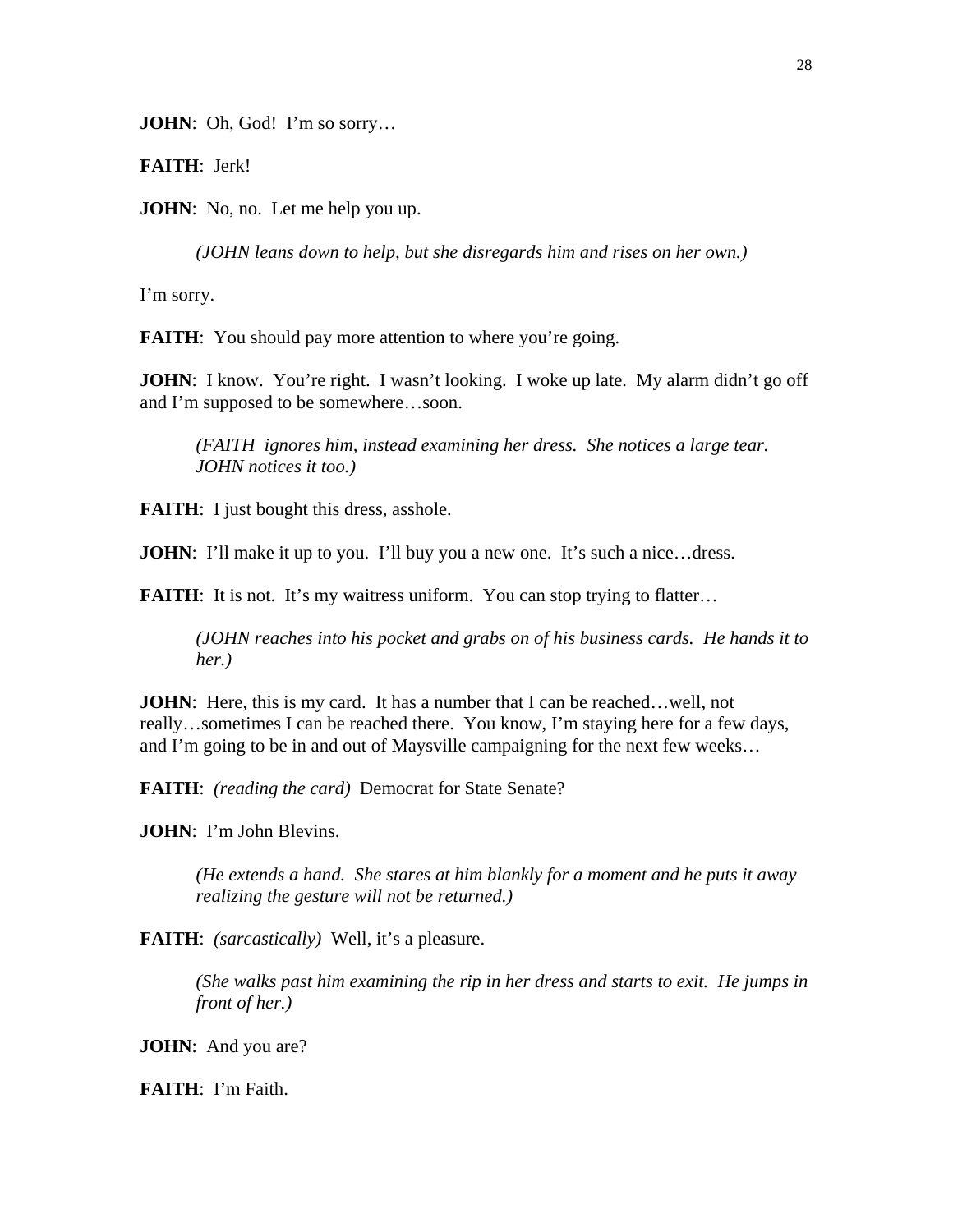**JOHN**: I hope you don't hold this against me on Election Day.

**FAITH:** I thought you were late.

**JOHN**: Let me make it up to you. I'll take you out to dinner.

**FAITH**: *(offended)* Are you hitting on me?

**JOHN**: No!

**FAITH:** Is this what you do? You run down a lady on the street so you can ask her out to dinner. Get away from me.

*(She brushes past him a second time, only now, he let's her go.)* 

**JOHN**: *(yelling after her)* Could you at least tell me how to get to the War Memorial? Please?

**FAITH**: *(stopping and turning)* Run that way about four blocks, take a left, go up the hill, and the War Memorial is in Armco Park, on you're right.

**JOHN**: Up the hill?

**FAITH**: Yeah?

**JOHN**: How far up the hill?

*(FAITH turns for the last time and walks away.)* 

**FAITH:** Watch where you're going!

**JOHN**: Three blocks...four blocks...left...up the hill...right...

*(JOHN looks at his watch and then bolts down the street and off the stage. Lights fade center stage and rise on Marcus' lectern. MARCUS speaks to his crowd in the manner of a spirited and fervent evangelist.)* 

**MARCUS:** My opponent doesn't believe your children should be allowed to pray in school. If it were up to John Blevins, God and the Ten Commandments would be expelled from every public school in the state of Kentucky. *(He leans in locking eyes with the audience.)* I support your child's right to pray. *(applause and cheering)* I do. My opponent will not decry the unborn baby holocaust the way I have. He calls the woman's right to kill her baby a choice. I have been endorsed by the Right to Life movement. He supports the rights of homosexual marriage. I can't believe it either. Do you want an ungodly man like that as your next representative in the State Senate? Or do you want a man of integrity and fairness? You need a man that stands for good old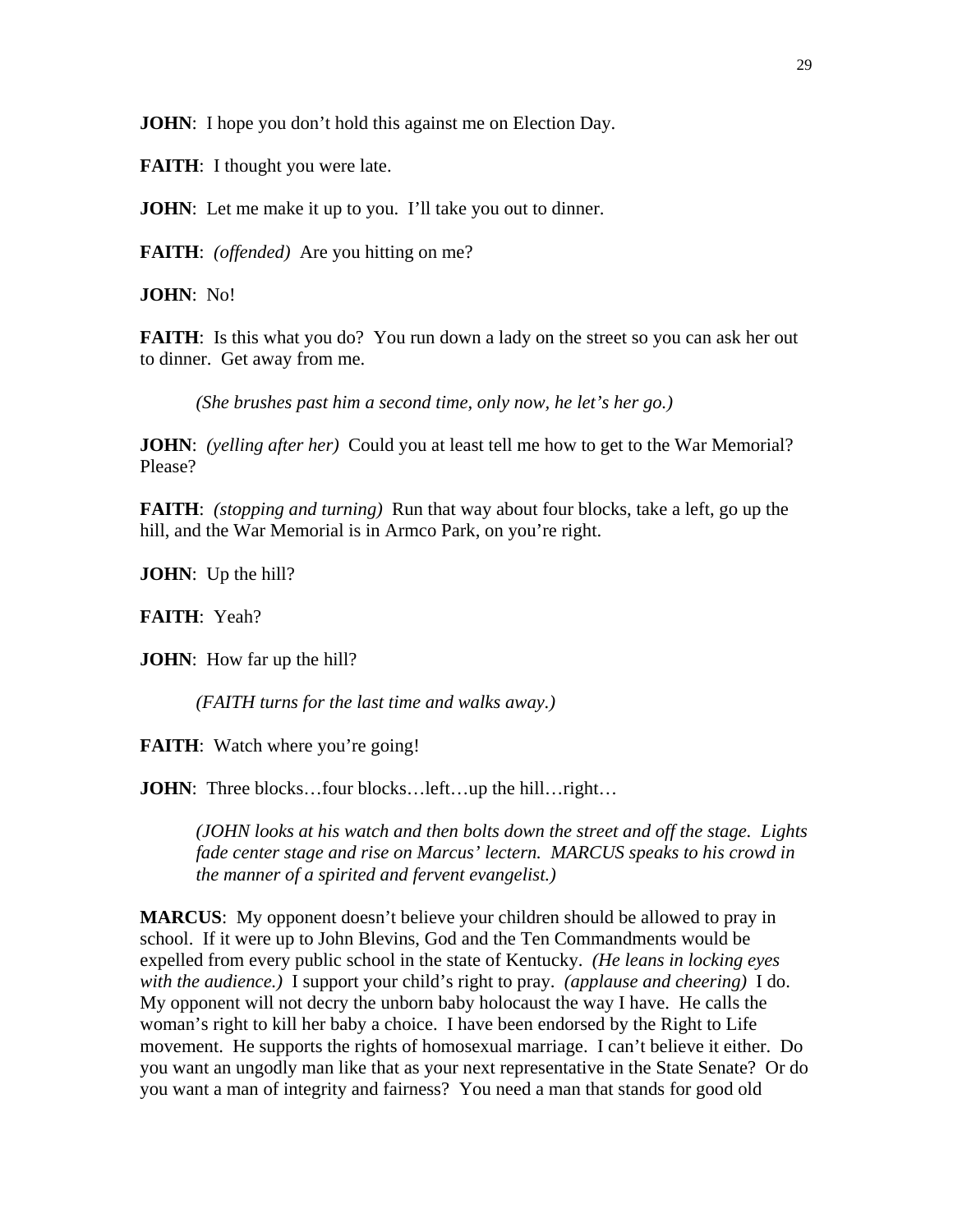fashioned Kentucky values. I'm Marcus Woodard and I want to be your next State Senator. Together we can!

*(Lights down on MARCUS and up on a lectern. JOHN bursts onto the scene and approaches the lectern, panting and out of breath.)* 

**JOHN**: I'm...I'm sorry...I'm sorry I'm late. *(composing himself)* It's good to be back in Maysville. I'm sorry I'm late…but that's a really big hill. You see, I got up this morning and thought I would take a little walk around this beautiful city and I got lost in the wonder and beauty of it…I kind of lost track of time.

*(JOHN reaches into his pocket and a panic expression takes over. He roots around in the pocket vigorously, but there are no note cards to be found.)* 

Well, well, well. I'm glad to see you all here today. As I look at all of your faces...I am reminded of what strong and vibrant…senior citizens…make up the Eastern Kentucky landscape. I want to talk to you today about something that will be very important to each and every one of you…drugs…no, no…prescription drugs…health care and a prescription drug plan, Social Security…and many of you have requested action against the smoking ban that will go into effect next year…I'm here for you!

*(Lights down on JOHN and up on Earl's Diner, consisting of a table and two chairs. MARCUS sits at one of the chairs, his head buried in a menu. FAITH appears to take his order.)* 

**FAITH**: Can I help you?

**MARCUS**: *(without acknowledging her)* Coffee. Black.

*(FAITH leaves. MARCUS places his menu down and picks up a newspaper, which he skims. Momentarily, FAITH returns with a cup of coffee.)* 

That was quick*…(looking up at her)…*Well, well…excuse me. You'll have to pardon my manners. If I'd realized that such a beautiful young lady was waiting on me...

**FAITH**: Save it.

**MARCUS:** Oh, come on, it was a perfectly innocent observation.

**FAITH:** You know what you want to eat?

**MARCUS**: What do you recommend?

**FAITH:** I recommend that you take that menu and...

*(JOHN appears in the audience, walking up the aisle to the stage.)*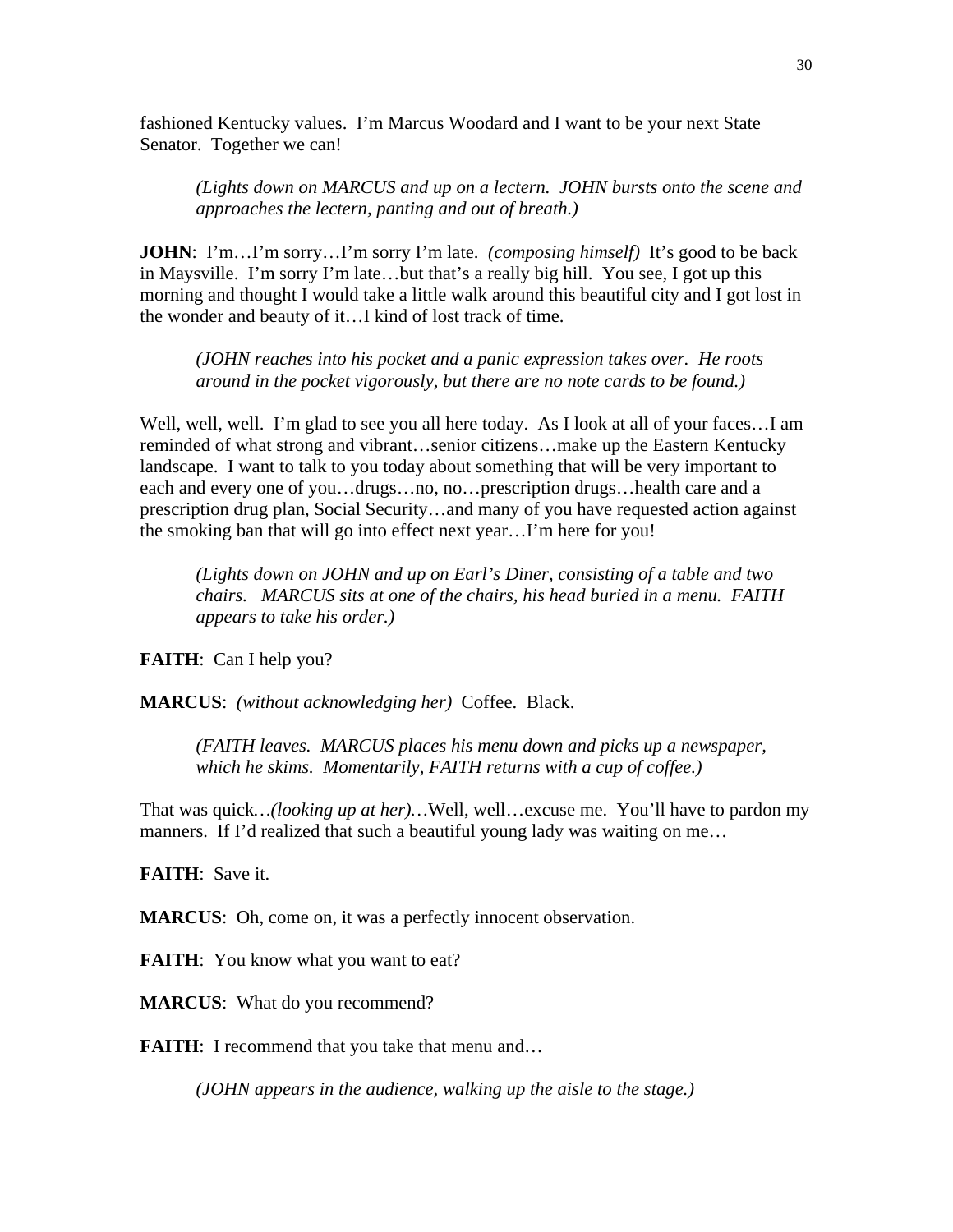**JOHN**: You son of a bitch!

**MARCUS**: Oh, God, what now?

**FAITH**: You know him?

**MARCUS**: Sort of.

*(JOHN is on stage now. He confronts MARCUS at the table.)* 

**JOHN**: You son of a…

**MARCUS**: Calm down! What the hell has got into you?

**JOHN**: I was late for my rally today because my alarm clock didn't go off. You wouldn't know anything about that, would you?

**MARCUS**: What are you implying?

**FAITH**: Ah-hem.

**JOHN**: *(noticing FAITH)* Ohhh…hi.

**FAITH**: *(sarcastic)* Hi! How was your day?

**JOHN**: Well, thanks for…

**FAITH:** Why don't the two of you work this out and decide what you want to eat. I'll be back.

*(FAITH leaves.)* 

**MARCUS**: You know her?

**JOHN**: We ran into each other this morning just before I was a half hour late for my rally, thanks to you…

**MARCUS**: I don't have the slightest idea…

**JOHN**: Oh, don't give me that. My note cards were missing all of the sudden. I keep them in my right pocket all the time. I didn't realize they were gone until I was on stage…

```
(MARCUS laughs.)
```
I don't suppose you know anything about them, either.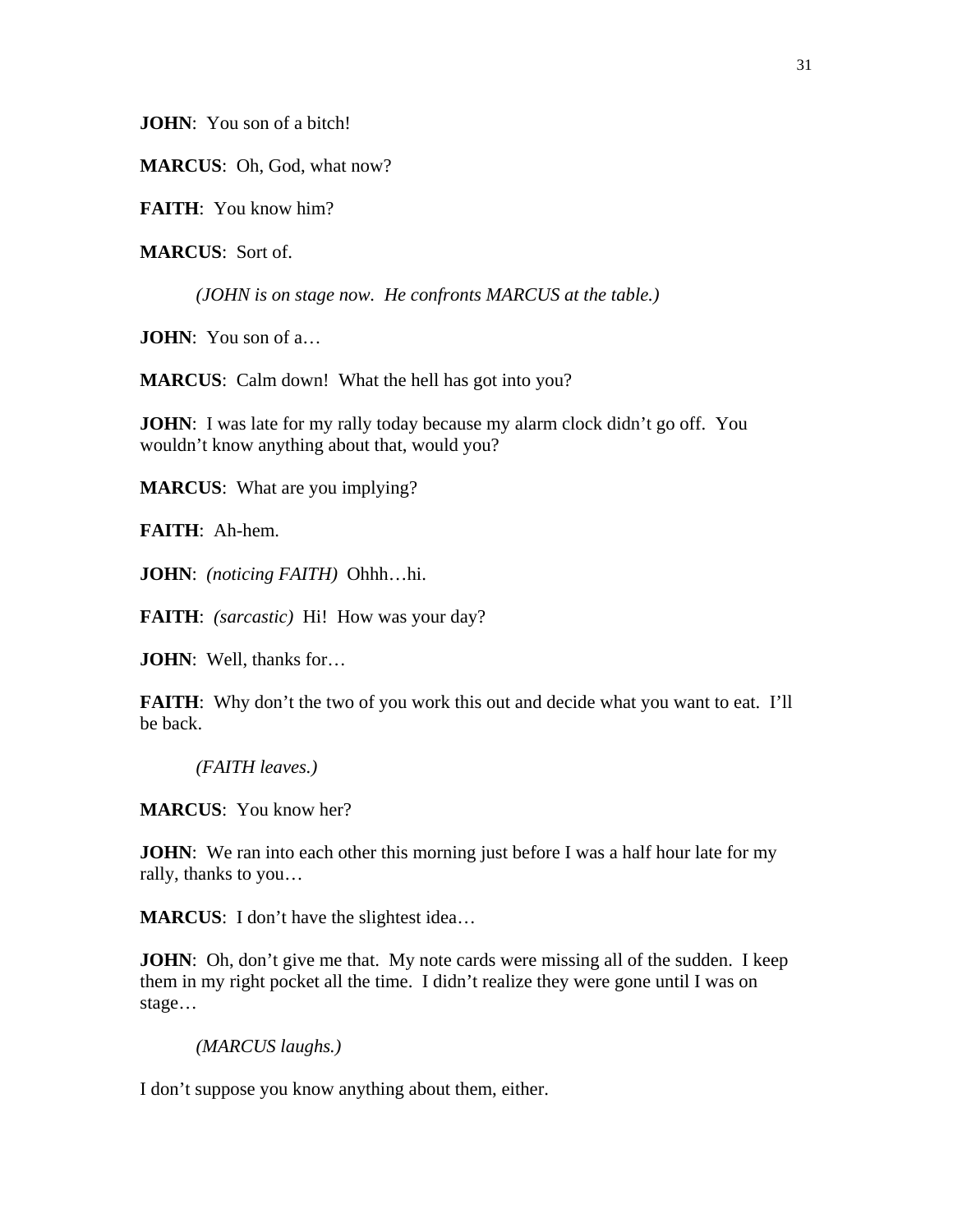**MARCUS**: I think it was that girl that was helping you…

**JOHN**: Donna?

**MARCUS**: Yeah…I think it was her that made sure they were in your pocket. You're lost without her, aren't you?

**JOHN**: She left.

**MARCUS**: No shit. That's a surprise.

**JOHN**: Stop! Don't change the subject.

**MARCUS:** Why would I sabotage you? Come on, John, note cards, alarm clock? That's petty stuff. I'm kicking you ass. And I decided something today. You don't bother me anymore. And this arrangement we have doesn't bother me either. It's just going to make me a better man and a better public servant…like all that stuff your dad said…

**JOHN**: You're so full of…

*(FAITH returns.)* 

**FAITH:** Okay, third time's the charm.

**JOHN**: I can't apologize enough for this morning.

**FAITH**: Don't worry about it.

**JOHN**: Just give me a fruit salad.

**FAITH**: *(turning to MARCUS)* And you?

**MARCUS**: I think my boy is watching his weight. I'll have the sixteen ounce steak special.

**FAITH:** All right, that's one fat boy, and one fruit.

*(FAITH leaves.)* 

**JOHN**: Isn't she something?

**MARCUS**: Huh? Oh, yeah. You should have seen the way she was coming on to me before you got here and screwed it all up.

**JOHN**: Yeah, right.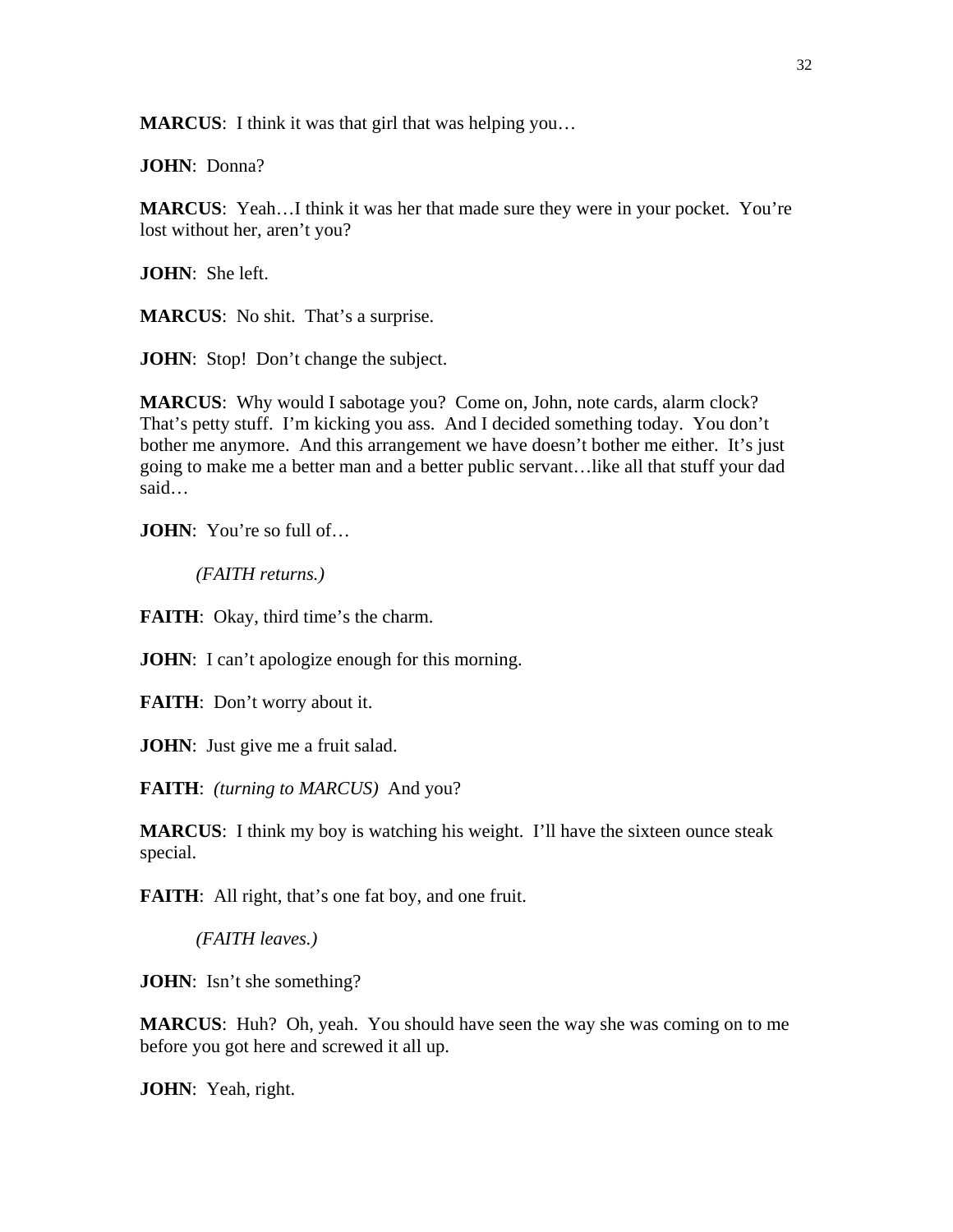**MARCUS**: She was.

**JOHN**: I'll bet she was.

**MARCUS**: She was. I think she's into older guys. Too bad for you.

**JOHN**: You didn't see the way she was looking at me this morning. There was definitely a connection. Watch this. Faith!

**MARCUS**: Don't make an ass out of yourself…

*(FAITH re-enters)* 

**FAITH**: Yes?

**JOHN**: Umm, could I get a water...too...with the salad.

**FAITH:** Sure. Anything else for our next State Senator?

**MARCUS**: *(staggered)* Wait a minute. Don't jump to any conclusions, sweetheart. I'm his opponent, Marcus Woodard*…(He hands her a card.)…*returning good old fashioned values to politics.

**FAITH**: *(mocking)* Oh, that's nice. *(to JOHN)* What's your angle?

**JOHN**: Are you seeing anyone?

**FAITH:** That's good, but I still don't know who to vote for.

**MARCUS**: You're undecided?

**FAITH:** You could say that.

**JOHN**: This is great. Why don't you come to Morgan County tomorrow? I'm giving a speech at the Democratic Women's Club…

**MARCUS**: I hate to interrupt, but Faith would probably be more interested in hearing me speak at the Chamber of Commerce tomorrow. There will be a lot of important people there. You wouldn't even have to leave Maysville. Can you break free of this place tomorrow?

**FAITH:** Thanks, boys, but I'm not really into politics. If you'll excuse me, I'm going to check on your food.

*(FAITH leaves. There is a long pause as JOHN and MARCUS watch her walk away. They look at each other in disbelief.)*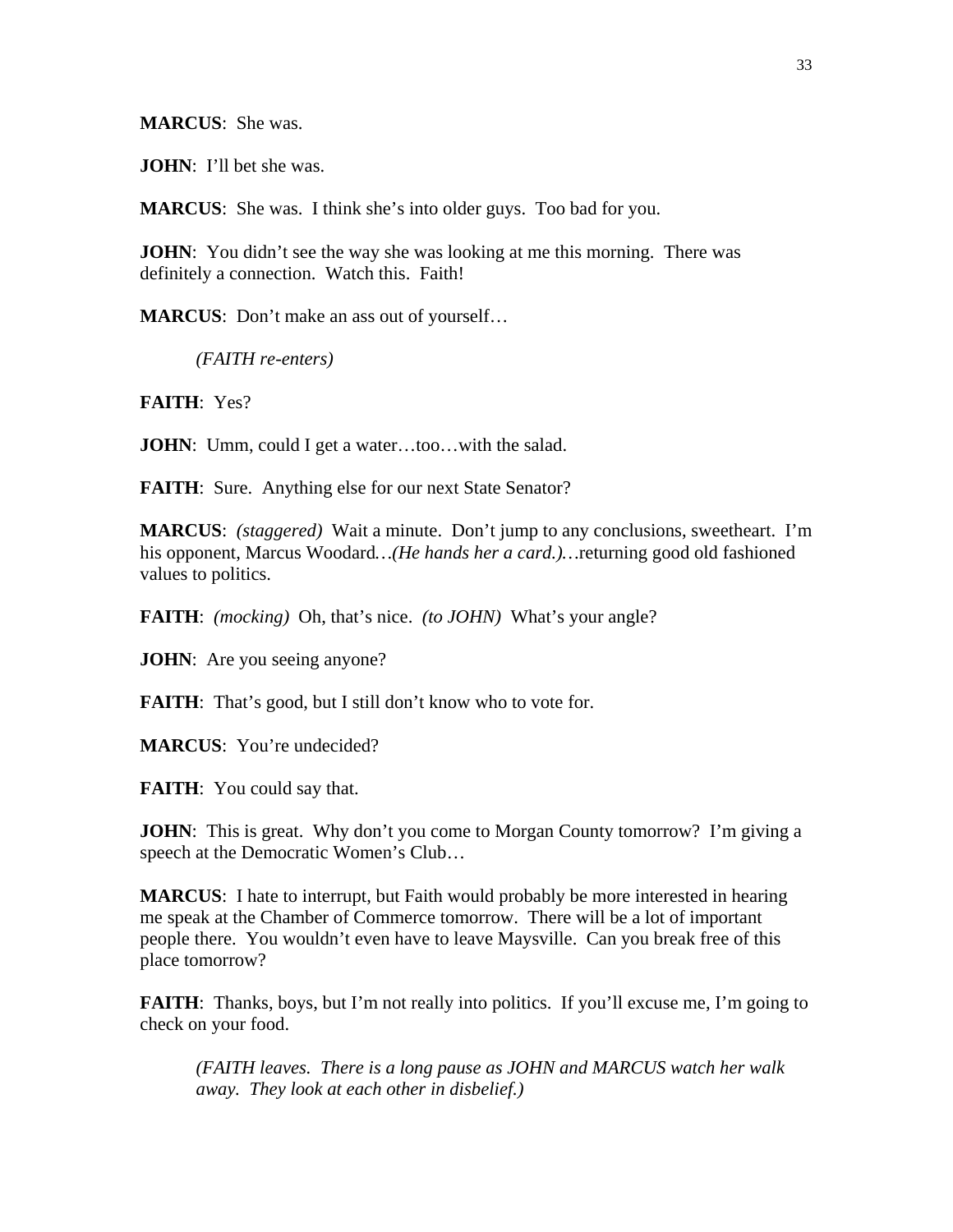**MARCUS**: What did she say?

**JOHN**: She's not into politics?

**MARCUS**: Bitch. She's probably one of those pinko-socialist Femi-Nazi's. Maybe she is your type.

**JOHN**: Watch it!

**MARCUS**: Shut up!

**JOHN**: *(looks at his watch)* Shit!

*(JOHN leaps out of his seat.)* 

**MARCUS**: What got into you?

**JOHN**: I have to go. I forgot*…(addressing FAITH, who has appeared at the table to refill Marcus's coffee)* Faith!

**FAITH**: Yeah.

**JOHN**: I have to go.

**FAITH**: *(with feigned pity)* Ohhh.

**JOHN**: Could I talk to you...over here...for a moment.

**FAITH**: Sure.

*(She follows him a few steps away from the table.)* 

**JOHN**: I have to go. I'm sorry. Could you cancel the fruit?

**FAITH**: No problem.

*(She starts to walk away, but JOHN stops her. He pulls a crumpled flyer out of his pocket and hands it to her.)* 

**JOHN**: Wait. I know you're not into politics. This is the rally I was telling you about…maybe if you're not doing anything…I have to go. You know, I'll also be speaking at the Women's Club here in Maysville next Thursday, and at a rally in the park on…

**FAITH:** I'll keep that in mind.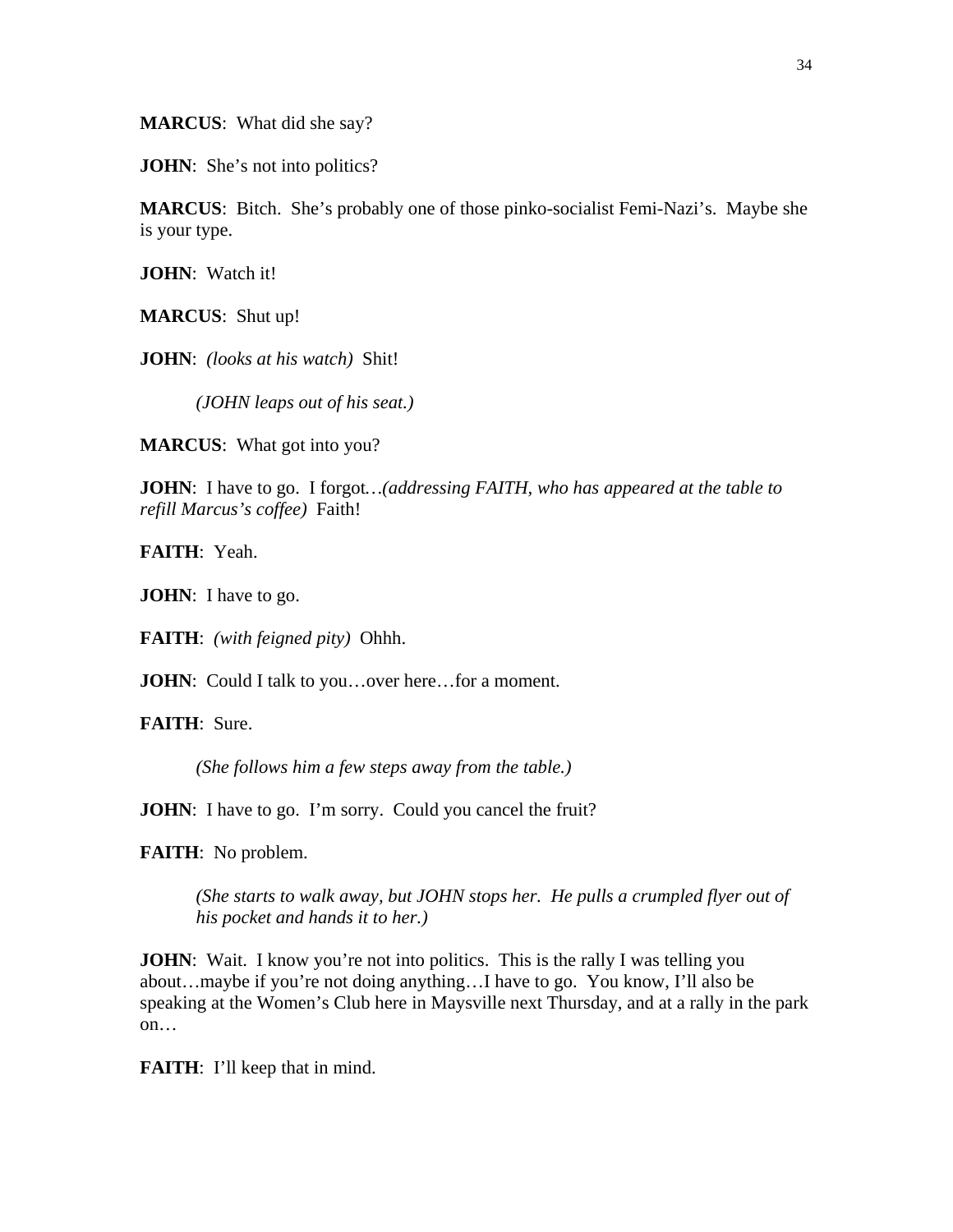**JOHN**: Well…goodbye.

*(JOHN exits.)* 

**FAITH**: *(to herself)* Goodbye, weirdo.

**MARCUS**: Excuse me!

**FAITH**: *(returning to the table)* Yes.

**MARCUS:** If you don't mind could I get some more coffee.

**FAITH**: *(refilling his glass)* Your steak will be out in just a minute.

**MARCUS**: You should sit down and get some rest. I hate to eat alone, and it's emptying out here anyway. What do you think?

**FAITH:** I think you should stop looking at me like that. I'm not on the menu.

*(FAITH walks away, and MARCUS is left at the table alone. He scoffs at her remark, and returns to reading the newspaper. Blackout. Lights up on JOHN's lectern. He is performing slightly better than in the past. He appears a bit more comfortable.)* 

**JOHN:** ...at the bottom of the Ohio River? A good start. Thank you. What a great audience. My name is John Blevins. Many of you know that name because of my father, Charlie Blevins. He is a good man, a kind father and a spectacular politician. Some of you that supported him, and many that rallied against him, might be hesitant of voting for me because of my last name. Some people have told me that they're not exactly sure what I stand for…surely a son of Charlie Blevins isn't running as a Democrat. Well...while I look up to my old man, I do differ with him on policy. I assure you that I am my own man, and I do stand for something. I stand for Kentucky! I've been out here for the past week and I've met so many great people, and I've enjoyed living among the beautiful hills of these counties. I hope I can count on you for your vote next month. When my father endorses me in a couple of weeks, look upon that as a vote of confidence in a politician that will not play partisan games. Look at me as a man that will work with Republicans and Democrats alike to better this great state of ours. I stand here for the working man. I want to be your next State Senator for the fifty…seventh district. Don't believe the lies that my opponent…

*(Lights fade on JOHN mid-speech and rise on MARCUS behind his lectern.)* 

**MARCUS**: This is a man who openly admits to smoking pot in college. He'll tell you straight to your face that he's for the working man, but to my knowledge he's never had a real job in his life. He's been spoiled by the good life that his daddy's money afforded him. I don't mean to speak disparagingly of the Blevins family. Charlie Blevins was one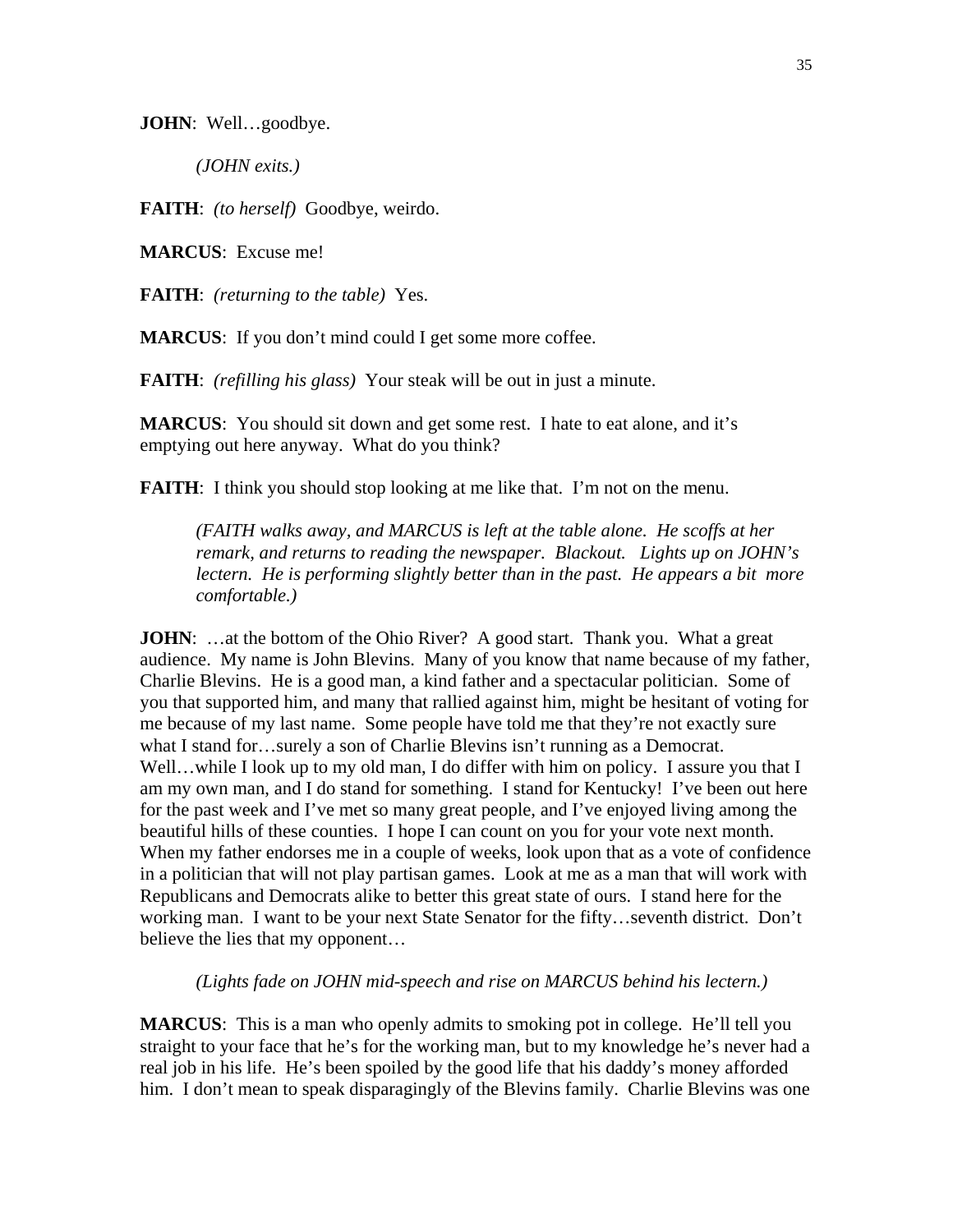of our greatest Congressmen. But John Blevins is no Charlie Blevins. I know. I have spent a great deal of time with both of them, and they are as different as night and day. John Blevins is an immoral man and he doesn't represent the average everyday Kentuckian the way I do. I see great days in our future, my fellow Kentuckians, and I want to lead the way to prosperity. I'll do that for you if you give me your vote on November seventh. Together we can!

*(Blackout. Lights up on hotel room. MARCUS sits in bed reading a newspaper. JOHN enters whistling.).* 

**MARCUS**: You're in a good mood.

**JOHN**: What?

**MARCUS**: You get laid?

**JOHN**: Marcus, I'm not going to let you ruin this.

**MARCUS**: Ah-hah. Who was it?

**JOHN**: I did not get laid. That's exactly what I would expect someone like you to say...

**MARCUS**: Someone like me? Well, aren't you high and mighty?

**JOHN**: I've had a good day, and you can't spoil it.

**MARCUS**: You wanna bet? *(indicating the newspaper)* Look at these numbers.

**JOHN**: I don't care. I finally feel like I'm in this thing. I'm connecting with people.

**MARCUS**: *(laughing)* According to this, you're still connecting with nine percent less people than I am.

**JOHN**: Fuck off.

**MARCUS**: Oh, did I spoil your good day.

*(Silence.)* 

Where were you? Did you have that women's dinner, or what?

**JOHN**: The Democratic Women's Club...

**MARCUS**: Whatever…

**JOHN**: Guess who was there.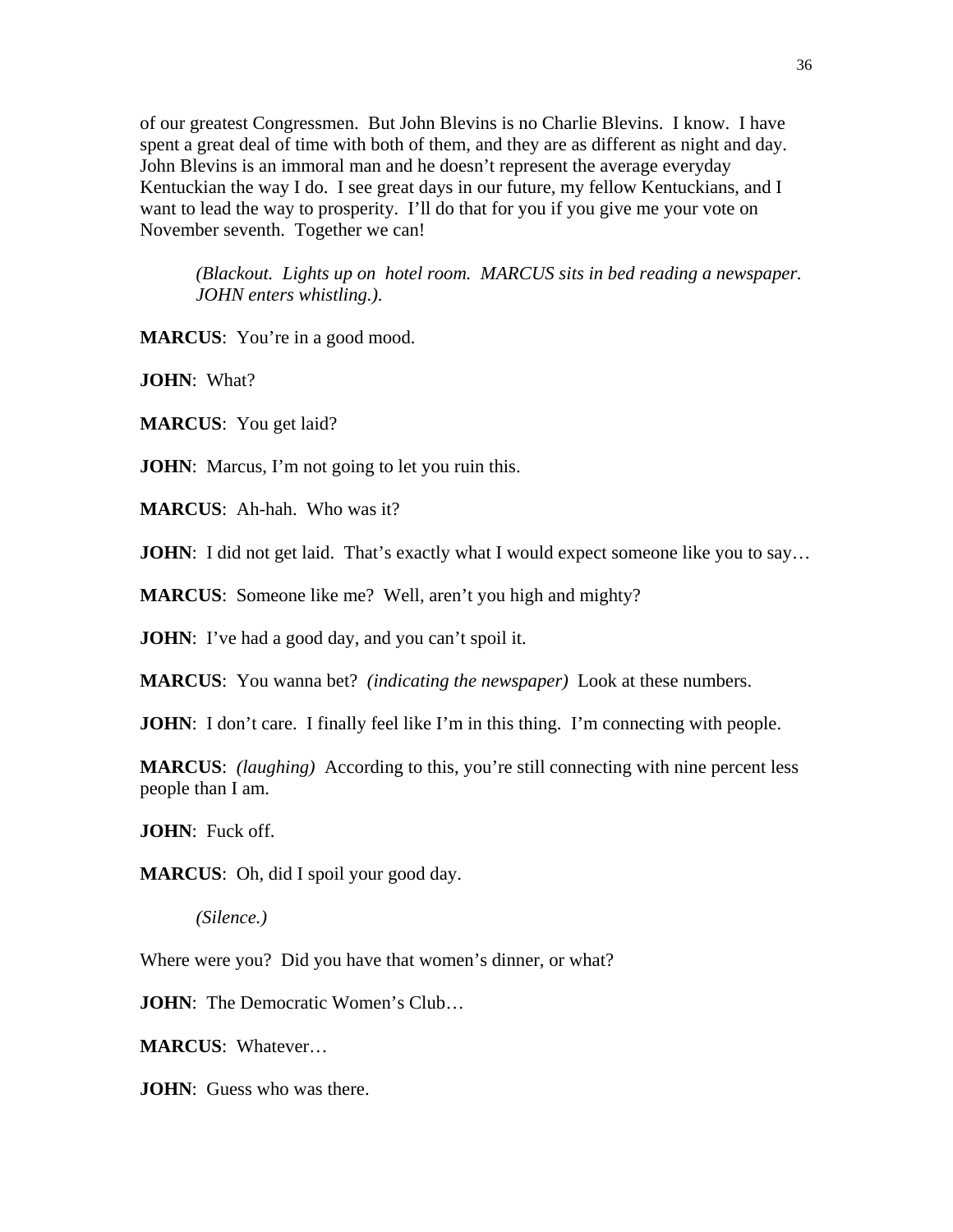**MARCUS**: A bunch of withered up old hags?

**JOHN**: Very funny.

**MARCUS**: Well?

**JOHN**: Faith.

**MARCUS**: That broad from the diner?

**JOHN**: Yep.

**MARCUS**: I passed her on the street in the pro-life parade two days ago. She flipped me off. Bitch!

**JOHN**: I looked out across a room of hundreds of eager supporters...

**MARCUS**: Hundreds, huh?

**JOHN:** ...and I saw her at the back of the room. Our eyes connected for just a moment. By the time I worked my way back there, she was gone. I knew that she liked me. There was something about that night at the diner. I stopped there this evening, but she wasn't working.

**MARCUS**: I hate to burst your bubble, but Faith was at my rally tonight. She was wearing a tight blue dress. You couldn't miss her. I took her out for a drink afterward. She wasn't working because she was with me.

**JOHN**: You liar.

**MARCUS**: No, I mean it.

**JOHN**: She wouldn't go out with you.

**MARCUS**: She did. I told her I saw her flip me off the other day, and she apologized... said it was all a misunderstanding.

**JOHN**: Bullshit.

**MARCUS**: Are you drunk?

**JOHN**: No!

**MARCUS**: You smell like…

**JOHN**: I am not drunk.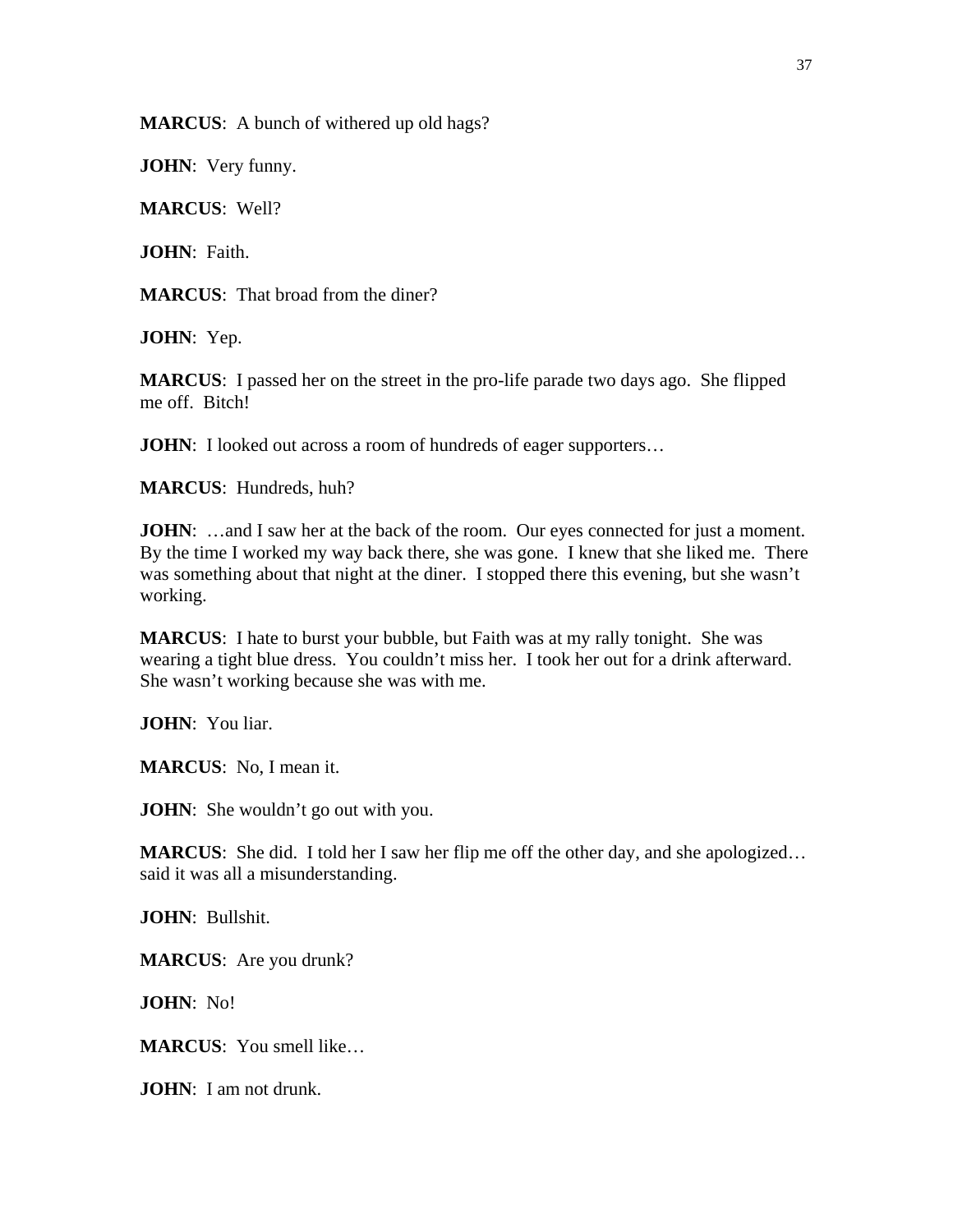**MARCUS**: Where have you been?

**JOHN**: Nowhere.

**MARCUS**: Bullshit. You smell like whiskey and cigar smoke.

**JOHN**: Hey, if you want to meet the constituents you have to cover all the bases. I got a lot of votes tonight playing pool down at The Mediterranean.

**MARCUS**: The Mediterranean? That's a half hour away.

**JOHN**: Something like that.

**MARCUS**: Well, I would have liked to go. Did you ever think about that?

**JOHN**: No I didn't.

**MARCUS**: I'm stuck in this hotel all damn night, and you're out...

**JOHN**: Are you crazy?

**MARCUS**: I'm calling Charlie...

**JOHN**: Marcus, go fuck yourself.

**MARCUS**: *(getting out of bed)* I'm going out for a walk. I can't stand to be alone with you. This is driving me…

**JOHN**: A few days ago you said this arrangement didn't bother you anymore. You said, *(mockingly)* "it's just going to make me a better man and a better public servant."

**MARCUS**: Go to hell!

**JOHN**: Oh, did I ruin your good mood?

*(MARCUS begins to leave as JOHN rolls over in bed to go to sleep. MARCUS carefully and delicately steps back toward the bed, stops at the end table on JOHN's side, takes his alarm clock in his hand, and turns off the alarm.)* 

**MARCUS**: *(to himself)* I'd hate it if you over slept tomorrow.

**JOHN**: Did you say something?

**MARCUS**: No.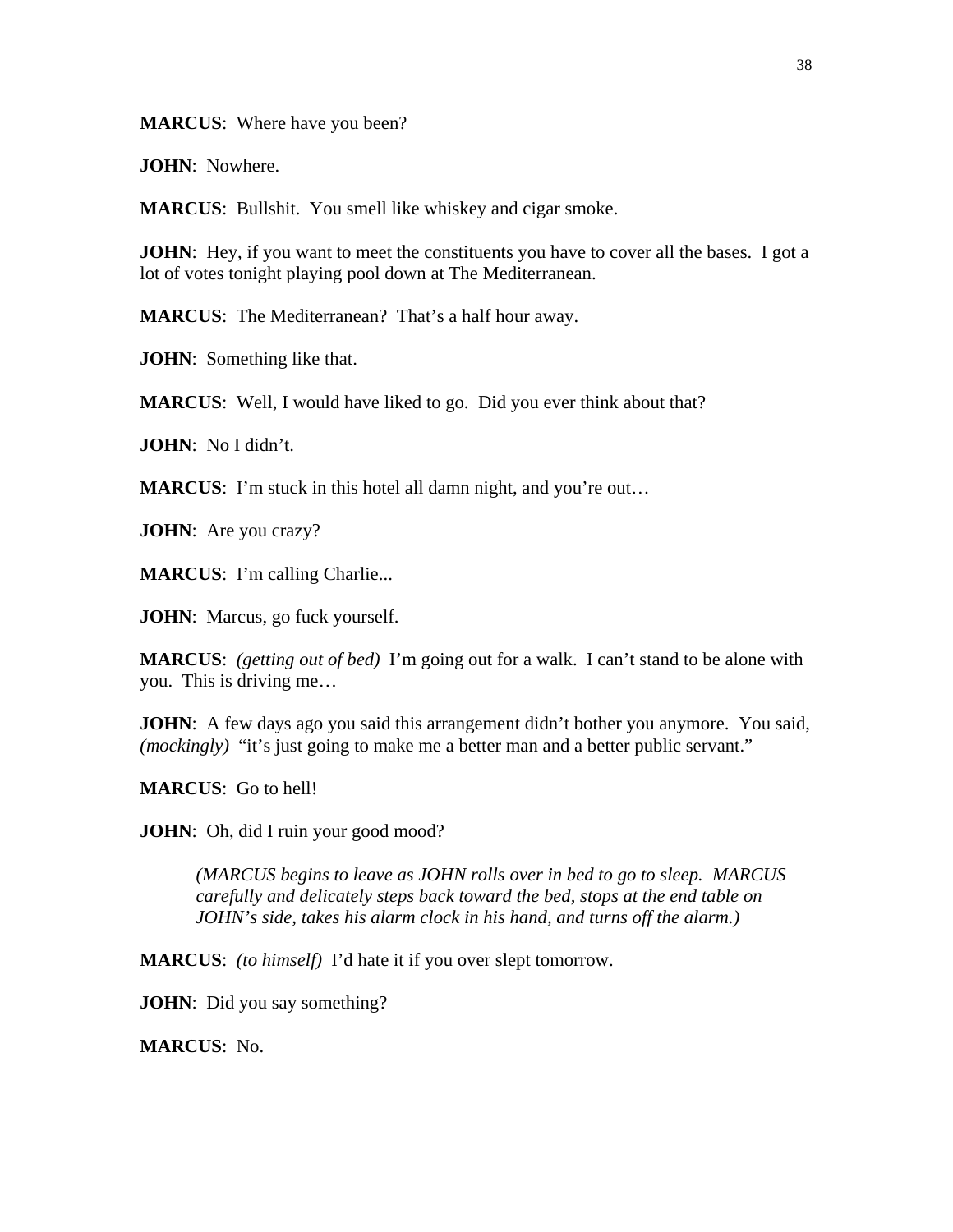*(Blackout. Lights up on the diner. MARCUS and JOHN are seated at the table having dinner.)* 

**JOHN**: These people need good jobs. They want their kids to go to good schools. That's what's important to them…

**MARCUS**: Jesus, haven't I taught you anything. People don't care about jobs and schools. Not here. That's big city stuff.

**JOHN**: I can't believe I even agreed to meet you here. I can't talk sensibly to you...

**MARCUS**: Three things. They care about three things and three things only: guns, abortion, and prayer in schools.

**JOHN**: I don't want to talk about this anymore.

**MARCUS**: Of course you don't. You know that you're wrong.

**JOHN**: And what are the chances of us getting a room with two beds in it? Would that be too much to ask? You said one night. Tonight will make nine. I'm beginning to think you like…

**MARCUS**: I told you I'm working on it…

**JOHN**: You're working on saving as much money as you can...

**MARCUS**: We're in Olive Hill tomorrow. I have two separate rooms booked. Are you happy now?

**JOHN**: Yes. Thank you.

**MARCUS**: Three things, John.

**JOHN**: Oh, God.

**MARCUS**: No, make that four.

**JOHN**: This should be good.

**MARCUS**: Character. They want a man of good moral fiber.

**JOHN**: I don't whether to laugh or vomit.

**MARCUS**: I represent the people. I don't want to change them into something that they're not.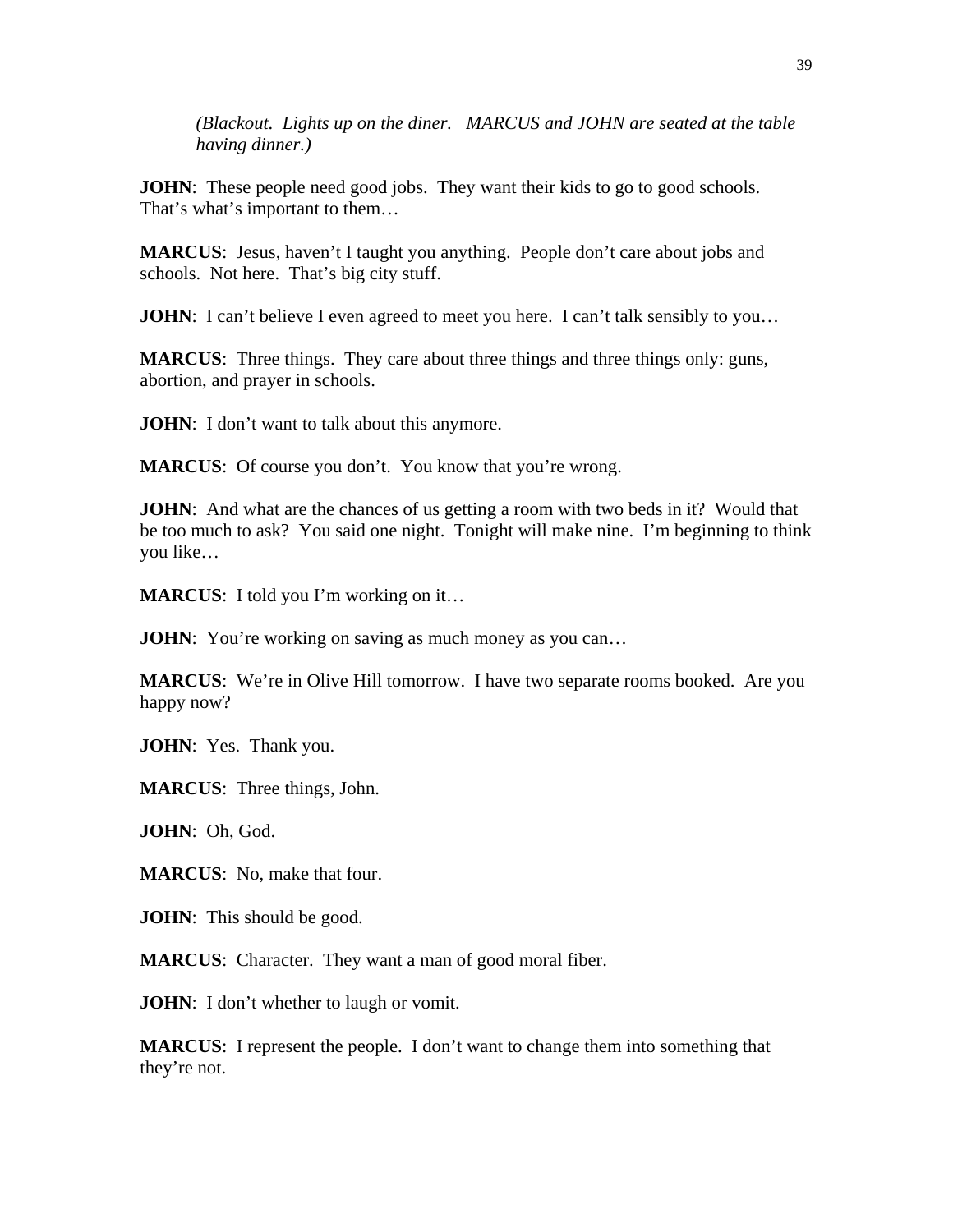*(FAITH enters. She is not wearing her waitress outfit. She is dressed in jeans and a t-shirt. She walks briskly past the table pretending not to notice the men.)* 

**JOHN**: Faith!

**FAITH**: *(disappointed at being noticed)* Oh, hi. Well, what are the chances…

**MARCUS**: There's not a lot of restaurants in town, you know.

**JOHN**: You're not working tonight.

**FAITH:** I came in to get my check. It was nice seeing...

**JOHN**: Can we ask you a few questions?

**MARCUS**: What are you doing?

**JOHN**: Just a few questions? Hear me out.

**FAITH**: *(hesitant)* Okay, why not?

**JOHN**: Great.

**FAITH:** If either of you ask me out, I'm leaving.

**JOHN**: Faith, as a resident of these fine hills...

**FAITH**: Yes.

**JOHN**: What are you most concerned about from your government?

**FAITH**: Oh, God.

**MARCUS**: Why are you doing this?

**JOHN**: I'm proving a point.

**FAITH**: Okay, I'll play along. What do I want from the government? *(Pause.)* Well, I guess you could say I don't want a damn thing from the government. I want you all to stay as far out of my life as possible.

**MARCUS**: There you go! Smaller government. That's the fifth thing. I was just about to mention that when you came along.

**FAITH:** No, Marcus. Staying out of my life includes staying away from my body and minding your own business concerning any decisions I make about what I do with it. It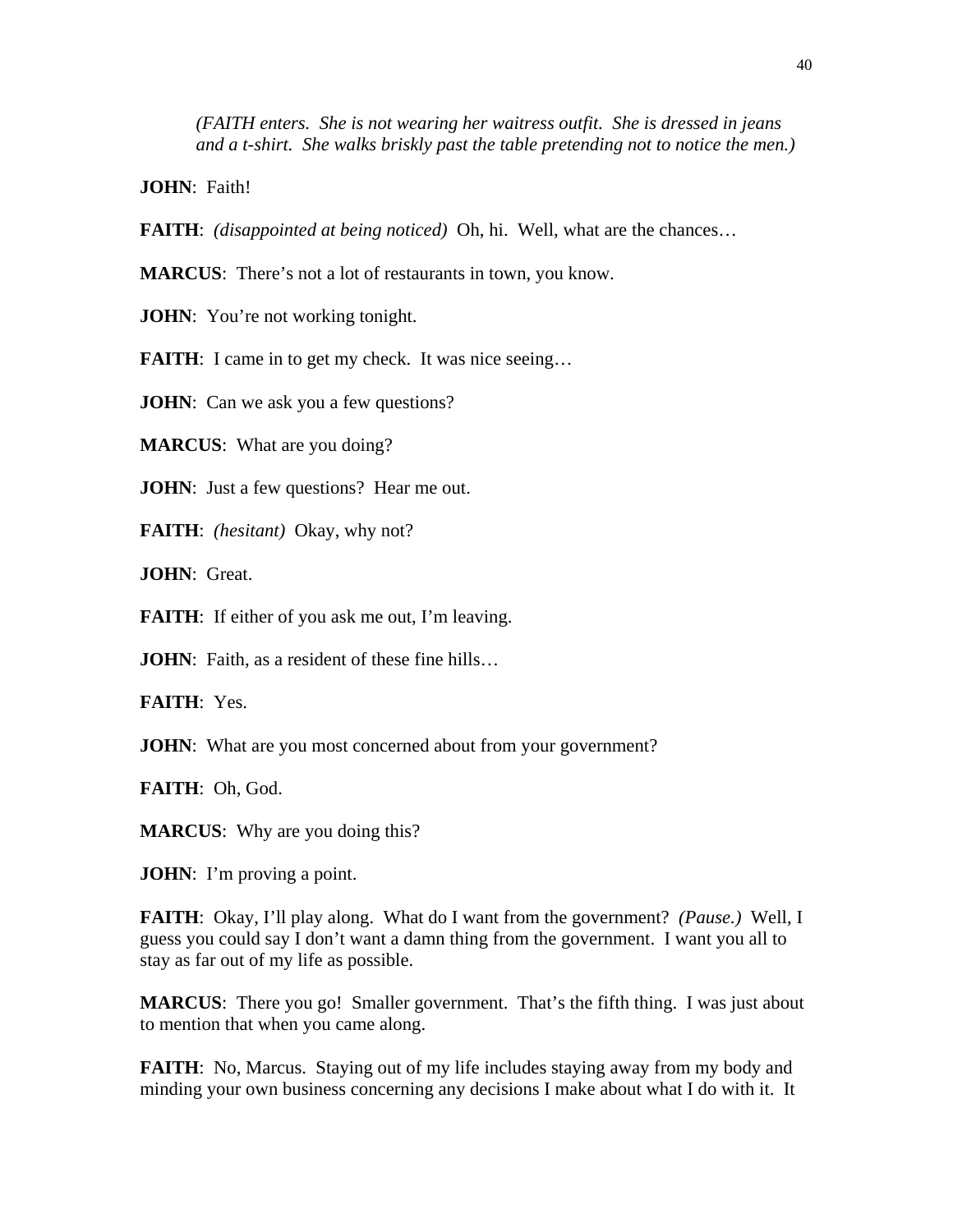includes keeping your nose out of my private affairs. It includes minding your own business if I want to smoke a joint after work…

**JOHN**: See! I like the sound of this. Keep talking. Tell him how it is.

**FAITH**: *(to JOHN)* It also includes having some of my paycheck left after some fat cat Democrat has raised taxes again.

*(MARCUS laughs.)* 

**MARCUS**: This is fun. This is the first good idea you've had, boy. Okay, my turn. I have a question.

**FAITH:** I really don't feel like discussing this anymore. Do you know why? Neither one of you is really interested in the answers I have to your questions. It's both of your pathetic attempts to engage someone else in a conversation on your favorite topic – yourselves. Don't you ever talk about anything else? When was the last time you went to the movies?

*(Silence. JOHN and MARCUS look at one another and shrug.)* 

That's what I thought. A concert? A play? A baseball game? Not to be seen shaking hands and kissing babies, but just to sit back and relax.

*(No answer.)* 

When was the last time either of you were doing anything other than promoting yourselves and your agenda? You are supposed to represent the people, but you're really not anything like the people. You'll spend your entire lives crammed into little offices, pouring through documents, or better yet, having someone do it for you, making decisions that will affect the people that you represent. And at the end of the day, it doesn't really matter whether it's a positive or negative affect. What really matters is to try to get it all done by five o'clock so you can hit the bar in time for happy hour and flirt with the cute young interns. And why do you do it? Because you love the power. You love the feeling of being important. You live off the excitement of beating the other fucking political party like you were playing a goddamned football game or something and don't even get me started on the homosexual overtones in that. Then, every couple of years you'll come back out here and try to convince all of us dumb country bumpkins that you've done great things for the state of Kentucky, especially our part of the state, but you can do so much more if we just give you two more years. And then, of course, after you win we'll never see you again. You two are no different. And you wonder why people don't vote. You wonder why we hate politicians? Well, there you go. I hope that answers any subsequent questions you may have had.

*(Silence.)*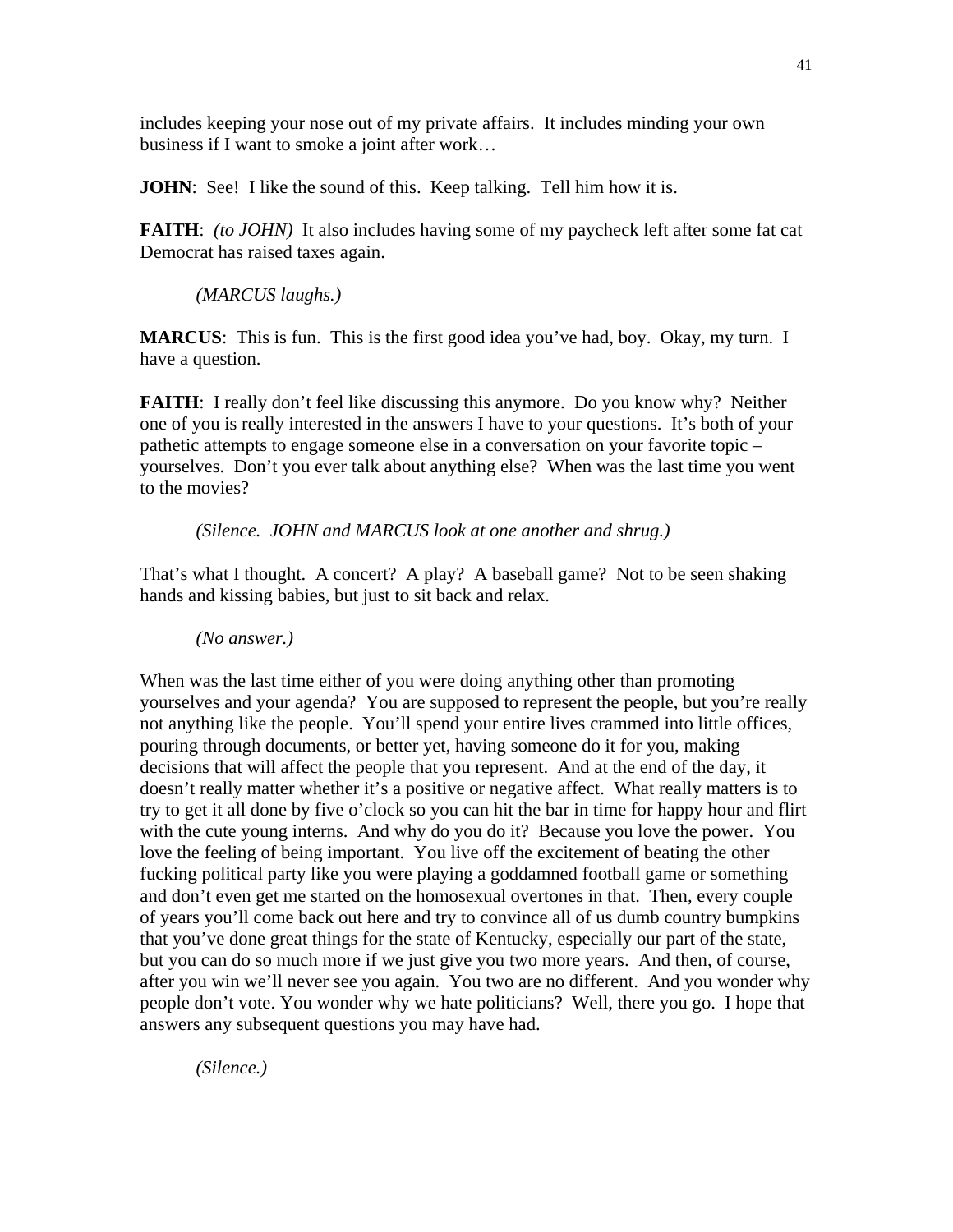What do you know? You're both speechless. If anyone had told me it would have been possible in a million years I never would have guessed it. Good night, boys.

*(She starts to exit, then turns to them one last time.)* 

And stop sending me gifts, both of you. You don't know anything about women, either.

*(FAITH exits. Long pause. JOHN and MARCUS are completely stone faced.)* 

## **MARCUS**: Bitch!

**JOHN**: I think I'm in love.

*(Blackout. Lights up on JOHN at his lectern. Standing at his side is BERTIE LOU MULLINS, an elderly woman with a smile on her face and a blank look in her eyes.)* 

**BERTIE LOU**: Hello…hello ladies and gentleman. *(She taps the microphone.)* Is this working? *(Pause.)* Can you hear me in the back? In the back? Can you…you can. All right. It's time to get started if you all want to take your seats. *(Pause.)* Wasn't that potroast good? I thought it was delicious. Is everyone ready? We have some old business to clear up before we bring out our guest. The Democratic Women's Club is still looking for a new Vice President. If anyone wants to volunteer you just have to see Bertie Lou *(indicating herself)* sometime before November 13. I'm expecting volunteers. Don't make me come after you. *(Pause.)* Can you all hear me? *(Pause.)* Good. I'd also like to thank the good people at Ponderosa for donating this lovely banquet space. They're a good bunch of Democrats, they are. Not like those bastards at Shoney's. We have a real treat in store for you all today and I'm not talking about the cobbler. Our very own Democratic State Senate candidate is with us. He's going to say a few words before we have dessert. Everyone put your hands together and give him a nice warm welcome. Here's John Blevins.

 *(BERTIE LOU exits.)* 

**JOHN**: It's great to be here in Olive Hill...

*(Lights up on MARCUS, standing at his lectern. The lights remain up on JOHN and he continues to give his speech, though the audience cannot hear him. A voice is heard offstage introducing MARCUS.)* 

**VOICE**: Ladies and gentleman put your hands together and welcome your Republican candidate for State Senate, Marcus Woodard!

*(Applause. The following dialogue is spoken with rapid fire enthusiasm, each line almost overlapping the one before.)*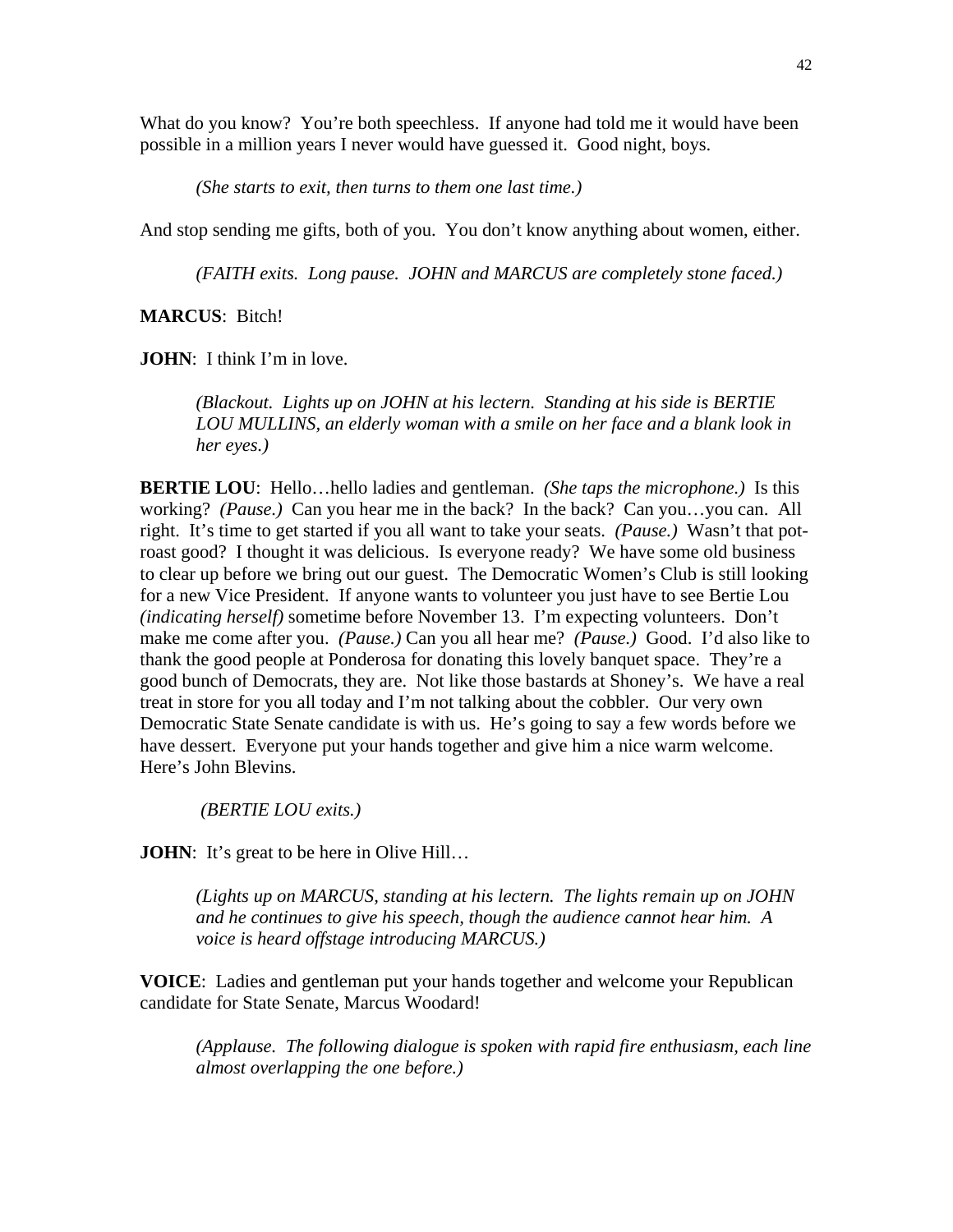**MARCUS**: Good evening ladies and gentleman. I want to sincerely thank the wonderful citizens of Olive Hill for opening their arms and welcoming me to this fine city…

**JOHN**: I want to begin today by talking about what is important in Eastern Kentucky...

**MARCUS**: In less than two weeks you will go to the polls and vote...

**JOHN**: A vote for John Blevins is a vote for improved health care, a vote for a prescription drug plan for the elderly, a vote…

**MARCUS**: …for your second amendment rights, a vote against big tax and spend government…

**JOHN:** ... for the future of our youth and finding a way to bring jobs to the area so our young people don't have to leave in droves…

**MARCUS:** ...elect a man of integrity, a man of good moral fiber...

**JOHN**: I'm not sure what his definition of good moral fiber and integrity is ladies and gentleman, but…

**MARCUS**: …A drunkard, a pothead…

**JOHN**: …three divorces…

**MARCUS:** ...a man with a bankrupt business in his past...

**JOHN & MARCUS:** ...don't let him fool you...

*(Lights up on FAITH in the diner. She sits with a newspaper open across the table in front of her.)* 

**FAITH:** Can you believe this shit?

**MARCUS**: …with his talk about jobs and education. Ask him specifics about his welfare to work program and increased teacher salaries and see if he has any. Oh, he talks a good game but you want a man with substance behind the talk…

**FAITH**: *(again, directed offstage)* I'm on a break. *(Pause.)* No, I will not come back early.

**JOHN**: Ask him about his voting record with the unions...

**MARCUS**: I worked with Charlie Blevins in the good old days. Some of you probably remember those days. Next week, when Charlie endorses me, I want you to take that as a sign of confidence in Marcus Woodard. Together we can return to those good old days…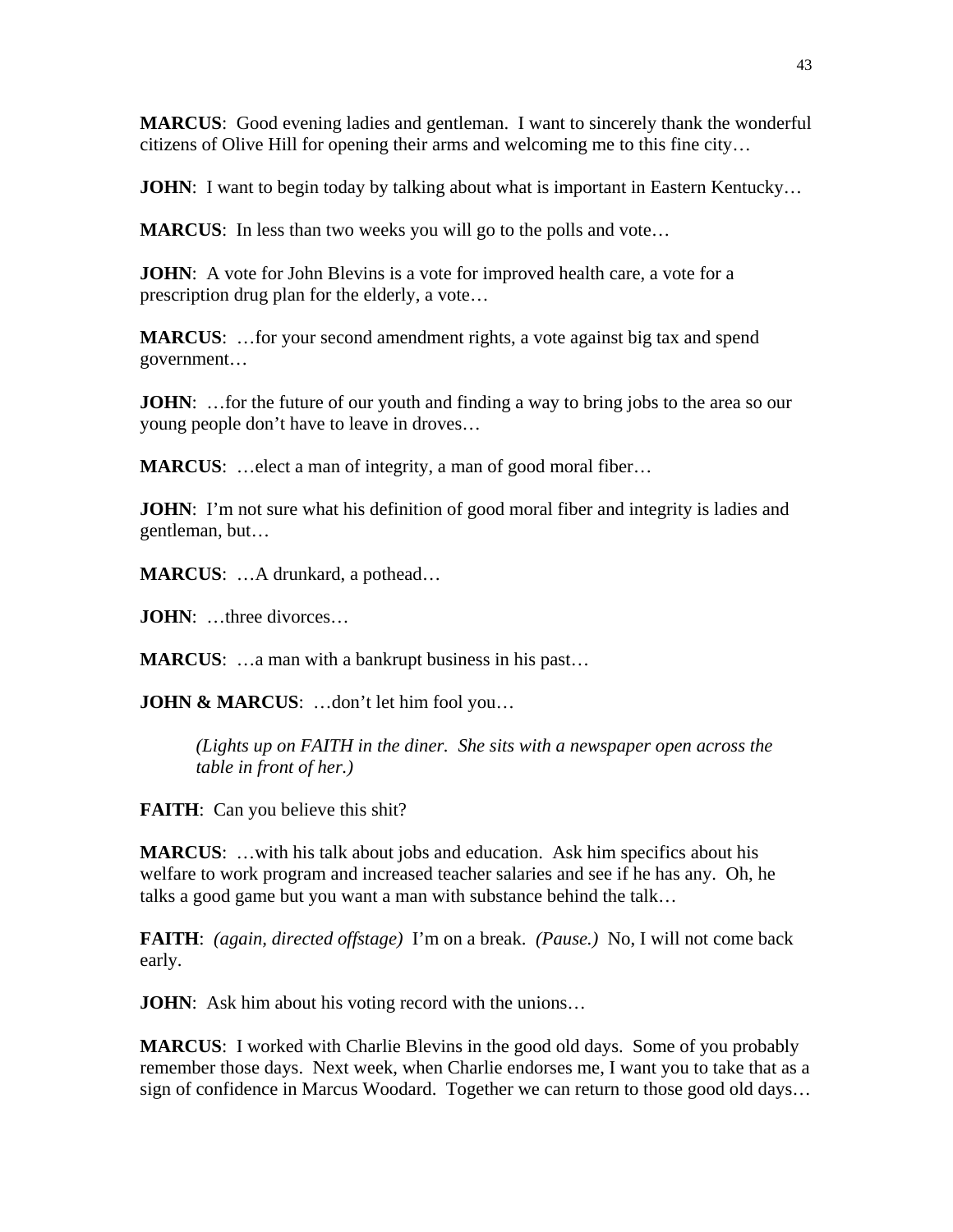**FAITH**: I'm reading the paper. Leave me alone. What am I reading? What am I reading? It may as well be the comics…

**JOHN**: I want to talk to you and I will listen. I will listen to your concerns and I will work with you to find answers.

**FAITH:** Get this Earl, John has been endorsed by the teachers and steel workers...

**MARCUS**: …and I have the endorsement of the Right to Life Society and the National Rifle Association…

**FAITH**: …and the tobacco farmers. *(Pause.)* What? *(Pause.)* I'm not going to vote. I just think it's interesting is all. *(Pause.)* Well it is. It's sad all the same, but you've got to admit it's interesting. Who do you think will win?

**JOHN**: My name is John Blevins and I want to be your next State Senator. You and I will present a United Front against our problems and come up with lasting solutions that matter…

**FAITH**: No, I mean if you had to pick one. *(Pause.)* If you absolutely had to pick one who would it be? *(Pause.)* I still have five more minutes, damnit! *(to herself)* God, I hate this place.

**MARCUS**: Together we can! Together we will! Thank you, thank you, thank you.

**JOHN**: Get out and vote November seventh. Talk to your neighbors, your friends, and tell them that a vote for John Blevins is a vote for the prosperity of Eastern Kentucky.

**FAITH**: Earl, I need tomorrow off. *(Pause.)* I have to go somewhere. *(Pause.)* Olive Hill. *(Pause.)* Yes, Olive Hill. *(Pause.)* It's none of your business what for. Cyndi will cover for me.

**MARCUS**: Thank you ladies and gentlemen!

**JOHN**: Thank you all!

**FAITH**: Thanks, Earl.

*(Blackout. Lights up on a different hotel room. It appears the same as before, but now there is a small cot in the room and a television directly in front of the bed. JOHN and MARCUS are both seated on the edge of the bed. They are glaring a television set, laughing. Each man has a drink in hand. They are watching a pornographic movie.)*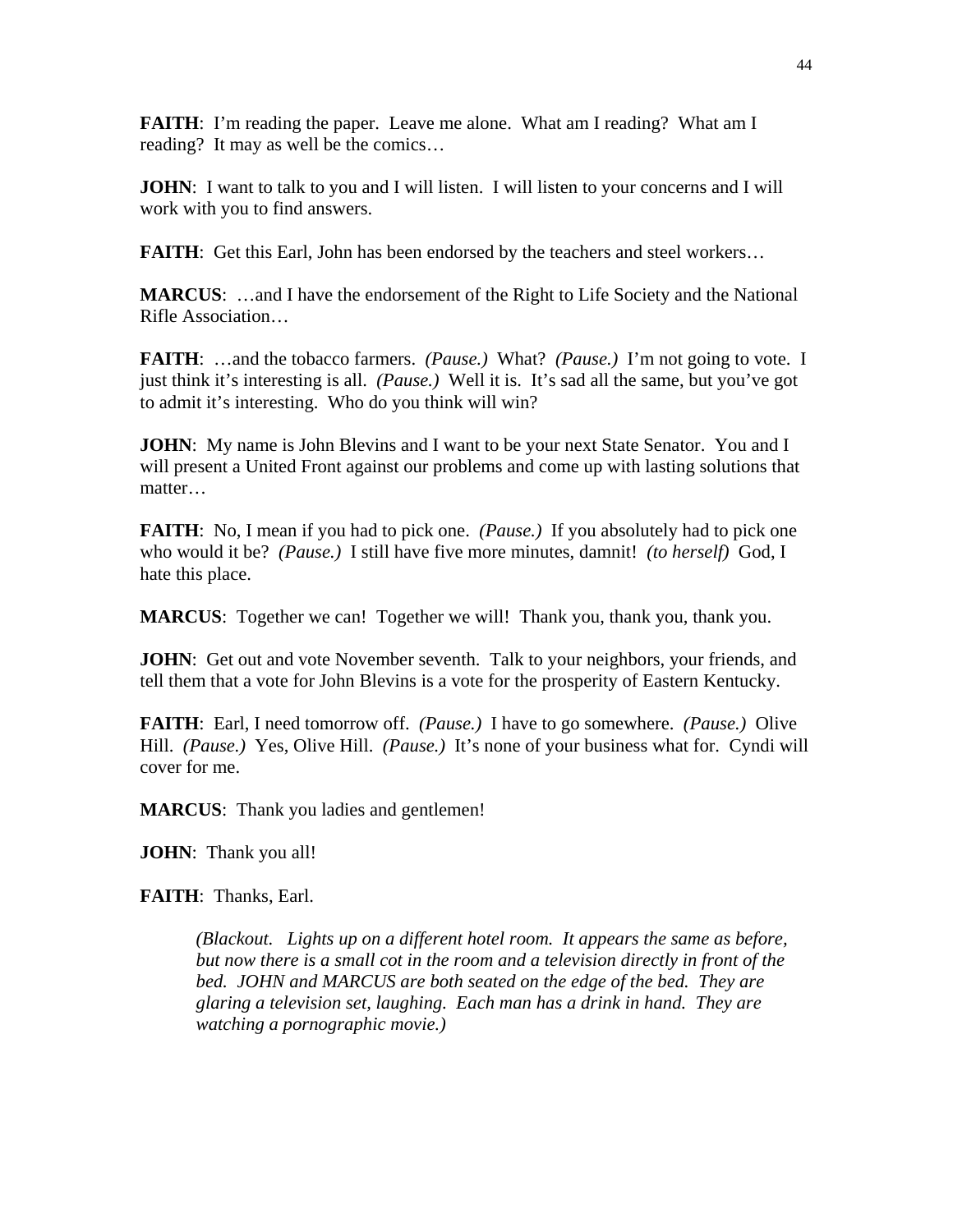**MARCUS**: …that's Eastern Kentucky for you. Yesterday, I met a guy named Skeeter. Skeeter couldn't read or write, and he damned sure didn't want anything to do with me. I tried to explain the election to him, but he said he don't vote.

**JOHN**: That's a shame.

*(They both burst out laughing. It is apparent that they are very drunk. They stop and watch the movie, stone-faced. The drunken stupor has melted away some of their animosity, if only for the time being.)* 

**MARCUS**: She looks like a girl I used to know.

**JOHN**: Really?

**MARCUS**: Melba Fankle. The love of my life.

**JOHN**: You knew a girl that looked like that and her name was Melba Fankle?

**MARCUS**: Yeah.

**JOHN**: *(indicating TV)* Did you ever do that to Melba Fankle?

**MARCUS**: All the time. She was a wildcat.

**JOHN**: You liar.

**MARCUS:** I've been around the block a few times.

**JOHN**: I don't doubt that.

**MARCUS**: Hey, are you sure the names of these movies don't show up on the bill?

**JOHN**: *(laughing)* No, actually they do. I was lying to you earlier when I said that it wouldn't show up. *(He laughs more. MARCUS doesn't.)* 

**MARCUS**: *(upset)* What was that?

**JOHN**: *(glaring at TV)* Huh?

**MARCUS**: The bill. What was that you said…

**JOHN**: Oh, come on. It's a joke.

**MARCUS**: A joke.

**JOHN**: Yeah, lighten up.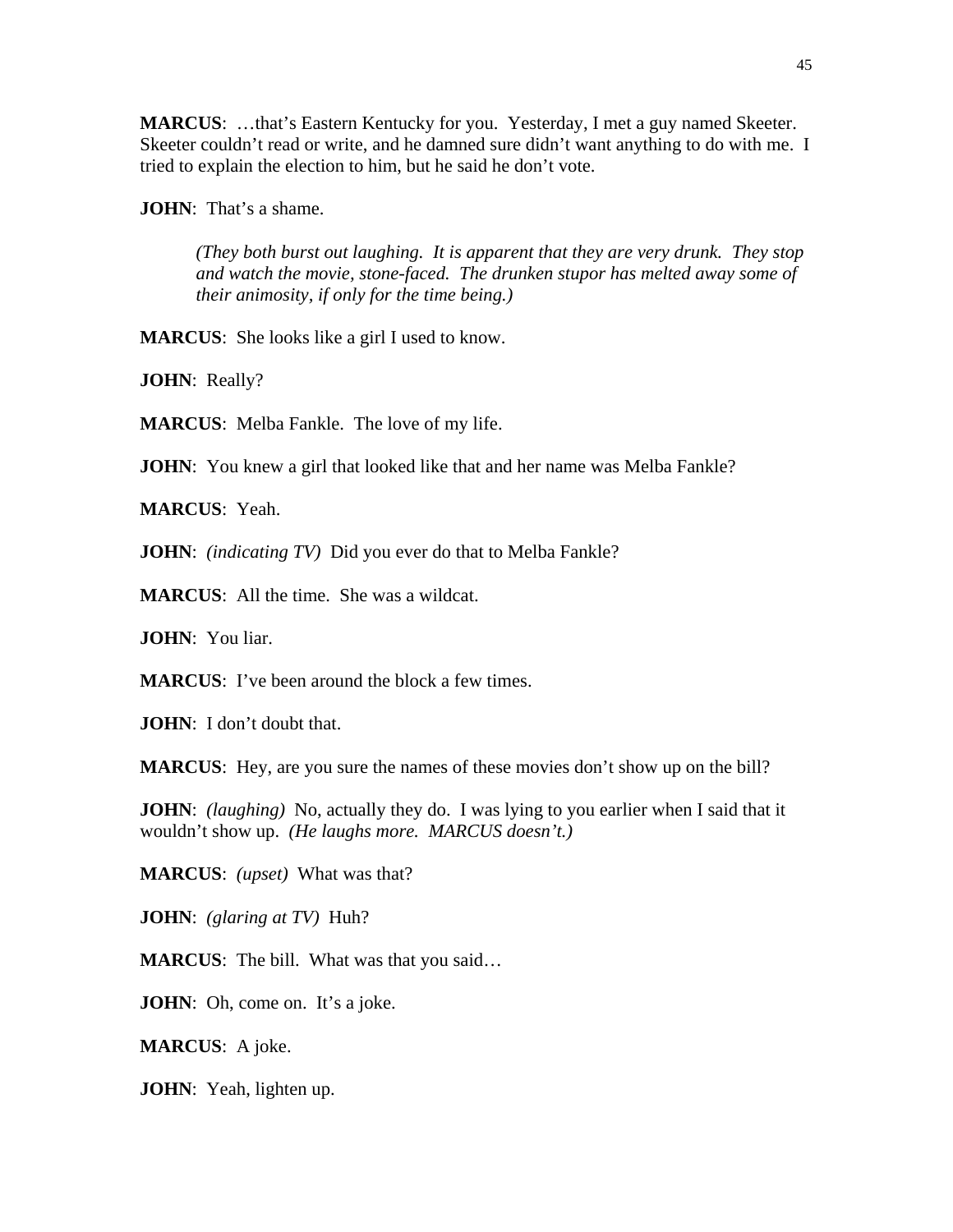**MARCUS**: Lighten up! That's easy for you to say. I'm the one that has to go down there in the morning and pay for the damn thing…

**JOHN**: Don't do this, Marcus. We've been getting along so much better than...

**MARCUS**: You've been lying a lot lately, you sleazy little prick...

**JOHN**: *(serious)* Look who's talking…

**MARCUS**: *(belligerent, getting in John's face)* It's two divorces not three, and I don't think my relationship history has anything to do with my stand on family values…

**JOHN**: Get out of my face.

**MARCUS**: Two divorces, not three.

**JOHN**: While we're clearing the air, what the hell does smoking a joint have to do with anything…

**MARCUS:** People should know if they're going to elect a pot-head...

**JOHN**: That was six years ago...

**MARCUS**: Pothead!

**JOHN**: Marcus, knock that shit off. And get out *(pushing him away)* of my face.

**MARCUS**: *(pushing him back)* I can't believe you even brought up my divorces. That's personal you son of a bitch.

**JOHN**: Personal?

**MARCUS**: Yeah!

**JOHN**: Personal? You think I'm the one that's pulled our personal lives into this...

**MARCUS**: Damn right you have, you hypocrite.

*(John darts back to the end table and retrieves a newspaper. He opens it and throws it at Marcus.)* 

**JOHN**: No Marcus, "personal" is a campaign ad with a John Blevins cartoon smoking a joint and pick pocketing a group of senior citizens…

**MARCUS**: You deserved it you pinko! It wasn't harsh enough if you ask me.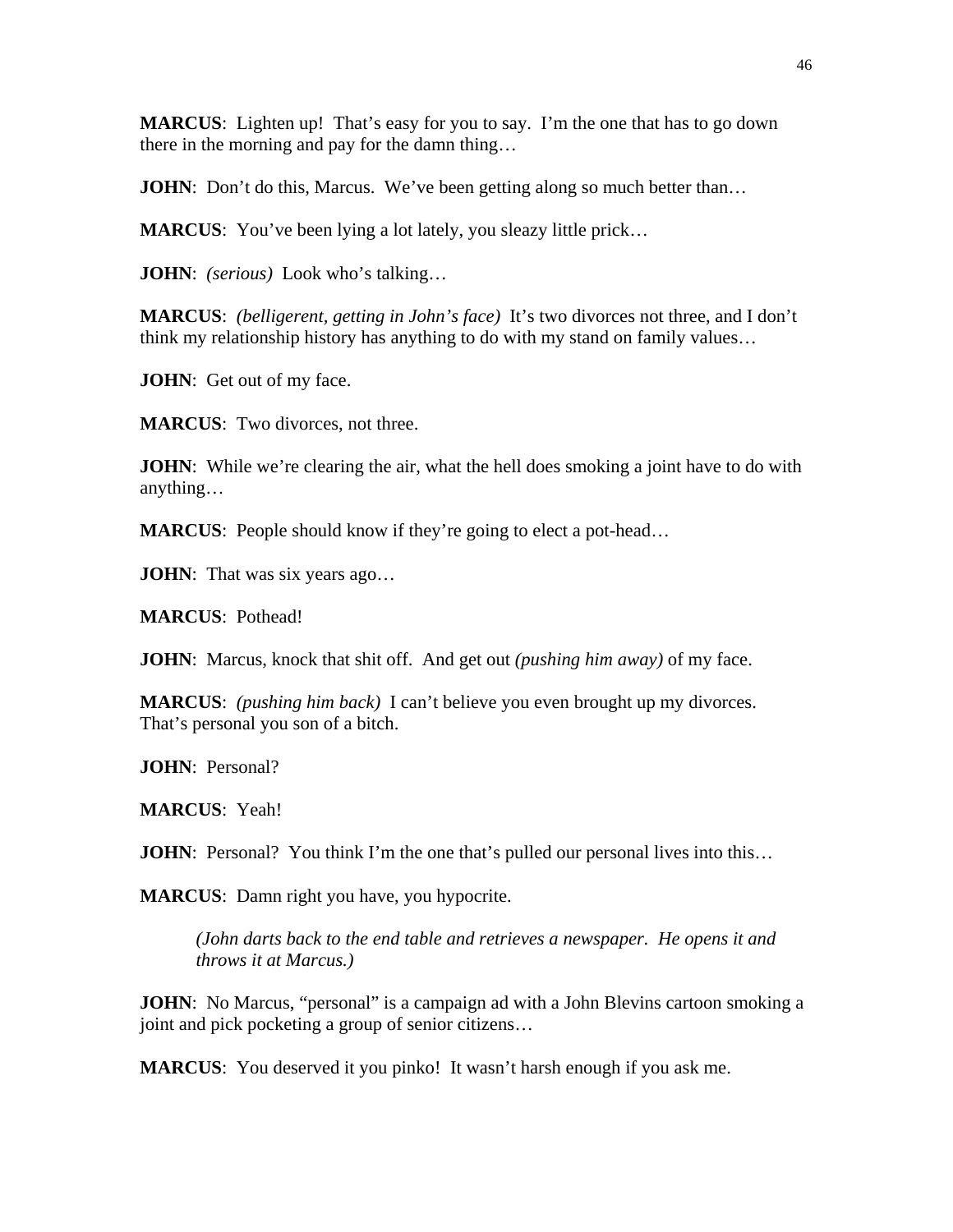**JOHN**: *(pointing his index finger into Marcus' chest)* People see through you for the phony you really are. They don't believe this shit.

**MARCUS**: *(pushing John back)* Listen here, boy. I've been easy on you because you're Charlie's son and we're suppose to make it look like we're getting' along fine out here, but you put your hands on me one more time…

**JOHN**: And *(pushing him)* what?

**MARCUS**: Don't make me kick your ass.

**JOHN**: Ohhhh, I'm scared. Don't threaten me again please. I don't want you to kick my…

**MARCUS**: Shut up!

**JOHN**: Fuck you!

*(MARCUS grabs JOHN and gets him in a headlock. JOHN gets out by punching MARCUS hard in the kidneys. Neither man is a good fighter, but they manage to scuffle all around the room. In the process, they break a lamp and a mirror. The fight moves in front of the bed and JOHN is on top of MARCUS, choking him. All of the sudden MARCUS punches him in the stomach and JOHN freezes. He begins to gag and looks like he may puke. He takes his hands off MARCUS, and rises, barreling offstage to the bathroom. MARCUS sits up, touching his hand to his face. His nose is bleeding. JOHN is heard offstage puking. Silence. MARCUS is sitting on the bed with his face in his hands. He looks up. Silence.)* 

**MARCUS**: *(to himself)* I'm sorry, kid.

*(JOHN re-enters. He looks sick. He walks through the room and to the cot, ignoring MARCUS. Silence.)* 

No, you take the bed tonight. It's your night.

*(JOHN doesn't speak. He simply trades places with MARCUS, and settles into the bed. MARCUS is solemn. He sits on the cot and stares at JOHN in the bed.)* 

Barbara used to baby-sit you. You probably don't remember that. I forgot all about it. It was back when the two of us were still…never could have expected this. I'm sorry, John. John…

*(John turns out the one remaining lamp, and the room is dark.)*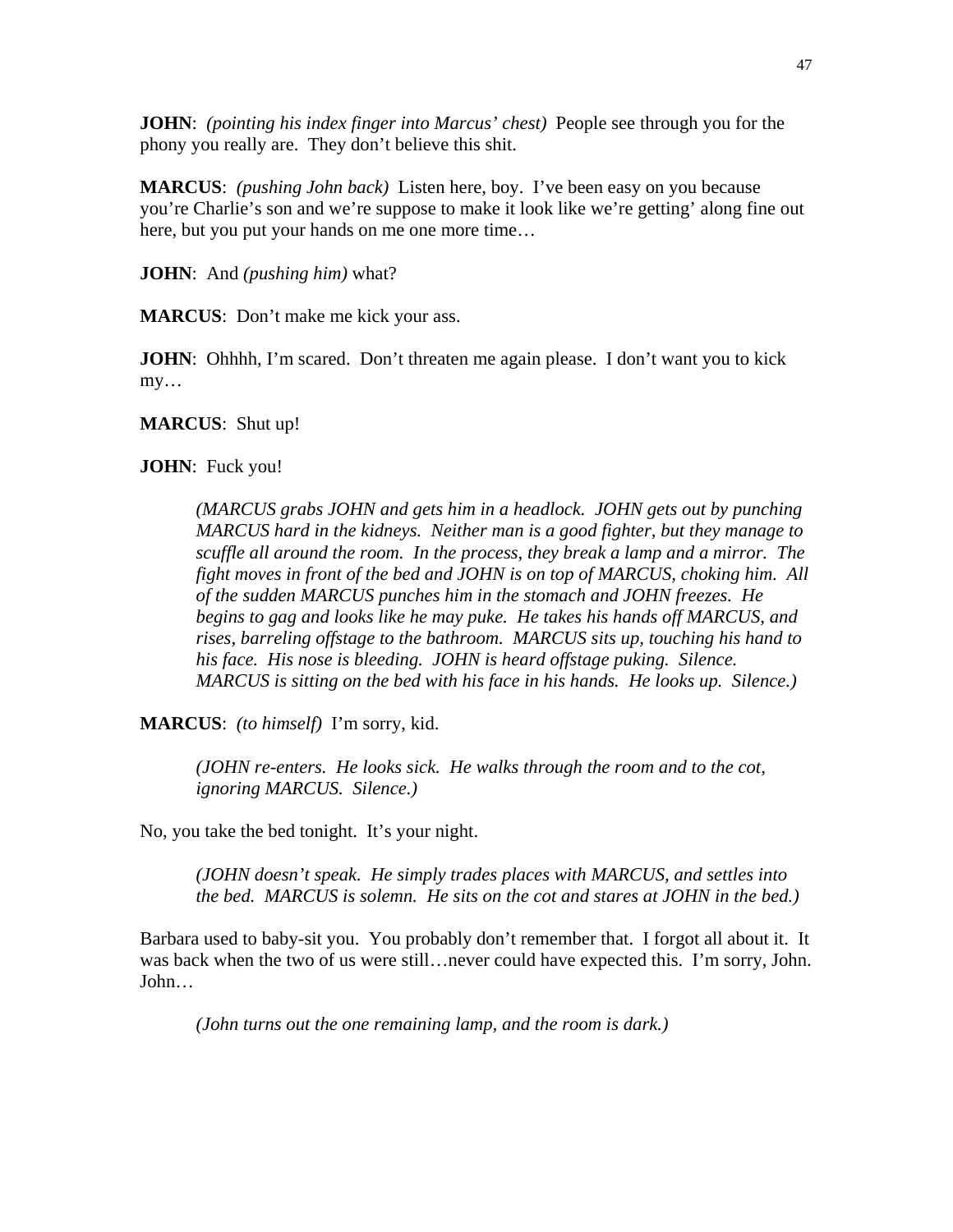I really did turn your alarm off. It was just a joke…like the movie thing…I don't mean to be an asshole. It's just kind of my nature. It runs with the territory. You've got a hell of mouth on yourself, too, that's for sure. Anyway, my point is…

**JOHN**: Marcus…

**MARCUS**: Yeah.

**JOHN**: Shut up.

**MARCUS**: Okay.

*(Lights out. The sound of an alarm clock is heard. The lights rise on MARCUS asleep on the cot. It is the next morning. He sits up, groggily gets out of bed and walks offstage presumably toward the bathroom. He is gone only an instant when he returns to the room. Confused, he notices that JOHN is not in bed. A note has been left on JOHN's pillow. MARCUS crosses to the bed, picks up the note and reads it. After a few moments, he looks up. He appears sad, but the moment passes and a smile comes over his face. He picks up the phone and begins dialing frantically. )* 

**MARCUS**: Charlie Blevins, please…

*(Blackout. Lights up on the diner. JOHN is seated, FAITH standing over him.)* 

**FAITH:** I haven't seen much of you lately.

**JOHN**: *(downhearted)* No. We've been out in Morgan County. Spent a bit of time in Elliot, too. I just came back to Maysville to tie up some loose ends at the courthouse. I thought I'd stop in and see if you were working.

**FAITH**: I'm always working.

**JOHN**: Did you miss me?

**FAITH:** It hasn't been quite as exciting without you boys around, that's for sure.

**JOHN**: I can imagine.

**FAITH:** Where is the old guy?

**JOHN**: I don't care.

**FAITH:** It seems like you would know...

**JOHN**: I quit.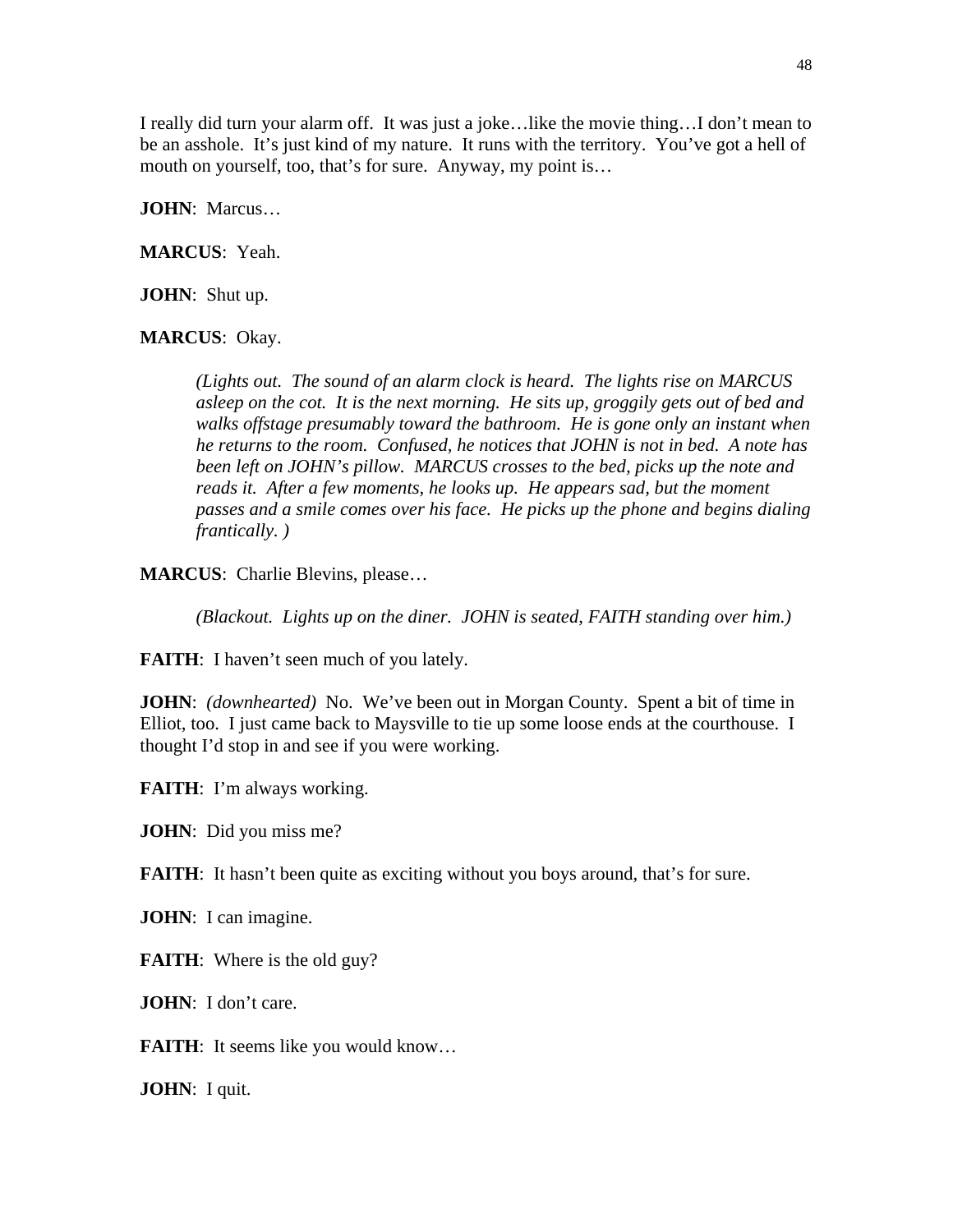**FAITH**: You what?

**JOHN**: I quit the race.

**FAITH:** What the hell are you talking about?

**JOHN**: Faith, everything you said about us was true. I can't stand this anymore.

**FAITH:** So he says nasty things about you. I thought that was what politics is all about.

**JOHN**: He's running an ad in Daily News that shows me with a drink in my hand and my tongue hanging out of my mouth and do you know what it says?

**FAITH:** Don't let this skirt chasing alcoholic get your guns.

**JOHN**: You've seen it.

**FAITH:** It's kind of funny.

**JOHN**: It's humiliating.

**FAITH:** You've said some pretty bad things about him.

**JOHN**: Nothing like that!

**FAITH:** I've been watching the two of you. Don't put on that innocent act for me.

**JOHN**: It's not all Marcus. It's everything about politics. All that stuff you said, and everything my dad said. You were both right. It just took me a while to figure it out. It's all about is winning… and it's not for the people…it's for ourselves or the party or the power or something, but it damn sure isn't for the people.

**FAITH:** I've seen you knocking on doors and talking to people. You got into this because you wanted to help people, same as your dad. Do you deny that?

**JOHN**: I don't know why the hell I got myself into this.

**FAITH:** People out here like you. I'm not sure what it is, but they like you. Sure, you're kind of screwed up but so are they, and you kind of remind them of themselves that way. Listen, I meant everything I said to you and Marcus, but maybe it's time to get someone in office who feels the way you do. Maybe you could change things. Hell, I might even vote for you.

**JOHN**: I don't want to hear that right now, Faith. I'm out. And I don't care if I never see Marcus again.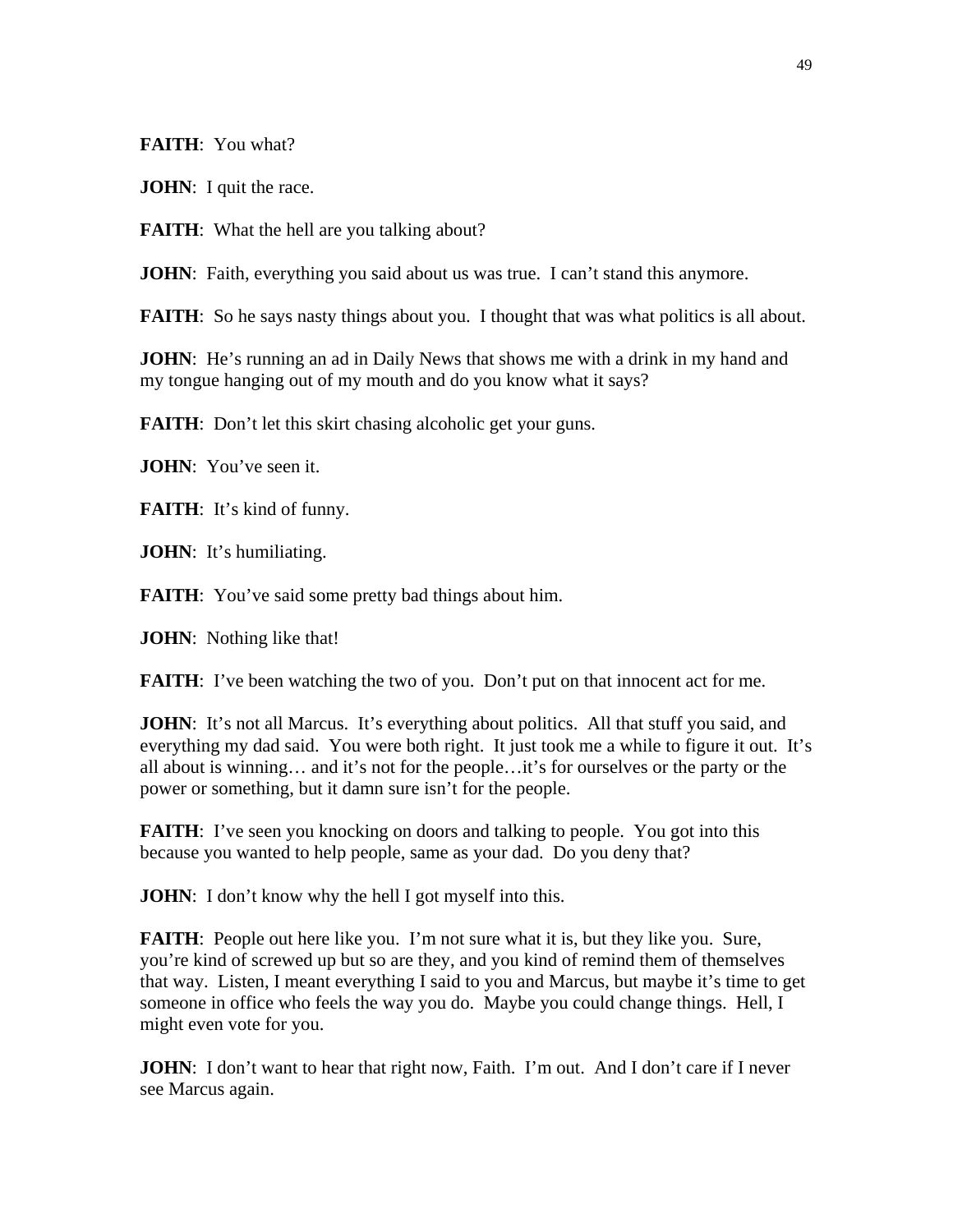**FAITH:** Oh, yeah. What are you going to do?

**JOHN**: I don't know. I've always thought about moving to Alaska and working on one of those big boats that they fish on.

**FAITH:** You mean a fishing boat?

**JOHN**: Yeah, a fishing boat.

**FAITH:** Are you sure about this?

**JOHN**: I've never been more sure of anything in my life.

**FAITH:** You really quit?

**JOHN**: I really quit.

*(Blackout. Lights rise on the office. CHARLIE sits at the table scribbling furiously in his checkbook. FAITH enters, tossing her waitress uniform to the floor.)* 

**FAITH:** I guess I won't need this anymore.

**CHARLIE**: No, you won't.

**FAITH:** I hate being a waitress, Charlie.

**CHARLIE**: I don't want you to feel unappreciated, Faith. You've done a hell of a job.

**FAITH**: *(sits down)* I don't get it.

**CHARLIE**: What?

**FAITH:** This whole thing. I don't know how you could have expected...you're a Republican. I thought you guys stuck together. Why did you even give John a chance? You could have endorsed Marcus weeks ago.

**CHARLIE**: It's complicated.

**FAITH**: Try me.

**CHARLIE**: I didn't think either one of them…I thought maybe they would learn a lesson…I don't know what I thought. Politics is a lot different today.

**FAITH**: *(disbelieving)* Really?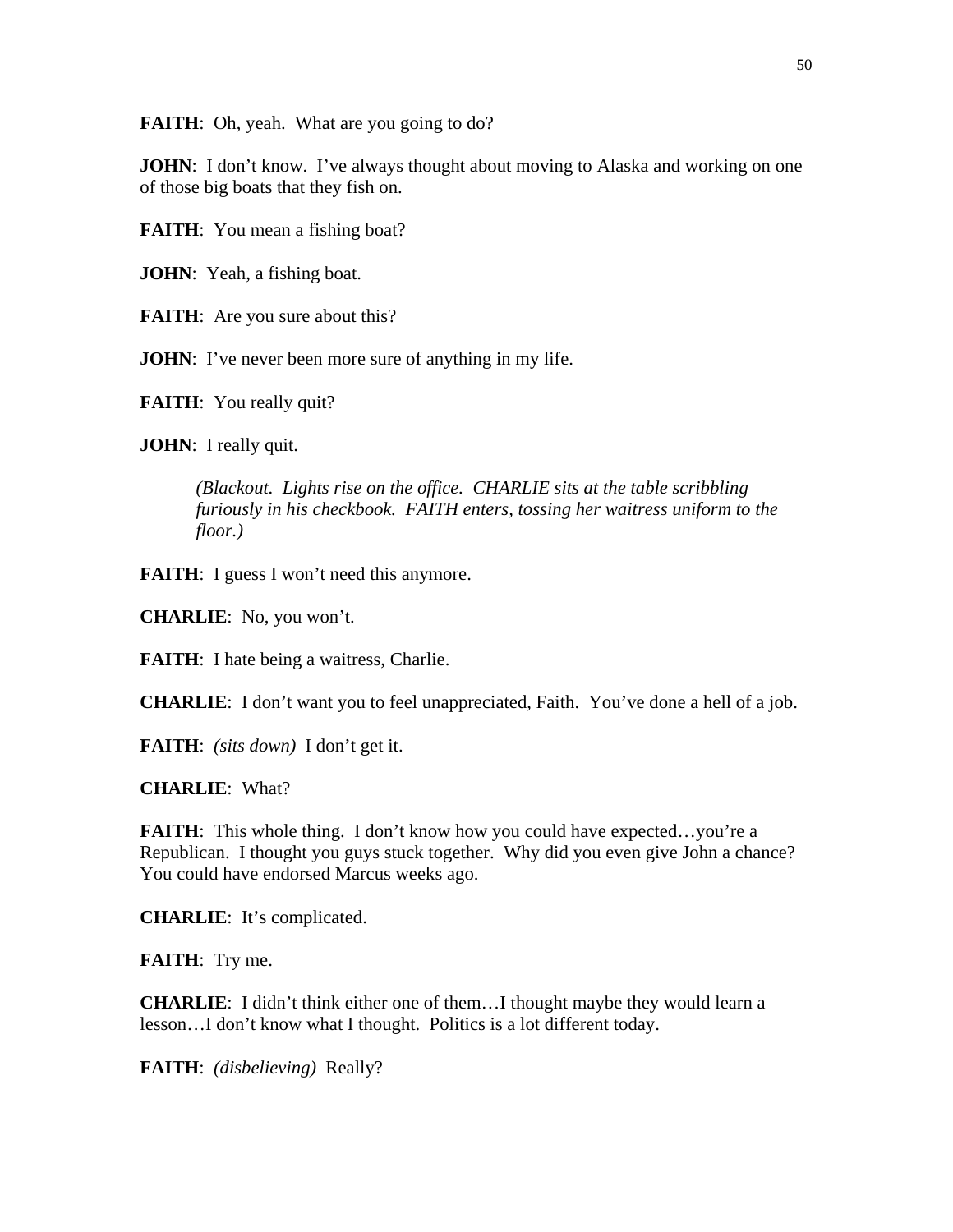**CHARLIE**: Maybe it's just me that's different.

**FAITH**: Better late than never.

**CHARLIE**: *(handing her a check)* Congratulations, you've earned it.

**FAITH:** This is more than we agreed on. Not that I'm complaining.

**CHARLIE**: I know the past couple of weeks have been rough. They never suspected, did they?

**FAITH**: Are you kidding?

**CHARLIE**: Perfect woman for the job. I told them. I'll have people watching you and making sure you're behaving yourselves. I should have known it would go in one ear and out the other.

**FAITH:** Are you going to endorse Marcus?

**CHARLIE**: Doesn't matter much what I do now, does it?

**FAITH:** Well, thank you. If you ever need anything, forget you know me, all right?

**CHARLIE**: I appreciate it, Faith.

*(FAITH rises and begins to leave. CHARLIE stops her.)* 

He was coming around wasn't he?

**FAITH:** I thought he was beginning to do great. I told him I was even going to vote for him...and I might have. I've never voted. I think you're all a bunch of assholes. I don't know exactly what happened. He didn't fill me in with all the details. It couldn't have been any picnic living with Marcus…

*(At that moment, MARCUS bursts into the room. He struts around, cockily to address CHARLIE, then addresses FAITH.)* 

**MARCUS**: I heard my name. Faith. You can't stop thinking about me, can you? It's all right. You don't have to pretend anymore. I know it all. Charlie picked him a perfect spy, didn't you Charlie? I suppose you told him I was on my best behavior, Faith. I hope my continued rejections of the advances you made against me didn't taint your report to Charlie. I had too much work to do fool around…

FAITH: Marcus, kiss my fuckin' grits.

**MARCUS**: Right, right. So, Mr. Blevins, I guess you'll be making that endorsement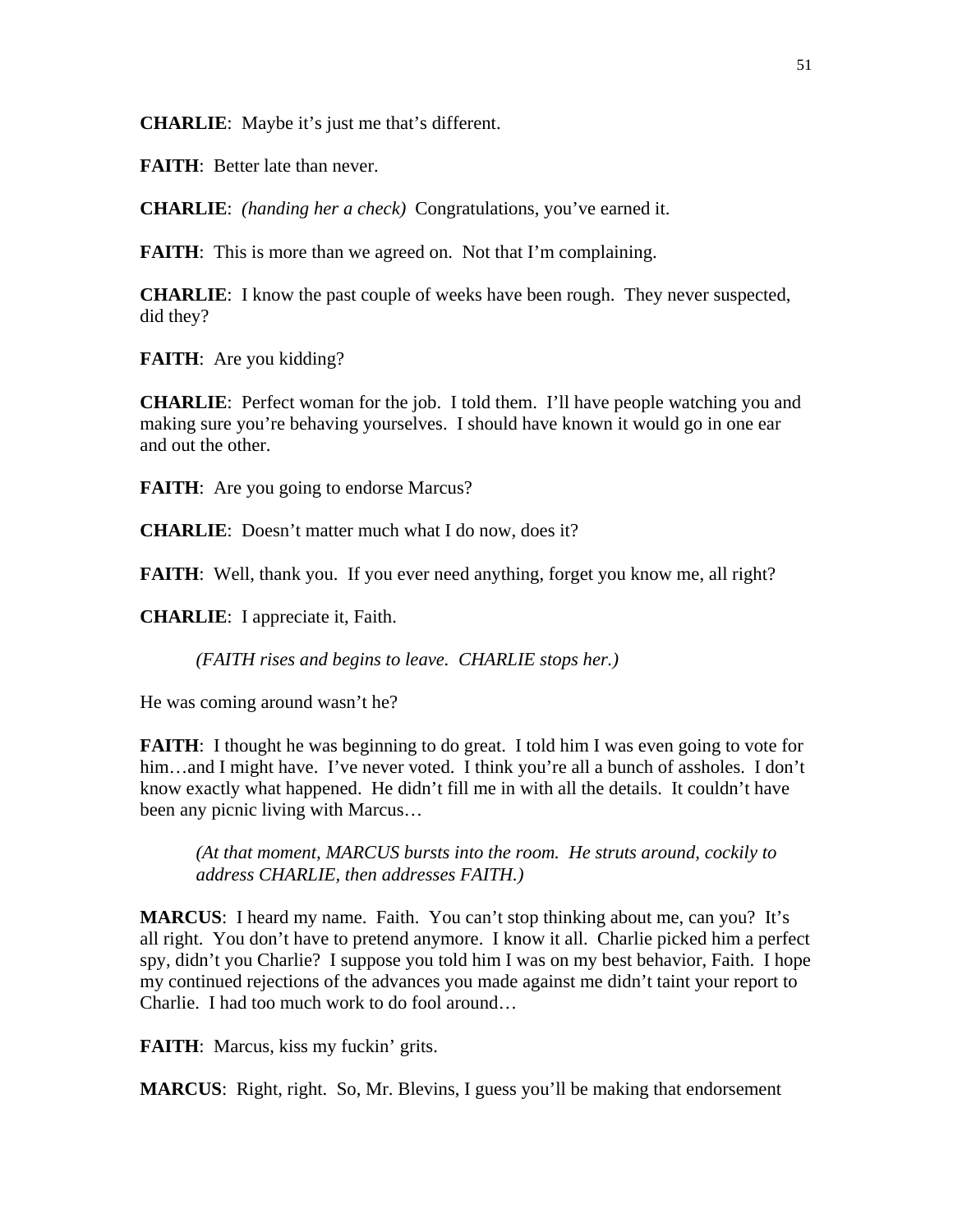soon. One less candidate to choose from. Hmmm. Who will it be?

*(CHARLIE is unresponsive. FAITH is sneaking out of the room. Silence.)* 

Charlie? Oh, I know your endorsement doesn't carry as much weight now as before. That's all right. I know which way you were leaning. You still want to be on board, don't you? The Woodard train is heading for Frankfurt. It would sure look good for you if you were with me. What do you think?

**CHARLIE**: *(coldly)* I'm going to make a speech tomorrow after the debate. You'll know then what I think.

**MARCUS**: All right. Sounds good. Should be some debate, huh?

**CHARLIE**: Should be. I thought it was interesting that you were still going through with it.

**MARCUS**: I never miss an opportunity to speak directly to the people. You know that about me.

*(MARCUS looks around the room. He realizes FAITH is gone.)* 

**MARCUS**: Charlie, don't believe a word she says. She had a thing for John. It's natural she's going to take his side. I was a perfect gentleman. I realize now what you were trying to do. Get some of the old Woodard charm to rub off on your boy. It was a good idea. I tried to show him the ropes.

**CHARLIE**: Marcus…

**MARCUS**: He's got some problems, though. He's a good boy, but I think this turned out for the better, don't you? Charlie?

*(Lights out. Patriotic music plays through a brief interlude. Lights rise on MARCUS standing at his lectern. He exudes the triumphant confidence of his upcoming victory. It is the night of the only scheduled debate between candidates and MARCUS is onstage alone. He addresses questions from a MODERATOR that is heard but not seen.)* 

That is an excellent question, sir. Perhaps my opponent would like to address that…

*(MARCUS gestures to the empty lectern across the stage. Silence. MARCUS howls with laughter.)* 

Maybe not. I no longer have an opponent, do I? I thought there would at least be some crazy Libertarian candidate here.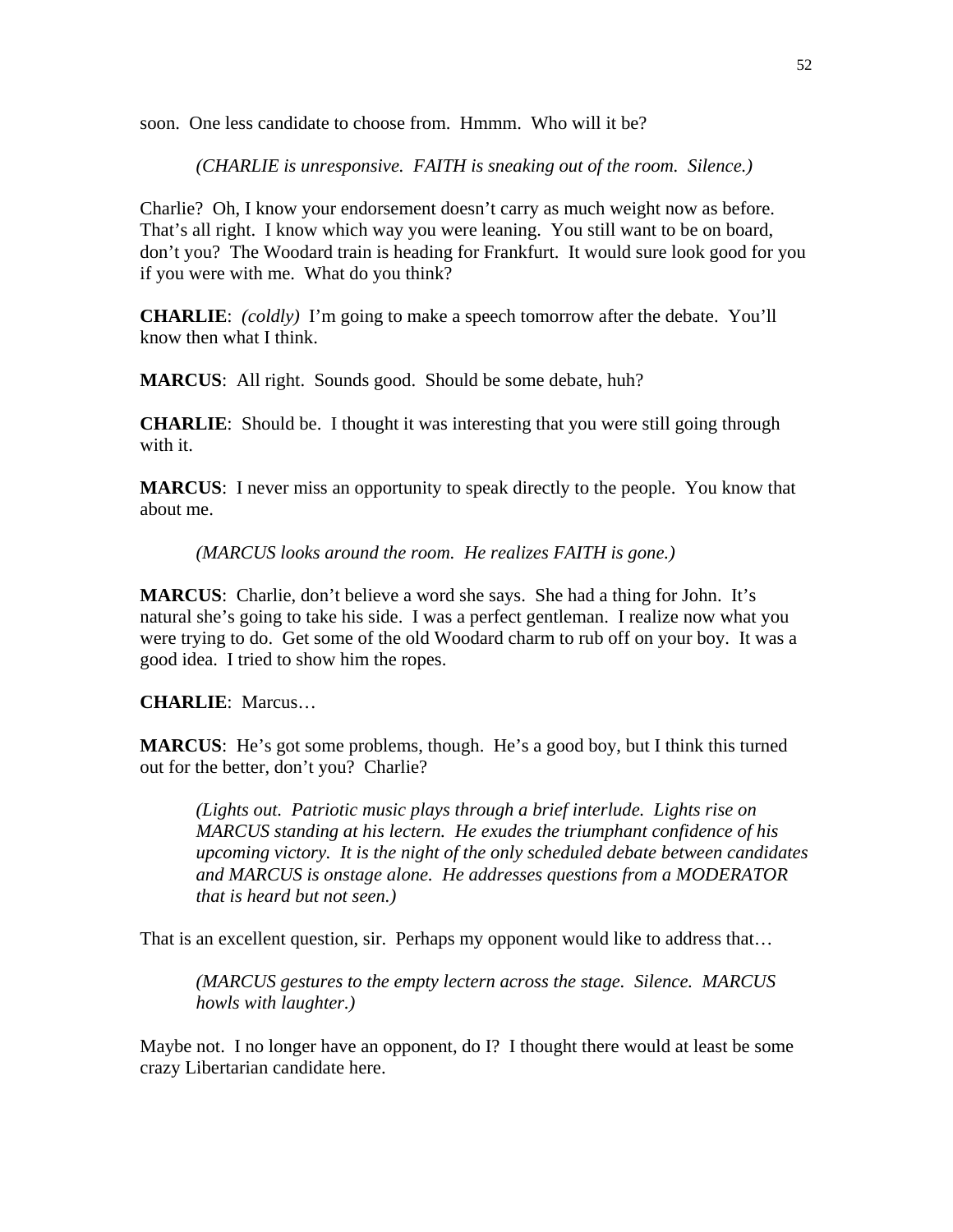*(He laughs at his own joke, then pauses, and puts on a serious face.)* 

Jobs, jobs, jobs. Together we can bring back jobs to Eastern Kentucky. I'll work for you. Together we can do it. But jobs aren't all we need. We need a man of integrity, with a strong moral fiber, and a dedication to family values in our State Senate. We need Marcus Woodard. Together we can.

*(Long pause.)* 

**MODERATOR**: With all due respect, I'd like to repeat the question, Mr. Woodard. You're former opponent accused you of stirring up emotions rather than appealing to intellect. Is this a fair criticism of the way you've run your campaign?

**MARCUS**: Well…no…I would like to address that directly…

**MODERATOR:** If you could do that, we only have time for...

**MARCUS**: I'm trying to answer your question if you'll stop interrupting me…you asked about the campaign and I would like to address that concern…that you spoke of…

*(During the latter part of this exchange, JOHN has appeared onstage behind the other lectern. The lights rise on him.)* 

**JOHN**: So would I.

*(JOHN is nicely dressed, clean cut. MARCUS is visibly shaken.)* 

I'm sorry I'm late. I would like to address that question.

**MARCUS**: Wait a minute! Wait a minute!

**JOHN**: Mr. Woodard, I believe you had a chance to answer. Now all I ask for is the same respect during my response that I gave to you...

**MARCUS**: You weren't here! You're not in this race!

**JOHN**: If I'm not mistaken, it appears that I'm more popular out of the race than when I was in it, if the poll in this mornings' Independent is correct. I'd like a chance to address that if you'll give me a chance.

**MODERATOR**: Go on, Mr. Blevins.

**MARCUS**: Go on? This isn't fair.

**JOHN**: Please, Marcus. I just want to explain myself. Ladies and gentleman here in the hall and listening or watching at home...I would like to apologize...for wasting your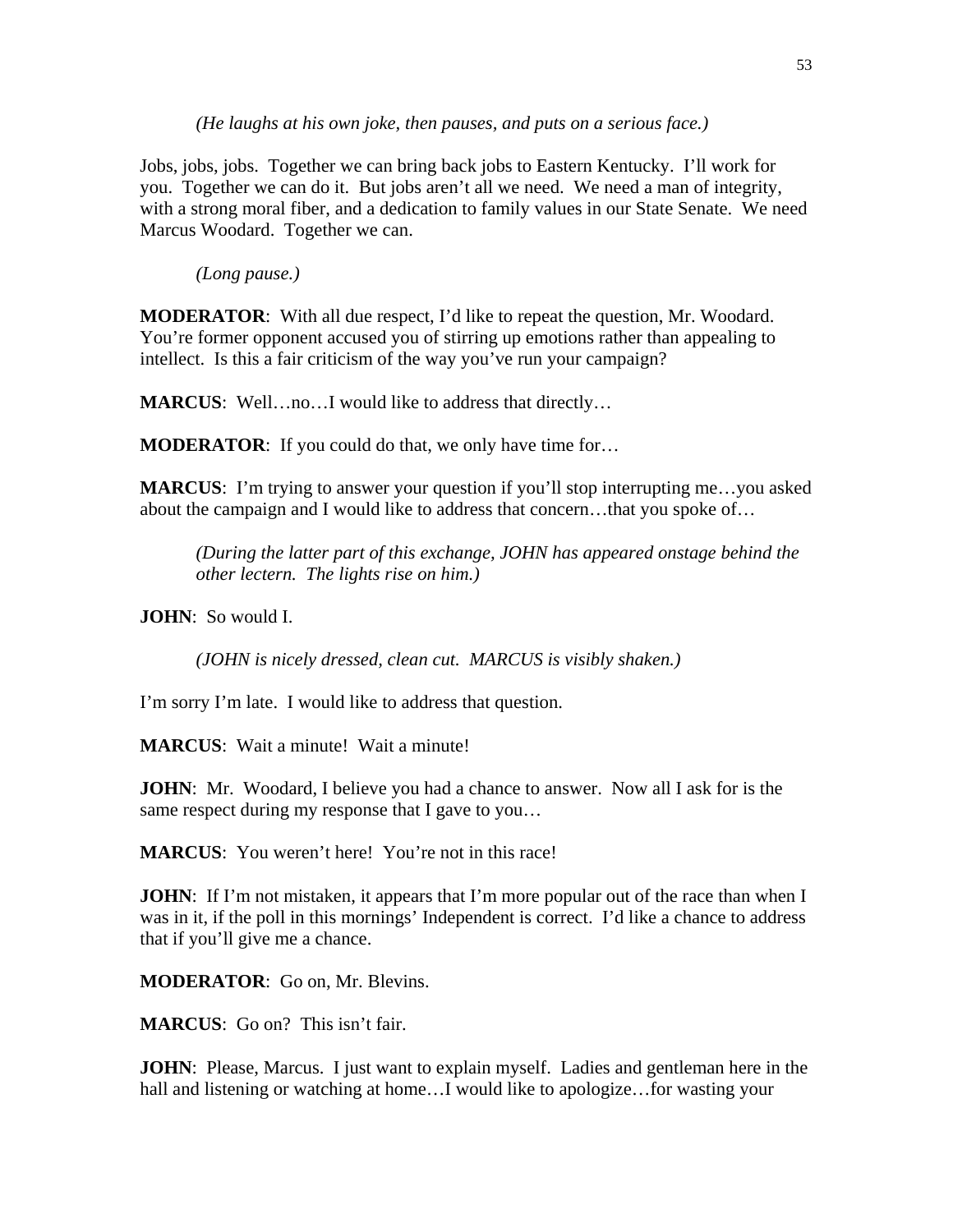time. There are a lot of things I've said throughout the course of this campaign that I would like to take back. I said a great deal about my opponent, and even if those things are true, I should have been talking about the issues that matter to the people of Kentucky. And as far as I can see there are five issues that matter most to the people. Guns, abortion, prayer in schools, character, and smaller government.

## **MARCUS**: What?

**JOHN**: I'd like to address each of those tonight and clear up a few things that have been said about me in regard to those issues. Maybe I can make it clear why I feel the way I do. But first, I want to say something. It's easy when you're running for office to only think about winning and what you can do to shake your opponent up. I've had a lot of time to think the past few days. I should have spent more time talking about my own plan, my agenda. If you'll give me a chance, that's what I'd like to do tonight. There's still six days before you go out and vote. It's not too late to make the right choice. All I ask is that you hear me out and then make up your own mind.

**MARCUS:** Those are my five things...what you said about all the...

**JOHN**: Issues?

**MARCUS:** Yeah, that people care about most...you stole those from me...

**JOHN**: Oh, Marcus.

**MODERATOR**: Gentleman, we need to move on.

**JOHN**: Certainly.

**MODERATOR:** Mr. Blevins, are we to understand that you are re-entering the race?

**JOHN**: Yes, I am.

**MARCUS**: Could we take a short break?

*(BERTIE LOU MULLINS has appeared in the crowd. She stands among the audience members and reprimands MARCUS.)* 

**BERTIE LOU**: Don't let him take a break. You can't squirm out of this one, Woodard.

**MODERATOR**: Maam, please.

**BERTIE LOU:** You shut up now and listen to me. That's the problem with all of you. You don't listen to us. Now I have something to say. John, it's good to see you back in the race. When I heard you dropped out I was furious with you…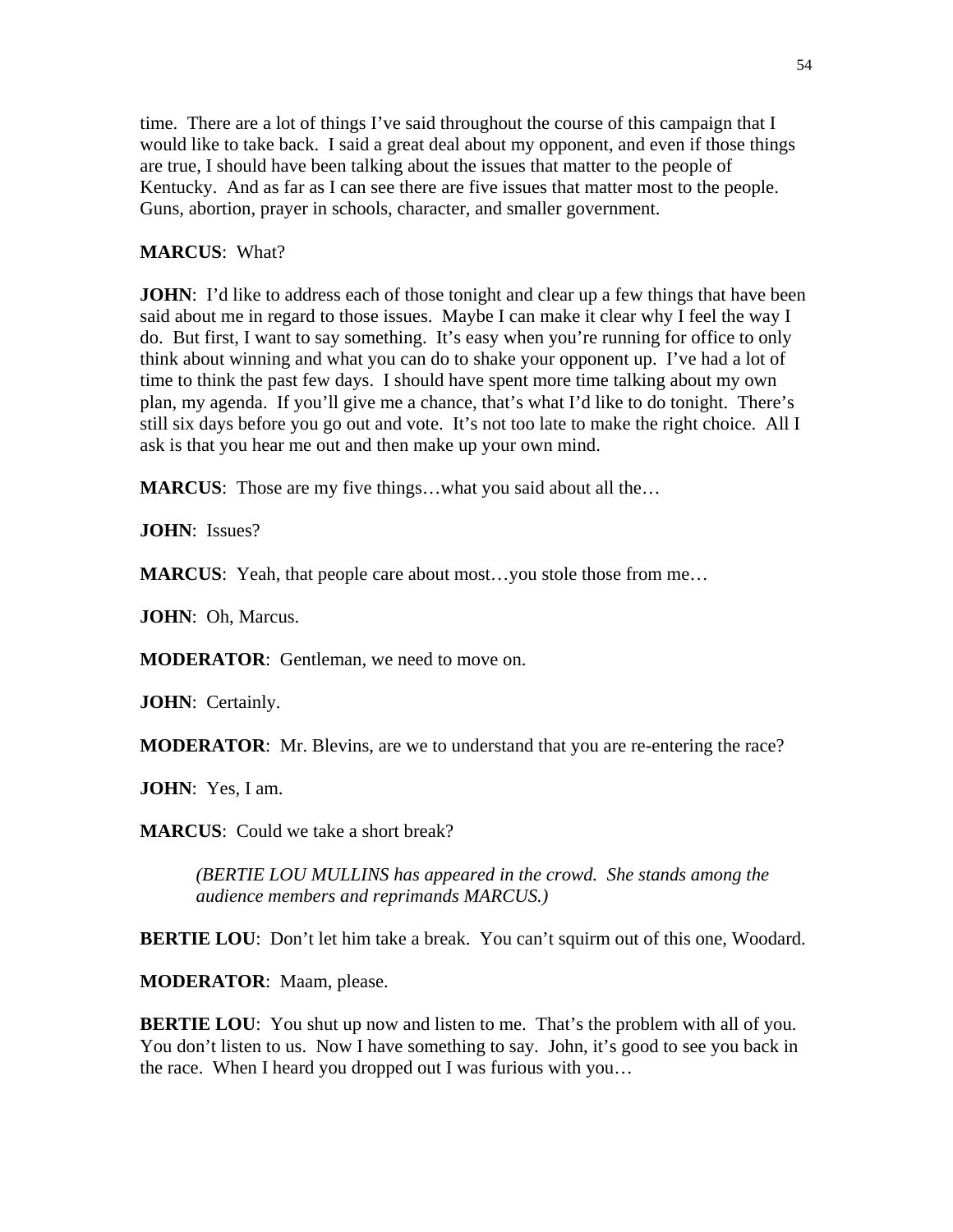**JOHN**: I'm sorry…

**BERTIE LOU:** Now be quiet and listen. It's about time we had some young people like yourself take some initiative for once. I have a grandson named Dean. He's about your age. He doesn't do anything but sit around the house and play video games. He's a real shithead. So many young people don't even vote, and here you are working so hard for us. You keep up the good work. We're all pulling for you. You'll get Elliot County, that's for sure.

*(JOANNA, who is also in the audience, stands up and addresses BERTIE LOU.)* 

**JOANNA**: Are you done? Because if you are I would like to hear what the candidates have to say…

**BERTIE LOU:** Oh, you'll know when I'm done.

**JOANNA**: What is that suppose to mean?

**MODERATOR**: I'd like to take a short break and restore order in here. Ladies and gentleman if you will please refrain from outbursts for the remainder of the debate it would be greatly appreciated. Let's take five.

*(JOHN and MARCUS eye each other from across the stage. MARCUS is fuming, JOHN smug. MARCUS looks at the crowd and smiles. He walks slowly to JOHN and extents his hand to shake it. JOHN returns to gesture. As they shake hands, MARCUS pulls JOHN close to him. Both smile and wave to the crowd.)* 

**MARCUS**: *(whispering)* You won't get away with this you son of a bitch.

**JOHN**: I think I just did.

*(Blackout. Patriotic music plays while lights slowly rise on CHARLIE standing center stage. He pauses and then addresses the audience.)* 

**CHARLIE**: I am here to make my endorsement for the State Senate seat in contention between John Blevins and Marcus Woodard. I saw an old friend of mine this morning and he asked me, "How could you possibly go against your own party, Charlie?" I thought about that for a second, as I have laid in bed awake and thought of it many times. How can I go against the Republican Party that has served me well. The party that I believe holds conservative values that lie at the heart of most American people. I can't. At the same time, how can I not endorse my son, my own flesh and blood. Am I not confident enough in the way that I raised him to know that he can carry on the Blevins tradition no matter what political party he belongs? Is it about political parties? Is it about family? It's not, or it shouldn't be. I am going to endorse the candidate that I believe will work the hardest for the people of Kentucky. I am going to vote for the candidate that will work together with other members of the Senate. I am going to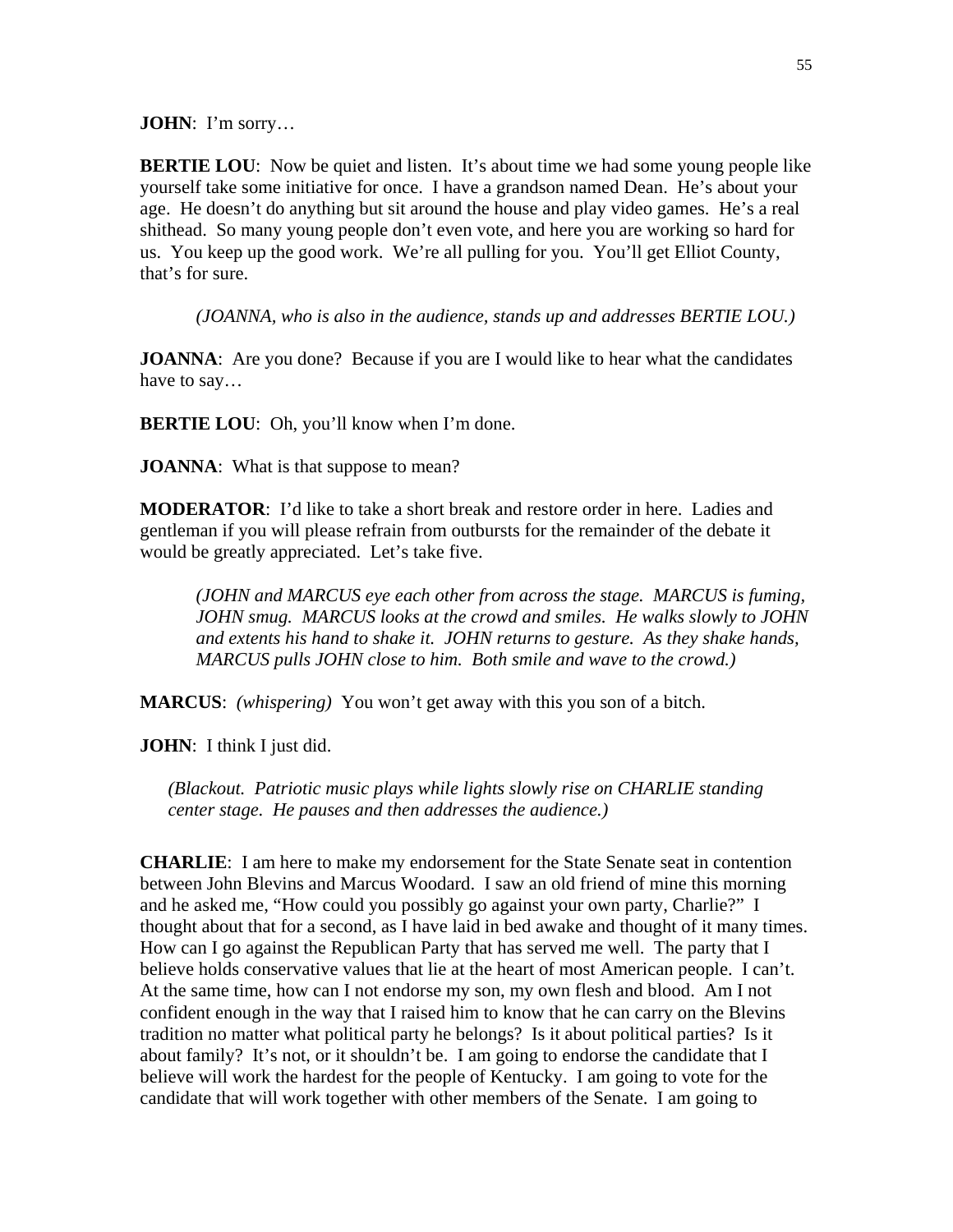sponsor the candidate that I believe has learned a little something about himself and about the people in these past few weeks. I'm going to endorse my son John Blevins. And when you go out to the poles tomorrow, I think you should do the same. Ladies and gentleman, John Blevins.

*(Lights up on JOHN's lectern. He waves and smiles at the crowd.)* 

**JOHN**: Thank you, thank you. Tomorrow is the big day...

*(Lights up on MARCUS at the other lectern.)* 

**MARCUS**: He's gone completely out of his mind. You know it. I know it. Endorsing a man with no political experience…

**JOHN**: I know I don't have a lot of experience, but I think that is just what we need in Frankfurt to root out the corruption left behind by a generation of career politicians. Tomorrow begins a new wave of youthful energy sweeping through the ranks of state government…

**MARCUS**: I want you to go to the poles tomorrow and vote with your hearts, not because of the rantings of a has-been politician who's completely lost touch with the people that he used to represent. A vote for Marcus Woodard is a vote for good old fashioned conservative values. It's a vote for experience, integrity, fairness, and prosperity. It's a vote for the Republican Party and everything it stands for. Your vote is a vote for lower taxes and smaller government. Vote for me! Together we can! Together we will!

**JOHN**: Go home tonight and call a friend or a neighbor and get one more vote for John Blevins. Each and every one of your voices is important in this election. If you believe what the polls tell you than it's going to be a close one. Get out there and vote. If anyone has questions, I would be glad to answer…

*(Blackout. Scene shifts to election night. Onstage the Blevins party (JOHN, MASON) has gathered at the bar from Act I. It is sparsely decorated with red, white and blue streamers. John is writing. The Woodard party (MARCUS, JOANNA) is represented at MARCUS' office, also from Act I. As the lights rise, JOHN is seated at the bar listening attentively to a small radio, MASON standing closely. MARCUS, also equipped with radio, is seated behind his desk. JOANNA is pacing the room.)* 

**MASON**: Anything new?

**JOHN**: Last report was still to close to call.

**MASON**: You want a drink?

**JOHN**: No.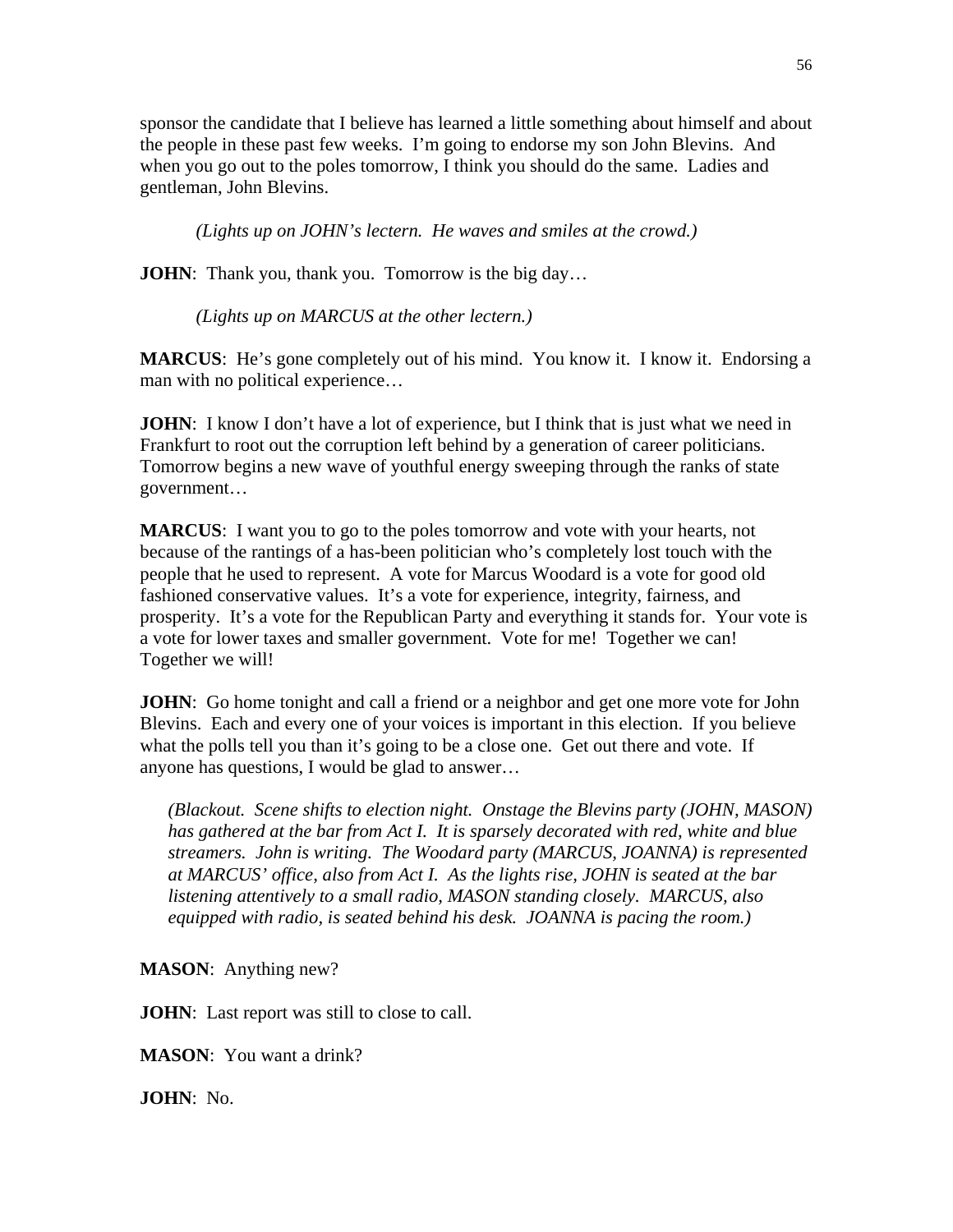**MASON:** Hey, lighten up. You've done a hell of job. If the people can't see that then screw 'em. What are you doing?

**JOHN**: Nothing.

**MASON**: *(grabbing the paper)* Let me see that.

**JOHN**: Damnit, Mason.

**MASON:** You've written a concession speech. What the hell is wrong with you? Have you at least written a victory speech?

**MARCUS**: Just tell me if this sounds too pompous…

**JOANNA**: What is that?

**MARCUS**: It's the speech I'm going to make tonight after I win.

**JOANNA**: It sounds too pompous...

**MARCUS**: I haven't said anything yet.

**JOHN**: Yes, I have a victory speech just in case.

**MASON**: Good. Why don't you have a drink?

**JOHN**: You have any coffee back there?

**MASON**: Sure. Coffee.

**JOHN**: I haven't slept in three nights. I think I'm beginning to hallucinate. For ten minutes I tried to convince a telephone pole to get out and vote.

**MASON**: Where's your dad?

**JOHN**: He's out trying to get some last minute votes. A lot of people forget altogether about the election. Some can't get out their house to go to the polls.

**MASON**: That's nice of him.

**JOHN**: Yeah, I'm surprised like hell he's doing it. I didn't think he'd endorse either one of us.

**MASON**: Well, he must see something in you I don't.

**JOHN**: Shut up.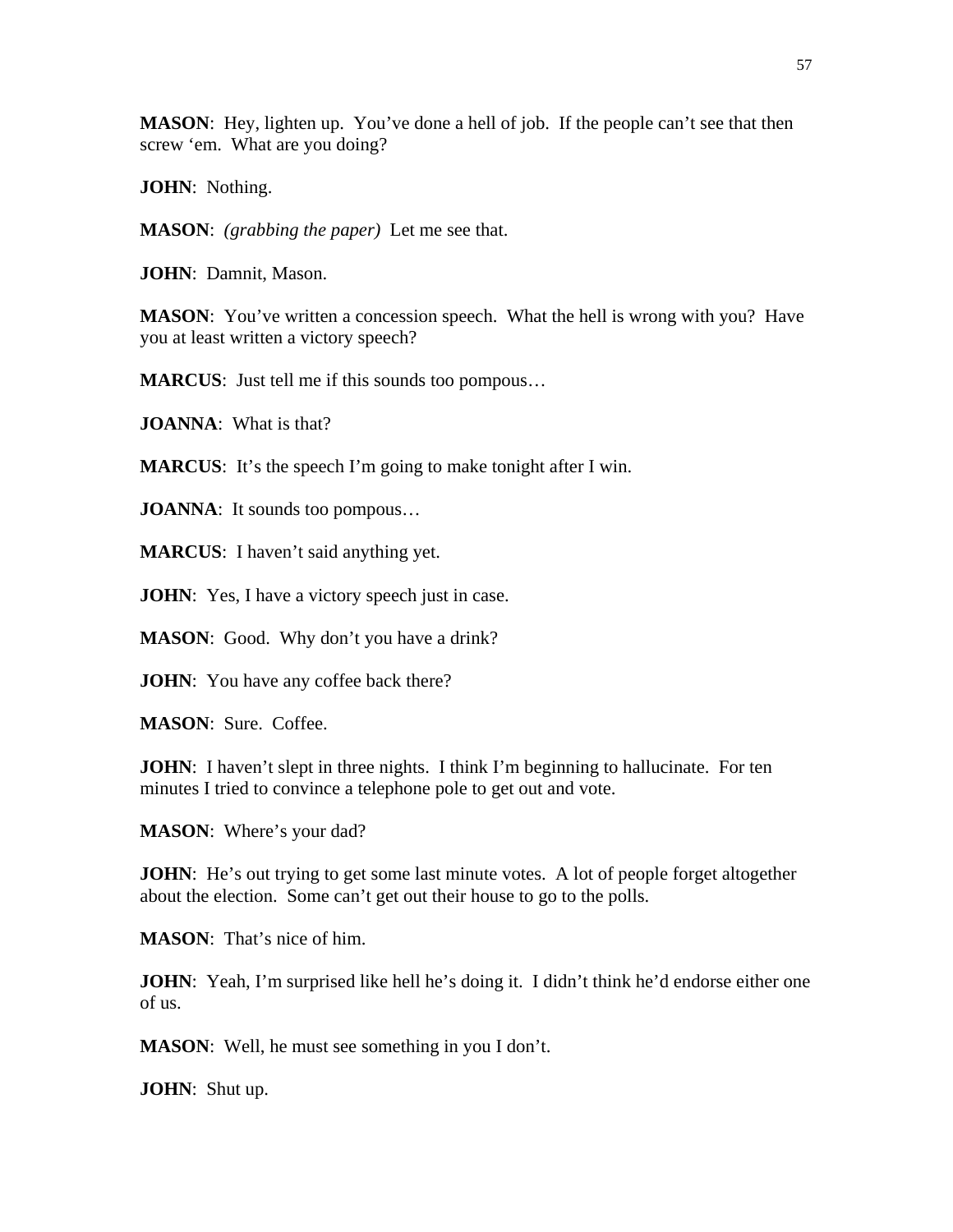**MARCUS**: What the hell is taking so long?

**JOANNA**: Calm down. Poles just closed in Boyd County.

**MARCUS**: They've been closed everywhere else for over an hour.

**JOANNA**: No, everyone closes at the same time now.

**MARCUS**: Well, what is taking so long?

**JOANNA**: Don't you want to go downstairs. There's a room full of people that came to support you. How does it look for you to be all locked up in your office? You should be down there talking to them.

**MARCUS**: I will. Just give me a minute. Joanna…

**JOANNA**: Yes?

**MARCUS**: Thanks for all your help. I appreciate it.

**JOANNA**: That's means a lot, Marcus. Especially coming from you.

**MARCUS**: What does that mean?

**JOANNA**: I'm going down to mingle. You want to join me?

**MARCUS:** I'm going to wait for them to announce. I'll be down then.

*(CHARLIE and FAITH enter the bar.)* 

**JOHN**: That's a pretty date you have there, dad. How much did you have to pay her?

*(FAITH slaps JOHN hard.)* 

**CHARLIE**: Didn't I teach you how to talk to a lady, son?

**JOHN**: *(hurt, holding his hand to his face)* No.

**CHARLIE**: Mason, how are you?

**MASON**: What'll you have, sir.

**CHARLIE**: Can I get a glass of water?

**MASON:** Sure. Anything for you darling?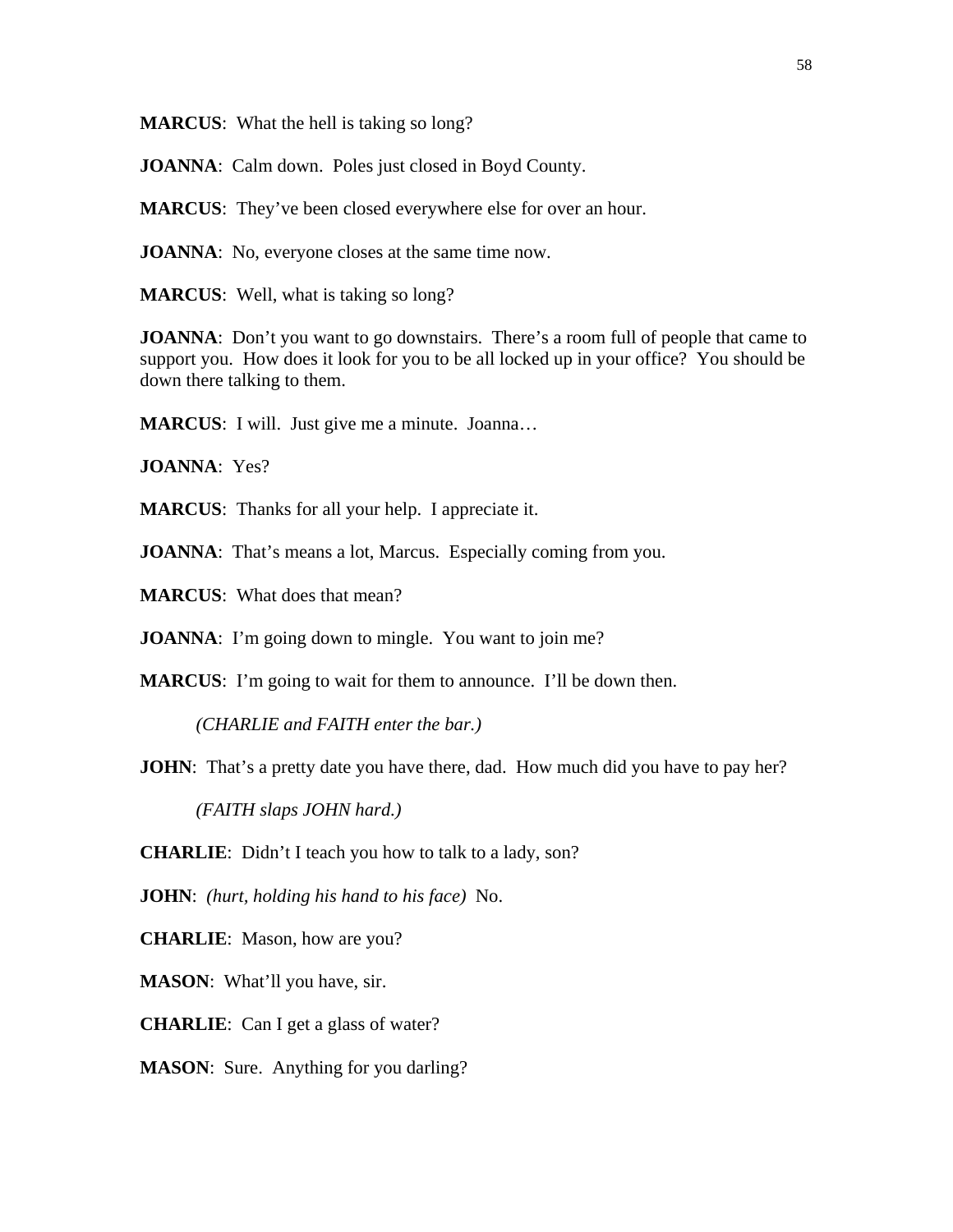**FAITH**: Gin and tonic.

**MASON**: Finally, someone is gonna have a drink.

**FAITH**: I'm sorry, John.

**JOHN**: I was only kidding.

**FAITH:** I know. I didn't mean to hit you that hard.

**JOHN**: What are you doing here?

**FAITH:** I've been helping your dad today.

**JOHN**: You were? He didn't mention anything about it.

**CHARLIE**: Turns out Faith is a hell of a politico. You should thank her. She got you a lot of votes today.

**JOHN**: Thanks. I don't know what to say.

**FAITH:** No need. There is something you could do for me.

**JOHN**: What's that?

**FAITH:** Seems to me that you'll need an assistant up in Frankfurt...a moral compass…someone to keep your priorities in line.

**JOHN**: I suppose you know someone who'd be interested.

**FAITH**: I'm only bringing it up as a suggestion. You do what you want to do. By the way, you were great the other night…the debate…I'd given up on you.

**JOHN**: You saw it?

**FAITH:** I saw it. You were great. A bit to sentimental...a little obvious...nothing we can't work on.

**JOHN**: Can I ask you something?

**FAITH**: Sure.

**JOHN**: How much of that was really you... in that diner... how did you...

**FAITH:** John, it was all really me. With Faith Carson, what you see is what you get. Hey, I like that.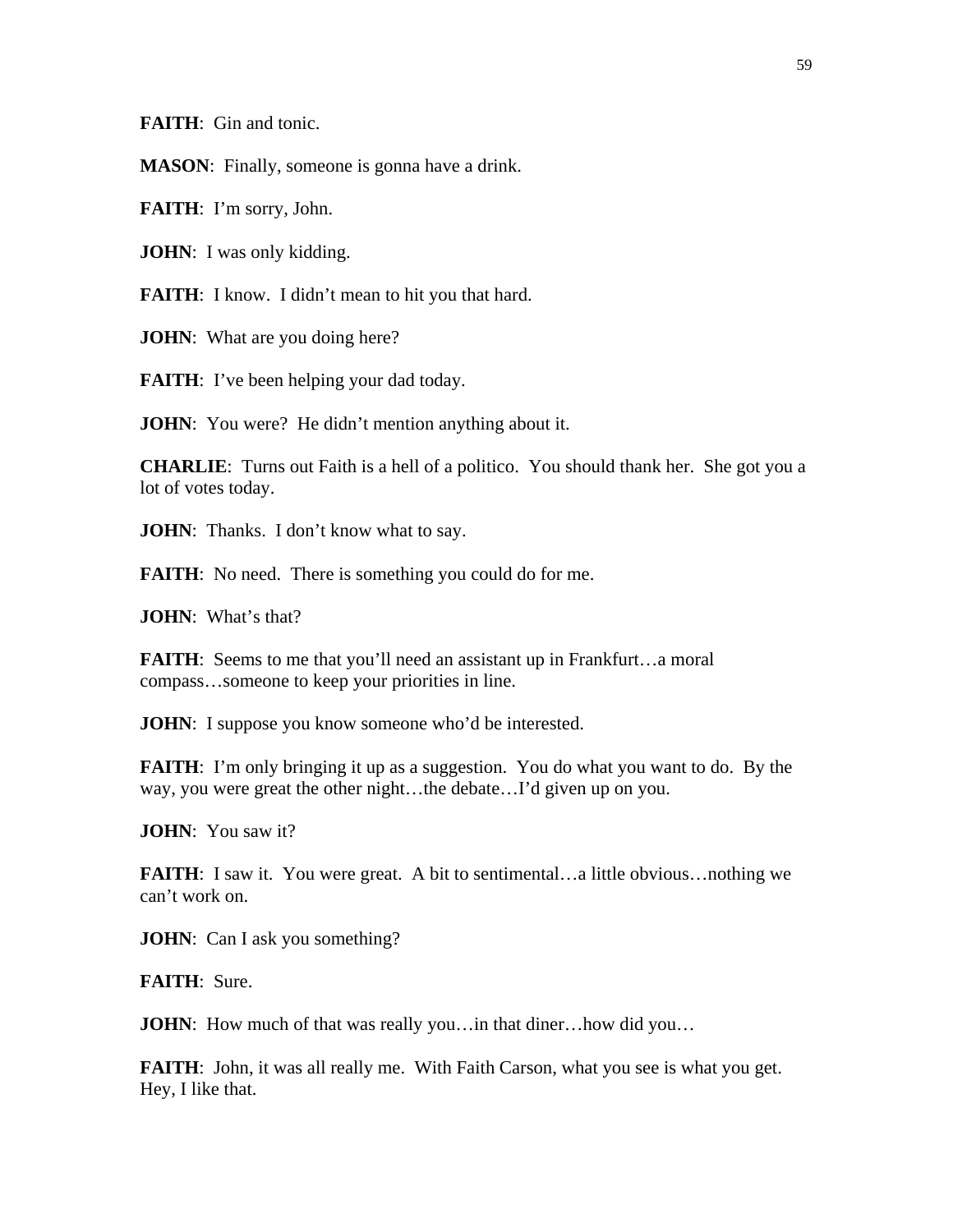**CHARLIE**: You better watch out. You might be running against her in two years.

**FAITH:** Anyway, apart from the whole waitress thing, that was me. I'm sorry I had to trick you boys like that. It was all for good reason.

**JOHN**: Faith, I have to talk to you about something else.

**FAITH**: Okay…

**JOHN**: I...look...I didn't mean to come on too strong...I just think that you and I could…

**FAITH**: John, wait…

**JOHN**: No, hear me out. I think you are an amazing woman and I've always felt this connection between the two of us. I really care about you…

*(MASON sweeps by and gives FAITH a kiss and a drink.)* 

**MASON**: Here you go, honey.

**JOHN**: *(shocked)* This is hands down the worst day of my life and I haven't even lost yet.

**FAITH**: John…

**JOHN**: I can't believe this.

**FAITH:** John, I will go anywhere in the world with you if you can tell me something…what's my last name? I just told…

**JOHN**: I know it. I know it.

**MASON**: Carson.

**FAITH:** What's my favorite movie?

**MASON**: Strangers on a Train.

**JOHN**: Damnit.

**FAITH:** Quick...can you tell me what color my eyes are?

**JOHN**: Umm…

**CHARLIE**: Brown!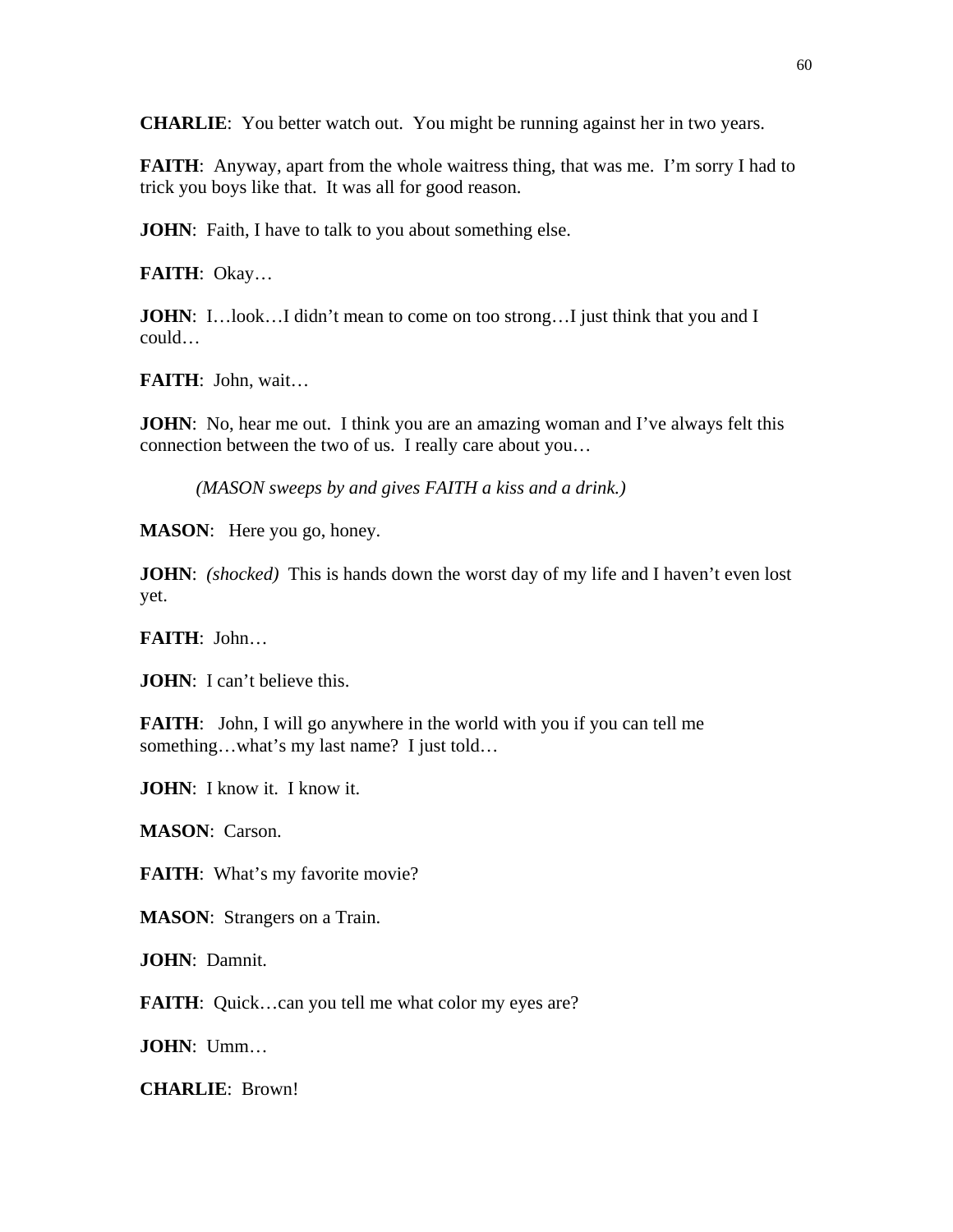**MASON**: A warm golden brown with flecks of green when the light hits them.

**JOHN:** Oh, shut the fuck up!

**FAITH**: John, you've been trying to go out with me for the last month and you don't know anything about me. What's more you don't know anything about yourself. You're going to have a hard enough time figuring yourself out without having a woman like me involved.

**MARCUS**: It's time! It's time!

*(DONNA enters.)* 

**DONNA**: John, what the hell are you all doing? Turn that radio up. They're about to announce.

**RADIO ANNOUNCER**: …it appears that George W. Bush will easily win Kentucky's eleven electoral votes and stays ahead of Al Gore in the race for the presidency that is at this time too close to call. In local news…with over ninety percent of the precincts reporting…in the race for State Senate District number seventy five Marcus Woodard will win the seat by the slimmest of margins...

*(MARCUS leaps out of his seat in celebration. The bar is silent with disappointment.)* 

**MARCUS**: Light em up boys and girls! There's a new State Senator and you're looking right at him. I'm coming down…

*(Long pause.)* 

**MASON**: I don't believe this…

**JOHN**: I do. It was too little too late. If I hadn't dropped out...

**FAITH:** John, don't do that to...

**JOHN:** ...or if you'd endorsed me sooner...

**CHARLIE**: What the hell are you saying?

**JOHN**: The slimmest of margins. What do you think that means?

**FAITH**: Both of you, stop it.

**MASON:** They said with over ninety percent. Maybe with the other ten...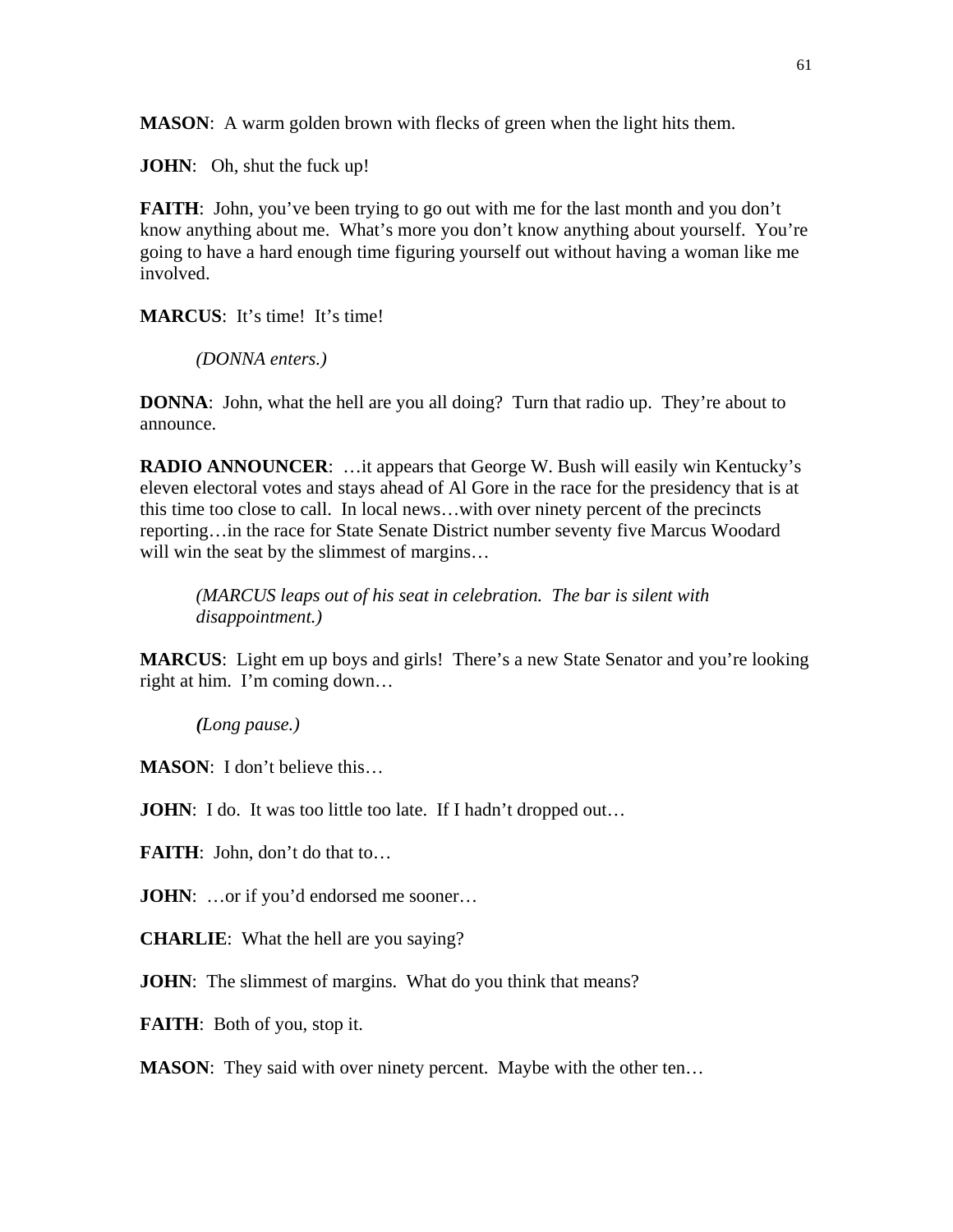**JOHN**: It doesn't usually work that way, Mason.

*(Silence.)* 

I'm leaving. Thank you all for everything. I appreciate it.

**CHARLIE**: John…

**JOHN**: I have a concession speech written do you all want to hear it...

*(Lights up on MARCUS at his lectern.)* 

**MARCUS**: I thank you all! You've made the right decision. Together we can! Together we will! I'm Marcus Woodard. You're new State Senator!

**JOHN**: I've learned a lot about myself over the past few weeks. I've learned a lot about politics. Maybe it doesn't matter which one of us you elected today. After all, when it comes down to it we're all really the same. I suppose that's why I dropped out in the first place. I suppose I got back in the race because I thought I could change things. I thought I could make a difference. If that's even a possible in politics today. Or maybe I just missed seeing my name in the headlines. I want to thank everyone that voted for me. I want to wish Marcus Woodard all the luck in the world. And I would like to remind him of one thing that I needed to be reminded of. It's not about the race or the party or the power. It's about the people. I want to thank all of the people that have been so kind to me these weeks. I only wished I had realized this weeks and not days ago. I only hope I'm a better man for it. Good night. *(Pause.)* Give me a beer, Mason.

**MASON**: Coming right up.

*(Lights out. Music plays through brief scene change. The lights rise on the bar. All of the decorations are gone. It is the next day. JOHN is sitting at the bar, depressed and drinking heavily. MASON is standing behind the bar washing glasses. The scene is identical to the one at the bar at the beginning of the play.)* 

**JOHN**: Give me another one.

**MASON**: John…

**JOHN**: Oh, come on, just give me one more.

**MASON**: *(Pause, fixing drink)* You want to talk about it?

**JOHN**: No. *(Pause.)* Thanks, though.

**MASON**: This one's on me.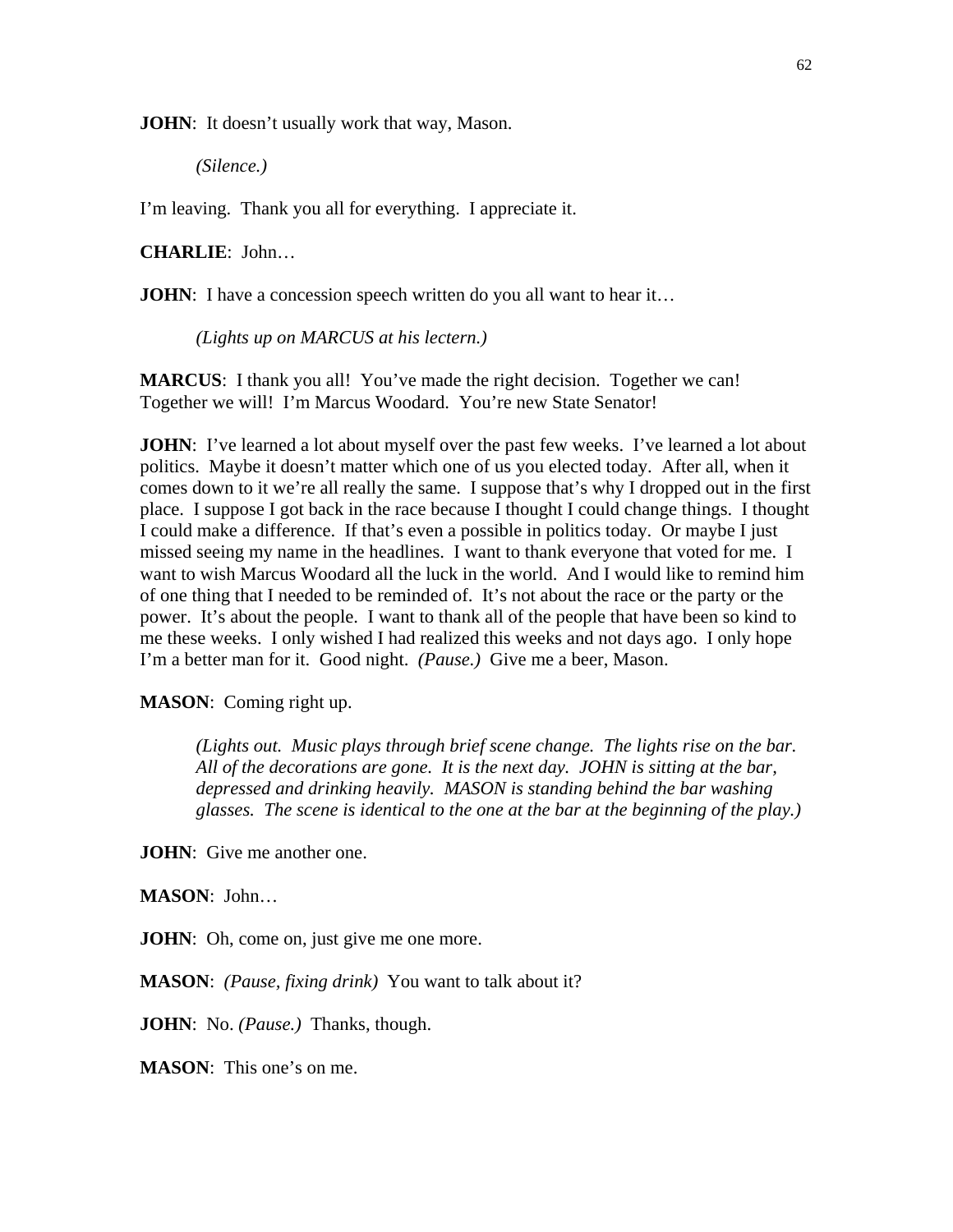**JOHN**: I won't have you taking pity on me.

**MASON**: All right, you pay.

**JOHN**: Huh?

**MASON**: I'll put it on your tab.

**JOHN**: Wait a minute.

*(FAITH rushes into the bar, out of breath.)* 

**FAITH:** I might have known I'd find you here.

**JOHN**: Faith! Have a drink.

**FAITH:** Charlie and I have been looking for you.

**JOHN**: Calm down.

**FAITH**: I will not calm down. Turn on the TV.

**JOHN**: No, it's nothing but Woodard strutting his stuff and talking about all the good things he's going to do…

**FAITH**: Mason, turn on the TV!

**MASON**: What, did Gore win after all?

**FAITH**: No…well maybe…forget about it…John might have.

**JOHN**: What?

**FAITH:** It's all over the news.

*(MASON races to the television, turns it on. All three gaze at the screen. The local news is reporting. The NEWSCASTER and SKEETER are heard from offstage.)* 

**NEWSCASTER**: This man, known to his friends as Skeeter…

**JOHN**: Where do I know him from?

**FAITH**: Shhh!

**NEWSCASTER**: …found the ballot box while…bathing in the Lewis River…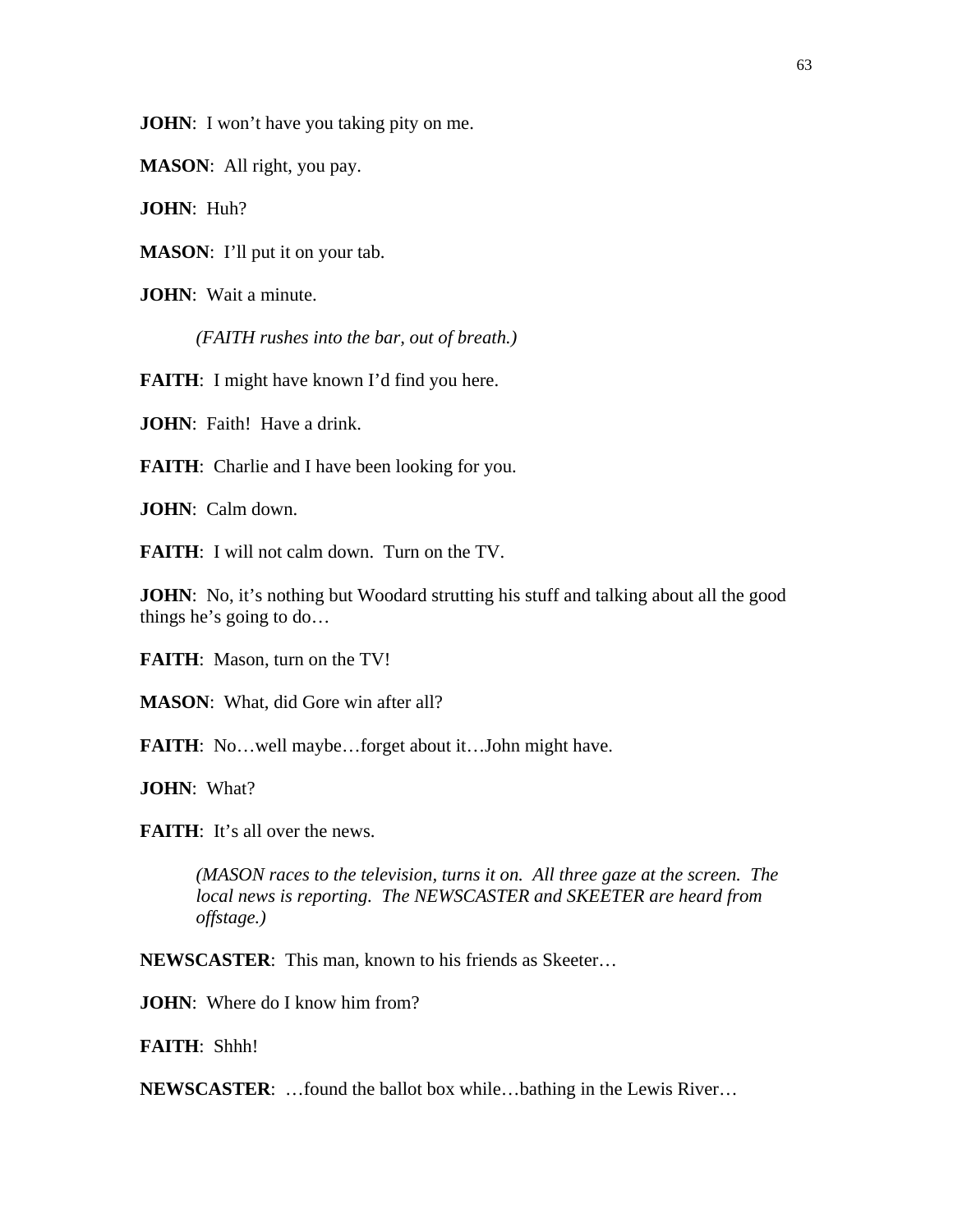**SKEETER:** I was in the water, and this box come falling from the sky. It came lessin' ten feet away from killing me.

**NEWSCASTER**: Did it appear that the ballot box was thrown from a truck moving across the bridge just above you?

**SKEETER**: Well, now, it mighten a' been. Just came falling from the sky. Damn near killed me.

**MASON:** What the hell is going on?

**FAITH**: Listen.

**NEWSCASTER:** If you're just joining us, a missing ballot box was reported at the main polling location in Maysville late last night. The ballot box may contain uncounted votes from last nights State Senate election which was decided by only an almost indistinguishable margin. Additionally the box is believed to contain votes from heavily Democratic Wolfe County…

*(Lights slowly rise on MARCUS. He sits in his office and listens to the same report on the radio. His face is a pained mixture of anger and fear.)* 

…if all of this proves true than the Woodard camp may have celebrated too soon. John Blevins won Wolfe County with over eighty percent of the vote, while losing the State Senate election by only a few dozen votes. It certainly is a confusing election year, both on the national level with presidential race still too close to call and even here in our little neck of the woods…

**MARCUS**: Joanna! Joanna!

**JOHN**: Oh, my God!

**FAITH:** Can you believe it?

**MASON**: This is incredible.

**MARCUS**: *(screaming)* Joanna, what the hell does this mean?

**FAITH:** You have to come downtown with me. Your father wants to talk to you.

**JOHN**: When will they know?

**FAITH:** They're counting the ballots now.

**MARCUS**: Joanna!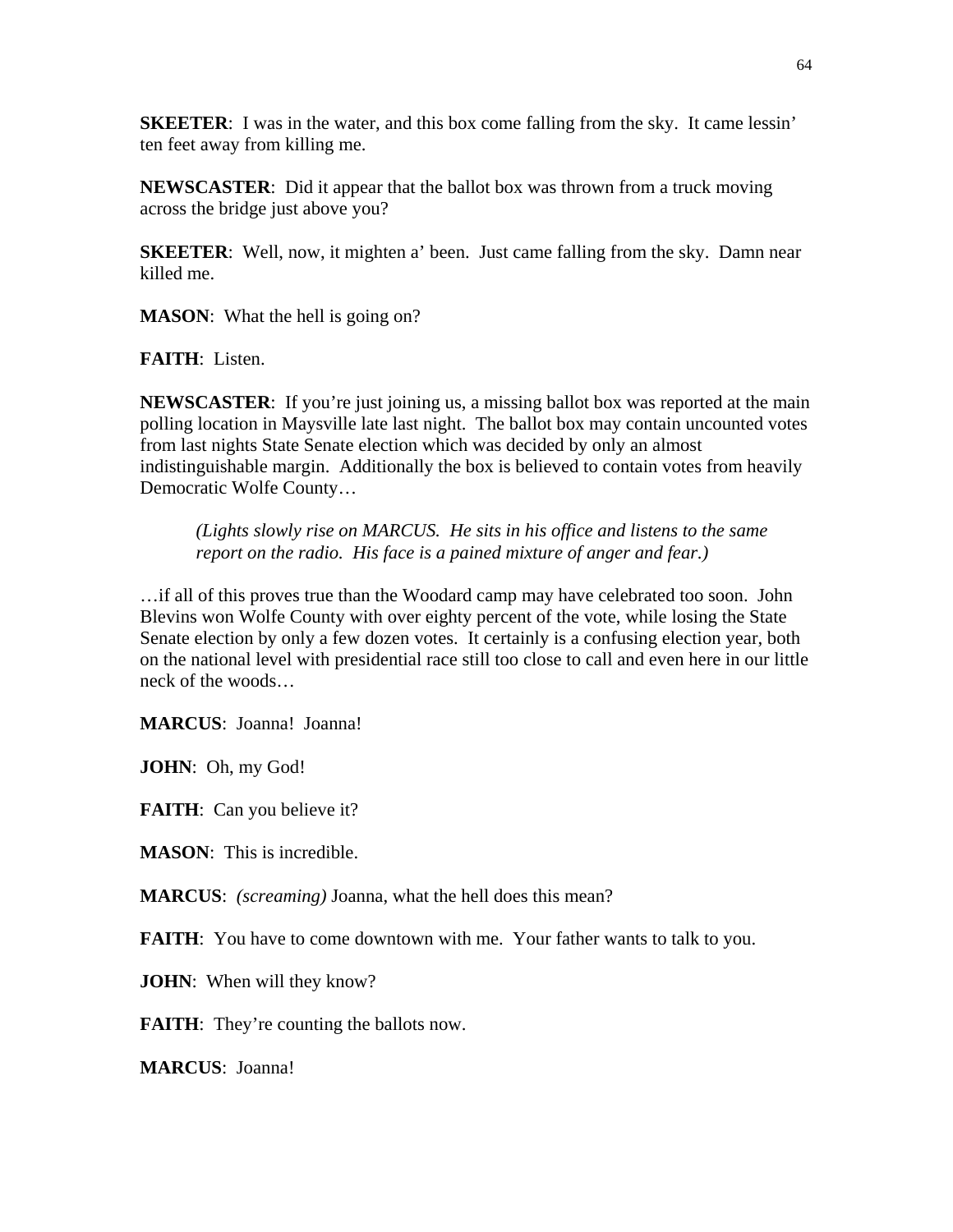*(Lights out. Music plays. Lights rise on JOHN's lectern. He speaks with great enthusiasm and gratitude. The stage picture should duplicate that of the opening scene inserting JOHN into MARCUS' position.)* 

**JOHN**: I have just been informed that with the uncounted ballots...the Blevins campaign will win the election by fifteen votes. *(cheering and applause from the Blevins camp that now surrounds him)* There is a re-count that has been ordered by Mr. Woodard, but we believe that in the end the vote will stand and if that is the case…well then, I guess you're looking at your new State Senator from Eastern Kentucky. *(cheering)* It seems hard to believe, I know. I want to thank my father Charlie Blevins and Faith Carson, both of whom will be joining me in Frankfurt to keep me on the straight and narrow. I want to thank all of the people who voted for me. I sincerely appreciate it. And for those that didn't, I want you to know that I will work together with the other side…I've learned my lesson. I will make you proud, Kentucky. I will serve...

*(Lights rise on Marcus' office. Joanna reclines behind the desk. Marcus is pacing. They are listening to John's speech on the radio.)* 

**MARCUS**: This is good stuff. The honesty angle this kid has is really good. He tricked everyone. We can do that. We can pretend to be honest and keep apologizing to people for all the bad stuff we did. And we can do it even better than him. There's another campaign in two years, Joanna. We're going to be there and this time we'll wipe the floor with John Blevins. Once the people see that he can't govern his way out of a paper bag they'll be begging me to run. What do you think? Joanna? Are you asleep? Damnit, Joanna, wake up. This is important.

**JOHN**: And to Marcus Woodard…

**MARCUS**: What did he say about me? What the hell did that son of a bitch say about me?

**JOHN**: I want you all to have confidence in John Blevins. This is the beginning of a new day in state politics.

**MARCUS**: No it isn't. This is the same old same old. The same bullshit I'd be saying if I'd won.

**JOHN**: A new voice in Frankfurt. Your voice. Thank you again! *(to himself)* I need a drink.

*(Cheering. Blackout.)* 

THE END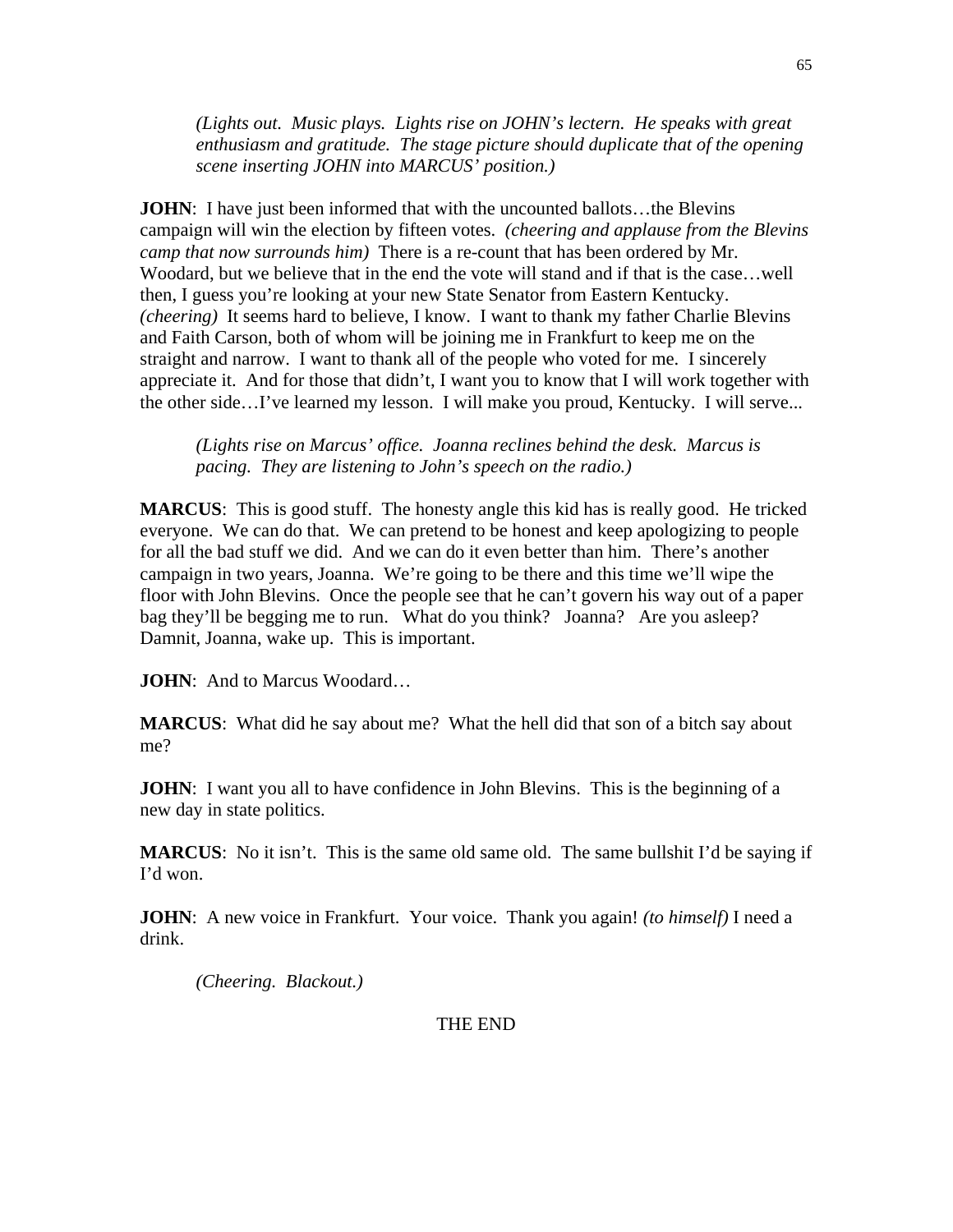The premiere production of *American Standard* involved a combination of simple sets and complex lighting. A great deal of effort was spent trying to communicate a variety of locations within the confines of a small black box theatre. The intimacy of this approach focused the audience attention on the actors and the story. There is little spectacle. It is a comedy principally of people and ideas. As a result, producing organizations should consider that the play can fit into almost any space. There is a lot of "foul" language which has upset some potential producers and publishers. I stand by the use of such "filthy mouths" as they are an accurate portrayal of the politicians that I worked with. In fact, the profanity in the play is muted to some extent. Besides, the language and behavior used in political commercials is often more annoying, if not also more offensive, than anything said behind closed doors.

I started writing *The Princess of Rome, Ohio* three weeks after the staging of *American Standard*. With *American Standard* the story came to me first and the characters grew into that story as I brainstormed and improvised my writing. With *Princess* I used the opposite approach. I created the characters first. Each one was fleshed out on paper well before they began speaking to each other through dialogue. The play centers around six characters that often inhabit the front porch of a small home in Rome, Ohio. It is the kind of small town that one could easily imagine John Blevins and Marcus Woodard visiting while touring through Eastern Kentucky. In fact, I've often considered a separate play that would revolve around John and Marcus independently knocking on doors to rally voters only to meet a family like the one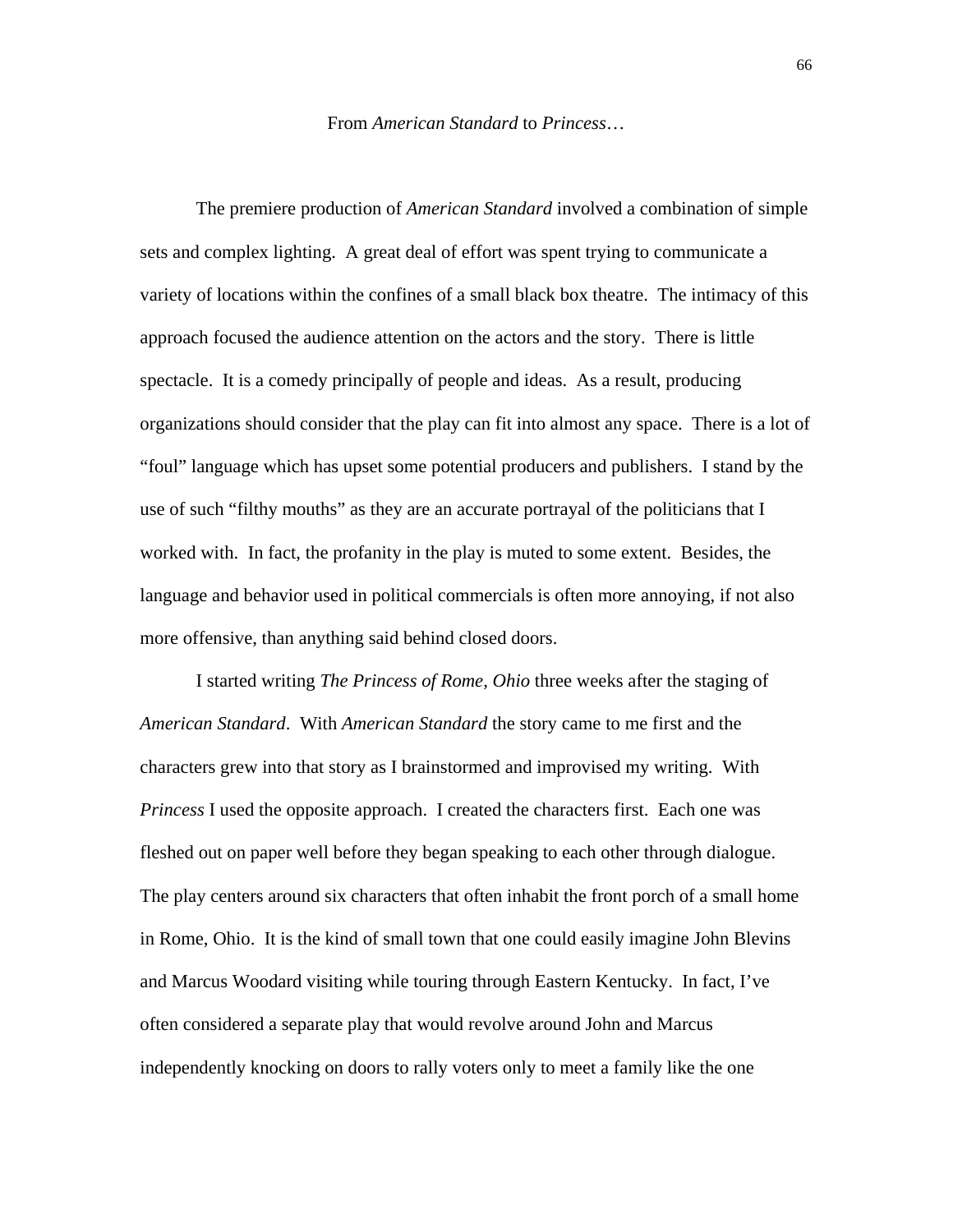introduced in *Princess*.

*Princess* can be staged in variety of ways. The explicit staging instructions that open the play can be interpreted or re-designed to fit the needs of a specific theatre company at any given time. The set and lighting is not as important as the characterization and performance. Obviously, it has to be a porch as the language of the play indicates. But merely a few chairs and a small table could indicate the front porch area, if necessary.

The plot and sub-plots that weave the characters together is a simple one. The characters on the other hand are quite complex. Hattie is a young girl, who at fourteen is more book smart than her parents are at thirty. She longs to get away from Rome so she can be wise in the world as well. But she is tied to a lifestyle that neither one of her parents have been able to escape. Her mother Lulu is intelligent and outspoken but her teenage pregnancy with Hattie stunted her educational growth. She has attempted to break out the mistakes of her past by killing the husband that took her to Logan County. Lulu's best friend Alma is a fidgety woman who is also struggling with tough decisions that she makes in life and love. As far as the men are concerned Dicky gave me an incredibly fun vehicle to point out the uselessness of authority figures in Rome. Bud, who isn't dead at all, may as well be. He has never listened to his wife or daughter the way that a husband or father should, a fact accentuated by his loss of hearing. Jimmy doesn't have a clue (what fourteen year old boy does?) and is drawn to Hattie's strength and personality. You have to go to a land far far away to find a male suitable for any of the women in the story and that's where England comes in.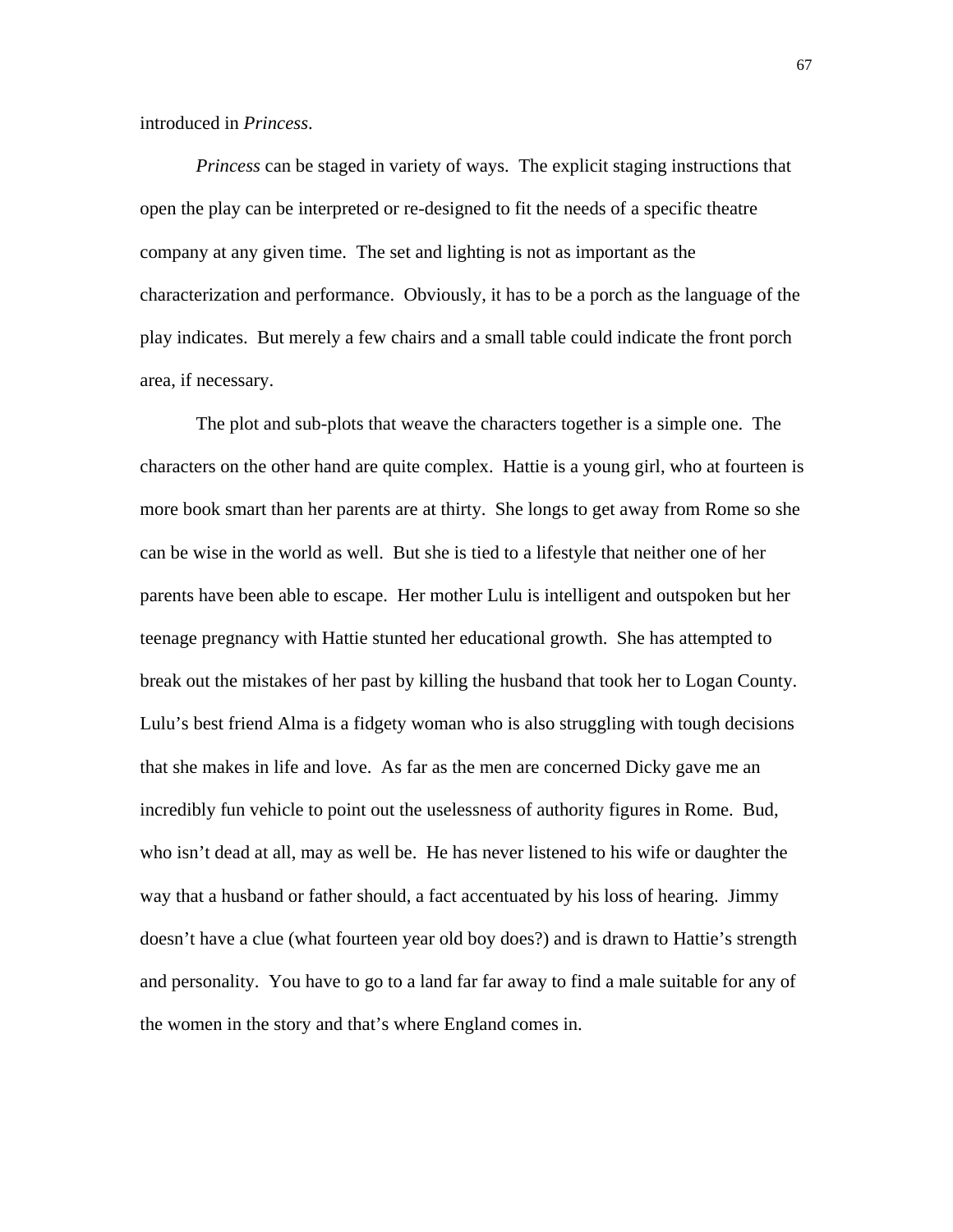Both plays have roots in the Appalachian area that I call home. In grand terms they are small town stories that reach deep and show the dirty underside and the big heart of rural America. In somewhat more realistic terms they are simply fun characterizations of some of the people and offbeat stories that decorate the landscape.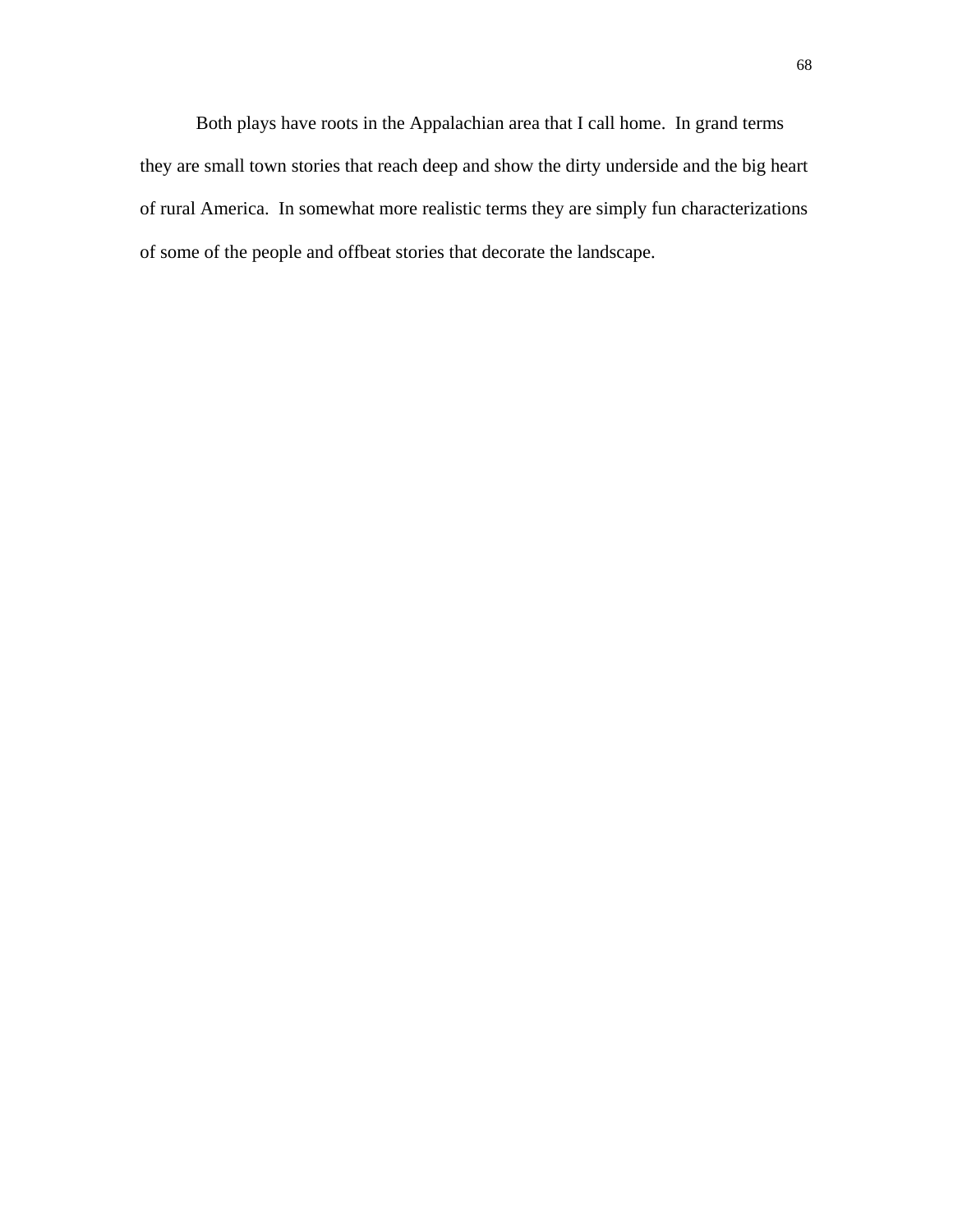*The Princess of Rome, Ohio* 

By Jonathan Joy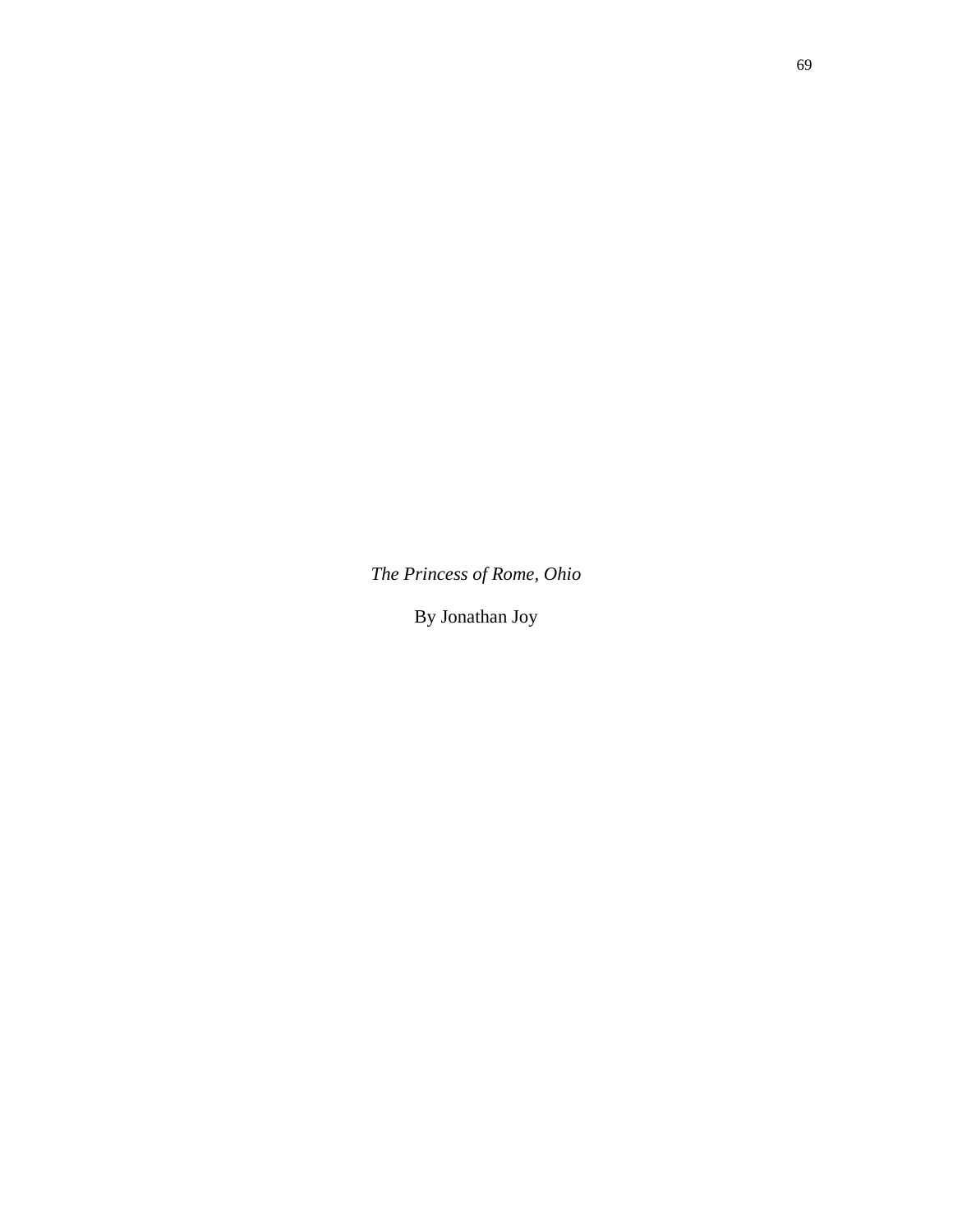## Act 1, Scene 1

*(Lights up on the front porch of a dilapidated one story white house. At the front of the house is a large picture window with a sizable crack that has been temporarily fixed with duct tape, and the front door. The porch is adorned with two chairs, a small table and various Appalachian front porch knick knacks: a wind chime, candles, empty beer cans, plants, stained glass, etc. There is a small yard directly in front of the porch and in audience view. The yard is unkempt and littered with candy wrappers, an old tire and the remnants of a gate that stood*  long ago in the house's heyday. References are made to a sidewalk beyond the *yard. This is visible to the characters only. Not the audience. ALMA, a sheepish, nervous, fidgety and easily frightened woman in her thirties, enters SR onto the front yard and crosses slowly to the front door. She looks around.)* 

**ALMA**: *(knocking lightly, pause)* Lulu? *(a little louder)* Lulu? *(knocking)* Hattie? *(pause)* Hello? Is anybody home? Hello? *(to herself)* Oh…

*(ALMA, frustrated, gives up, starts to leave. The front door swings open and on the other side is a girl, HATTIE, 14. Her clothes are wrinkled and her eyes are weary. She's been sleeping. ALMA doesn't notice her at first.)* 

**HATTIE**: Hey, Alma.

**ALMA**: *(surprised, stopping)* Oh…hi Hattie.

**HATTIE**: Where ya' goin'?

**ALMA**: I didn't think anyone was home.

**HATTIE:** You knock like you don't want anyone to answer.

**ALMA**: *(hurt)* Oh.

**HATTIE:** I'm not saying it to hurt your feelings.

**ALMA**: I know. I know.

**HATTIE**: I'm just saying if I hadn't heard you yelling I never would've known anyone was out here.

**ALMA**: Oh…is your mother around?

**HATTIE:** No. She left 'round an hour ago.

**ALMA**: Shit.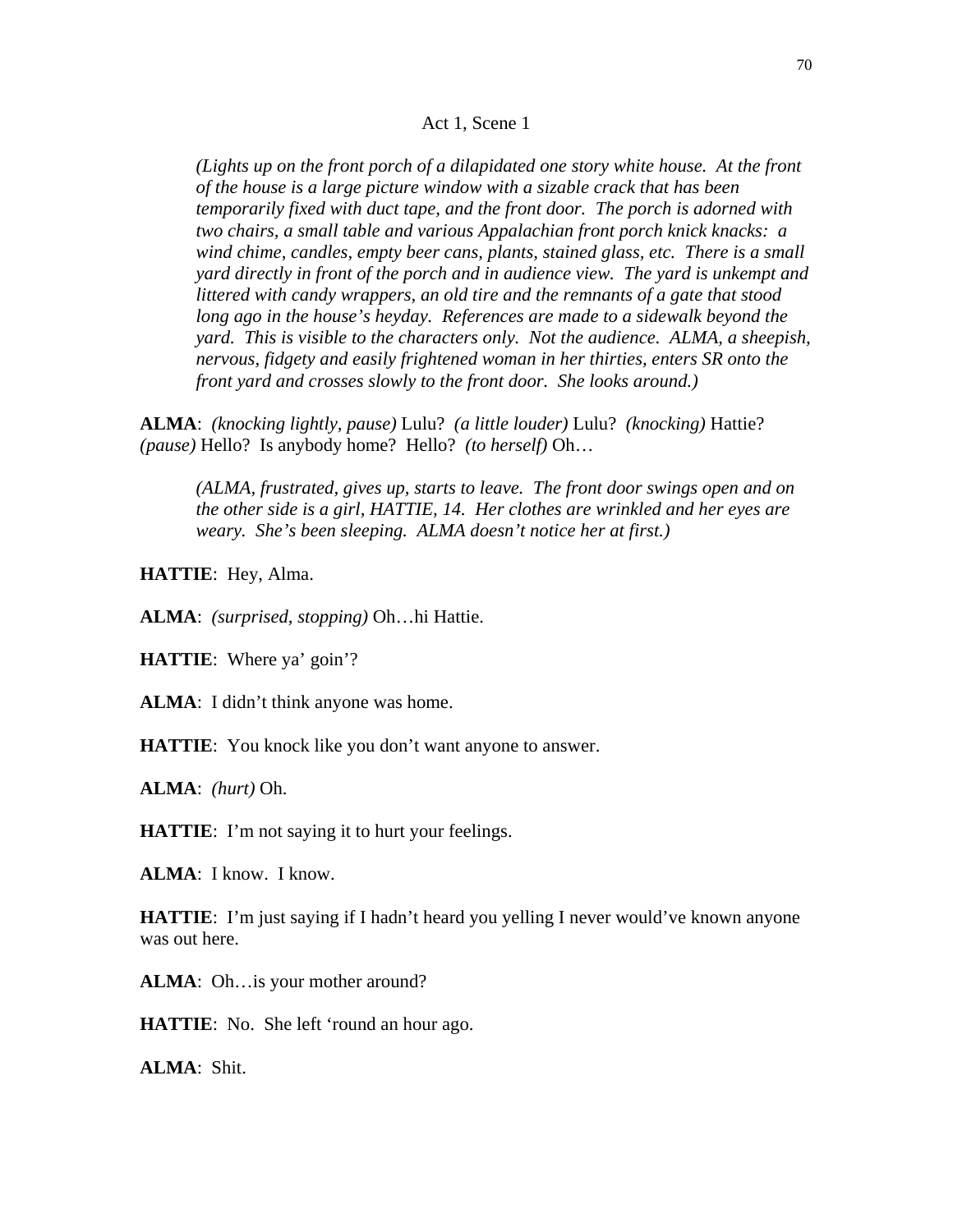**HATTIE**: Flea market.

**ALMA**: Oh. Do you know when she'll be back?

**HATTIE**: Shouldn't be long.

**ALMA**: *(disappointed)* Oh…okay.

**HATTIE**: I'll tell her you stopped by.

**ALMA**: You do that. Have her call me.

**HATTIE**: I will.

**ALMA**: *(starts to leave)* I appreciate it.

**HATTIE**: *(stopping her)* Hey. You can probably catch her down there if you try…

**ALMA**: No, no. That's all right. It wasn't no big deal.

*(Pause)* 

**HATTIE:** Is something on your mind?

**ALMA**: No, no, no.

**HATTIE**: You sure?

**ALMA**: Yes, yes, oh yeah.

**HATTIE**: Okay, then.

*(HATTIE closes the front door and ALMA is left alone on the porch. She is motionless. After a few moments, the front door creaks open and HATTIE observes ALMA.)* 

**HATTIE**: You're still here.

**ALMA**: Yeah. I think I'm just gonna wait here till your Mom gets home.

**HATTIE:** You want to wait inside?

**ALMA**: No, no. I don't want to be any trouble. I'll just wait out here.

*(Pause)*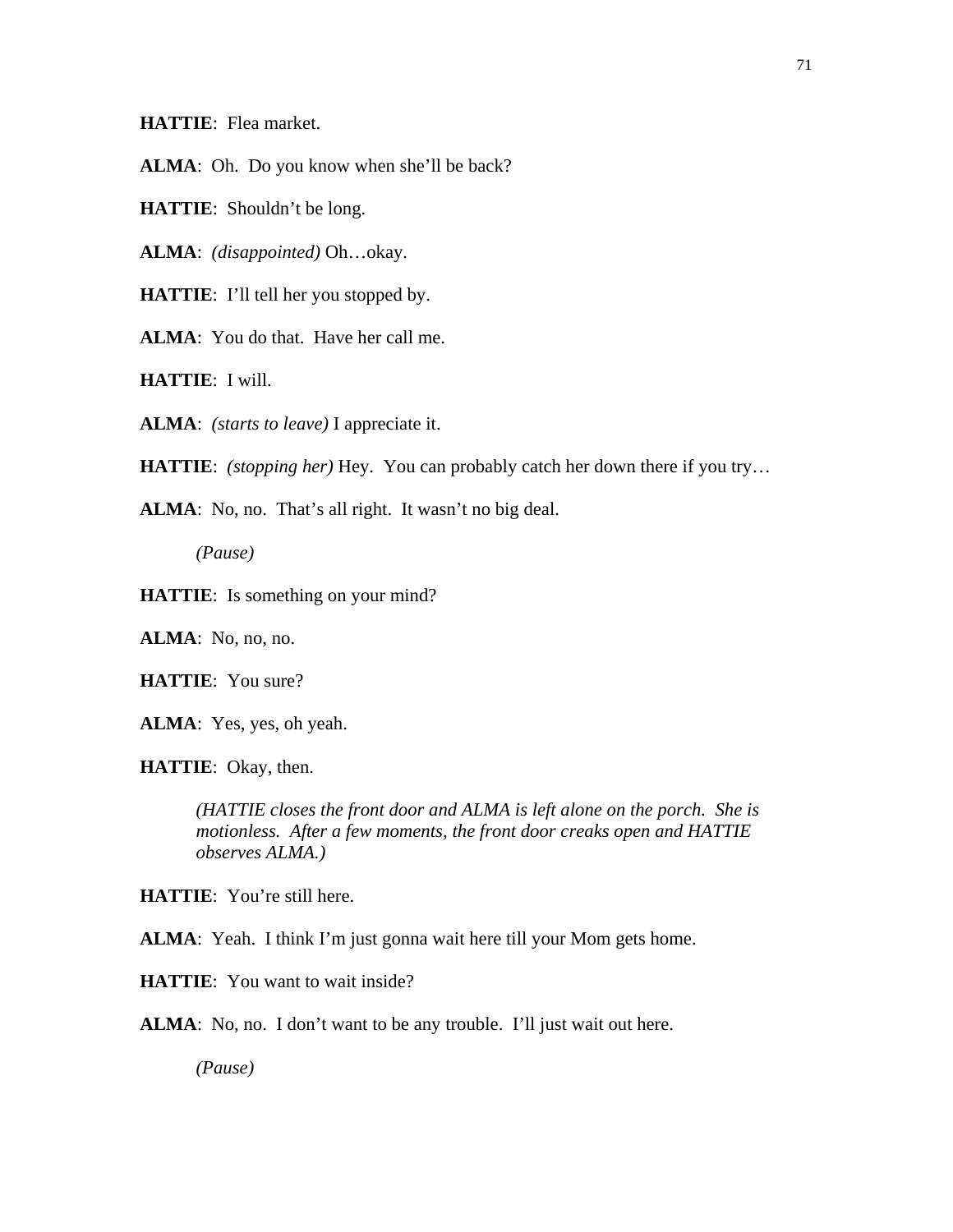**HATTIE**: You want to sit down or anything?

**ALMA**: Oh, no.

*(For the first time HATTIE emerges out of the doorway and joins ALMA on the porch.)* 

**HATTIE**: You want some company?

ALMA: Oh...well...you don't have to...I mean if you want to...

**HATTIE**: Can I get you something to drink?

**ALMA**: *(sitting, nervously wringing her hands)* Y'all got any beer around the house?

**HATTIE**: You want a beer?

**ALMA**: Yeah.

**HATTIE:** It's ten o'clock in the morning.

**ALMA**: Damnit, Hattie, are you gonna stand there and lecture me or are you gonna get me a beer…

*(Silence.)* 

Oh, dear…I'm sorry…I didn't mean to speak to ya' that way. I'm sorry. I'm just all nerves today.

**HATTIE**: *(exiting into the house)* I'll get you two.

**ALMA**: *(calling after her)* One will be plenty.

*(ALMA sits staring off into the distance. She notices someone walking by on the sidewalk out of audience view. She politely smiles and waves.)* 

Hi. *(emphatic)* Hello! *(offended)* Well…I'll be. People are so rude today. Just walking by on the street, not even waving or saying hello. *(screaming)* I know you can hear me. Hello! Don't say hi back or even give me a polite smile you stupid son of a...

*(HATTIE has appeared in the doorway, carrying two beers, and observing the last part of ALMA's rant.)* 

**HATTIE**: Alma!?

**ALMA**: Oh…I'm sorry.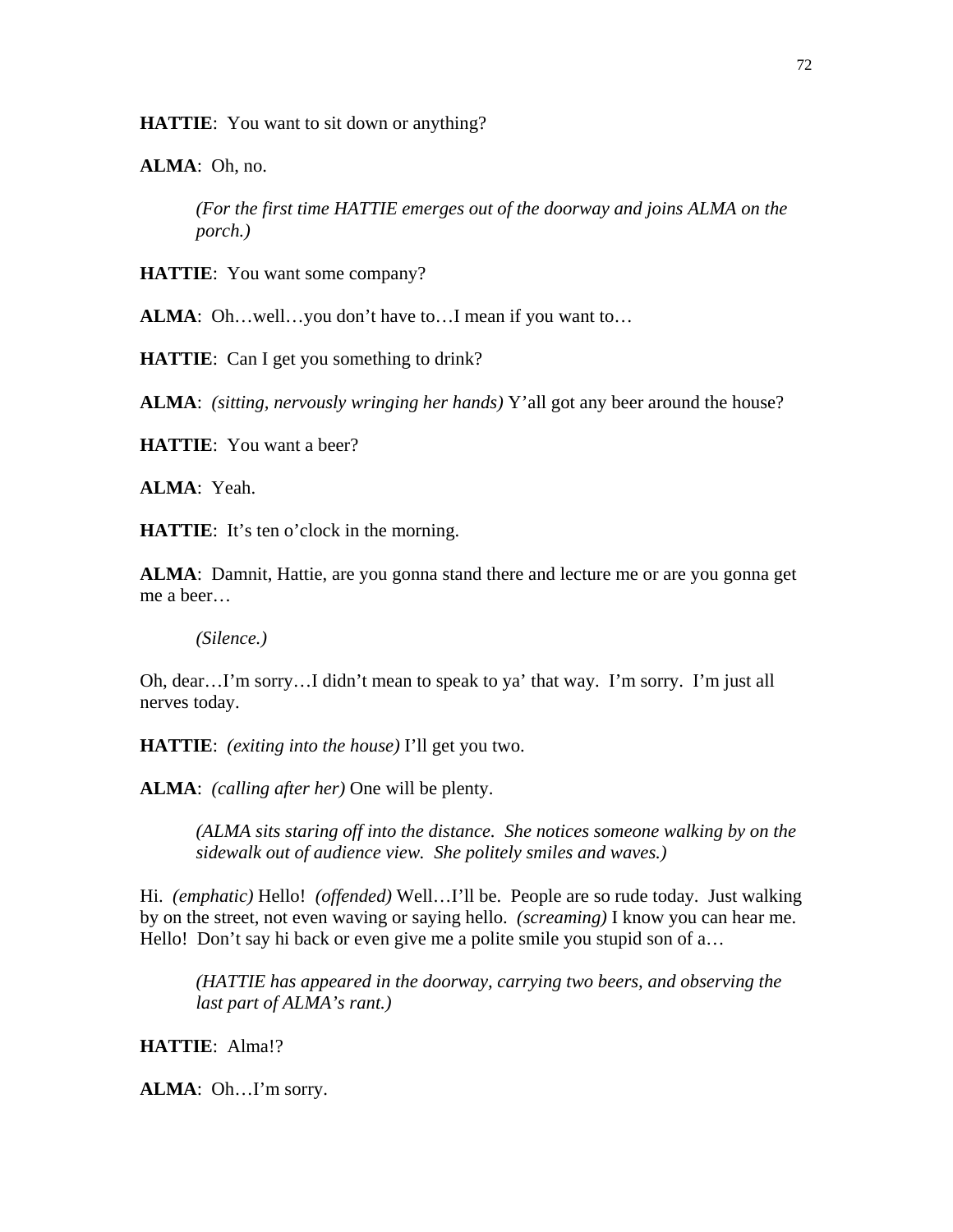*(HATTIE joins ALMA on the porch, hands her a beer, and opens the other for herself.)* 

**HATTIE:** What's gotten into you? I've never seen you act like this before.

**ALMA**: I don't want to talk about it. I'll just wait for your mother to get back. Thanks for the beer.

*(ALMA sips. HATTIE chugs. At this moment ALMA realizes HATTIE is drinking the other beer.)*

**ALMA**: Hattie!

**HATTIE**: It's okay. Mom won't mind.

**ALMA**: I don't believe that. If she gets home and sees you drinking that...

**HATTIE:** What's she gonna do, ground me?

**ALMA**: Maybe. Well, yes.

**HATTIE**: Oh, no. I hope not that. *(imitating her mother)* Hattie, you stay in your room.

**ALMA**: It's not…

**HATTIE**: What?

ALMA: It's just not proper for a young lady your age...

**HATTIE**: Don't tell me about what's proper. You're not my mom.

*(Long pause.)* 

ALMA: I see you got some new neighbors.

**HATTIE**: Yeah, a bunch of uppity folks from across the river. I think they work at the university.

**ALMA**: Land sakes, can you imagine how much that car cost them?

**HATTIE**: There goes the neighborhood. They're takin' over. You got that whole subdivision of big houses goin' in across the street. They'll be drivin' us out of here before you know it, unsightly as we are.

**ALMA**: I just can't imagine spending that much on a car. It's just a car. It seems so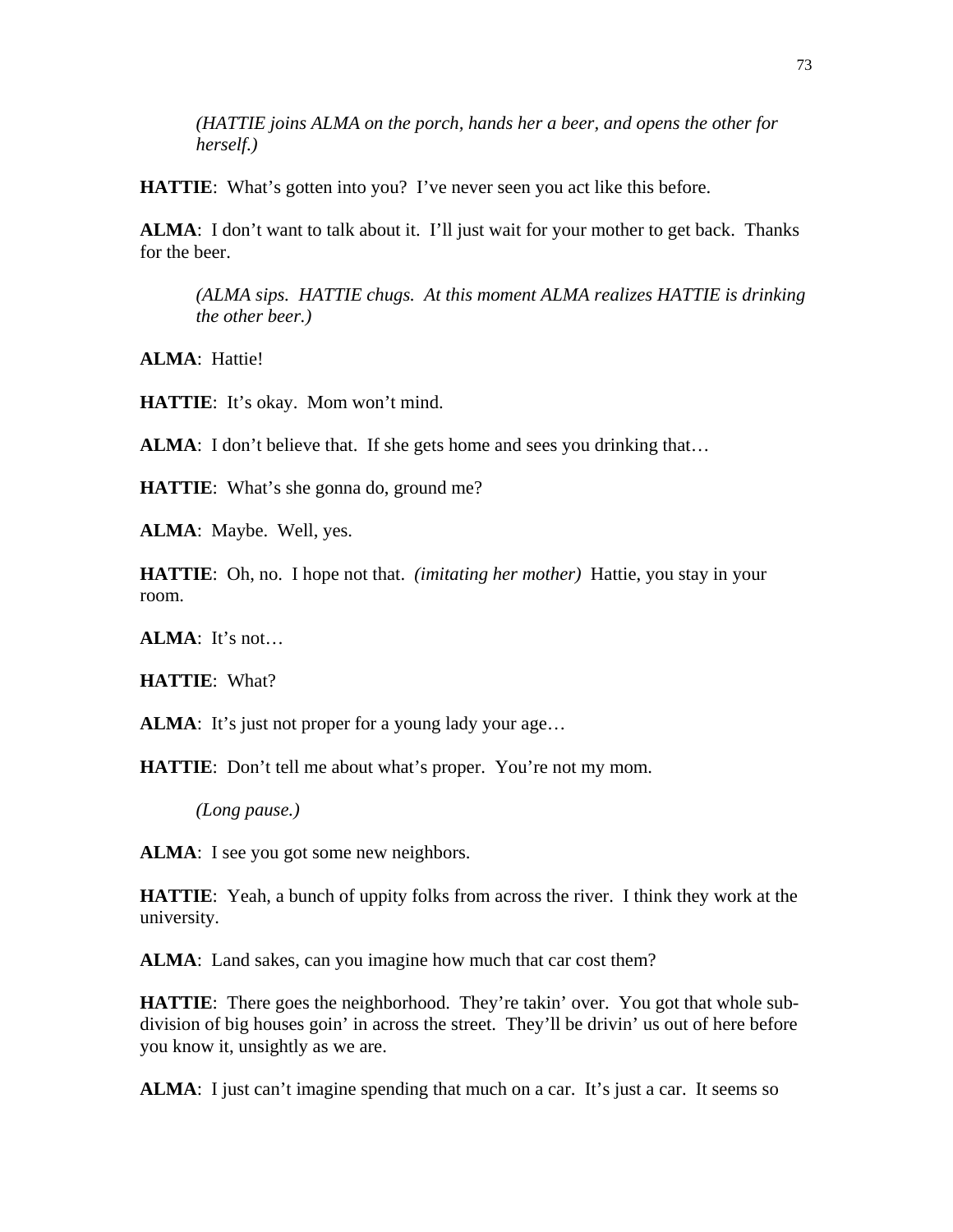wasteful.

**HATTIE**: I can't imagine why they'd want to move over here. That's what I wonder.

**ALMA**: It's not as bad as all that.

**HATTIE**: No, it's worse.

**ALMA**: It is not.

**HATTIE**: It's not?

ALMA: Every fourteen year old in the world dreams of moving on to somewhere else... somewhere better. But like they say, wherever you go there ya' are.

**HATTIE**: Whatever that means.

ALMA: You don't know how lucky you really...

**HATTIE**: *(finishes her beer)* You want another one?

**ALMA**: Oh dear. You didn't.

**HATTIE**: *(burps)* Ahhhh…

**ALMA**: *(crying)* Ohhhh.

**HATTIE**: Hey…what's wrong?

**ALMA**: *(crying harder, shrill)* Nothing!

**HATTIE**: Alma, what the hell?

**ALMA**: I did it this time. That's for sure.

**HATTIE**: Did what?

**ALMA**: Oh…I left him.

**HATTIE**: You what?

**ALMA**: Chester. He's gone.

**HATTIE**: *You* left *him*.

**ALMA**: Yeah.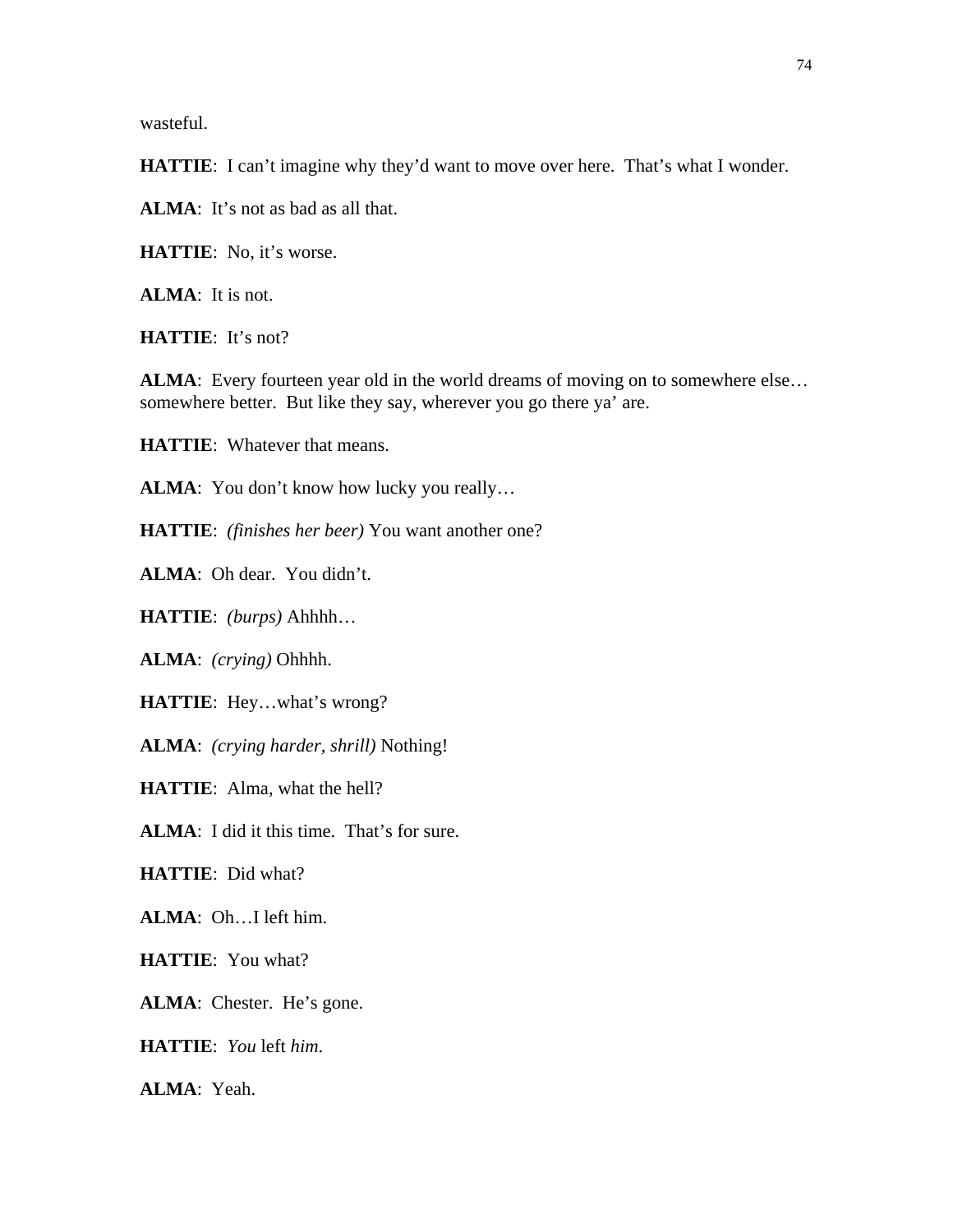**HATTIE**: Is there anything I can...

**ALMA**: I couldn't hold it in…I'm sorry. I had to tell somebody. I don't mean to dump on ya' like this but I think this beer is going to my head. I've really done it this time.

**HATTIE:** It's a good thing though, right?

**ALMA**: Yeah. Your mom is right. I'm making a clean break.

**HATTIE**: Good.

**ALMA**: The thing is...I'm gonna need a place to stay for a few days.

**HATTIE:** Why do you need a place to stay? I thought the trailer was yours.

**ALMA**: It is.

**HATTIE:** He's the one that should be looking...

**ALMA**: It's gone. He up and drove off with it. I don't even know where he went to. I spent the night over at Bertie Lou's after it all happened. I told her we'd had a fight, that's all. Then I got up early this morning to go back and get my stuff, and it was gone. I thought he'd be at work. But everything's gone. He just took off with my house and everything I own and drove off into the sunset.

**HATTIE**: I'm sorry.

**ALMA**: I don't know what I'm gonna do. What if he never comes back?

**HATTIE:** Would that really be so bad?

**ALMA**: Oh…

**HATTIE**: I mean apart from your stuff.

**ALMA**: You'll understand men when you get older, girl. I'd probably take him back. I was just trying to get his attention off that whore and back on me.

**HATTIE**: You're better off without him. Screw him. You can stay here.

ALMA: I know ya'll don't have a lot of room...

**HATTIE**: You're welcome here. We'll make room. Let me get you another beer.

**ALMA**: *(crying)* Thank you.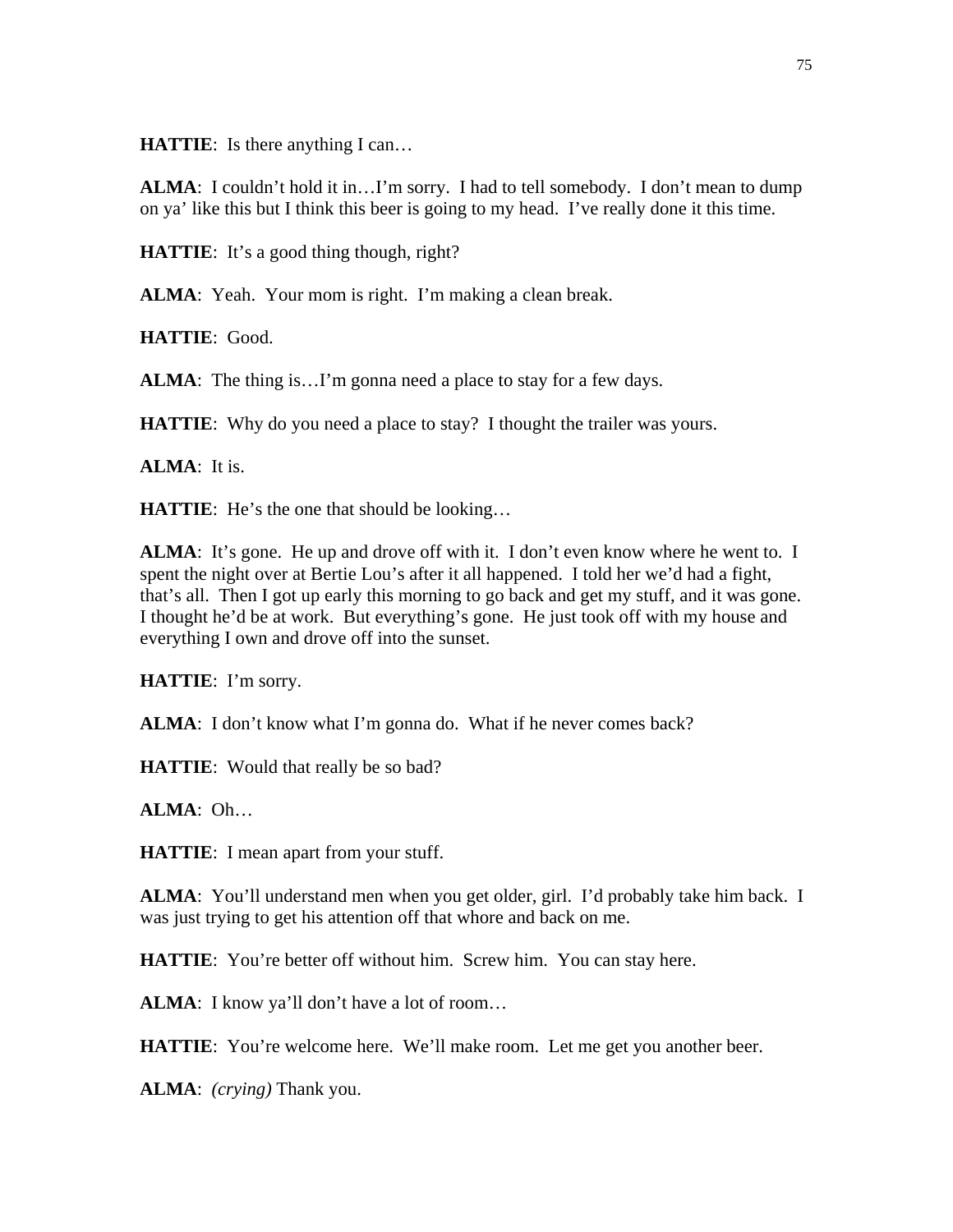*(HATTIE exits into the house. LULU, 30, is seen in the yard. She carries two large bags overflowing with flea market finds.)* 

**LULU**: Well, well, well. Look who washed up on my front porch. Alma, what the hell are you crying about?

**ALMA**: Lulu, I got to talk to you.

**LULU**: Don't bother.

**ALMA**: Listen…

*(LULU crosses to the porch, sets bags down, sits next to ALMA.)*

**LULU**: I just talked to Bertie Lou. Heard all about it.

ALMA: Bertie Lou?! She wasn't supposed to tell no one.

LULU: You left him again, didn't ya'?

**ALMA**: I did. But that's not the worst part. He went and drove off with the house.

**LULU**: He did? She didn't tell me that.

ALMA: She didn't know that. Nobody does. Well, Hattie knows.

**LULU**: Hattie knows?

**ALMA**: Yeah. We've been talkin'.

**LULU**: Where is Hattie?

ALMA: Oh, I know he's not coming back this time. I just know it. What've I done?

**LULU**: Honey, you've done the only sensible thing you'll ever do in your life. I've been telling you for months to kick him to the curb, haven't I?

*(HATTIE enters carrying two beers.)* 

Hattie, what're you doing with those?

**HATTIE**: I was bringing them to Alma.

**LULU**: Sugar, does this woman look like she needs another beer. It's not even noon. Put 'em up.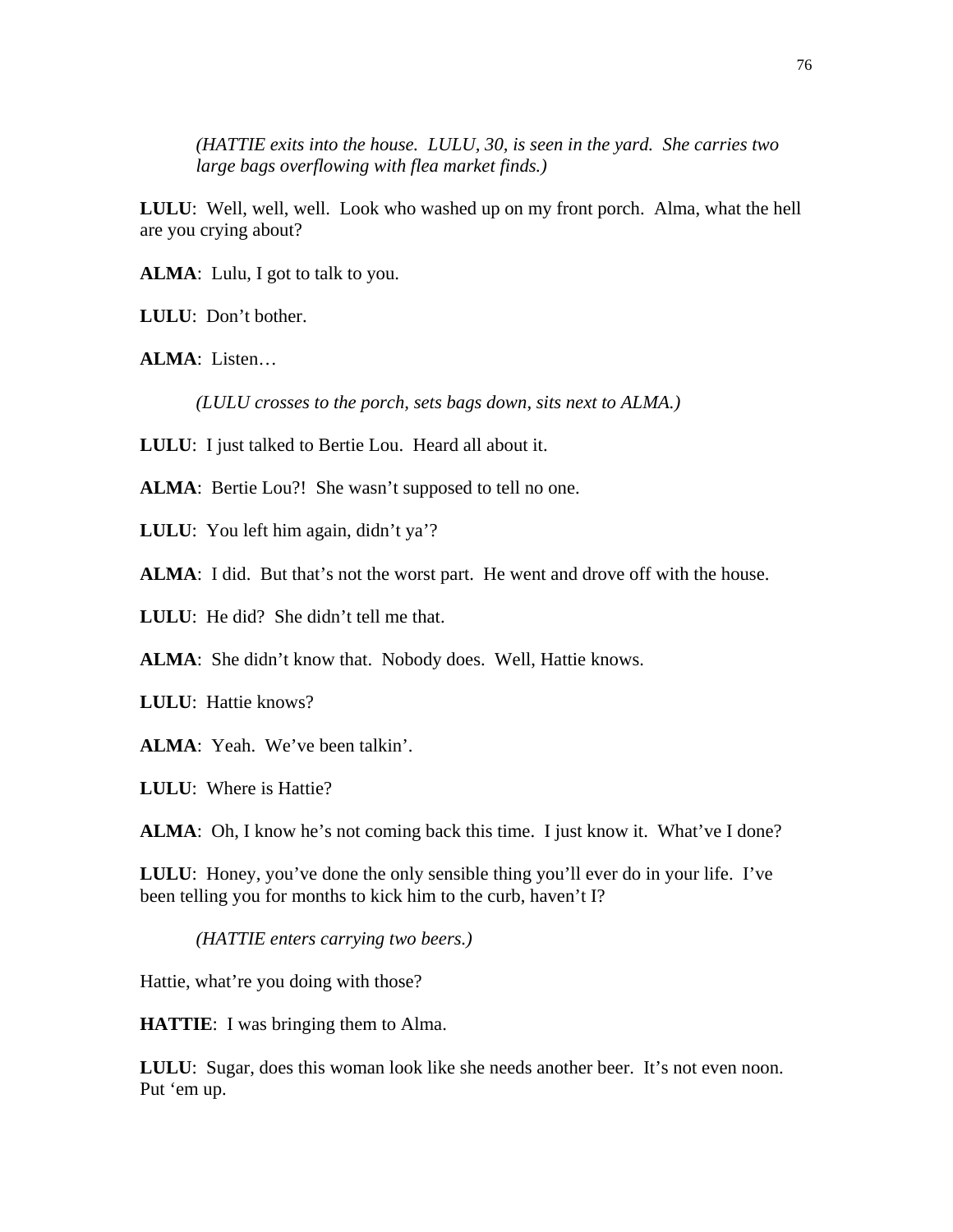**HATTIE**: I already opened this one.

**LULU**: Well then here. *(grabbing one)* Give it to me.

*(Throughout the following conversation ALMA speaks but neither LULU nor HATTIE pay attention to her.)* 

**ALMA**: I don't know what I'm gonna do.

**LULU**: Hattie, why don't you run off and do something. You're always cooped up in that bedroom of yours, reading.

**HATTIE**: I like to read.

**ALMA**: I never been with nobody but Chester.

**LULU**: It's a bad habit is all. Nobody your age reads as much as you do.

**ALMA**: I feel like I'm gonna die.

**HATTIE:** That's not true, mom. Just because you don't like to read...

**LULU:** I don't understand how you're my kid at all. I swear there must have been some baby switch at the hospital.

**HATTIE**: Mom…

**ALMA**: I've lost everything.

**LULU**: I don't understand why you can't act like other kids your age...

ALMA: What's a woman my age who's lost everything supposed to do?

**LULU**: …you don't play sports, you don't have any friends, you hardly leave the house…

**HATTIE:** Okay, fine. That's exactly what I'll do. I'll start acting like other kids my age!

**LULU**: Don't yell at me.

**HATTIE:** I'm not yelling. You want to hear yelling!?

**LULU**: Hattie… **HATTIE**: I'll start acting like all the other kids. I'll smoke pot and have sex and skip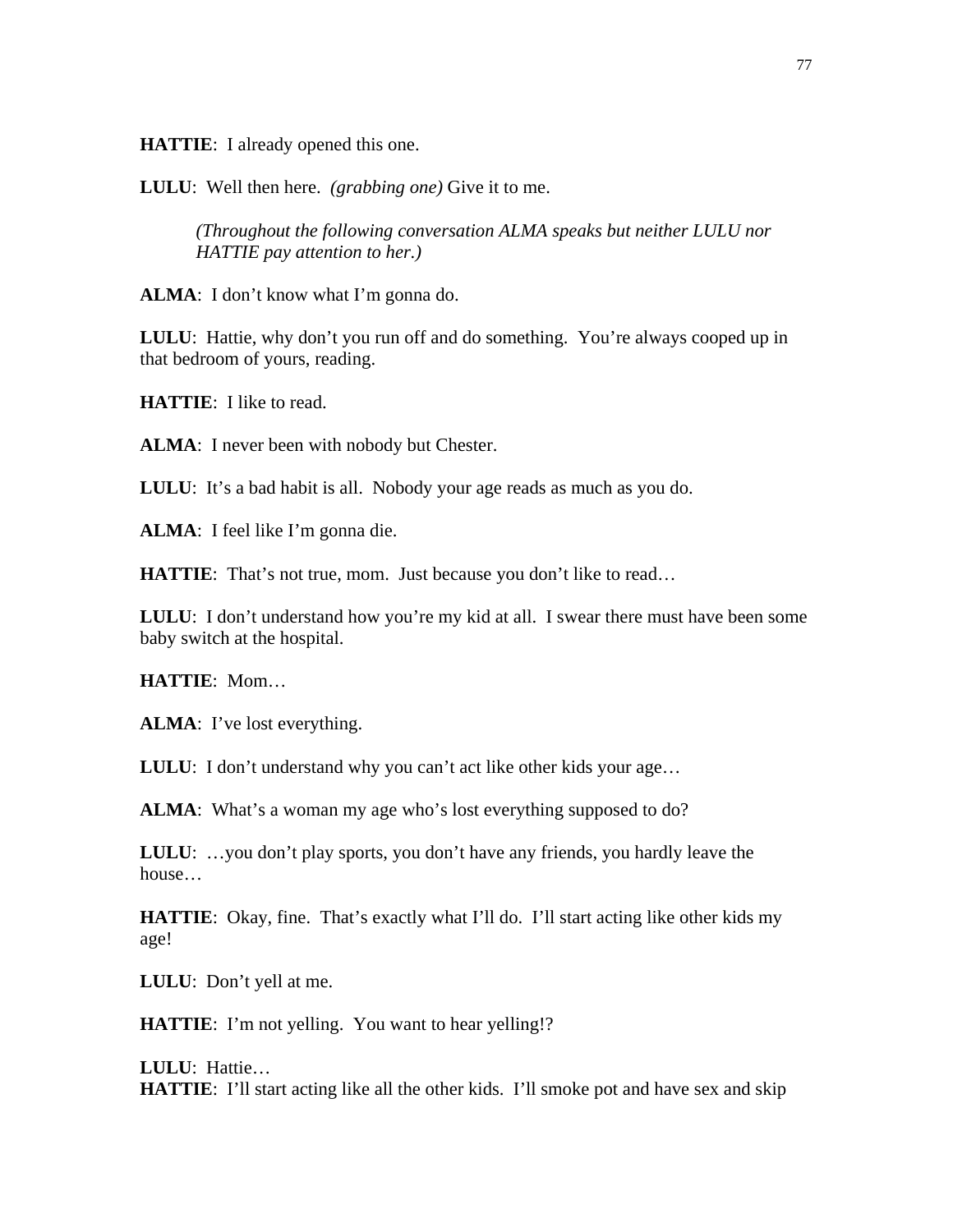class and get bad grades. Maybe if I'm lucky I'll wind up pregnant and married in time to drop out of high school like my mom did…

**LULU**: *(standing up, slapping her)* That's enough. Get out of here.

## **HATTIE**: What?

**LULU**: I'm not gonna send you to your room. You hardly ever come out. Go to the park and play or something.

**HATTIE**: *(screaming in her face)* Fine!

**LULU**: *(screaming louder)* Stop yelling at me. People can hear you. You're making an ass out of us right out in front of the neighborhood.

**HATTIE**: *(leaving)* Be sure to get nice and drunk by the time I get back.

**LULU**: *(screaming after her)* What…well maybe you could get a job while you're out there. Start pullin' your own weight around here, huh?

**ALMA**: *(crying)* Ohhhh.

**LULU**: Can you believe the way she talks to her mother? She's got a mouth on her. *(Pause.)* Well, say something, dear. You're startin' to worry me.

**ALMA**: I need a place to stay. Hattie said it'd be fine if I stayed here for a little while.

LULU: Of course you can. We'd be thrilled to have you. You're gonna get through this. I know it doesn't seem like it, but as long as you've got Lulu around, I'm gonna take good care of you.

**ALMA**: It's so hard.

**LULU**: Alma, it's not nearly as hard as it is hearing you go on and on about it. Calm down. Let's go shopping or something.

ALMA: I don't want to go shopping.

**LULU**: It'll make you feel better.

**ALMA**: How do you do it?

**LULU**: Do what?

**ALMA:** You're so strong. How could you just leave Bud behind without a second thought? Don't you ever miss him?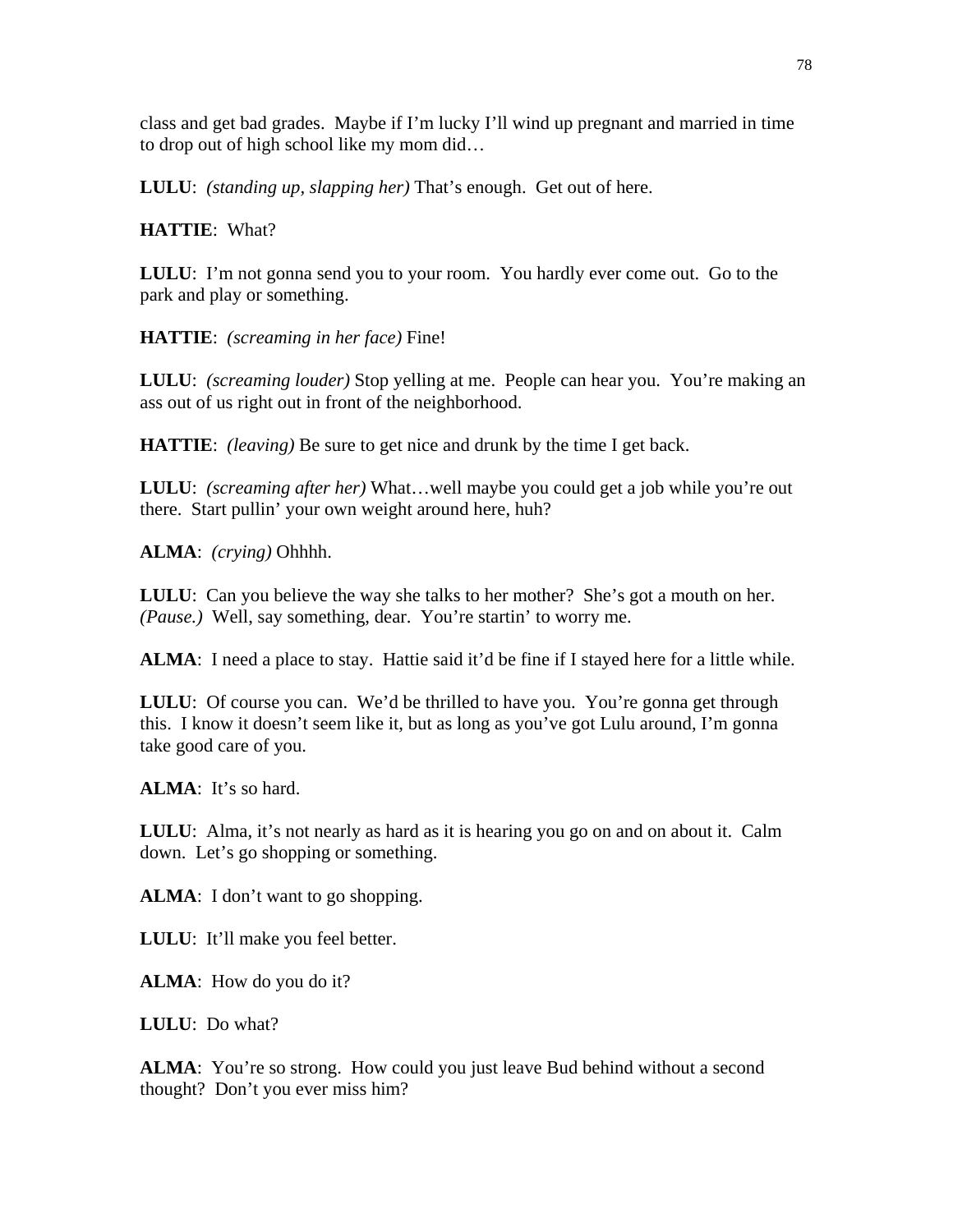**LULU**: Hell no.

**ALMA**: I don't believe that.

**LULU**: Alma…

**ALMA**: No, no. Supposing he showed up here on the porch with a bunch a flowers in his hand, real romantic like, and apologized and showered you with compliments and said he had changed, and maybe he really had…you wouldn't take him back?

**LULU**: That ain't gonna happen.

**ALMA**: It could.

**LULU**: No it couldn't.

**ALMA**: I'm saying supposing that happened...

**LULU**: Alma?

**ALMA**: Yeah.

**LULU**: It just ain't gonna happen.

**ALMA**: How do you know?

**LULU**: I know, all right. *(long pause)*

ALMA: Fine...I mean...if you don't want to talk about it...

*(Pause)* 

**LULU**: Alma…oh, damnit…I got a confession to make.

**ALMA**: Okay.

**LULU**: There's a reason all that ain't gonna happen.

**ALMA**: I said supposing…

**LULU**: Supposing nothing. Bud is dead.

**ALMA**: *(horrified)* What? You never told me that.

**LULU**: I never told you a lot of things. Now listen close if you wanna hear. What I'm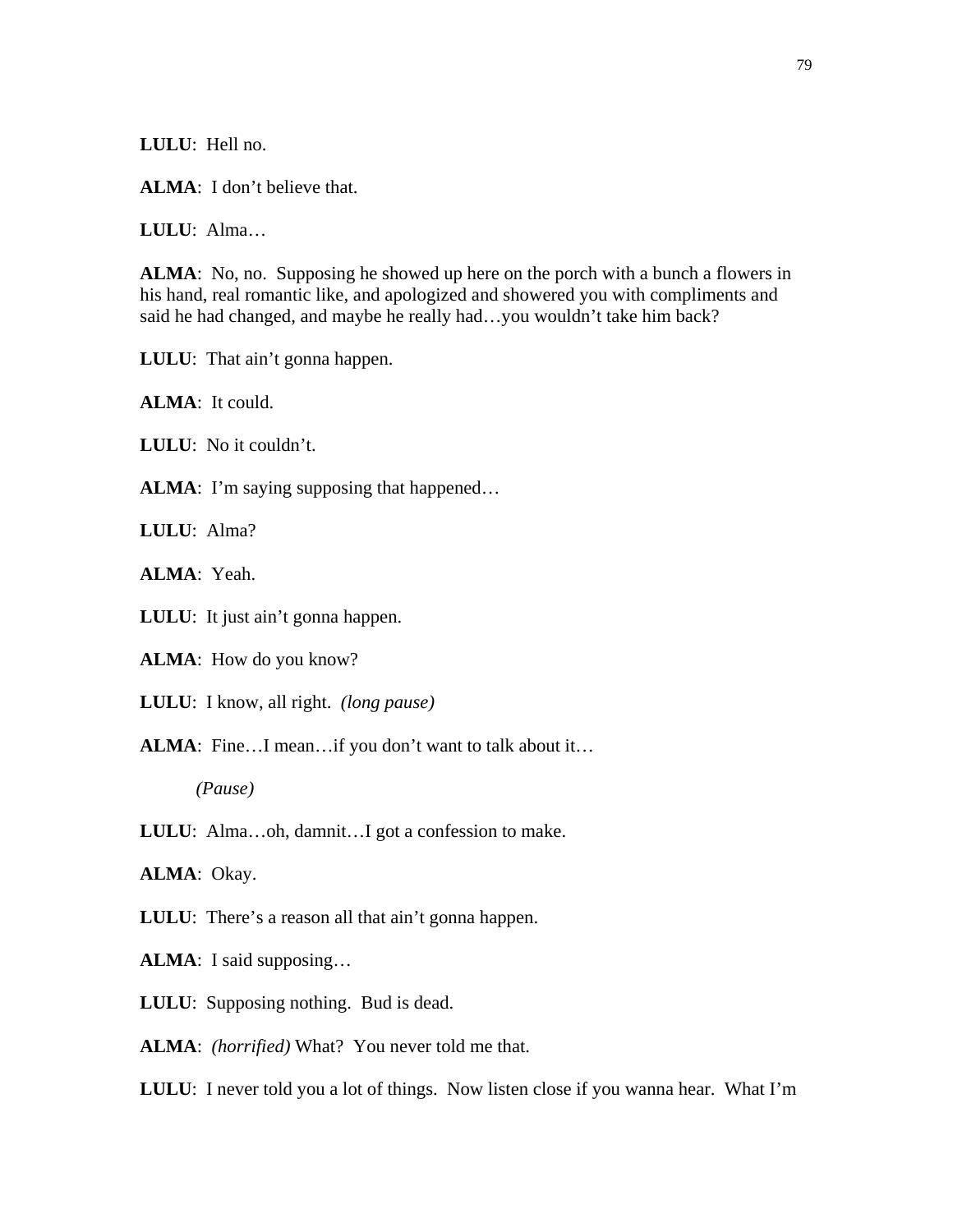about to tell you is between the two of us. Nobody else needs to know about this.

**ALMA**: I won't tell anybody.

**LULU**: Nobody. I mean it. This is my life we're talking about.

**ALMA**: I swear.

**LULU**: Not even Bertie Lou.

**ALMA**: No.

**LULU**: 'Cause you tell her and the whole town'll know before the sun goes down.

**ALMA**: I won't tell. What is it?

**LULU**: Me…leaving Bud…well…it didn't exactly happen the way I told you before.

**ALMA**: Uh-huh. *(Pause)* You didn't…kill him…did you?

**LULU**: Oh God no. *(laughter from both)* Okay, maybe I did. *(More laughter.)* 

**ALMA**: Oh, you always can cheer me up. Look at me. I was crying like a little girl a minute ago. I'm so sorry.

*(Pause)* 

**LULU**: Alma, I really did…kill him. On accident.

**ALMA**: What?

**LULU**: It wasn't planned ahead of time or anything. I think they call it manslaughter on the Law and Order show. I was trying to teach him a lesson. You see, he was going out on me, doing me just like Chester's been doing to you. He was working a lot of "late nights" which I knew was a pack of lies cause he'd always come home on these nights smelling like whiskey and Lady Stetson and then he'd pass out on the couch. This was happening three or four nights a week and I just couldn't take it anymore. So this night I made the couch real nice for him. I put down a sheet and everything so he'd be nice and comfortable. He comes home as usual and in a few seconds he's out cold. I got my sewing kit out and I took that sheet he was layin' on and wrapped him up in it and tied him real tight inside. It took almost an hour to sew him up in it. He never budged once. I was sewing the whole time scared to death he might wake up and find out what I was doin'. I got him all tied up in that sheet like he was in a cocoon or something. Then I grabbed the broom out of the kitchen closet and came back and with the wooden handle end I started beating him with it. I just pounded away on him like a Mexican kid with a piñata. It didn't take much of this to wake him up and he starting cussing and struggling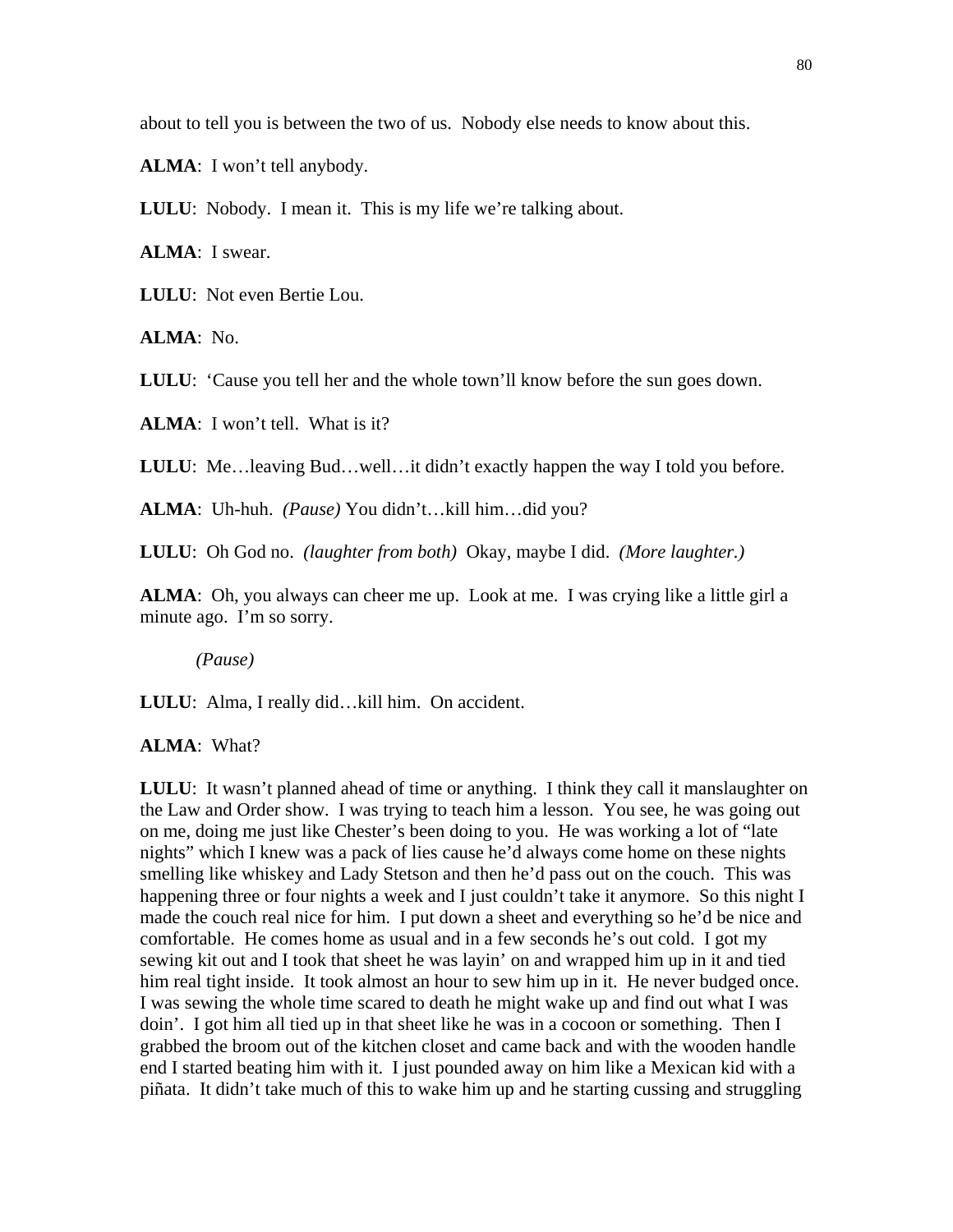only he couldn't do nothing about it 'cause he was…ya' know. I really should have stopped there. I know that I should have stopped. To be honest, I was having a lot of fun listening to him squeal and cry like a baby. I was yelling all kinds of stuff to him about whoring around and drinking too much and neglecting his wife and little girl at home. I'm figuring the whole time that this is gonna teach him a lesson, right? Right? And it would've, only I got a little carried away and after ten or fifteen minutes of this I noticed that he wasn't struggling anymore. He wasn't sayin' nothin' either. And the white sheet that I'd laid out for him wasn't white anymore but it was all covered in red blotchy spots and the spots were heavier and drippin' in some places, like where his head was…and so I knew that at this point maybe I'd gone too far. And maybe that I'd killed him even. Not on purpose, mind you. I blame the whole thing on the Enquirer. I'd read this story about Willie Nelson and his second wife. Apparently she was having the same kind of problem with him and so she devised this plan, about the same one I used on Bud. It worked for her. Straightened ole Willie right up. I figured if it was good enough for the former Mrs. Willie Nelson than it was good enough for me. I didn't reckon that I'd get as carried away as I did. *(Silence)* To be honest, I didn't feel that bad about it. Still don't.

ALMA: Did you call 911 or anything?

**LULU**: Hell, no. No such thing in Logan County anyway. I just grabbed Hattie out of bed. She slept through the whole thing if you can believe that. She could sleep through the end of the world. I told her that daddy hit me for the last time and that we were leaving and going somewhere that he'd never find us.

**ALMA**: That's a terrible thing to do.

**LULU**: Which part?

ALMA: Well...all of it. That's the worst thing I've ever heard.

**LULU**: I wasn't lying to her, really. He'd put a hand to me every once in a while, it's true. He never hit Hattie and I don't know if he would've or not, but I wasn't gonna take that chance.

**ALMA**: Lulu, this is shockin'.

**LULU**: Well, now it would be if…

**ALMA**: It's like I don't even know ya'. I don't believe it.

**LULU**: Well, that's good 'cause I made the whole thing up.

*(Long pause.)* 

**ALMA**: You didn't.

**LULU**: Damnit Alma, I'm trying to cheer you up or at least get ya' to think about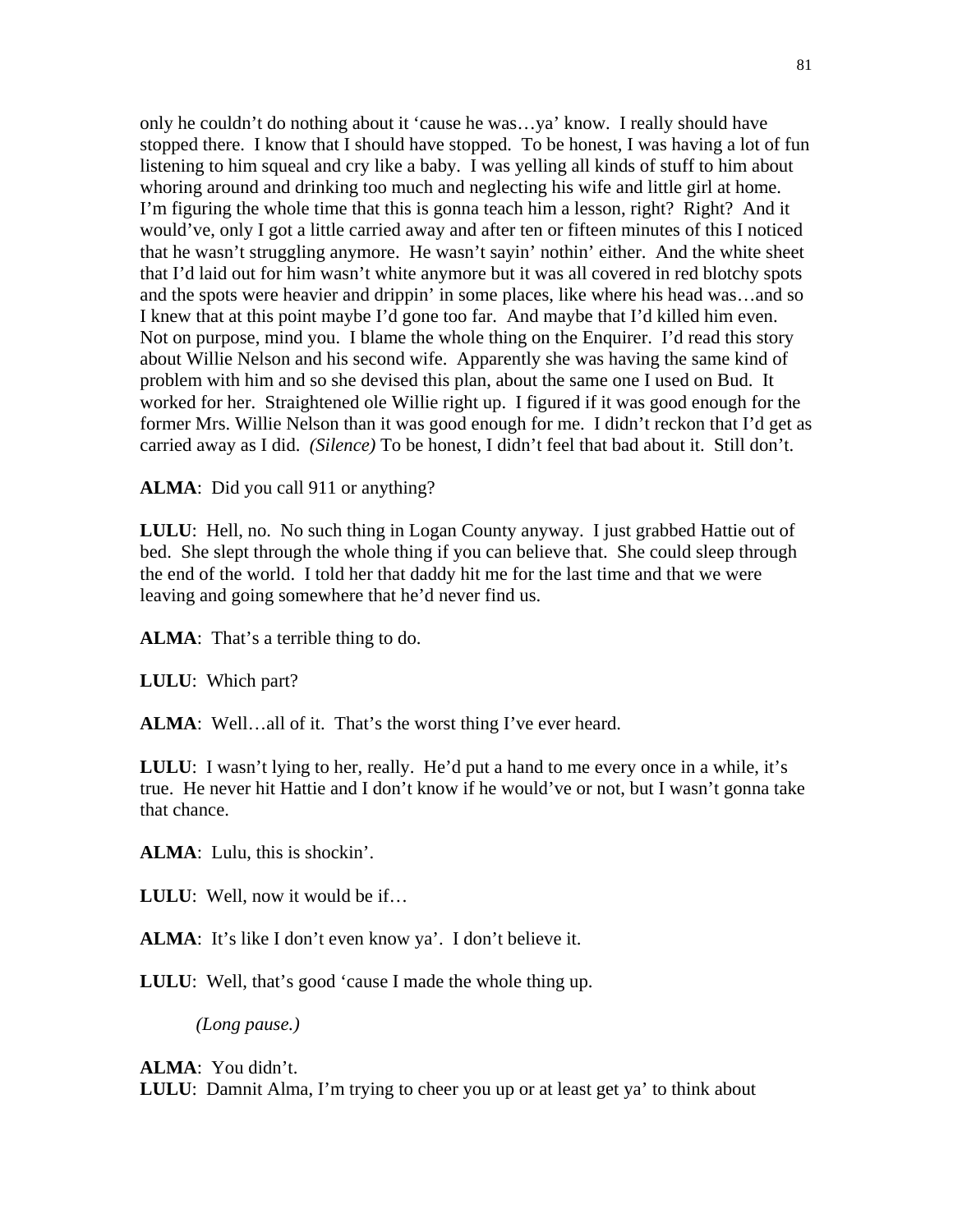something else. You're in such a rotten mood.

**ALMA**: You was pulling my leg. Oh, thank God.

**LULU:** You should have seen the look on your face.

ALMA: I can't believe you'd do that to me.

**LULU**: Got your mind off Chester, didn't it? Come on, you really think I killed Bud with a broom, skipped town and never got caught. You're easy.

**ALMA**: Oh…land sakes…you had me goin'.

**LULU**: You look like hell. You get any sleep last night.

**ALMA**: No. Bertie Lou was up all night watching the Home Shopping Club and scratching lotto tickets while I was crying my eyes out. I can't sleep over there anyway with those skinny cats of hers always looking at me like they're real hungry.

**LULU**: Uh-huh.

**ALMA**: They're not like any other cats I've ever seen. I have nightmares about 'em.

**LULU**: You need some rest.

**ALMA**: I'd love a nap. That beer made me all drowsy.

**LULU**: *(at the front door)* Come on inside. *(teasing)* I'll fix you a place on the couch.

**ALMA**: Oh.

**LULU**: Just kidding. You all right?

**ALMA**: Yeah, I'll be right there.

*(ALMA finishes her beer and follows LULU inside. Blackout.)*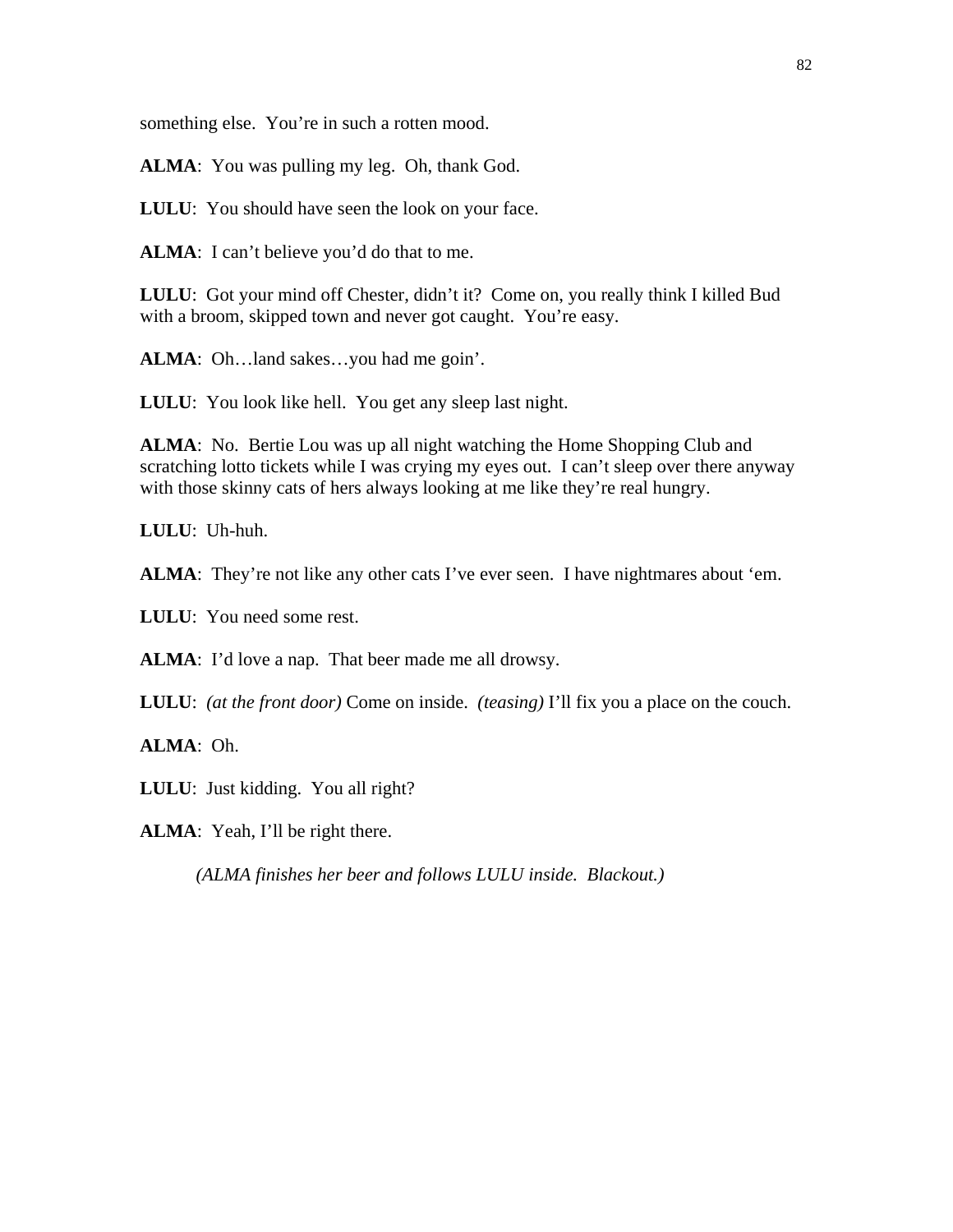### Act 1, Scene 2

*(That night. HATTIE sits on the porch, reading. JIMMY, 14, crosses slowly in front of the porch, eyeing HATTIE. She looks up at him and the two stare at each other. Then HATTIE resumes reading.)* 

**JIMMY**: Hi.

**HATTIE**: Hi.

*(Silence)* 

**JIMMY**: I just moved in next door.

**HATTIE**: Uh-huh.

**JIMMY**: What are you reading?

*(No response.)* 

I'm Jimmy.

**HATTIE**: Go away, Jimmy.

*(Long pause. He leaves. HATTIE still reading. LULU enters through the front door and onto the porch. Silence.)* 

**LULU**: Hattie?

**HATTIE**: Yeah.

**LULU**: *(looking around)* Who were you talking to?

**HATTIE**: Nobody.

**LULU**: I worry about you talking to yourself like that.

**HATTIE:** I wasn't talking to myself. It was the new kid next door.

**LULU**: Oh, I see.

**HATTIE**: He keeps giving me weird looks.

**LULU**: I saw him earlier mowing the lawn with his shirt off. I thought he was kind of cute. You?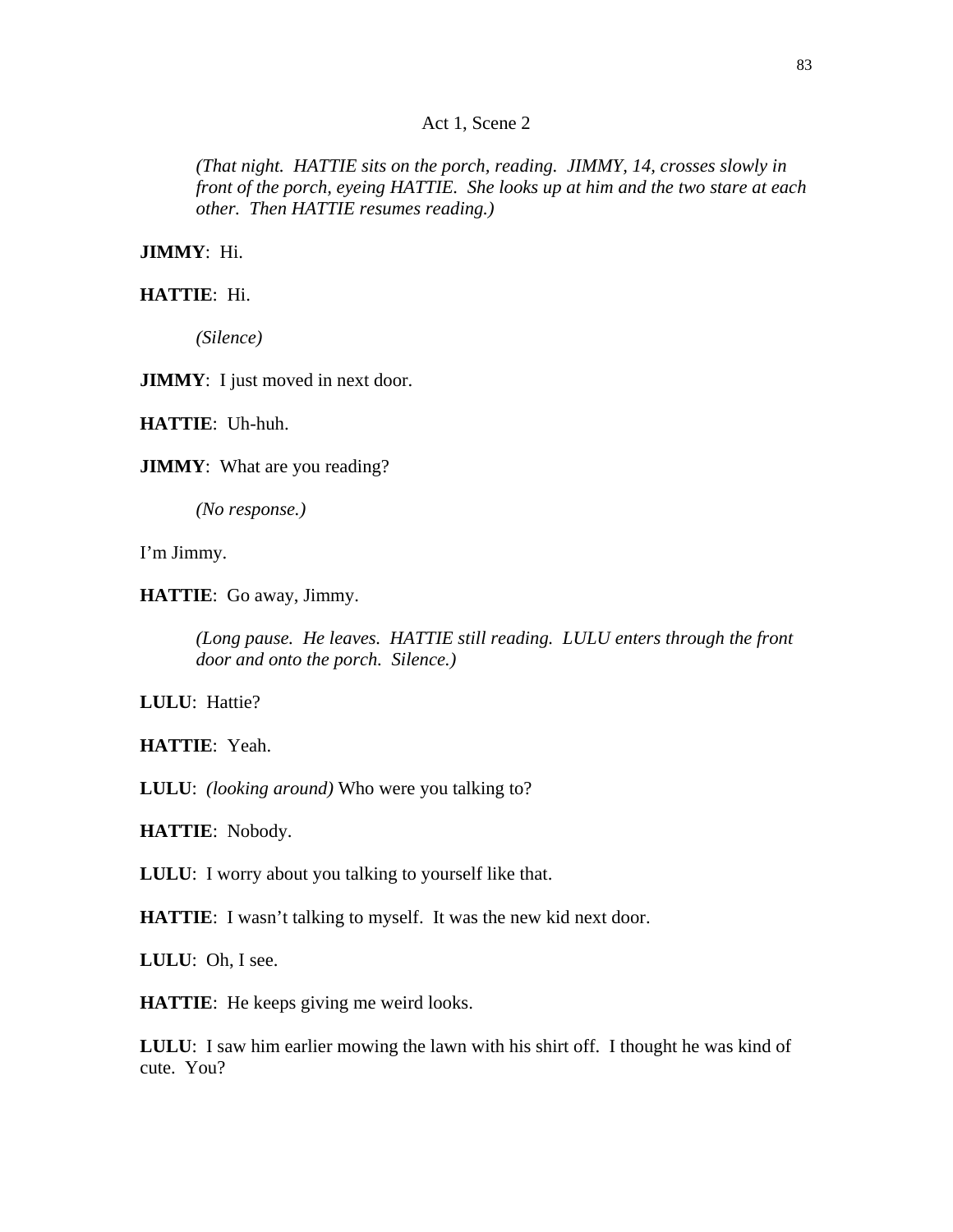## **HATTIE**: No.

**LULU**: So, he has an eye for you.

**HATTIE:** That's one way of putting it. I caught him staring at me through my bedroom window last night.

**LULU**: You should consider that a compliment.

**HATTIE:** If he gets much more complimentary I'm gonna give him a black eye.

**LULU**: Now, Hattie.

**HATTIE**: Don't now Hattie me.

*(Pause.)* 

**LULU**: What are you reading?

**HATTIE**: The Bible.

**LULU**: Don't be a smart ass. Let me see that. *(grabs book)*

**HATTIE**: It's *Lady Chatterly's Lover.*

**LULU**: I see that. D.H. Lawrence.

**HATTIE**: You've heard of it.

LULU: Yes, I've heard of it. You think you're mom's stupid or something.

**HATTIE**: You haven't heard of it. You've seen the dirty movie version of it late at night on Cinemax.

**LULU**: *(pause, she hands the book back)* I don't know what you're talkin' 'bout.

**HATTIE:** It's probably a bit too steamy for you, huh?

**LULU**: *(sitting next to HATTIE)* I like steamy as much as the next person.

**HATTIE**: Mom, stop right there.

*(Pause. HATTIE resumes reading.)* 

**LULU**: Can you put the book down for a minute and talk to me?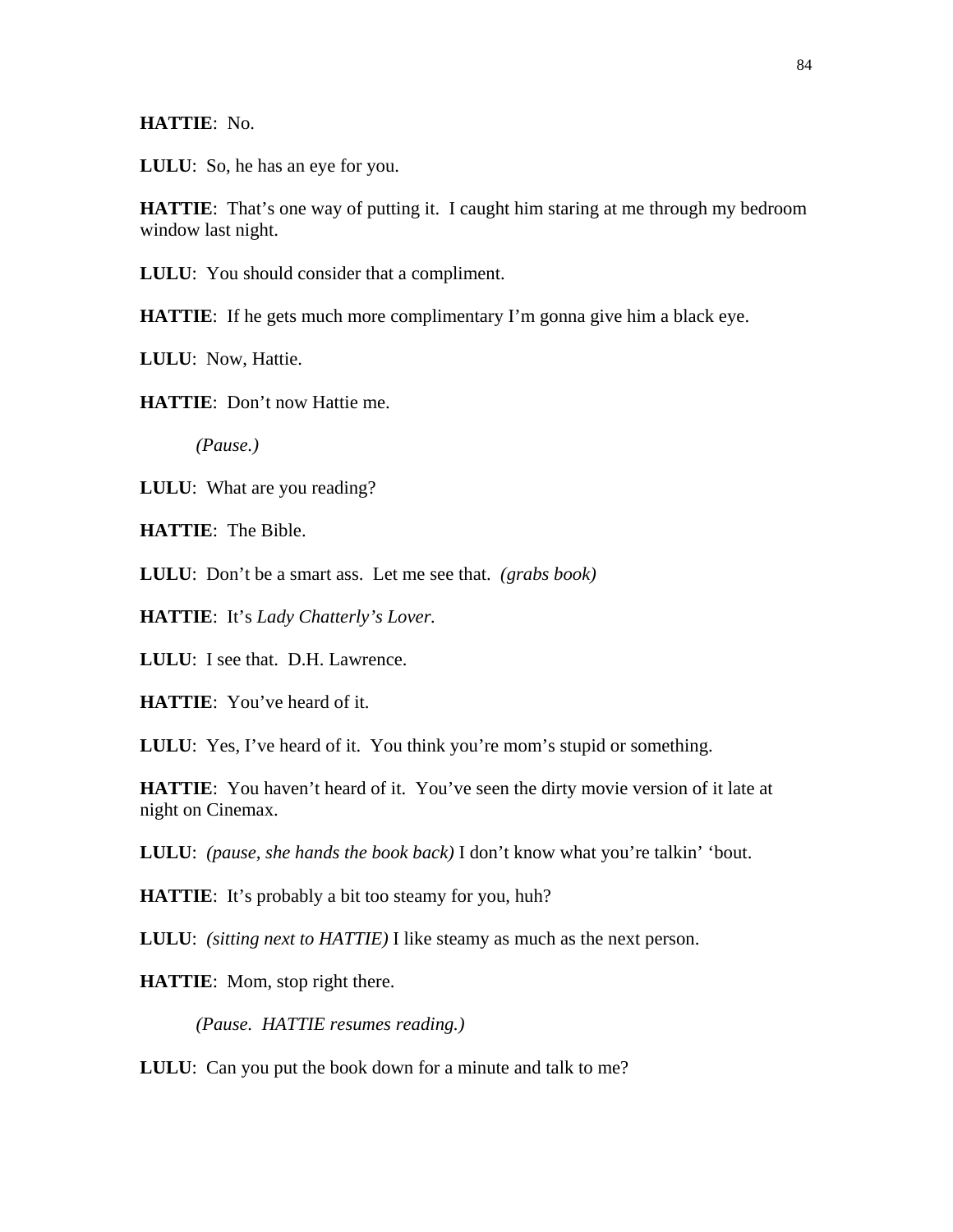**HATTIE**: Sorry.

**LULU**: No, I'm sorry. I'm sorry I yelled at you earlier. I didn't mean anything by it.

**HATTIE**: It's okay.

*(Pause)* 

**LULU**: You think you can forgive me.

**HATTIE:** Yeah. I'm sorry too. I guess that beer made me kind of irritable.

**LULU**: What beer?

**HATTIE**: I'm kidding.

**LULU**: You're always kidding. Never a serious word but always a smart mouth. You're just like your mother.

**HATTIE**: Don't say that.

**LULU**: It's true.

**HATTIE**: By the way, I got a job.

**LULU:** You're only fourteen. You don't need a job.

**HATTIE**: You said…

**LULU**: I was teasing you.

**HATTIE**: Still I got one. It's good money, too. On my way out to what you call the park I passed by a store that was hiring "lovely young ladies" so I peeked in and got an application.

**LULU**: *(shocked)* Hattie, you didn't! You know better…

**HATTIE**: The owner is a big guy named Ron. He smells like onions. It was awful. But he was nice enough. He said I was just what he was looking for and that I could make at least a hundred bucks a night but I'll have to work late.

**LULU**: That sleazy prick…

**HATTIE:** He was actually pretty nice. At the audition he told me...

**LULU**: The audition?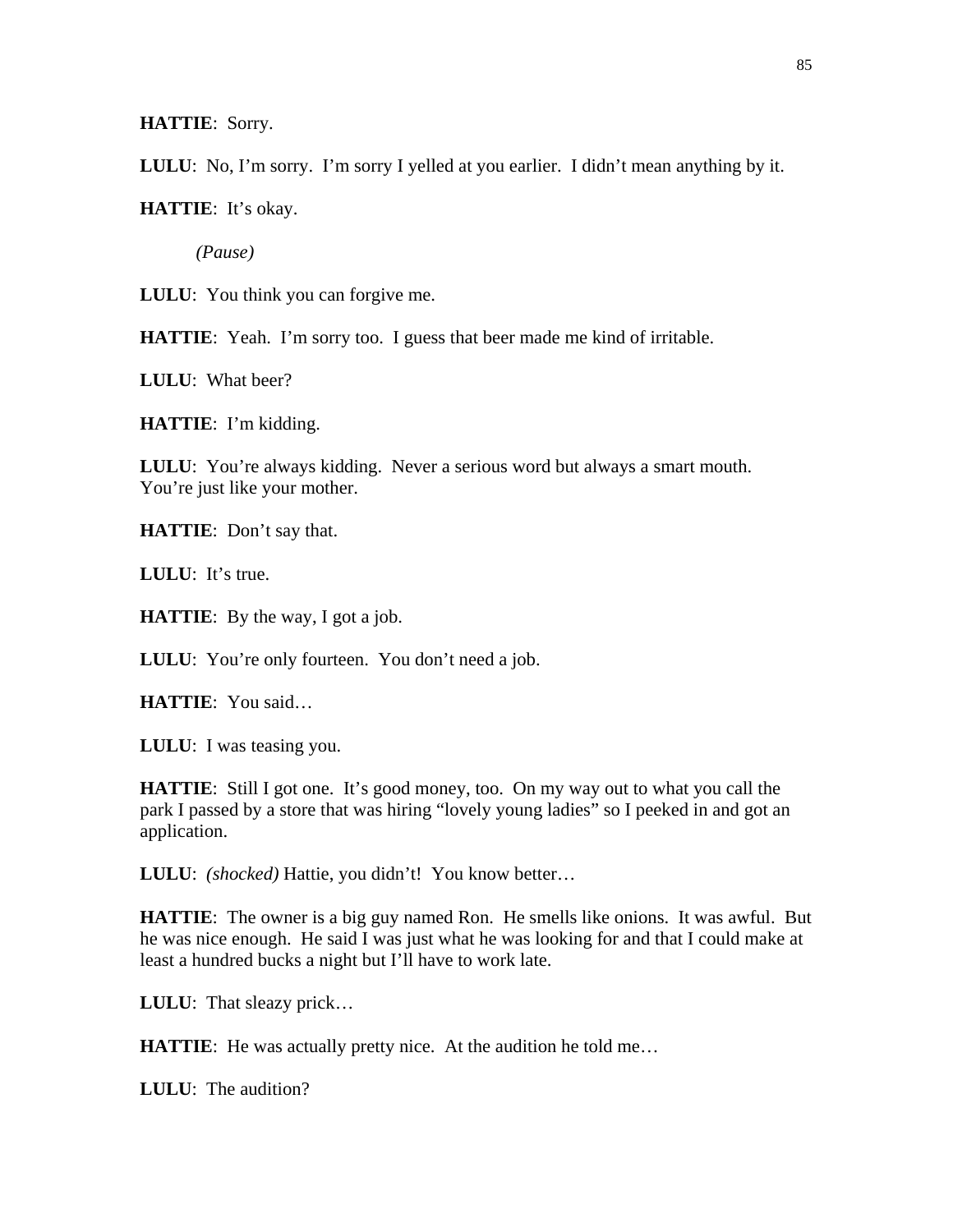**HATTIE:** ... he told me that I moved better than any of the women there. I'm not sure what that means, though.

**LULU**: *(rising)* Oh, my God. I'm going down there.

**HATTIE:** It's not his fault. I told him I was eighteen.

**LULU**: That is no excuse*…* 

*(HATTIE laughs. Long pause.)*

You little liar.

**HATTIE**: A chip off the old block, huh?

**LULU**: Do you see the state I'm in? Do you see what you've done to me? Are you trying to kill your mother?

**HATTIE**: I thought you'd think it was funny.

**LULU**: You think giving me a heart attack is funny.

**HATTIE**: I really did get a job. Ms. Mullins is gonna give me twenty dollars a week to mow her lawn.

**LULU**: Good.

**HATTIE:** She's going out of town next week and she said she'd give me an extra twenty to feed her cats while she's gone.

**LULU**: Well, that's nice of her. You'll have to take Alma with you. She loves those cats. It'll give her something to do instead thinkin' on Chester.

**HATTIE**: How is she?

**LULU**: I don't know. She was in some state this morning. She laid down on that couch before noon and hasn't stirred since. That's more than nine hours she's slept. I figure I'll let her snooze as long as she needs.

**HATTIE**: I hope she feels better when she gets up. She can be a real head case sometimes.

**LULU**: That's not nice.

**HATTIE**: It's true.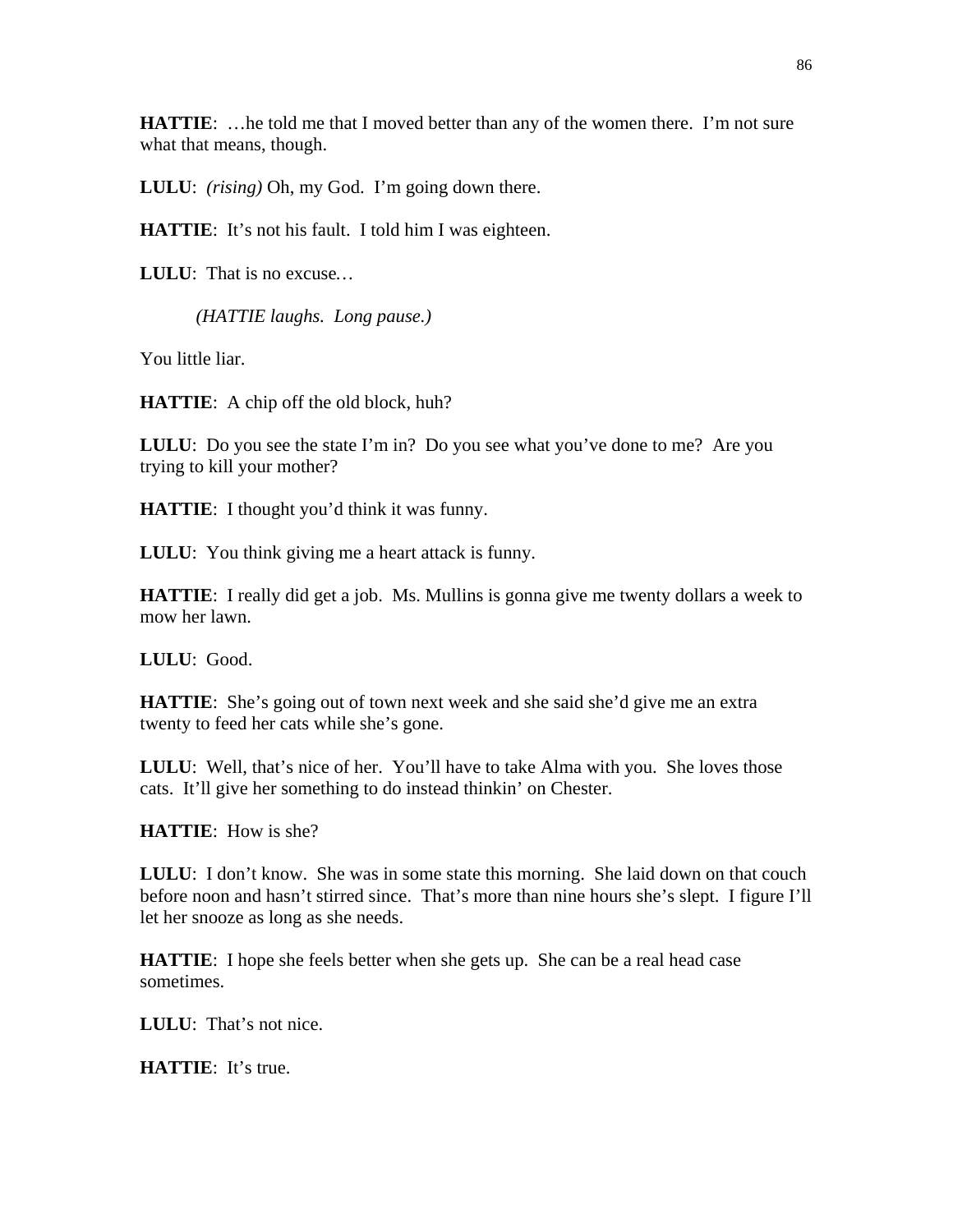**LULU**: Yes it is. But don't let her hear you say anything like that, though. You'll hurt her feelings. And when Alma gets her feelings hurt she pouts all day long.

**HATTIE:** I won't. You think Chester is gone for good?

**LULU**: I don't know. I doubt it. It'd be the best thing for her if he was.

**HATTIE**: Is she gonna stay here for a while?

**LULU**: I don't figure she has anywhere she'd rather go.

**HATTIE**: Sucks about the trailer.

LULU: We can squeeze her in can't we?

**HATTIE:** Yeah, as long as I don't have to give up my room.

**LULU**: No. She's fine on the couch.

*(DICKY, a slovenly dressed, obviously drunken man, appears in the lawn and addresses HATTIE and LULU.)*

**DICKY**: Where is she?

**LULU**: Who the fuck are you?

**DICKY**: I'm Dicky Daniels. That's who the fuck I am.

**LULU**: Dicky?! I didn't recognize you out of uniform.

**DICKY**: I want to talk to Alma. I know she's here.

**LULU**: Alma's not receiving any gentleman callers at this time, Dicky. You'll have to come back later.

**DICKY**: Damnit, bring her out here.

**LULU**: No. She's sleeping and she won't be for long if you don't hush up. What do you want to talk to her about?

**DICKY**: You know damned well what I want to talk to her about. She drove my brother out of town and I got to find out where he went to.

**LULU**: Alma doesn't know where he is.

**DICKY**: Bullshit. Chester drove off and didn't even tell me. I got my whole e-bay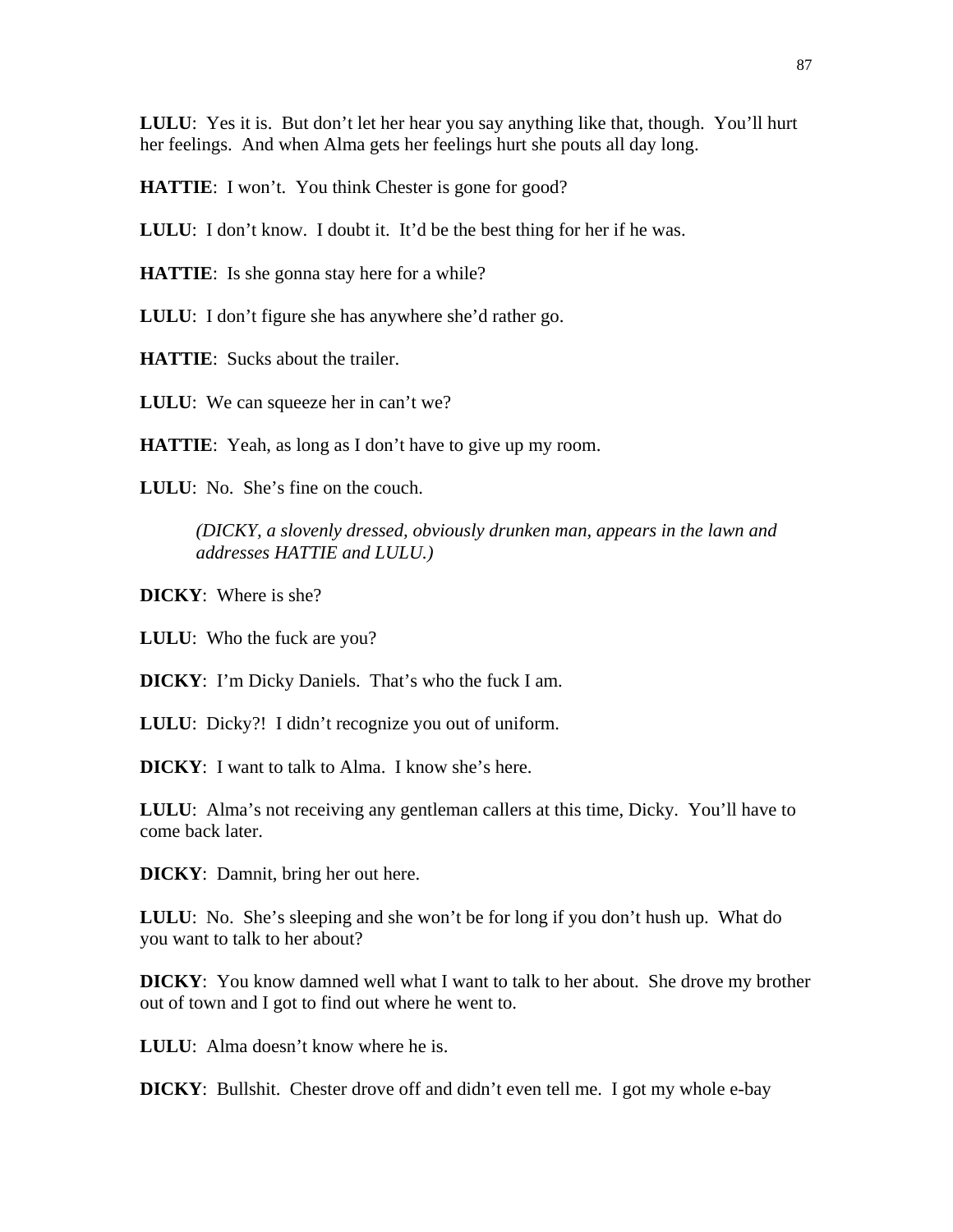business set up in that trailer of his and a whole set of Go-Bots about to go on the auction block. Now get her out here.

**HATTIE:** Are you deaf? She said Alma don't know where Chester ran off to.

**DICKY**: You shut your mouth, little lady. I wasn't talking to you.

**LULU**: Don't you dare talk to my daughter that way. Listen to me. I don't care who you are. The fact is you're off duty now and you best get off my property before I go inside and grab my shotgun and shoot off some of your vital parts you ignorant hick. Don't think I won't do it.

**DICKY**: Now wait a minute, wait a minute. There's no need to be like that. I'm sorry. I didn't mean to…I just got an awful temper when I've…you know…had a drink or two…now listen to me…

**HATTIE**: No, you listen to us. You say one more word and I'm gonna go get a rope and tie you to the back of mom's car and make her give me the drivin' lessons she's been promising for months now, do you hear?

**DICKY**: I'm sorry. I didn't mean to cause no trouble.

**HATTIE**: That's it. I'm gonna get the rope you stupid hillbilly.

**DICKY**: Wait…no…I didn't mean to anger ya'…I just want my e-bay back…

*(DICKY passes out on the front lawn. He falls fast and hard.)* 

**LULU**: Oh, my.

**HATTIE**: Is he dead?

**LULU**: No, honey. He's dead drunk is all. You got quite a temper on you when you need it, don't you?

*(JIMMY enters.)* 

**JIMMY**: Are you all okay?

**HATTIE**: Great. The peeping tom. We expecting any more visitors tonight?

**JIMMY**: I heard all the yelling. I wanted to make sure everything was okay.

**LULU**: Everything's fine.

**JIMMY**: I tried to call the police.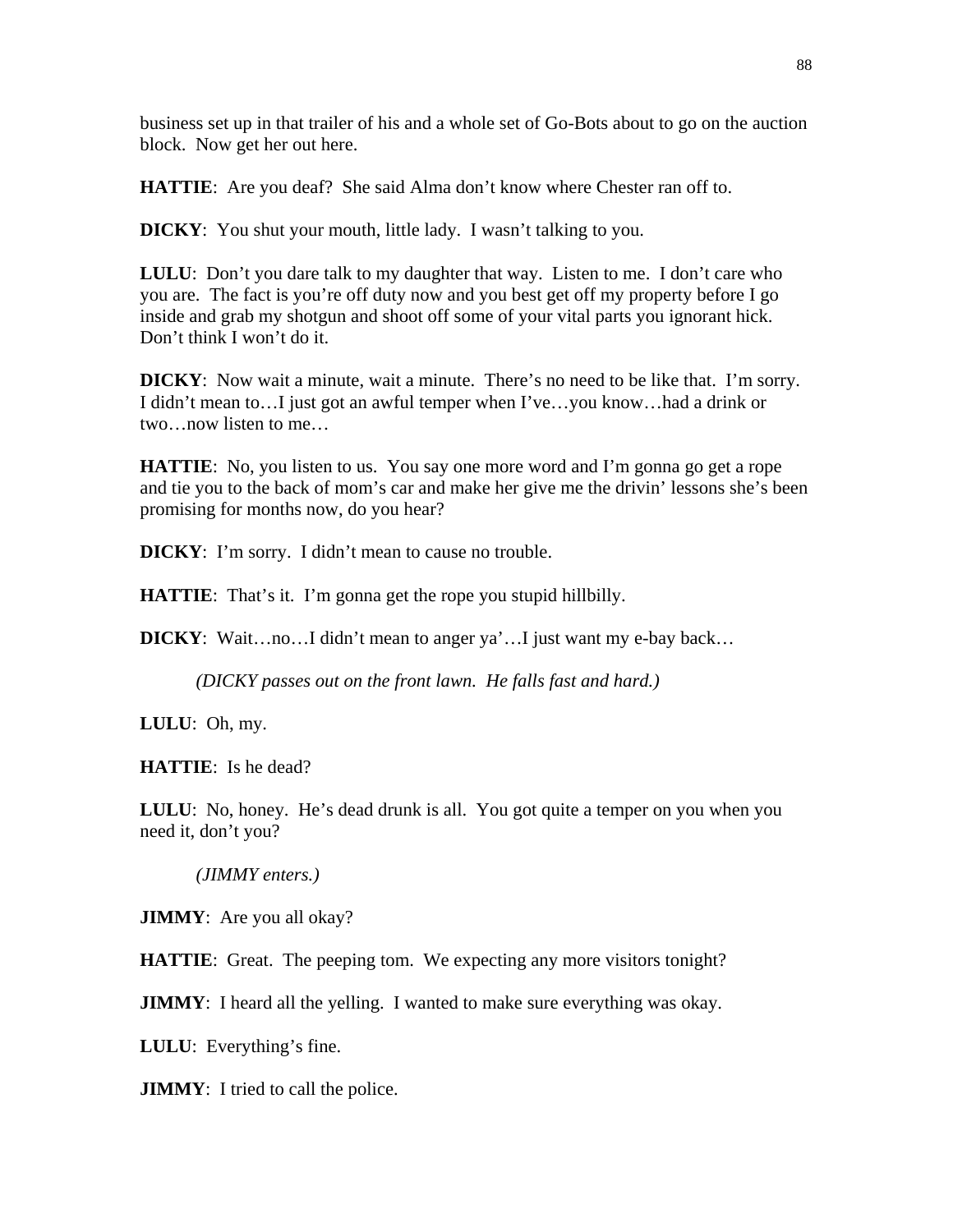**LULU**: That's a real sweet gesture, darling, but this town only has one cop and he only works part time on account of the police levy bein' voted down last fall and it would've mattered anyway cause right now Officer Daniels is passed out shit faced drunk on our front lawn, but thanks anyway.

## **JIMMY**: Him.

**LULU**: Yeah. Welcome to Rome.

*(ALMA appears in the doorway.)* 

**ALMA**: Was that Dicky yellin' for me?

**LULU**: He woke you up. I knew he was going to.

**ALMA**: Is that him…oh…did you kill him?

**LULU**: Alma, nobody killed anybody. Officer Daniels just got a little soused and passed out on the front lawn. It's not the first time and it sure won't be the last. Come on inside. You should eat something. Can I get the two of you anything?

**HATTIE**: I'll have a beer.

LULU: Very funny. What about you? What's your name, little boy?

**HATTIE**: Mom!

**JIMMY**: It's Jimmy. Well, it's James. All my friends call me Jimmy.

**LULU**: Some friends. I'm gonna call you James if you don't mind cause I just think Jimmy sounds ridiculous. If you want anything you better say so now. It's not often I'll be offering.

**JIMMY**: No, thank you.

**LULU**: *(to ALMA as they enter into the house)* Come on. Inside.

**ALMA**: *(offstage, but audible to the kids and the audience)* Is that a good idea to leave the two of them alone on the porch together?

**LULU**: *(offstage, but still heard clearly on the porch)* Settle down. Hattie can't stand the boy.

*(Long pause.)* 

**HATTIE**: Well…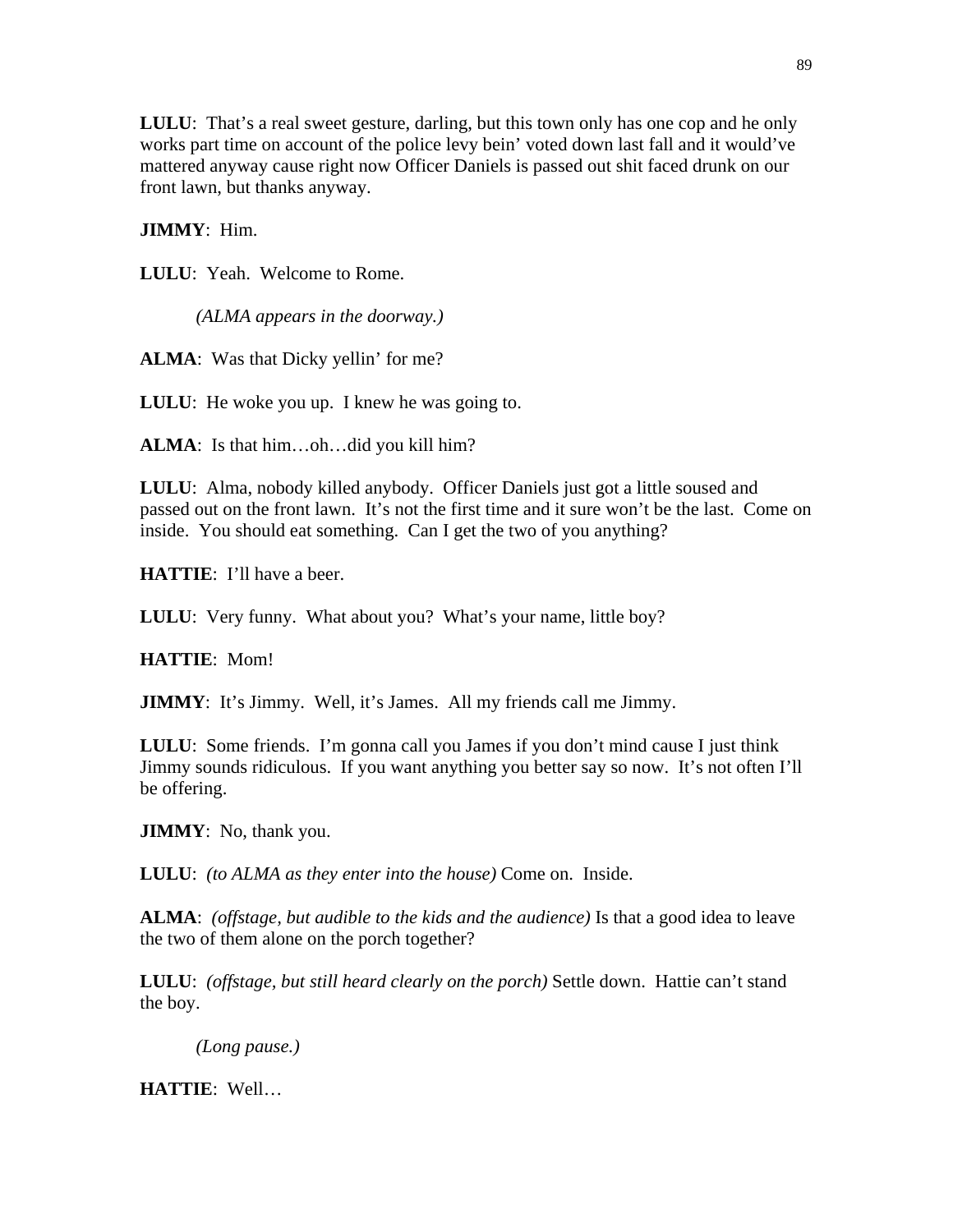**JIMMY**: Yeah…

**HATTIE**: It was nice of you to come and try to save the day.

**JIMMY**: It didn't really sound like you needed much saving.

**HATTIE**: No?

**JIMMY**: I like the thing you said about the driving lessons.

**HATTIE**: You did?

**JIMMY**: Yeah, it was funny.

**HATTIE**: Thanks.

**JIMMY**: That guy kind of scared me, though.

HATTIE: Oh, he's like that. You'll get used to it. Lots of things to get used to around here.

**JIMMY**: I can tell.

**HATTIE**: Yeah.

*(Silence)* 

**JIMMY**: Yeah.

*(Long pause)* 

**JIMMY**: Well…

**HATTIE**: What are you waiting for?

**JIMMY**: Excuse me?

**HATTIE**: Are you gonna kiss me or not?

**JIMMY**: *(shocked, flustered)* I…I…well…I…didn't know…uh

**HATTIE**: Hmm. That's a shame.

*(HATTIE exits into the house. Long pause.)* 

**JIMMY**: Damn. Damn. Damn.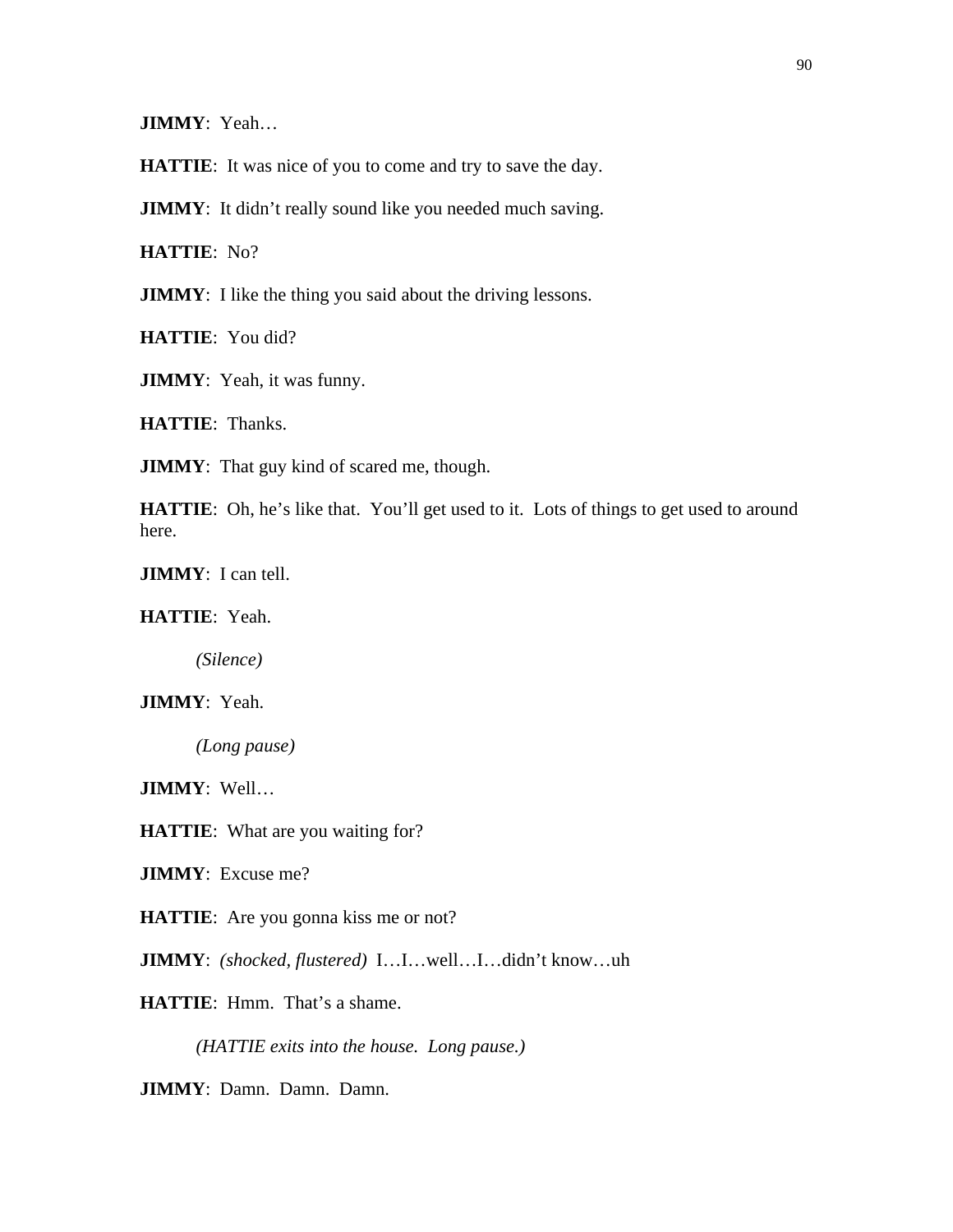**DICKY**: *(mumbling in his sleep)* I'll have another…

*(Pause. JIMMY walks off in frustration.)* 

# **JIMMY**: Damn!

*(Blackout.)*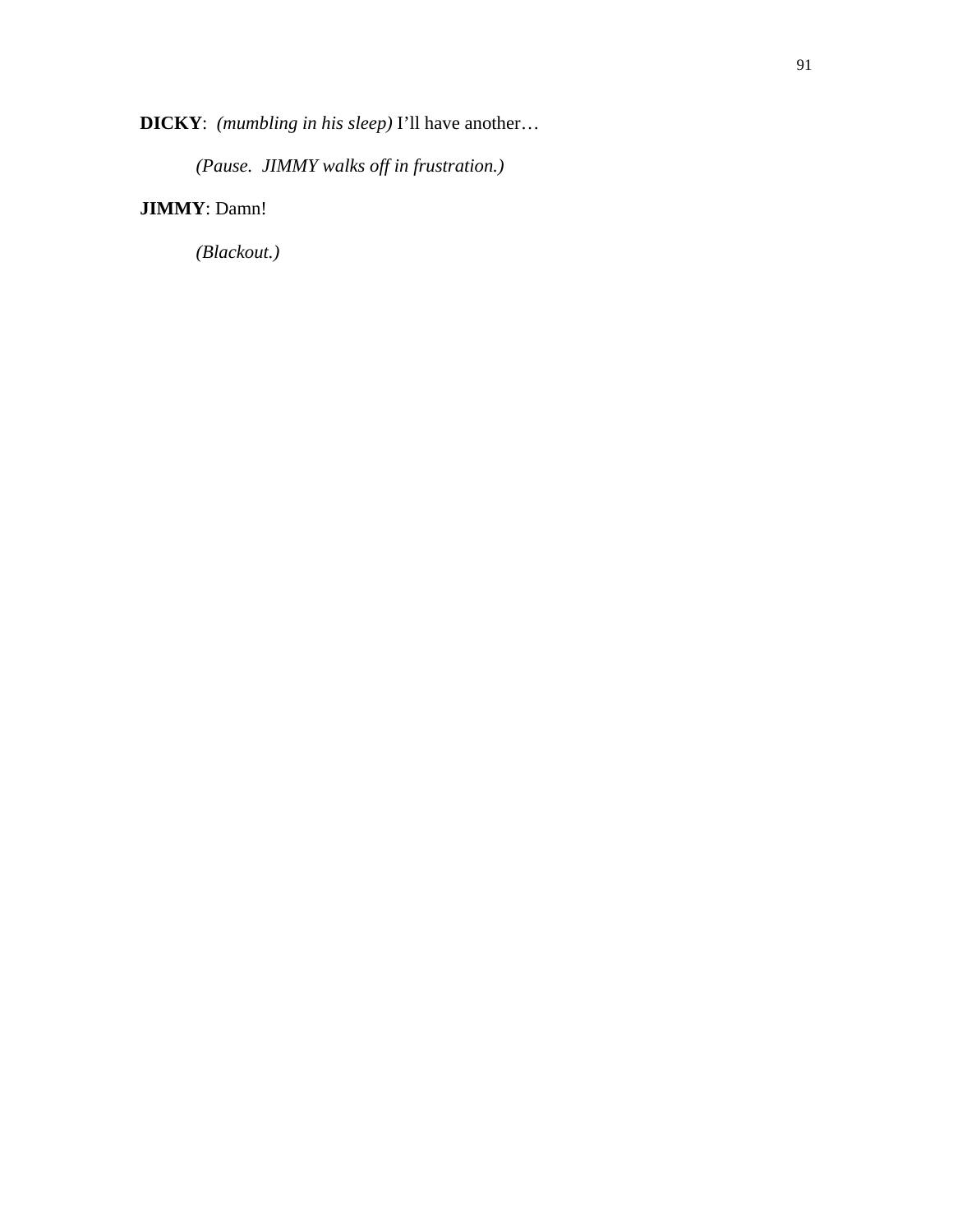#### Act 1, Scene 3

*(The next morning. DICKY is still passed out in the same position on the front lawn, only now he is tied up haphazardly with a rope that stretches around his body. His hands are tied behind his back. The end of the rope is tied to the porch. Throughout much of the scene he resembles a dog that has been tied to a post in the yard. He has the ability to get up and move around but only so far. HATTIE is standing in the doorway watching with curiosity as DICKY awakes.)* 

**DICKY**: Ahhh! Hey…

**HATTIE**: *(calling inside)* Mom…mom…he's waking up!

**DICKY**: What the…hey!

*(He tries to stand, then falls. A second attempt is more successful, though he is still weary and confused.)* 

**DICKY**: Hey! Where the hell am I? Somebody tied me up.

**HATTIE**: Mom, Alma, hurry up. This is hilarious.

*(LULU and ALMA join HATTIE in the doorway. All three observe DICKY, who is attempting in vain to free himself.)* 

**DICKY:** Help! Somebody untie me! I'm the police.

*(DICKY attempts in vain to free himself during the following exchange.)* 

**HATTIE:** Mom, how did he become an officer?

**LULU**: I'm not sure.

**ALMA**: Oh! I know. Bertie Lou told me that when the old Officer Vance retired there wasn't anybody to take his place. Dicky there was the janitor down at the jailhouse at the time and somebody got the bright idea that he'd make a good replacement on account of he knew his way around the jail and all. They figured that was all it would take.

**HATTIE**: Do they let him carry a gun?

**ALMA**: Oh, I don't know.

**LULU**: I don't think they do now, honey.

**DICKY**: *(desperate, crying)* Somebody help me!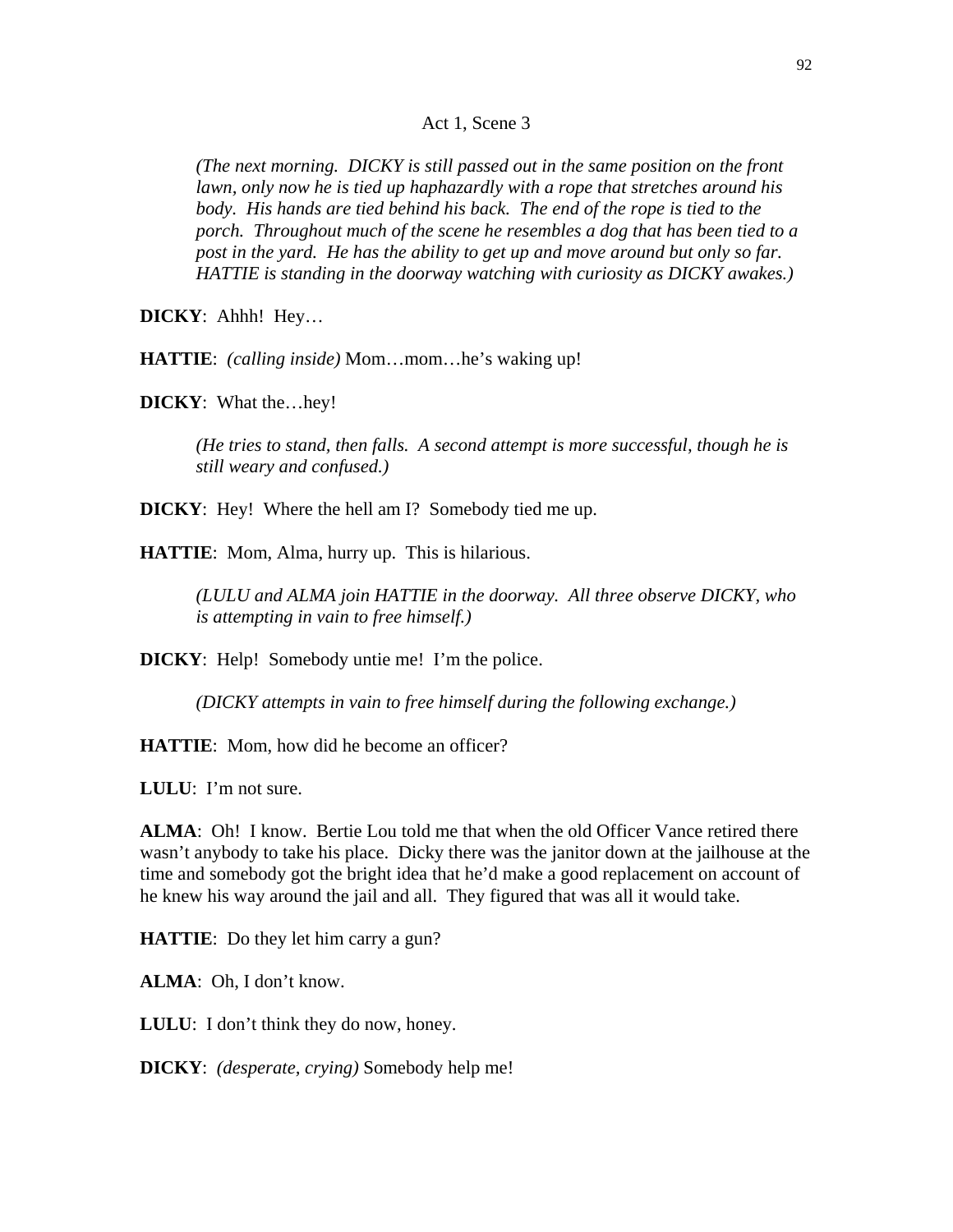**LULU**: *(entering onto the porch)* Oh no, no, no. Not until you apologize for your behavior last night.

**DICKY**: *(noticing her, standing)* Apologize!?

**LULU**: Yes, Dicky. Say you're sorry.

**DICKY**: Lady, I could put you in jail for this. You untie me right now or I will be forced to read you your rights.

**LULU**: That kind of talk isn't gonna get you untied any sooner.

*(ALMA enters onto the porch, crosses into the yard and near DICKY. She places a cup of coffee within his reach and quickly retreats back onto the porch.)* 

**ALMA**: Have some coffee.

**DICKY**: Oh, thank you…Alma.

*(DICKY attempts to drink without the use of his hands.)* 

**ALMA**: You're welcome.

**LULU**: What are you doin'?

**ALMA**: I feel bad for him. He is family.

**DICKY**: How the hell did I end up here? What happened last night?

**LULU**: You don't remember a thing, do you?

**HATTIE**: Mom, the food's getting cold.

**LULU**: Dicky, you just sit there and think about what you've done. Try to remember.

**DICKY**: Come on, now. I'm starvin'. What're you having?

**LULU**: Biscuits and gravy, cheesy hash browns drippin' in grease and the biggest Bloody Marys you've ever seen in your life.

**DICKY**: You're killing me. Come on, untie me and let me join you. Please.

**LULU**: I don't much like the way you showed up here drunk and threatening and calling names last night. I don't know that I feel safe untying you.

**DICKY**: All right. I'm sorry. I'm sorry I passed out on your front lawn. I'm sorry for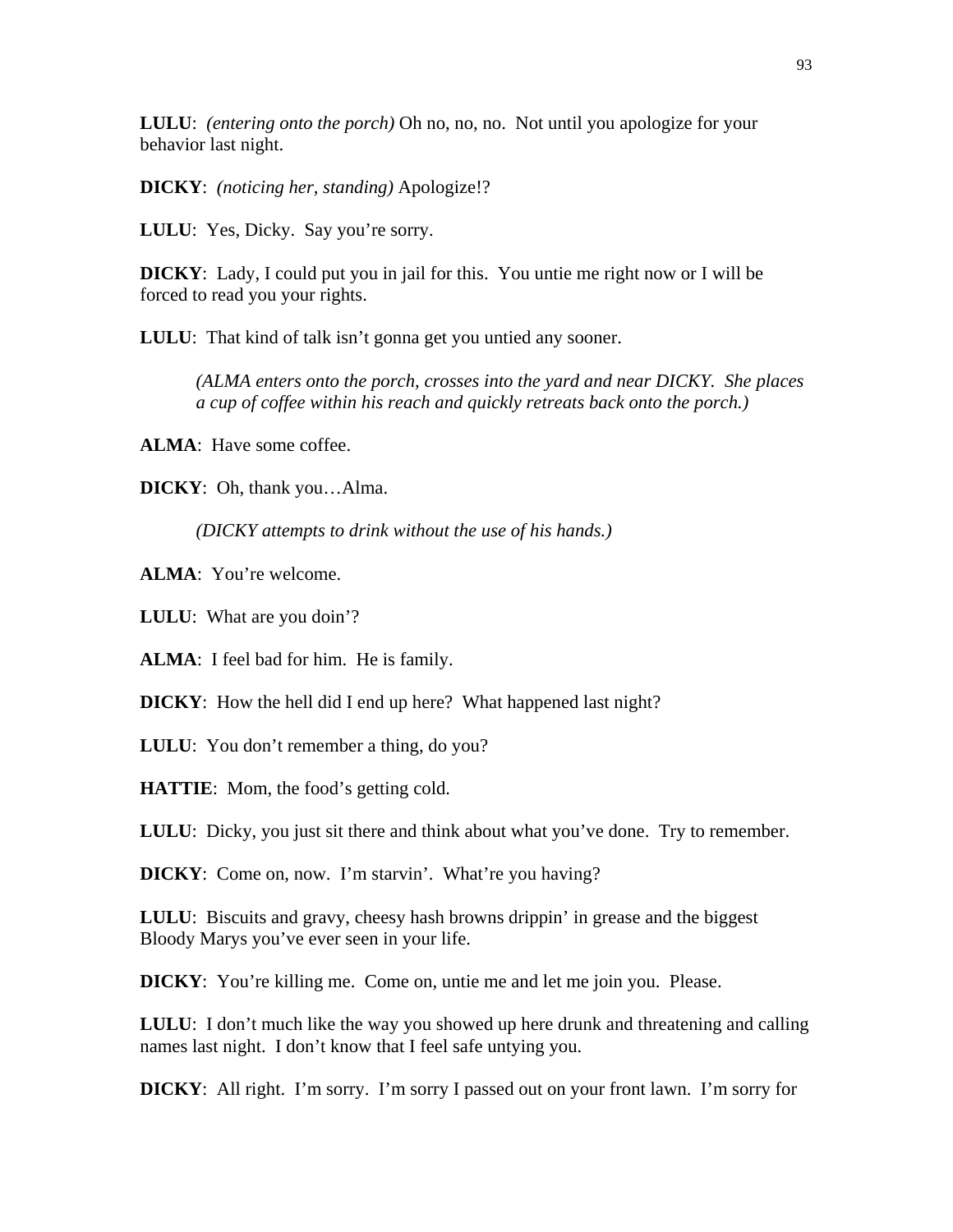anything stupid I said or did before I passed out.

**LULU**: I don't know.

**DICKY**: Damnit, woman, I have a disease.

**LULU**: Alma, will you fix Officer Daniels a plate and bring it out to him?

**ALMA**: *(exiting)* Sure.

**DICKY**: Alma. Oh, hell. I remember.

LULU: You're not gonna start acting up again are you?

**DICKY**: No. My head is killing me. You got any aspirin inside?

**LULU**: I think we got some. I'll look and see. *(exiting into house)* Hattie, will you watch him?

**HATTIE**: I don't think he's goin' anywhere.

*(JIMMY enters.)* 

**JIMMY**: Hattie. Hi!

**HATTIE**: Morning James.

**JIMMY**: Officer Daniels.

**DICKY**: Huh?

**JIMMY**: How are you, Hattie?

**HATTIE**: Pretty good. Yourself?

**JIMMY**: A little hungry. Something smells good.

*(ALMA enters with a plate of food and aspirin. She lays it down in front of DICKY then re-enters the house.)* 

**ALMA**: *(offstage)* Your mom says breakfast is ready.

**HATTIE**: *(exiting)* See ya' later James…Officer.

**JIMMY**: *(starting to leave)* Yeah, see ya'.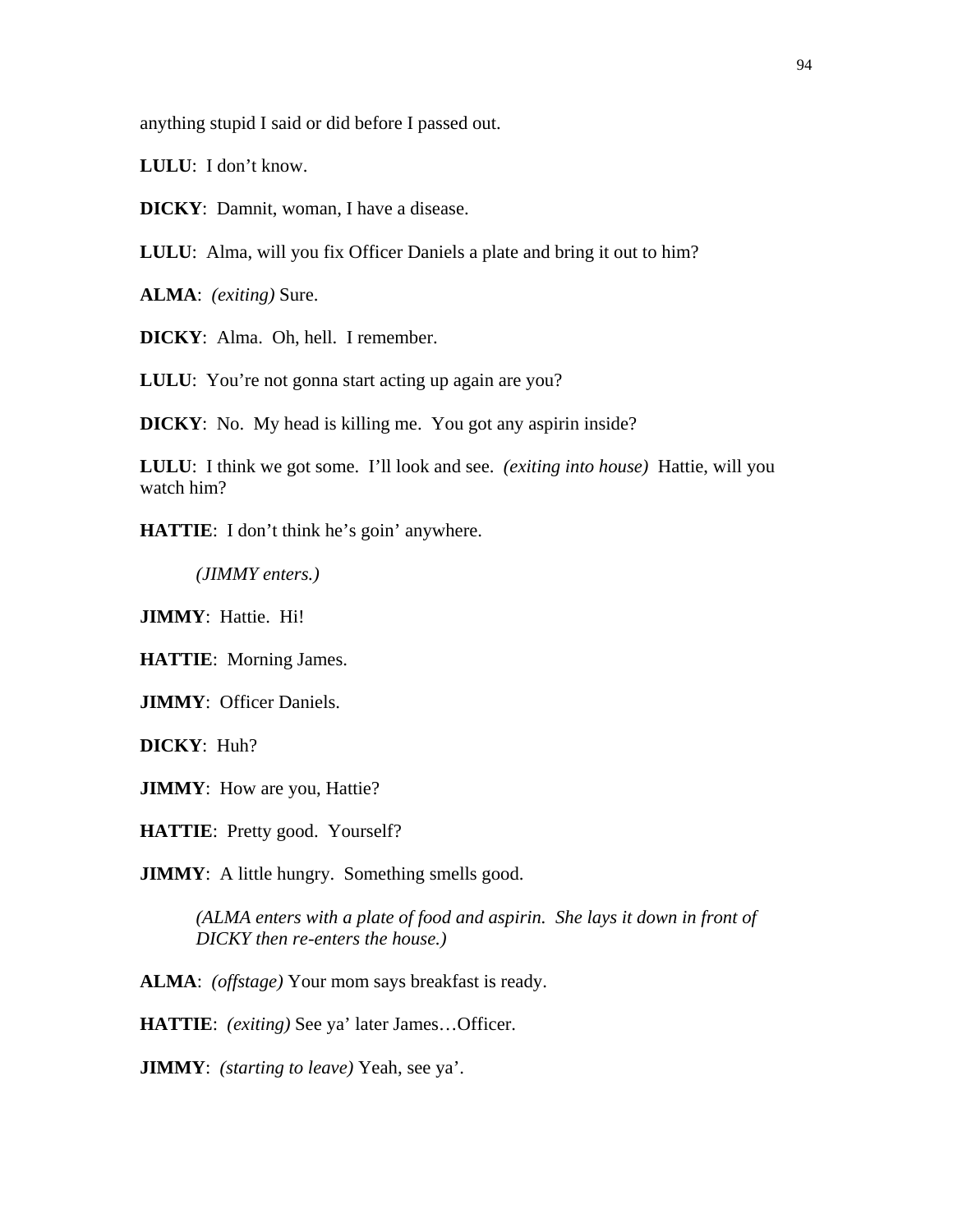**HATTIE**: *(appearing at the front door)* Jimmy.

**JIMMY**: Yeah.

**HATTIE:** You want to join us. There's plenty to go around.

**JIMMY**: I'd love to.

**HATTIE:** Well, come on then. Mom doesn't cook that often but when she does there's enough to feed the whole neighborhood. You want to ask your parents over.

**JIMMY**: No! No. I don't think they're ready to meet the new neighbors yet. No offense.

*(JIMMY and HATTIE enter into the house and DICKY is left alone onstage. There is a plate full of food sitting in front of his face though he seems at a loss on how to eat it. His hands are bound behind his back. After a few moments of contemplation he dives his face into it and begins to eat. He attempts to get drink from the cup of coffee that ALMA brought earlier but spills it burning his nose in the process.)* 

## **DICKY**: Ohhh!

*(After a few moments DICKY recovers and resumes eating like a dog. This goes on for a while. BUD, 30, enters into the yard. He is carrying a bundle of flowers. He speaks every line very loudly, almost screaming, a trait that greatly irritates DICKY's hangover.)* 

**BUD**: Excuse me.

**DICKY**: What?

**BUD**: Does Lulu Adkins live here?

**DICKY**: What? I don't know. What the hell are you screaming for?

**BUD**: I said does Lulu Adkins…

**DICKY**: Ohh! Cut out the screaming.

**BUD**: Lulu…

**DICKY**: *(screaming)* Yeah, I think that's her name.

**BUD**: What?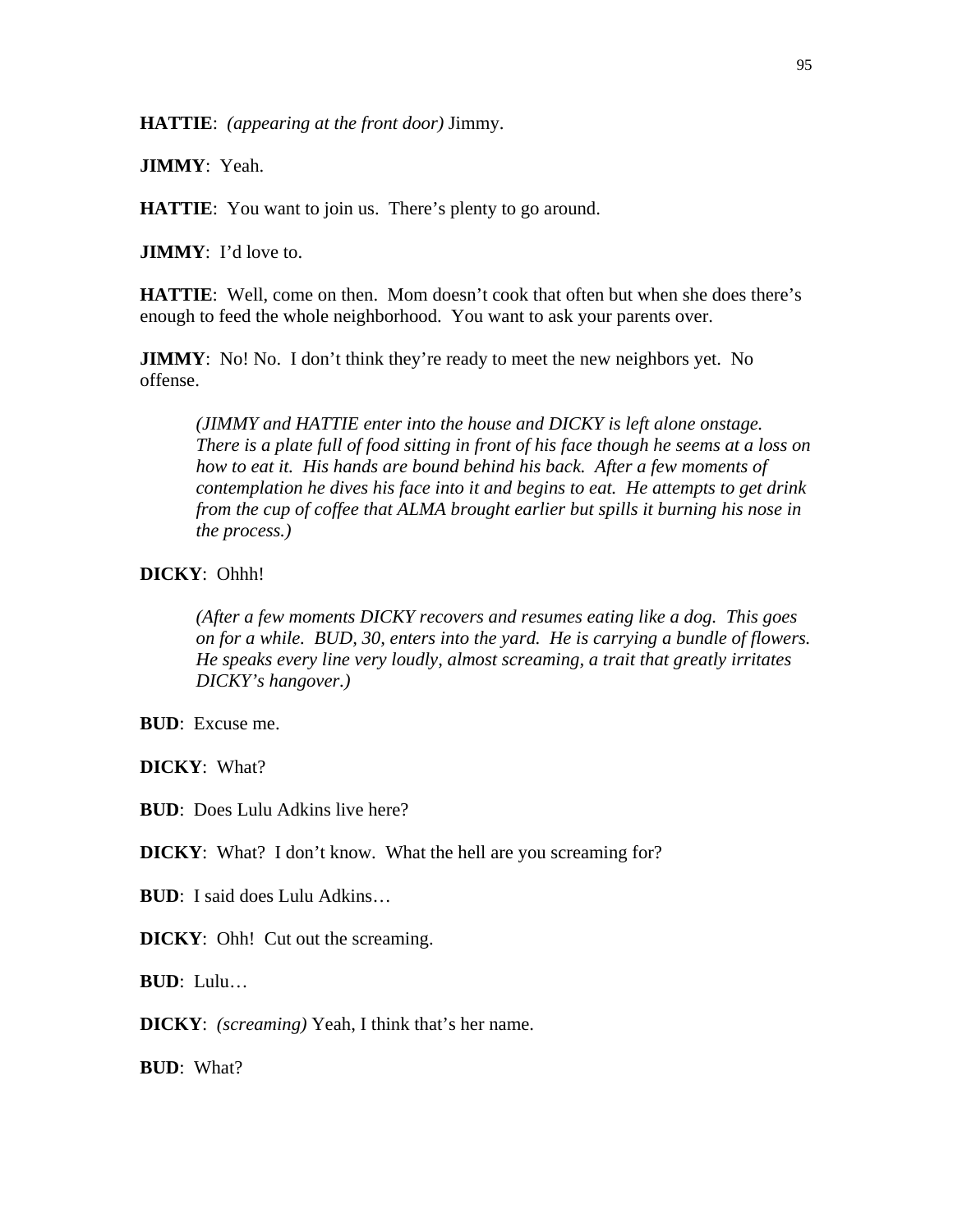### **DICKY**: Yes!

**BUD**: Thank you. *(facing the house, screaming)* Lulu!!! Lulu Ellen Adkins, my wife. I have found you. Come out and give your old estranged husband a hug.

*(Immediately, LULU, HATTIE, ALMA and JIMMY appear at the front door.)* 

**LULU**: Holyshit!

**BUD**: Your Bud has come to rescue you from this town and take you home where you belong.

**LULU**: *(entering onto the porch, angry, screaming)* I thought you was dead you son of a bitch. Can't you do anything right?

**ALMA**: What?

**LULU**: Alma, stay in the house. Everybody stay in the house.

**BUD**: No, no, honey. You didn't kill me. Doctor man said I should have died with all the blood that I lost but they saved me and I have turned my life around. I'm a new man. I've come to bring you and Hattie back home. A home without gambling and drinking and screwing around…

**LULU**: Why are you screaming like an idiot? *(BUD moves a little closer)* Don't you dare take one step closer. I've got a shotgun in the house. *(He stops.)* 

**BUD**: I'll do as you ask, Lulu…but, oh girl, it's so good to see you. At least come over here and give me a hug.

**HATTIE**: Mom.

**LULU**: Hattie, get the gun.

**DICKY**: *(as if noticing the commotion for the first time)* What seems to be the ruckus here?

**BUD**: I'm down on my hands and knees.

*(HATTIE returns with the gun and gives it to LULU.)* 

**LULU**: All right, Hattie…

**HATTIE**: Yes, mom.

**LULU**: Go untie Officer Daniels from the porch. *(pointing the gun at BUD)* If you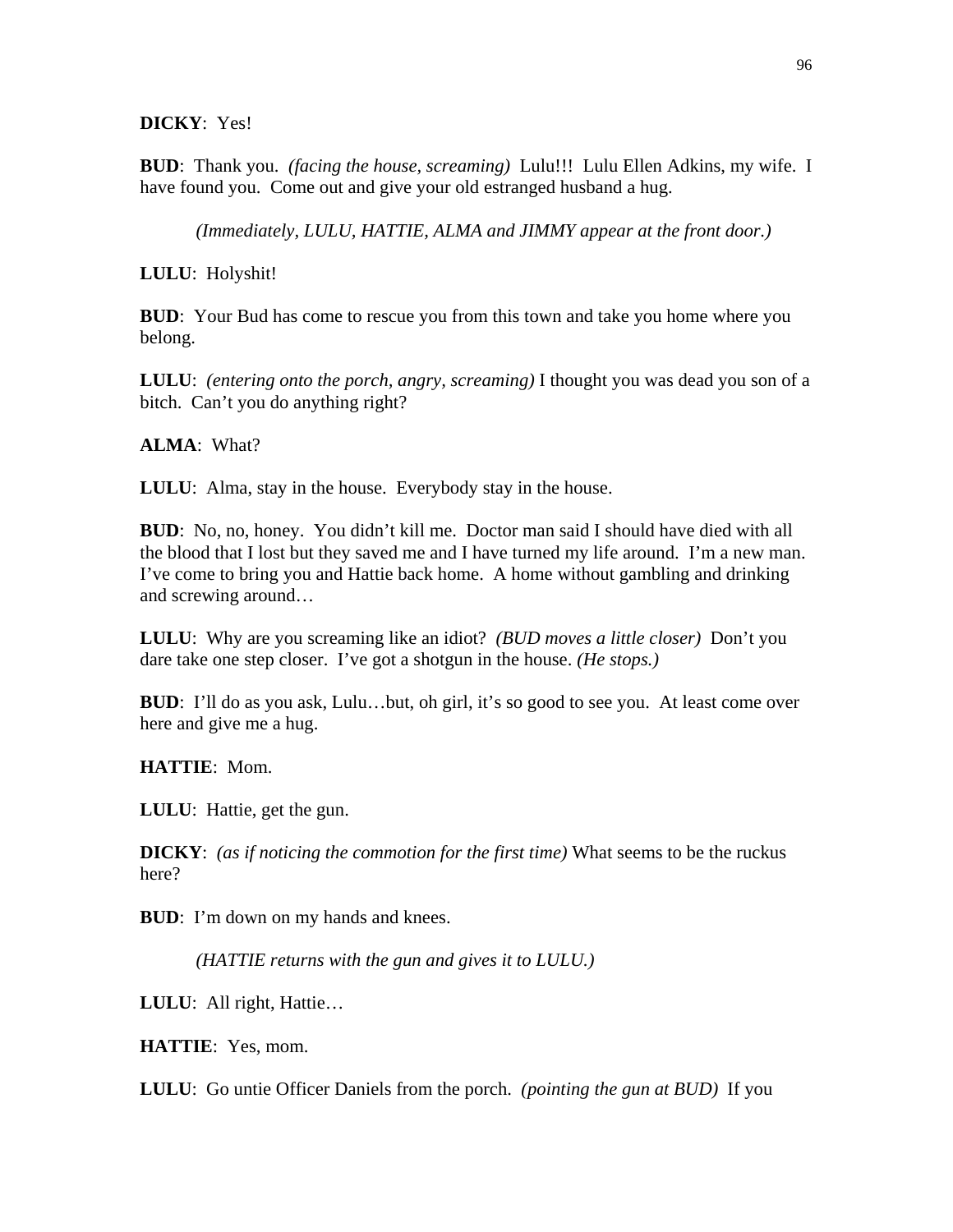make on move toward me or that girl I'll shoot you. I swear to God, I will.

*(HATTIE begins to untie DICKY.)* 

**BUD**: Lulu...I didn't come to hurt no one...I came to find you...

**LULU:** Shut up! There's a gun pointing at your head. Can you see that?

**DICKY**: *(free of the rope)* Oh, thank you so much, little lady.

**LULU**: Officer Daniels, I insist that you arrest that man.

**DICKY**: What?

**LULU**: Arrest him.

**DICKY**: Aw, hell no. Y'all gonna have to work this out on your own. *(exits)*

**LULU**: Damnit! Officer Daniels! Get back here. *(No response.)* All right. Everyone go back into the house and close the front door and finish your breakfast.

**HATTIE**: Mom…

**LULU**: Do it Hattie.

**HATTIE**: But mom…

**ALMA**: Lulu, listen to me.

**BUD**: Lulu…

**LULU**: Excuse me! Everybody shut up and listen to the woman with the big gun in her hands. Go inside, shut the door, and finish your breakfast.

*(They obey. The front door is closed behind them. LULU and BUD are left alone onstage together.)* 

You bitch. How'd you find me?

**BUD**: I been looking for ya' for months. I want you back. Give me another chance. All that drinking and cheating I used to do. I'm over it. I'm a new man. I ain't never gonna hurt no one again. 'Specially you and my little Princess.

**LULU**: Shut up. Stop it. I don't want to hear it. I left you behind me and I got no interest in picking up where we left off, you understand? *(looking around, whispering)* God Bud, I tried to kill you. Can't you take a hint?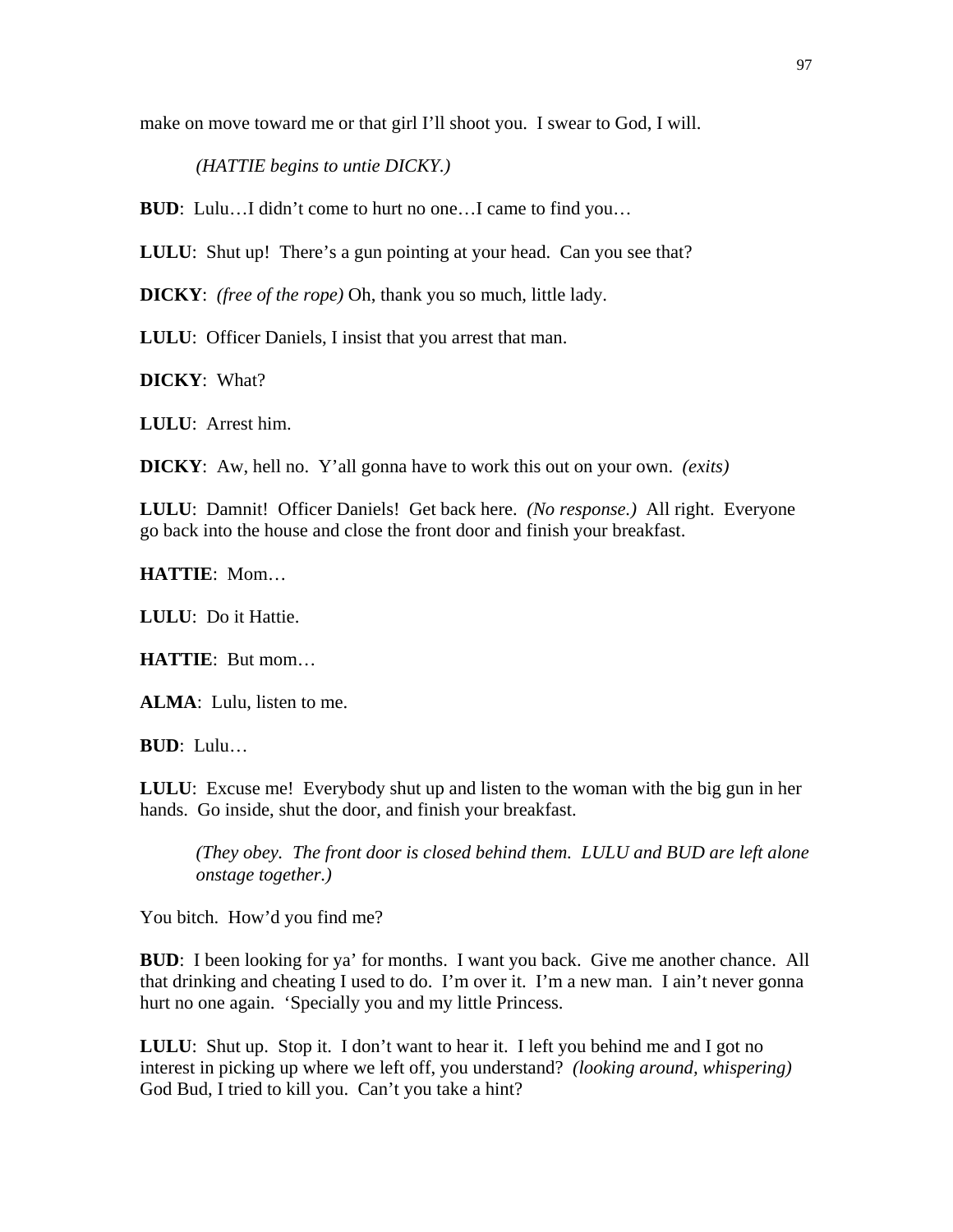**BUD**: I'm sorry honey but you're gonna have to speak up a bit. I lost 'bout eighty percent of my hearing in a hunting accident last month when Donny thought I was a squirrel. That's a long story. I'll tell you all about it. We got a lot of catching up to do. Come to me, Lulu. Look, I brought you flowers.

*(LULU is inching closer, gun in hand, still pointed at BUD. The following conversation moves slowly as they size each other up.)* 

**LULU**: Bud…

**BUD**: Lulu…

**LULU**: Stand up.

**BUD**: Oh, honey…

**LULU**: Now shut up.

**BUD**: I haven't seen ya' in so long.

**LULU**: I said shut up.

**BUD**: Okay.

**LULU**: Now do what I say.

**BUD**: Anything you want, baby.

**LULU**: Give me the flowers.

**BUD**: Here you go.

**LULU**: *(smelling them)* They're nice. *(She throws them aside.)* Now close your eyes.

**BUD**: You ain't gonna shoot me are you baby?

**LULU**: Maybe I will. Maybe I won't. Close your damn eyes.

*(BUD closes his eyes. LULU looks at BUD long and hard. She lets the gun fall to her side. She grabs him, kissing him violently and the two fall into a prolonged, passionate embrace. They withdraw. Pause. LULU punches him hard in the face. He falls to the ground. She picks up the flowers, smells them again, picks up the gun and goes into the house. BUD is writhing in pain on the ground. Blackout.)*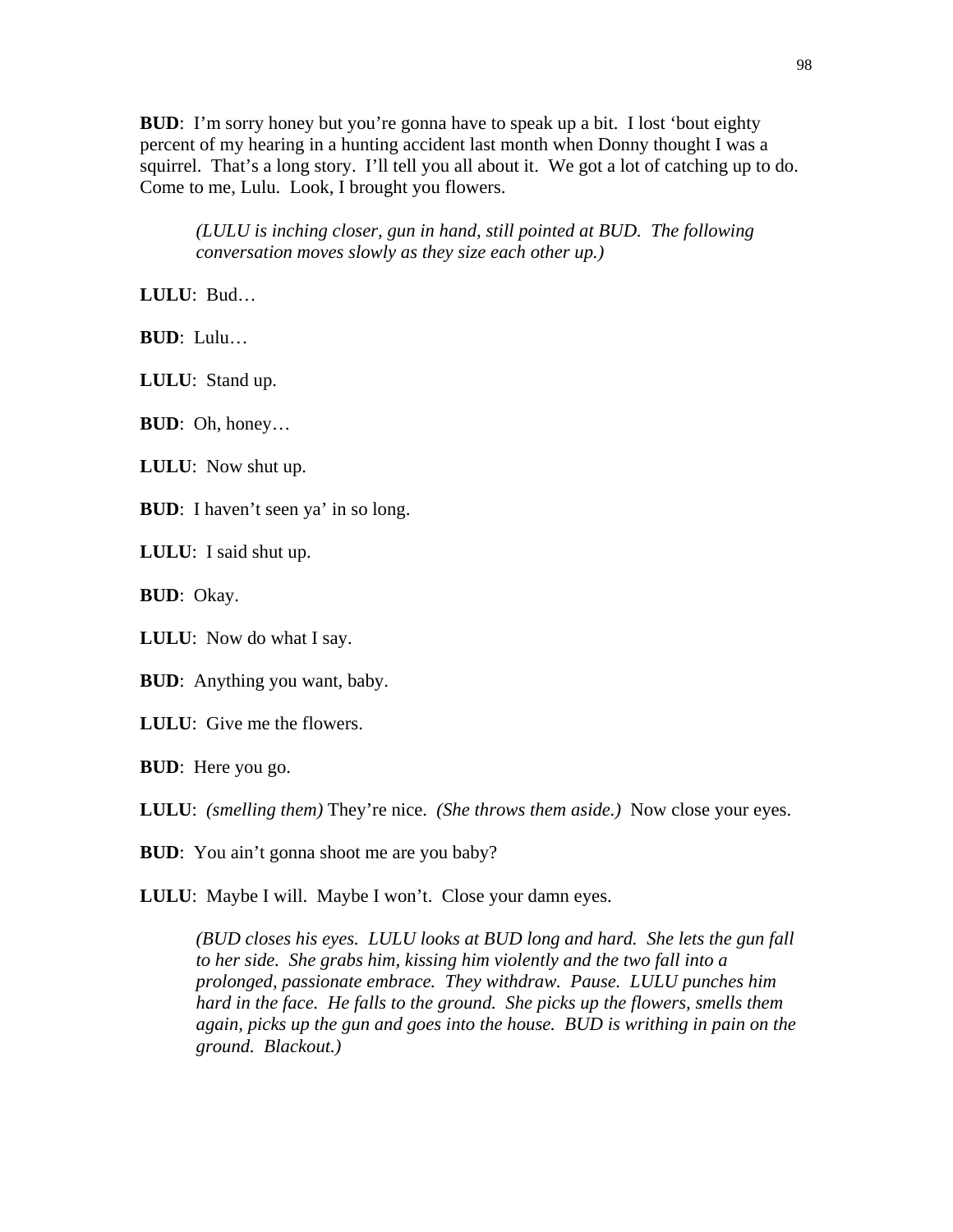### Act 2, Scene 1

*(Several days later. HATTIE and JIMMY on front porch. HATTIE is sitting, reading. JIMMY sits next to her looking anxious, bored. He begins reading over her shoulder.)* 

**HATTIE:** What are you staring at?

**JIMMY**: Nothing.

**HATTIE**: You were trying to look down my shirt.

**JIMMY**: No, I wasn't!

*(Pause. Hattie resumes reading.)* 

**HATTIE:** You're always looking at me funny.

**JIMMY**: I didn't mean anything bad by it.

**HATTIE:** Well, cut it out. Will ya'?

**JIMMY**: Fine.

*(Silence.)*

**JIMMY**: You wanna do something?

**HATTIE**: I'm reading.

**JIMMY**: I know. I just thought you might want to run around town or something.

**HATTIE**: And do what?

**JIMMY**: I don't know. Just get away for a while.

**HATTIE**: Get away. That'd be nice.

**JIMMY**: Well, let's go.

**HATTIE**: I didn't mean for now. I meant for good.

**JIMMY**: Yeah.

**HATTIE**: I can't wait until I'm eighteen and I can get the hell out of here.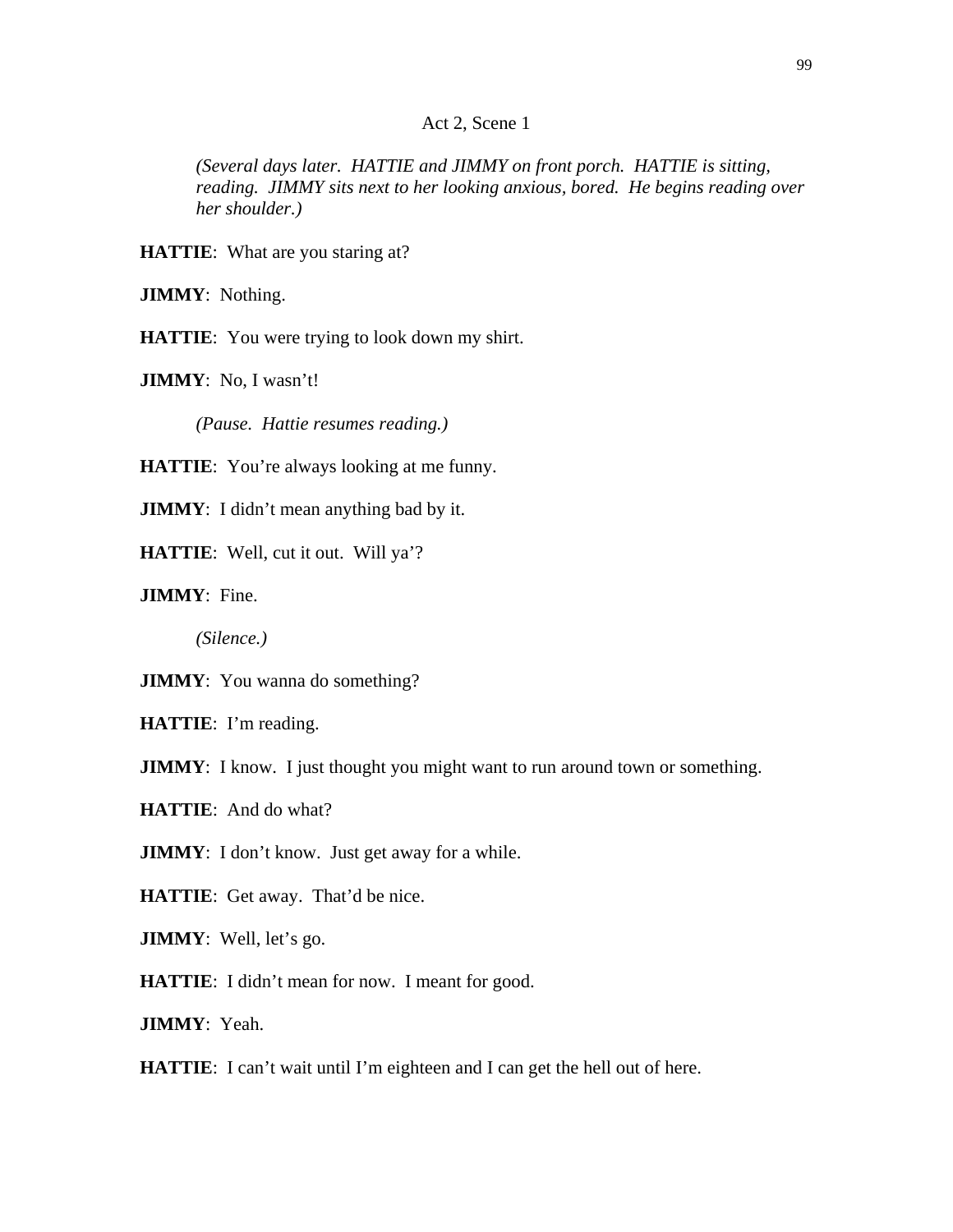**JIMMY**: Me too. Where you gonna go?

**HATTIE**: I don't know. Somewhere. Anywhere. Someplace where an evening of culture involves more than a bucket of Kentucky Fried Chicken and the Lifetime network for women.

**JIMMY**: Or a demolition derby at the County Fair.

**HATTIE**: I kind of like those.

**JIMMY**: Oh.

**HATTIE**: I'm kidding.

**JIMMY**: I'm bored. Let's do something.

**HATTIE**: Like what?

**JIMMY**: I don't know. We could play a game?

**HATTIE**: What game?

**JIMMY**: I don't know. *(starts to leave)* I'm going home.

**HATTIE**: Wait.

**JIMMY**: What?

**HATTIE**: Don't go.

**JIMMY**: Now all the sudden you want me here. You've barely looked up from that book since I came over.

**HATTIE**: I'm sorry.

**JIMMY**: You've been ignoring me the whole time.

**HATTIE**: *(puts book down)* Okay, there. I put it down. Let's do something.

**JIMMY**: What do you want to do?

**HATTIE**: I don't know. What do you want to do?

**JIMMY**: I don't know.

**HATTIE**: Whatever we do, let's go someplace else. I don't want to be here when they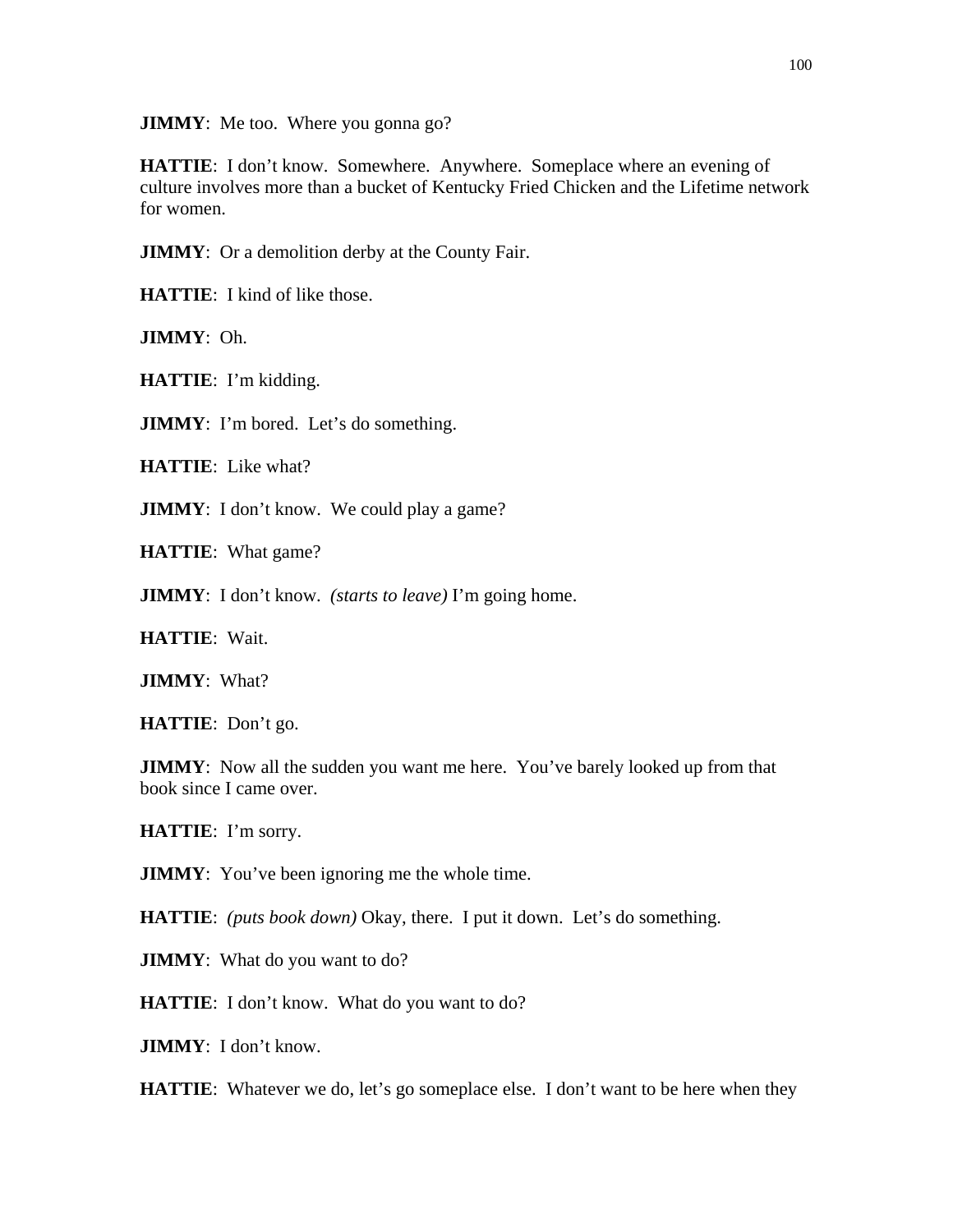get up.

**JIMMY**: Why not?

**HATTIE:** They're disgusting. Dad's been back three days and they're all over each other all the time. I hate it when they act like that.

**JIMMY**: Ahh. They're in love.

**HATTIE**: Shut up.

**JIMMY**: At least they're not fighting. My parents fight all the time.

**HATTIE**: Yeah, I know. I can hear them.

**JIMMY**: You can?

**HATTIE**: Yeah. At night. Sometimes.

**JIMMY**: All the time. I don't know why they stay together.

*(ALMA enters from inside the house. She is almost annoyingly happy, the total opposite of Act 1.)* 

**ALMA**: Yoo-whoo. Good morning. I see the two of you are up bright and early.

**JIMMY**: Morning, Alma.

**HATTIE**: Hey.

ALMA: You kids want some breakfast?

**HATTIE**: No, we were just leaving.

**ALMA**: Oh, don't be silly now. You've got to have a little something on your stomach before you go. I'll make some Hot Pockets. Don't go anywhere.

**HATTIE**: Alma…

**ALMA**: I won't take no for an answer.

*(ALMA exits.)* 

**JIMMY**: She's in a good mood.

**HATTIE**: Yeah, isn't it gross. She was like that all day yesterday too.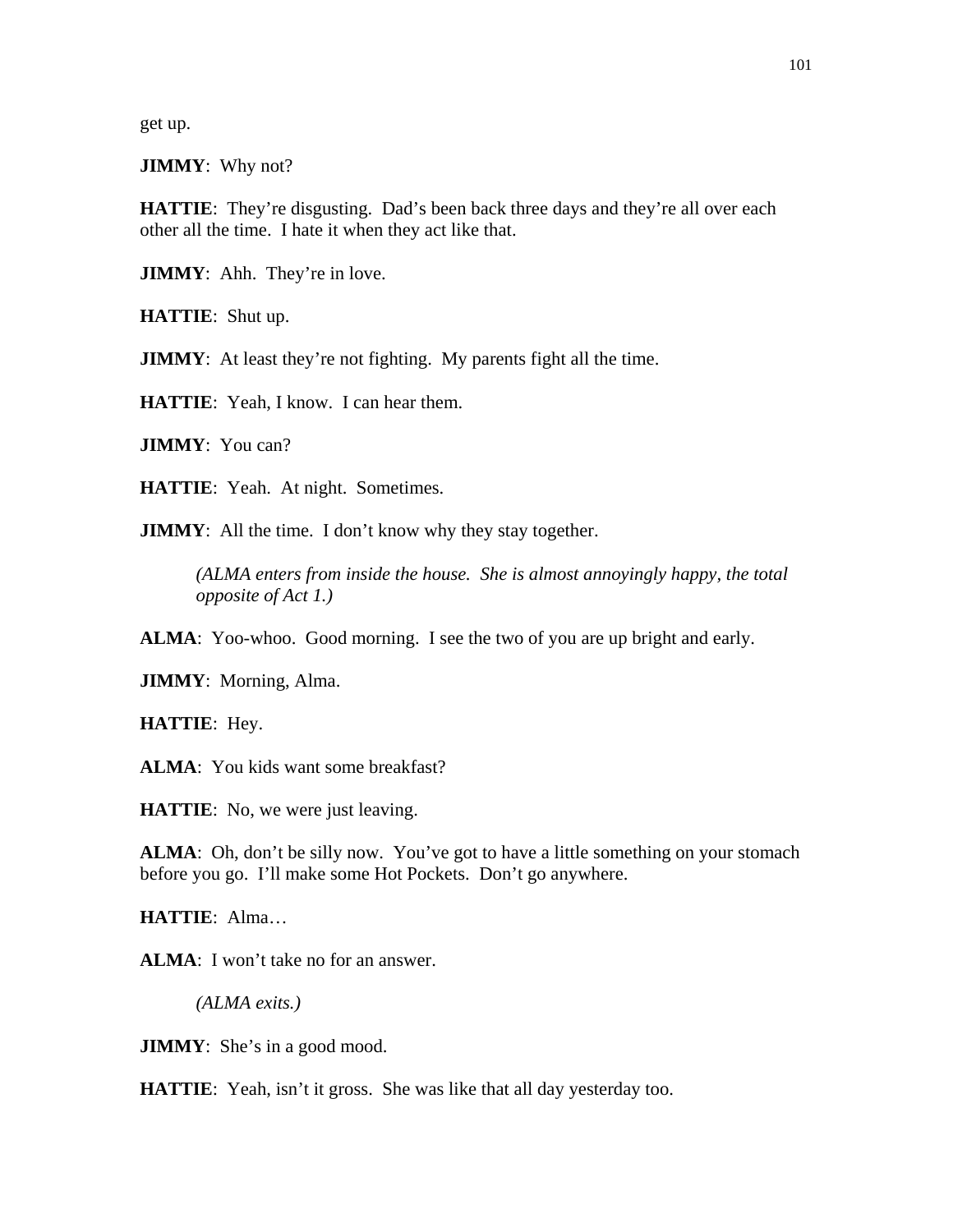**JIMMY**: What got into her?

**HATTIE:** She met some guy on the internet.

**JIMMY**: Really?

**HATTIE:** His name is Bruce. She calls him England. He lives in England. Can't get her away from that computer.

**JIMMY**: Well, it's nice she met someone I guess.

**HATTIE:** I don't know. Mom thinks she's making the whole thing up. Something about coping with Chester bein' gone. I don't know. Sure has cheered her up, whatever it is.

**JIMMY**: I'm starving.

**HATTIE**: Come on. Let's get out of here.

**JIMMY**: What about the Hot Pockets?

**HATTIE**: I got some money. I'll take you to Tudor's. Get you a real breakfast.

**JIMMY**: What about Alma?

**HATTIE:** She'll be fine. Hurry up before she gets back.

**JIMMY**: Hattie!

**HATTIE**: Come on.

**JIMMY**: All right.

*(JIMMY follows HATTIE quickly off stage. ALMA re-enters with boxes of Hot Pockets in hand.)* 

**ALMA**: Do y'all want the pepperoni pizza or the...well...I'll be...that was rude…Hattie?! Jimmy! Hot pockets on the way! Last chance! That's just fine! More for me! People are so rude…

*(BUD and LULU enter. They are clutched tight to one another. BUD speaks so loud he almost knocks ALMA over with his voice.)* 

**BUD**: Who the hell you talkin' to?

*(ALMA jumps. BUD pinches LULU's ass. LULU slaps him, probably harder*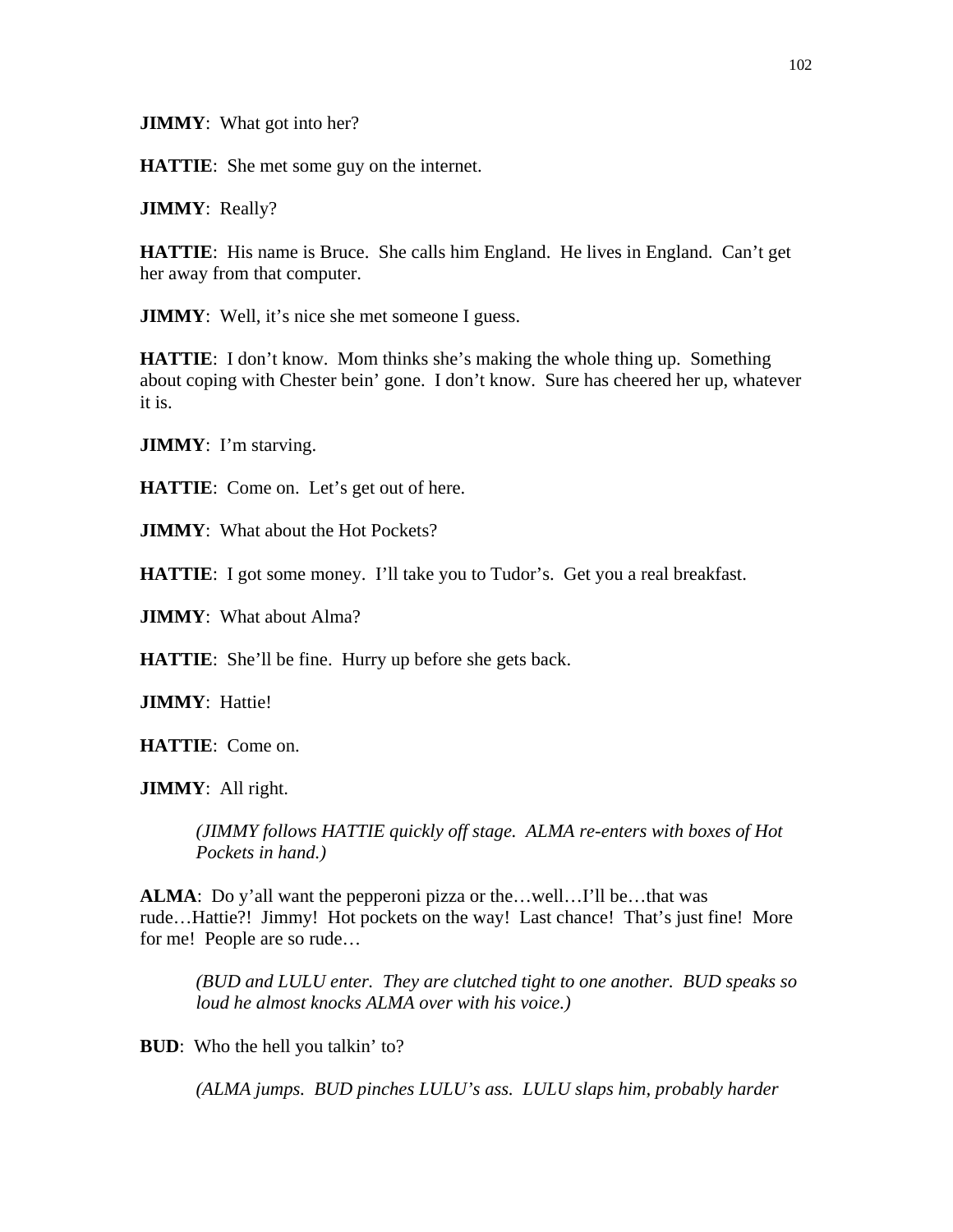*than she intends.)* 

**LULU**: You better watch it.

ALMA: Those kids just up and ditched me. Can you believe that?

**LULU**: It don't surprise me none. Where'd they go?

**ALMA**: I don't know. They were here just a few minutes ago.

**LULU**: Oh, let 'em be. They're fine.

**BUD**: I don't know. I worry 'bout Hattie spending that much time with that kid. What's his name?

**LULU**: It's Timmy or something like that.

**ALMA**: Jimmy. His name is Jimmy.

**LULU**: Oh…Jimmy. That's right James.

**BUD**: I seen the way he looks at her. I know what's on his mind. Hattie's too young to be dating.

LULU: She's not dating him, Bud. That's ridiculous. And pipe down. You're the one that's deaf.

**BUD**: What?

**ALMA**: They have been spending more time together.

**LULU**: Well, I'll have a talk to her later on if that'll make the two of you feel better.

**ALMA**: I think it's a good idea.

**BUD**: I could talk to that little boy.

**LULU**: You stay away from him. He's a sweet boy.

**BUD**: Say again.

**ALMA**: *(loud in BUD's ear)* I'll leave the two of you alone.

**BUD**: Got a date with the computer, do you?

*(He laughs. LULU kicks him in the shin.)*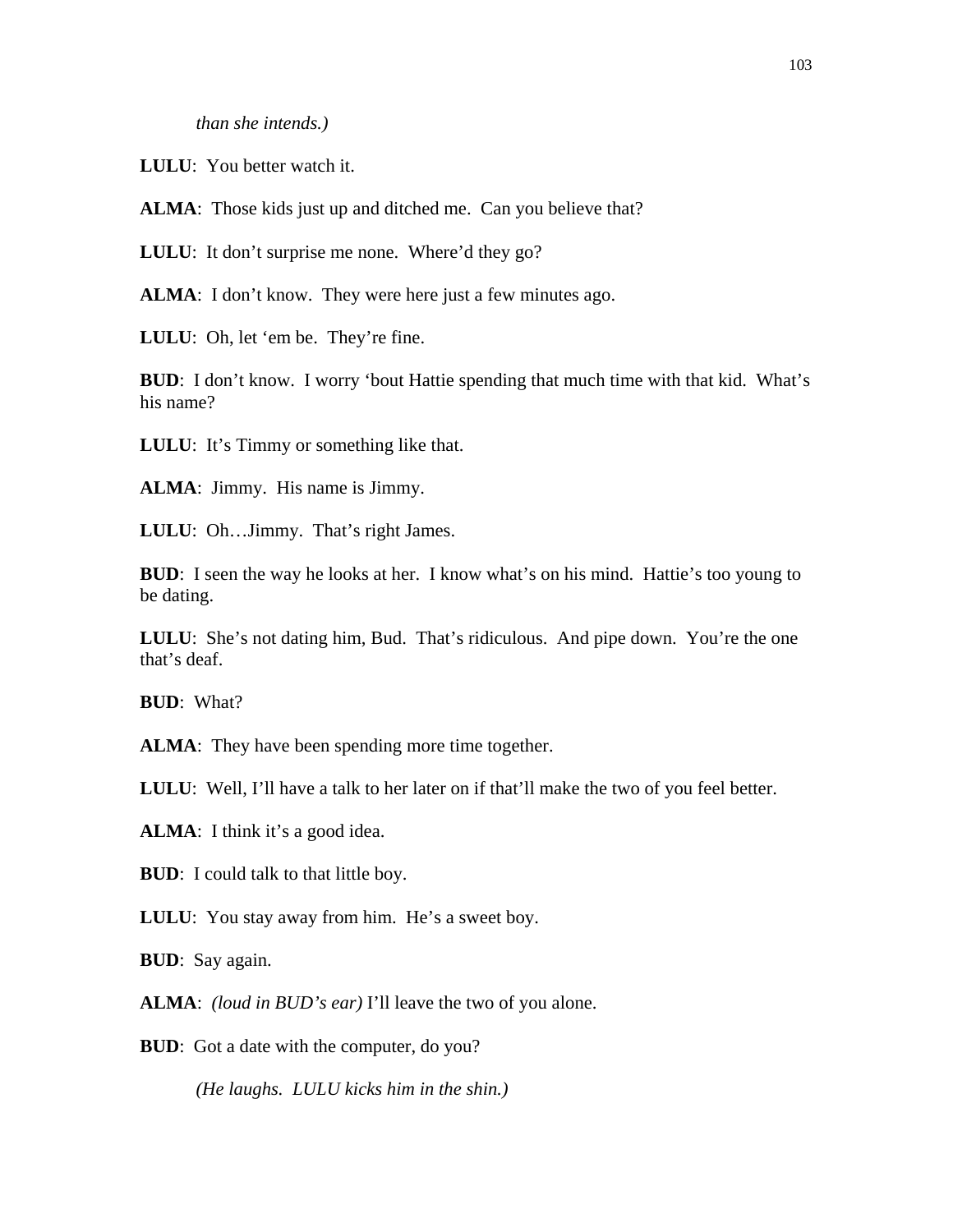**ALMA**: Maybe I do.

**LULU**: Alma, don't you think you're getting a little too wrapped up in this guy.

**ALMA**: England is very sweet.

**LULU**: I know. I'm just not sure if I believe in that internet love.

**ALMA**: Just so you know. It might not be only over the computer no more. We're gonna meet.

*(Silence.)* 

**LULU**: You are?

**ALMA**: Uh-huh.

**LULU:** Umm...but...you just met this man. And in a chat room at that. He could be an ax murderer.

**ALMA**: He's not an ax murderer, Lulu. He ain't got no job.

**LULU**: Oh that's good. Have him move in. *(to BUD, louder)* We could use another mouth to feed that don't have no job.

**BUD**: Hey…

**LULU**: Shut up, Bud.

**BUD**: There's no kind a work a man with as bad a back as me can find. That's the truth.

**LULU**: Bad back. You don't have a bad back.

**BUD**: I do!

**LULU**: Bud why don't you re-enlist. You was more use to me when you was at war. I was gettin' five hundred dollars a month.

**BUD**: Damnit…

**LULU**: If you'd have had the good sense to die, I would have got a cool ten grand. You know that? Jesus, you can't do anything right.

**BUD**: Is that right?

**LULU**: Honey, I'm not saying this to be mean…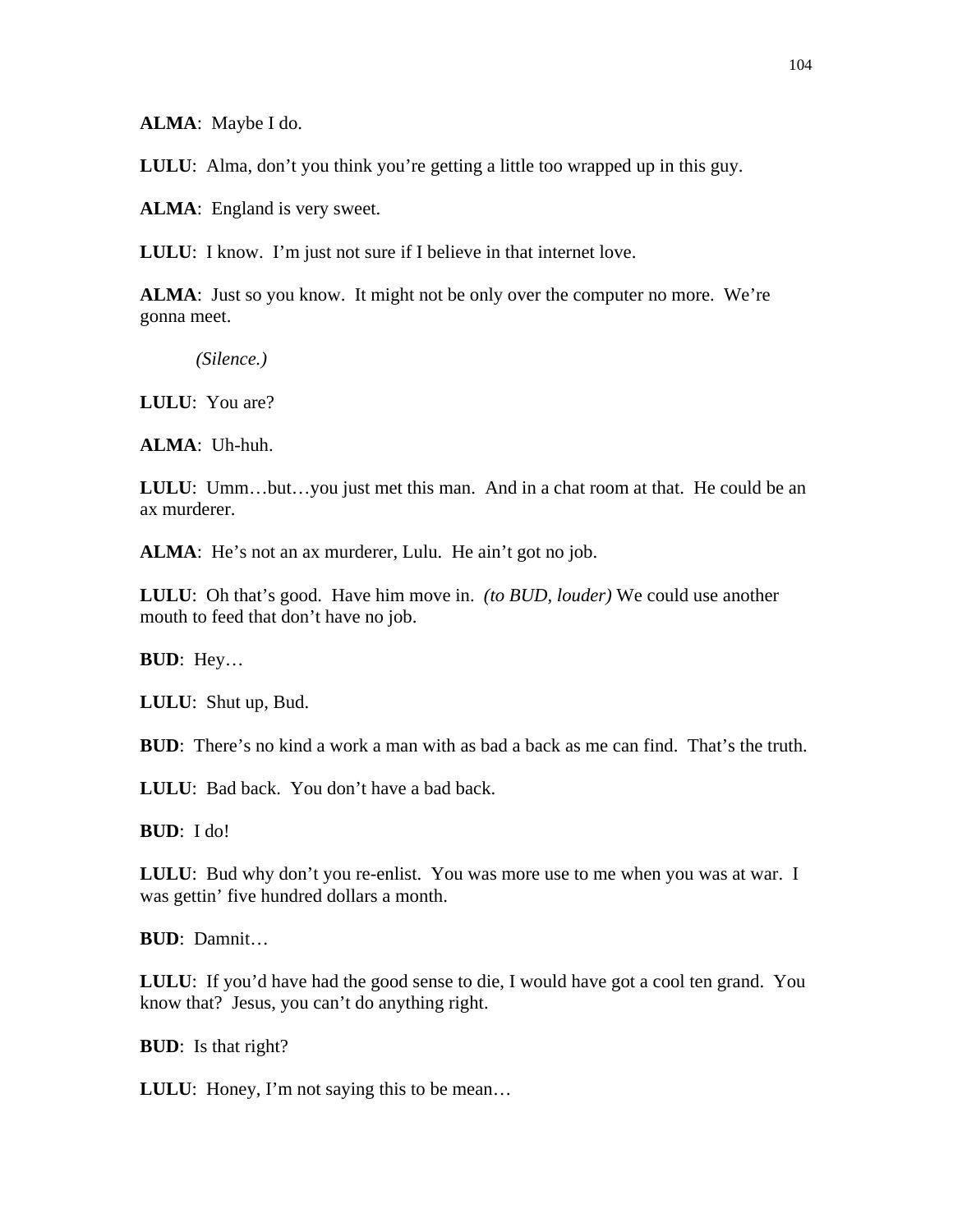**BUD**: Could have fooled me.

**LULU:** ...but if you was killed over there at least Hattie would have a chance of going to college someday.

ALMA: Hattie's a smart girl. She'll get a scholarship or something.

**BUD**: Yeah, if she doesn't get knocked up first.

**LULU**: You shut your mouth. Don't talk about her like that. I've given that girl everything I had so she could have a better life than me. You think I want her to end up like this.

**ALMA**: This ain't bad, is it?

**LULU**: I thought you had a date.

**ALMA**: I can take a hint.

*(ALMA exits into the house.)* 

**BUD**: That girl's a fruit loop.

**LULU**: Quiet down. And don't talk about her that way. She'll hear you. Besides, she's my best friend.

**BUD**: You think we kept 'em up last night.

LULU: I don't think I kept 'em up. I'm sure they heard you. Probably scared everybody to death. You sounded like Chewbacca.

**BUD**: Lulu, why you got to be so mean to me?

**LULU**: *(rising)* I'm going shoppin'.

**BUD**: *(grabbing her by the arm)* Don't go.

**LULU**: Bud, let go of me.

**BUD**: *(pulling her close to him)* I don't want to be away from you for one minute, baby.

**LULU**: Oh, you sweet talker, you. *(They kiss.)* Now let me go.

**BUD**: Lulu…

**LULU**: Bud…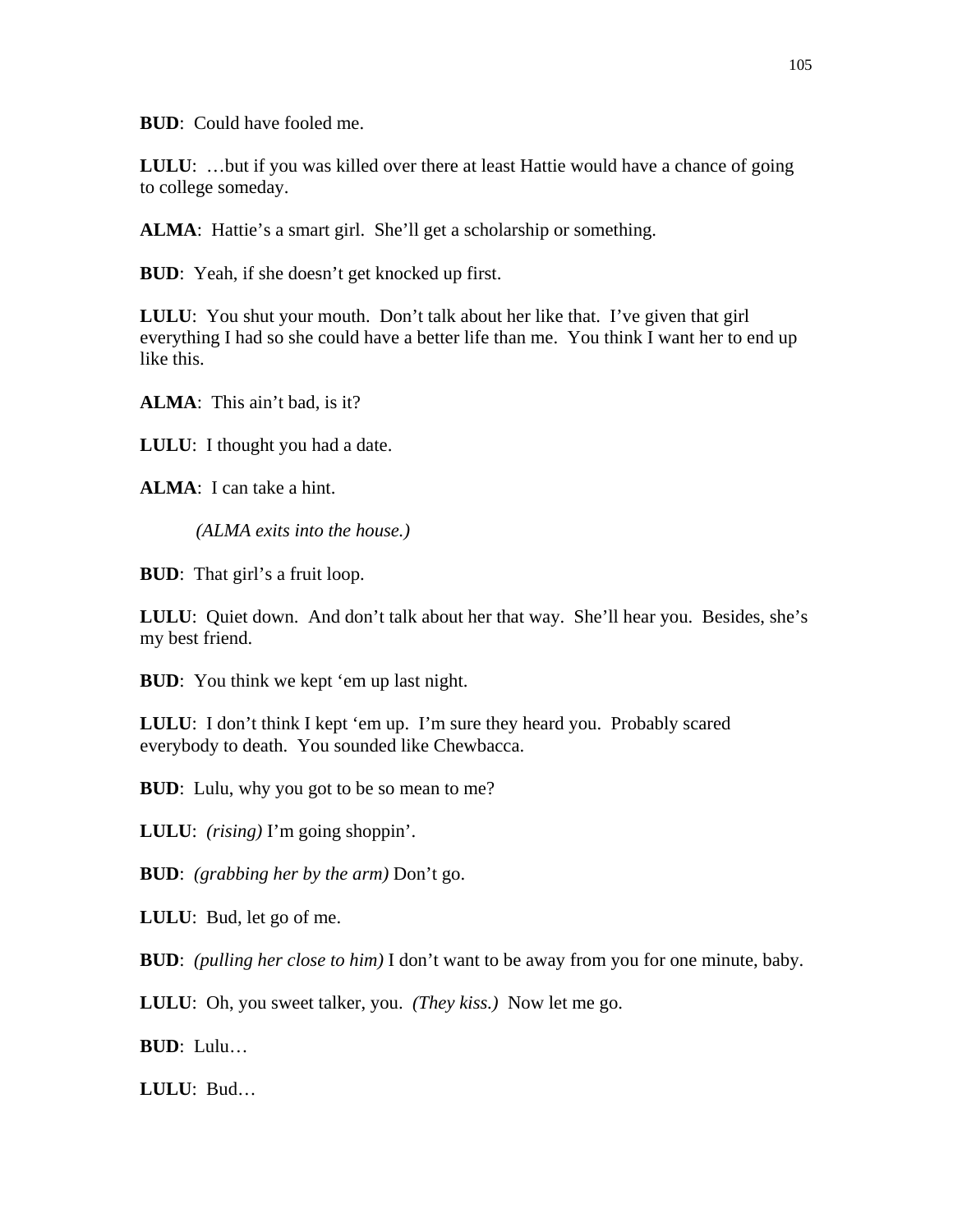**BUD**: What is it, sweety?

**LULU**: Listen…I don't mean to sound ungrateful…and I've had a real nice week and all… but don't you think it's about time you headed back home.

**BUD**: This is my home.

**LULU**: You know what I mean. We talked about this.

**BUD**: Where am I gonna go?

**LULU**: Go *home*.

**BUD**: I though you liked the new Bud.

**LULU**: I prefer the new Bud to the old Bud. Let's not get carried away with likes and dislikes. It doesn't change anything…you know…in the big picture and all…

**BUD**: Well, sure it does.

**LULU**: Bud…

**BUD**: Lulu, hear me out.

**LULU:** I really don't want to get into a long dragged out conversation about the whole thing…

**BUD**: I sold the house.

**LULU**: What?

**BUD**: I sold it weeks ago.

**LULU:** Why would you go and do something like that?

**BUD**: I was having trouble with the payments.

**LULU**: Oh, God.

**BUD**: Anyway, it wasn't the same there without you and Hattie. It just reminded me of bad things, like almost dying wrapped up in a blanket. You can't blame me for wantin' to get away.

**LULU**: How much did you get?

**BUD**: Why?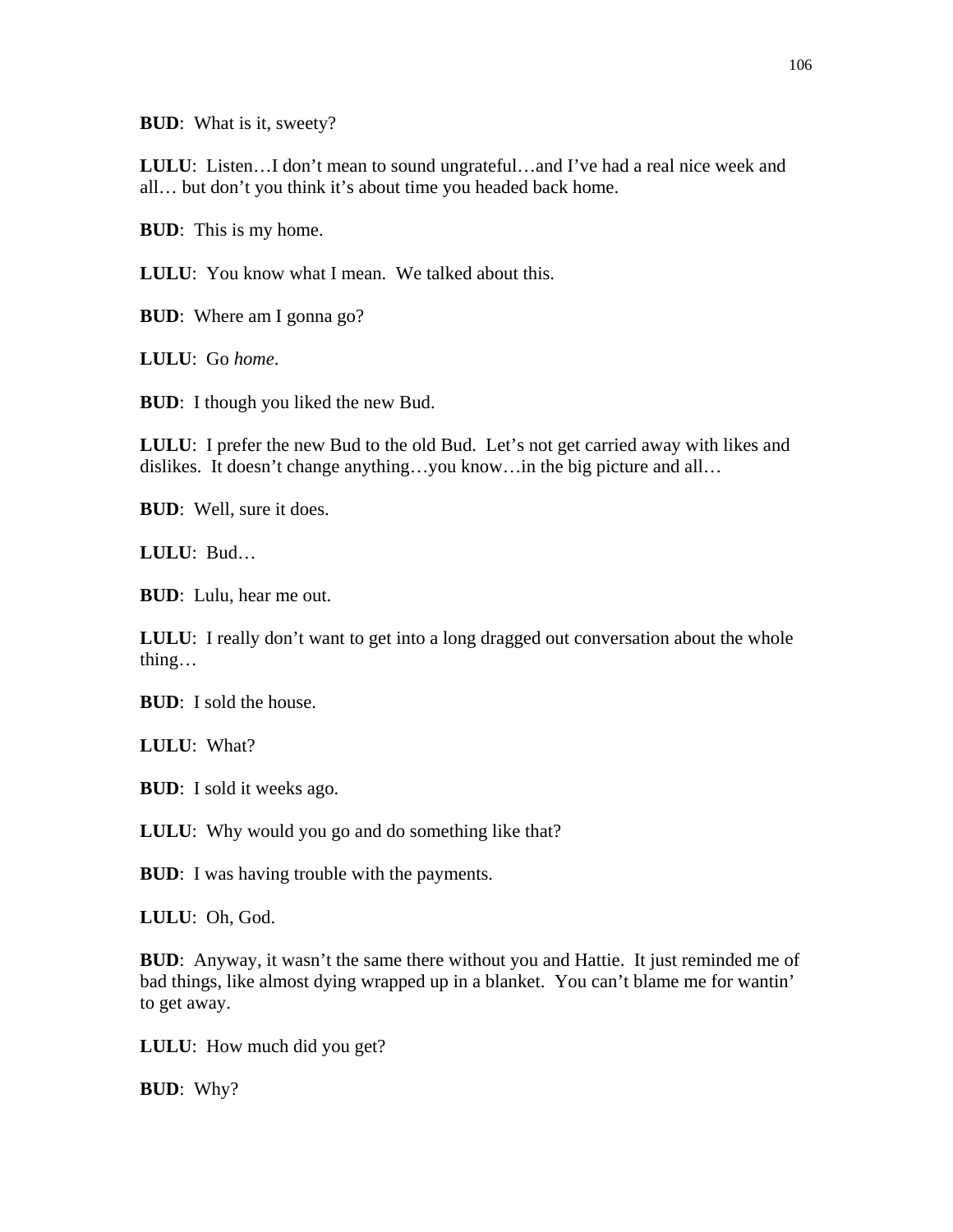**LULU**: Cause it's half mine you stupid son of a bitch.

**BUD**: How you figure?

**LULU**: How do I figure?

**BUD**: Yeah.

**LULU**: I paid for the house Mr. Mom. While you were at home with your bad back in the day and out "working" late nights doing who knows what I was busting my ass forty hours a week in that dive…

**BUD**: I brought in my fair share...

**LULU**: And you spent it on whiskey and your girlfriend. Hattie and I didn't see a penny of what you made. I've been supporting this family since I was sixteen.

**BUD**: Now don't raise your voice...

LULU: You're telling me not to raise my voice. I'm raising my voice Bud. I'm raising it to tell you that I'm going shoppin' and when I get back I don't expect you to be around no more, do you hear me? And a check for my half of the house wouldn't exactly be frowned upon either.

**BUD**: Now, wait…

**LULU**: I mean it, Bud…

**BUD**: I know damn well you mean it, that's not what...

**LULU**: Out! I'll be back before dinner and I expect to have one less mouth to feed tonight.

*(LULU brushes past him in an attempt to leave. BUD grabs her by the arm again, this time violently.)*

Let go of my arm.

*(BUD clenches LULU by the arm and holds her close against him.)* 

**BUD**: I ain't lettin' go till you can settle down and we can talk about this.

**LULU**: I'm done talkin'. Let go.

**BUD**: I think you need to settle yourself.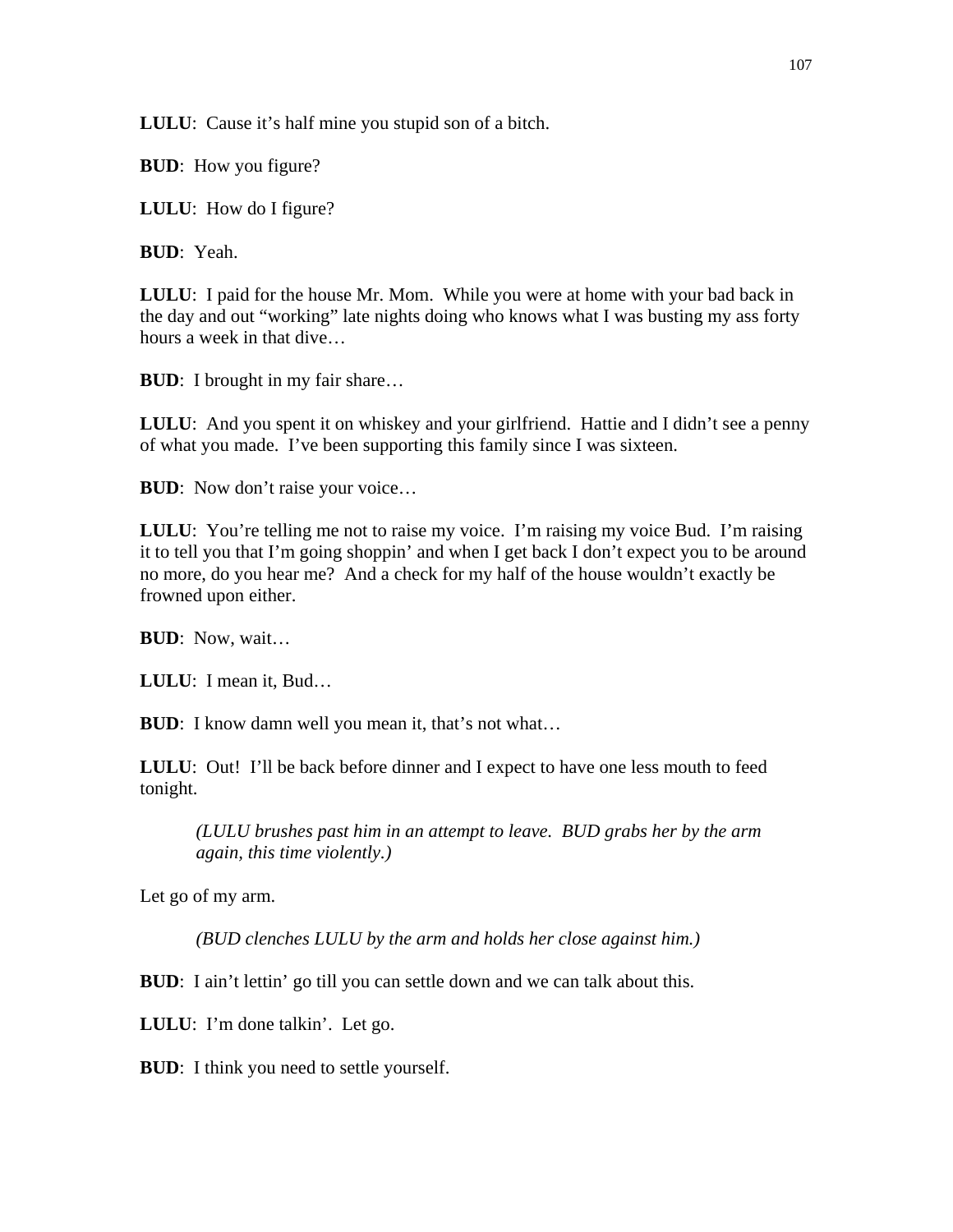**LULU**: Is this the new Bud? This what I been missin' all these months?

*(BUD leans in close to kiss her. She spits in his face. He lets go. Long silence. They stare at each other.)* 

**BUD**: I think I've worn out my welcome.

**LULU**: Yeah, I think you have.

**BUD**: You weren't exactly complaining last night.

**LULU**: I didn't want you to stay so we could take long walks and hold hands. I told you that.

**BUD**: You bitch.

**LULU**: Get out. I mean it. When I get back I want you gone.

*(LULU exits quickly off the porch. BUD is alone onstage. Blackout.)*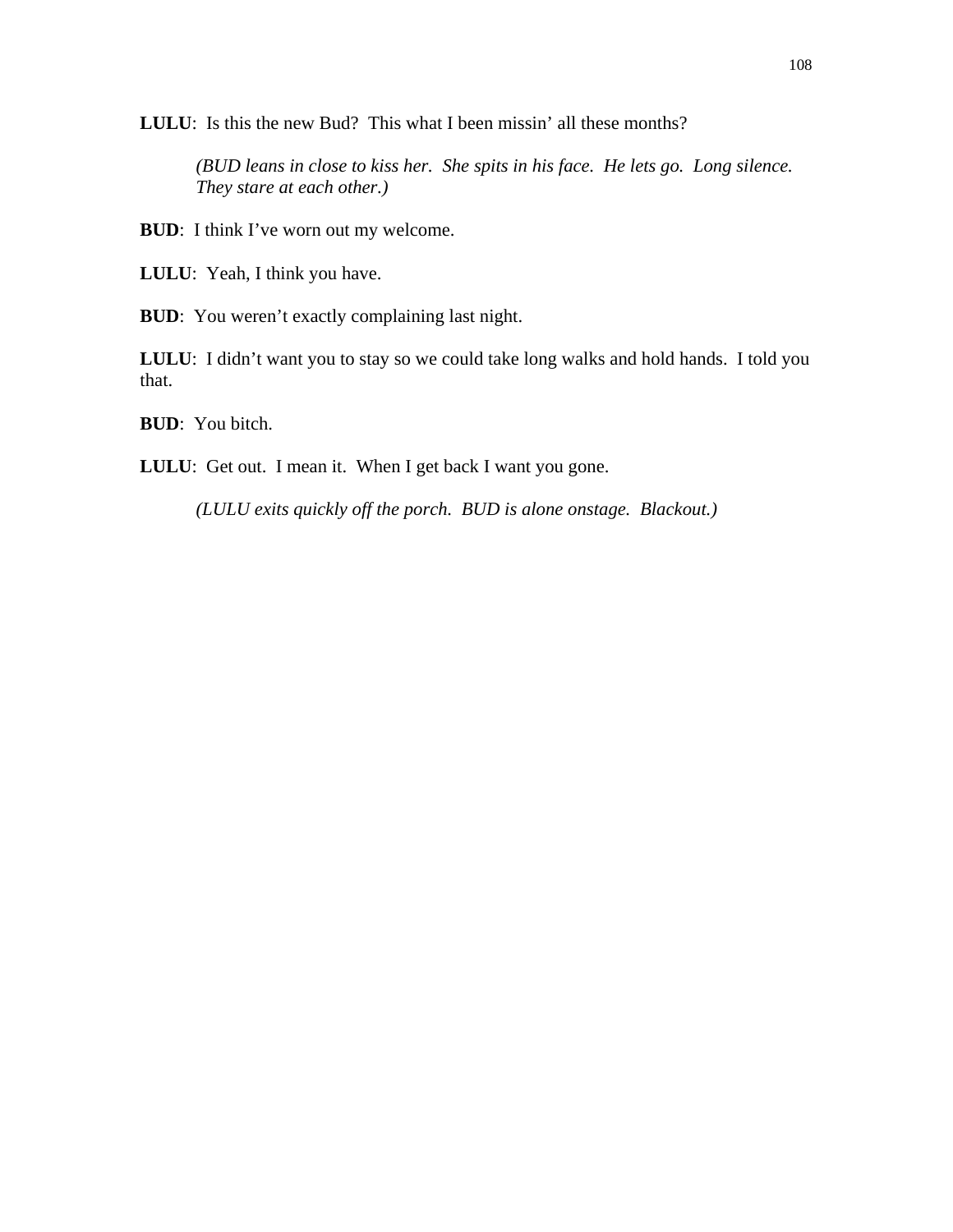#### Act 2, Scene 2

*(That night. BUD and DICKY sit on the front porch drinking beer, smoking pot and laughing. JIMMY sits between them, stone-faced.)* 

**DICKY**: *(nudges BUD)* Look at him.

**BUD**: Hey, Jimmy.

**DICKY**: Man, he's fucked up.

**BUD**: Jimmy…you fucked up?

**JIMMY**: No…man.

*(DICKY and BUD laugh.)* 

**BUD**: You tellin' me you ain't never been stoned before.

**JIMMY**: Yeah...yeah...I been stoned before.

**DICKY**: The hell you have, kid. You look fucked up.

**BUD**: Dicky, you got any more of that?

**DICKY**: Hell, yeah. I got a truckload down at the station.

**JIMMY**: I don't get chicks, man.

**DICKY**: What's that boy?

**JIMMY**: Mr. Adkins...I don't want to make you mad...but I really like your daughter and I…well I don't think she likes me…she always acting strange…like she doesn't want me to be around or something. But as soon as I'm not around she comes knocking to see if I want to hang out or something.

**DICKY**: You kissed her yet?

**BUD**: Dicky, that's my girl you're talking about.

**DICKY**: I'm just trying to help the boy out.

**BUD**: You want to help out then let me tell him about women. Son, I can tell you everything I know about them women and it won't take any longer than it did for Dicky to piss off the side of the porch.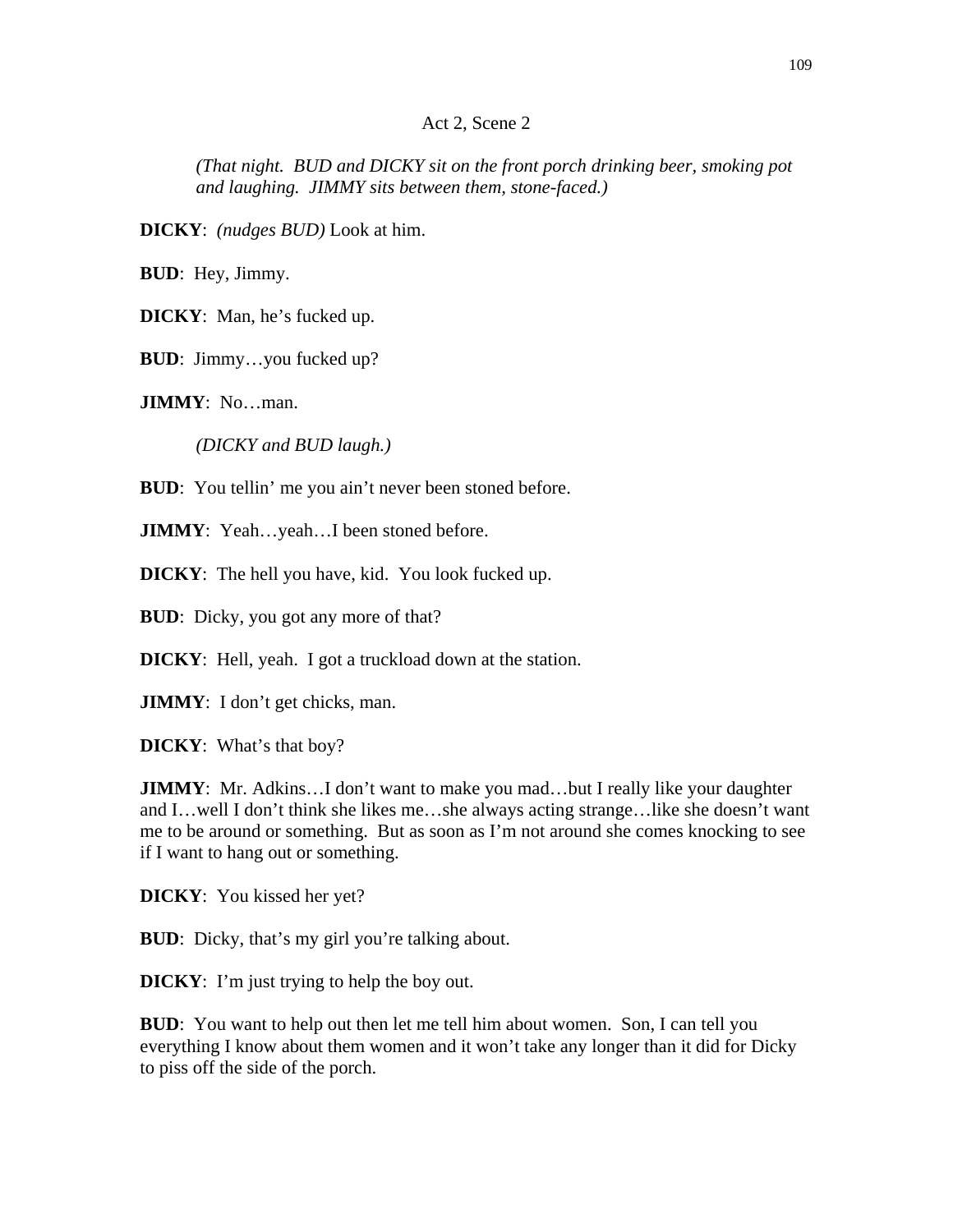**JIMMY**: All right.

**BUD**: When a woman gets to be a certain age…well she kinda changes. Just take my little Hattie. She's my little girl. I was there when she was born. She was the sweetest thing I'd ever seen. And I was her daddy. I was there when she took her first steps, said her first words all that important shit. She was my little Princess. That's what I always called her. The sweetest little girl in the world. Daddy's little Princess. But now she's gettin' older and well she's taking on a lotta her momma'. She probably tells you one thing and means just the opposite. That's the way they all are. Messin' with guys minds all the time, you know?

**JIMMY**: Yeah. I know…

**BUD**: I know you do. And you ain't seen anything yet. Wait till you get a bit older.

**DICKY**: Yeah, they're fuckin' evil, man.

**JIMMY**: Yeah.

**DICKY**: Where are they anyway?

**BUD**: Lulu called up couple hours ago. Said she ran into Bertie Lou downtown and got sucked into the Bingo Hall. She called up Alma to come and save her. Hattie went too.

**JIMMY**: I ain't kissed her yet.

**BUD**: What?

**JIMMY**: I've never kissed anybody.

**BUD**: How old are you boy?

**JIMMY**: Fourteen.

**DICKY**: Jesus damnit son, what the hell's wrong with you?

**BUD**: Leave him alone, Dicky.

**DICKY**: You like girls don't ya'?

**JIMMY**: Hell, yeah.

**DICKY**: By the time I was fourteen I'd already got to second base with Molly Campbell…and Trish McAlister.

**BUD**: When I was fourteen I met Lulu. God I fell hard. I didn't ever want to be with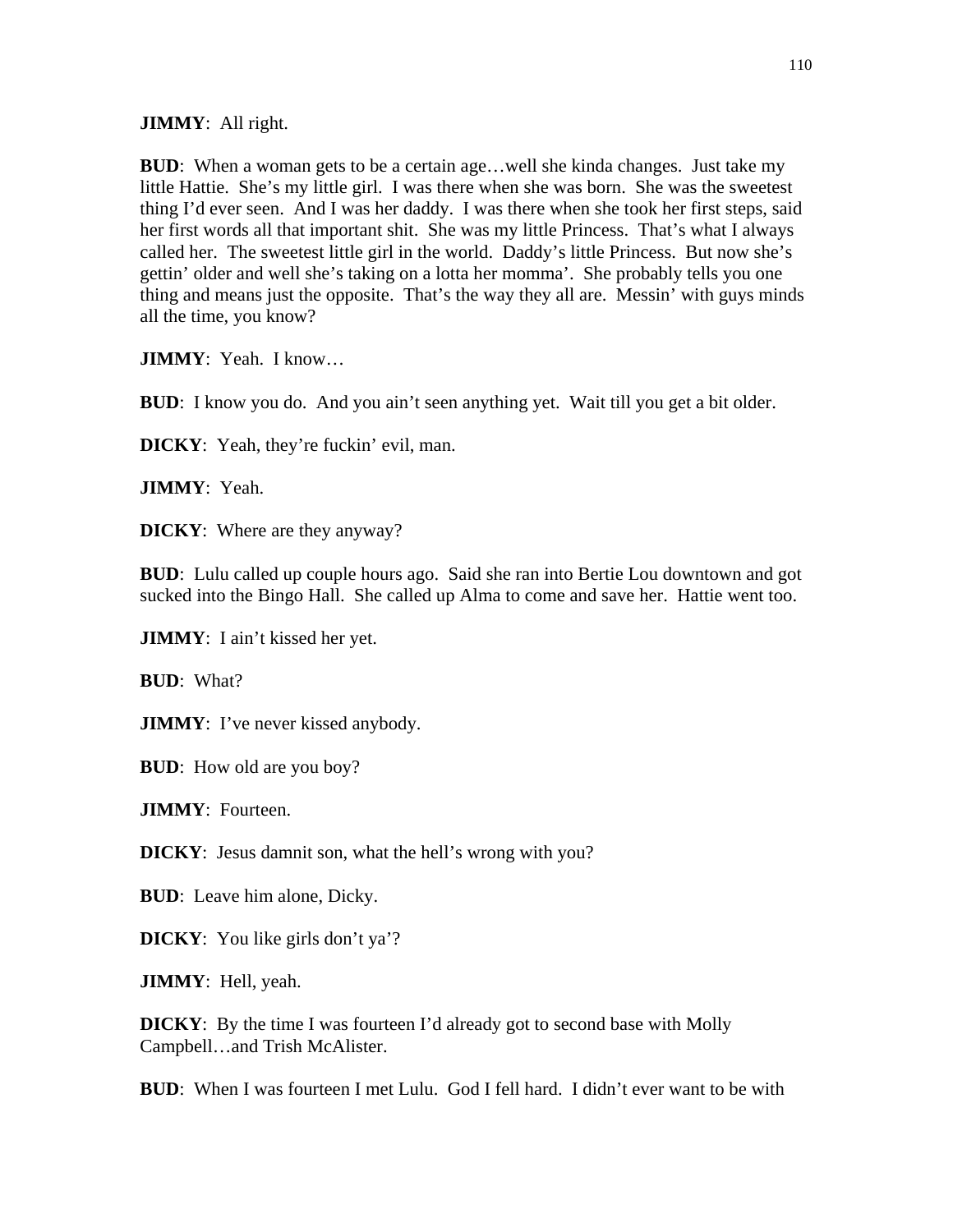nobody else. Till I married her. Than I wanted to be with everybody else.

*(DICKY laughs hard.)* 

Didn't matter much who it was provided she was a she and she had a two legs…no, hell that's not true, either…

**DICKY**: What you got to do son is just go for it.

**BUD**: No he don't have to do any such thing.

**DICKY**: You wouldn't be saying that if she wasn't your daughter.

**BUD**: Well, she is my daughter and he don't need to be going for nothing. You hear that, kid?

**JIMMY**: Yeah, yeah, of course.

*(The women enter.)* 

**LULU**: I could swear that's Bud up on the porch…

**ALMA**: Lulu, don't start…

**LULU**: But no way. It can't be him 'cause I'm sure I told him to leave hours ago.

**BUD**: Not until we talk this out.

**LULU**: There's nothing to talk about Bud.

*(LULU enters the house. BUD follows. HATTIE sits on the porch close to JIMMY.)* 

**DICKY**: Alma, where the hell is that husband of yours?

**ALMA**: I don't know. And I don't care. I got a new love now.

**DICKY**: Oh, you do?

**ALMA**: His name is England.

**HATTIE**: His name is Bruce.

**ALMA**: Well, I call him England.

**HATTIE**: What's that smell?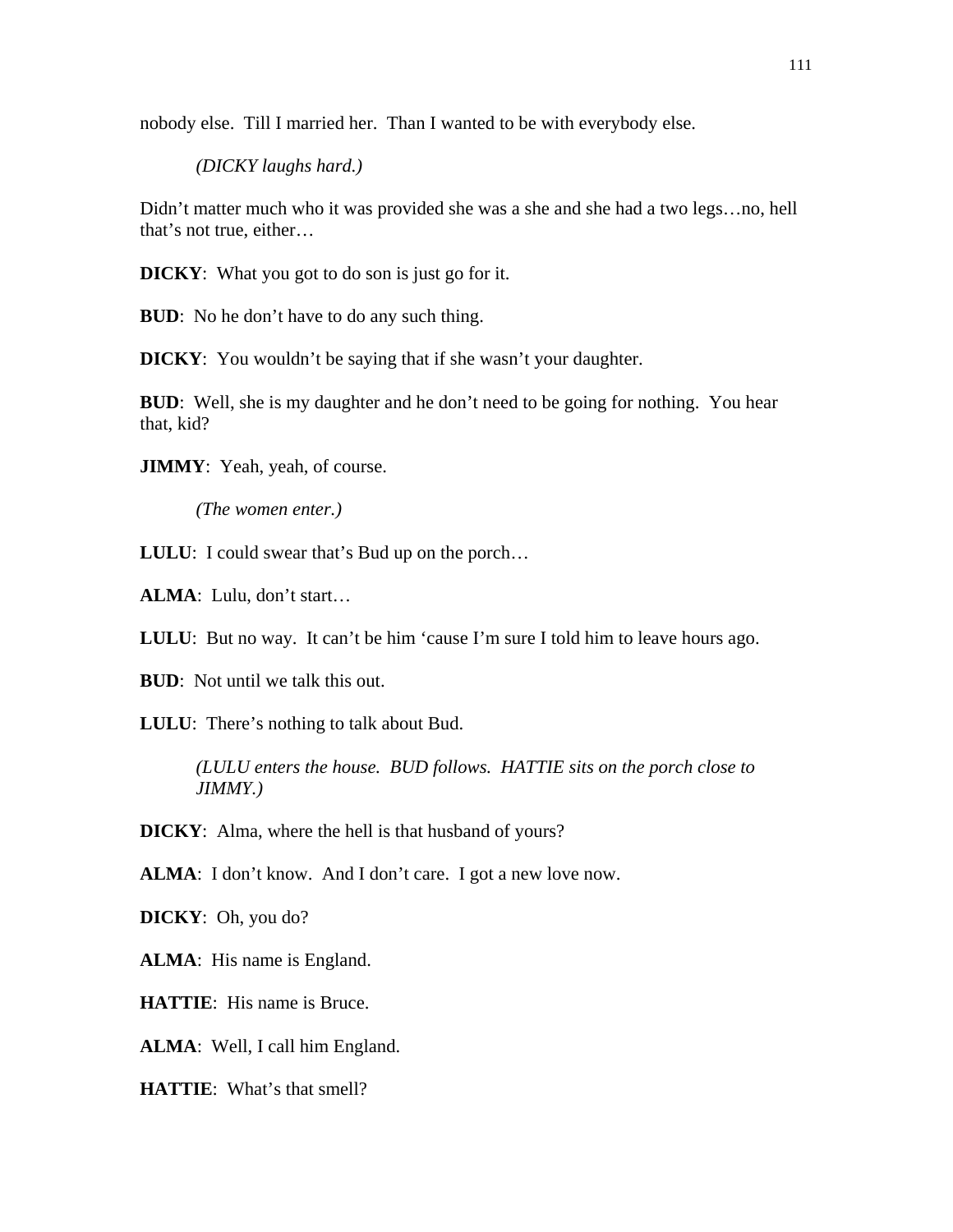**JIMMY**: Pot.

**ALMA**: Speakin' of England, I better go. I got an online date.

*(ALMA goes into the house.)* 

**DICKY**: What the hell was that all about?

*(Silence.)* 

Well, I can tell where I'm not wanted. Ya'll have a good night now. Hattie, don't let your parents kill each other.

*(DICKY exits. HATTIE and JIMMY are left alone together. Long pause.)* 

**HATTIE**: Ya'll were smokin' pot?

**JIMMY**: Little bit. You were playing Bingo?

**HATTIE**: Yeah, a little.

*(Pause.)* 

**JIMMY**: How was it?

**HATTIE**: Boring.

**JIMMY**: You okay?

**HATTIE**: Yeah.

*(Pause. HATTIE starts to cry.)* 

**JIMMY**: Hattie…what's wrong?

**HATTIE**: Nothing.

**JIMMY**: Why are you cryin'?

**HATTIE**: Just leave me alone for a little while, okay.

**JIMMY**: Is it your parents?

**HATTIE**: No.

**JIMMY**: 'Cause I know what it's like to have messed up parents. You can talk to me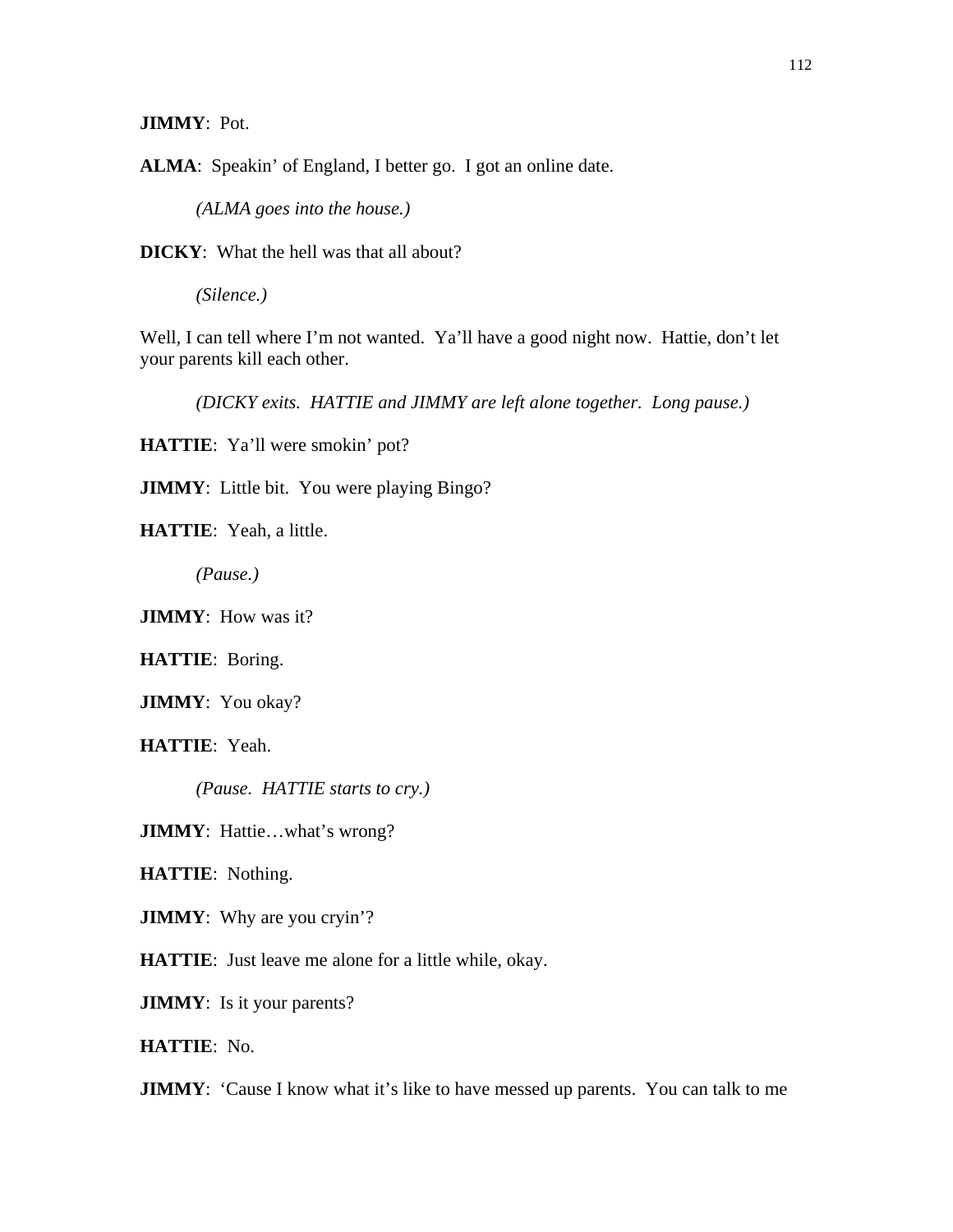about it.

**HATTIE**: Get out of here.

*(Pause. JIMMY rises to leave.)* 

**JIMMY**: Okay.

**HATTIE**: *(rising)* I'm sorry.

**JIMMY**: It's no big deal.

**HATTIE**: I didn't mean to yell at you.

**JIMMY**: I don't care.

**HATTIE**: I just can't stand to see them acting like this. This is how it was before we left. They were fighting like dogs one minute and makin' out like a couple of kids the next.

**JIMMY**: I'm sorry.

**HATTIE:** And me...I might as well be invisible. When they're together neither one of 'em pays a bit of attention to me.

**JIMMY**: Listen…

**HATTIE**: I just wanna get out of here.

**JIMMY**: You talk a lot about leaving.

**HATTIE**: It's all I think about.

**JIMMY**: You ever think about running away?

**HATTIE**: Sometimes.

**JIMMY**: You want to run away...with me?

**HATTIE**: What?

**JIMMY**: Seriously.

**HATTIE**: No.

**JIMMY**: Okay.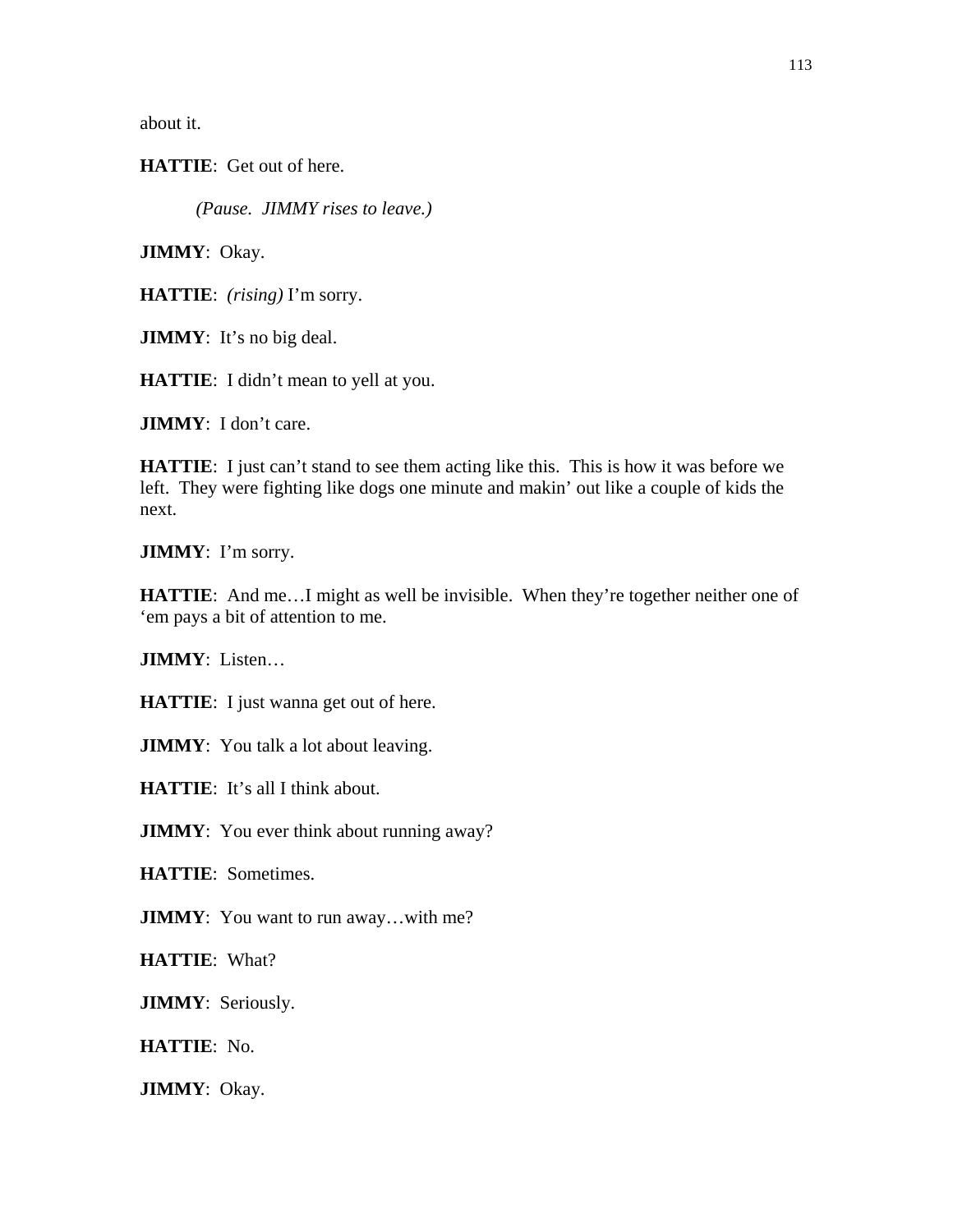**HATTIE**: Anyway, you're not serious.

**JIMMY**: I'm gonna go home.

**HATTIE:** You don't have to. I didn't mean what I said...

**JIMMY**: I know. I just wanna go home.

**HATTIE**: Jimmy…

**JIMMY**: Yeah.

**HATTIE:** Thanks for listening to me. Sorry I'm goin' on like this.

**JIMMY**: Just knock on my window if you need anything.

**HATTIE**: I will.

*(JIMMY exits. HATTIE sits. She stares off in the distance. Sounds of fighting from inside. At first, the sounds are barely audible to the audience. Slowly, they grow in volume and intensity. Sound of something being thrown, crashing breaking. HATTIE starts to cry. Screaming voices louder now, but still difficult to understand. Pause. BUD enters from the front door, slamming it behind.)*

**BUD**: *(noticing HATTIE)* Oh…hey.

**HATTIE**: Hey.

**BUD**: Your mother thinks it'd be better if I slept out here. You okay?

**HATTIE**: I'm fine.

**BUD**: You look like you was cryin'.

**HATTIE**: No.

**BUD**: I'm beat. I'm just gonna lay down out here under the stars. Won't be the first time.

**HATTIE**: You need anything.

**BUD**: No. I'll be all right.

**HATTIE**: Just let me know.

*(Door swings open. LULU throws an armful of clothes outside in BUD's*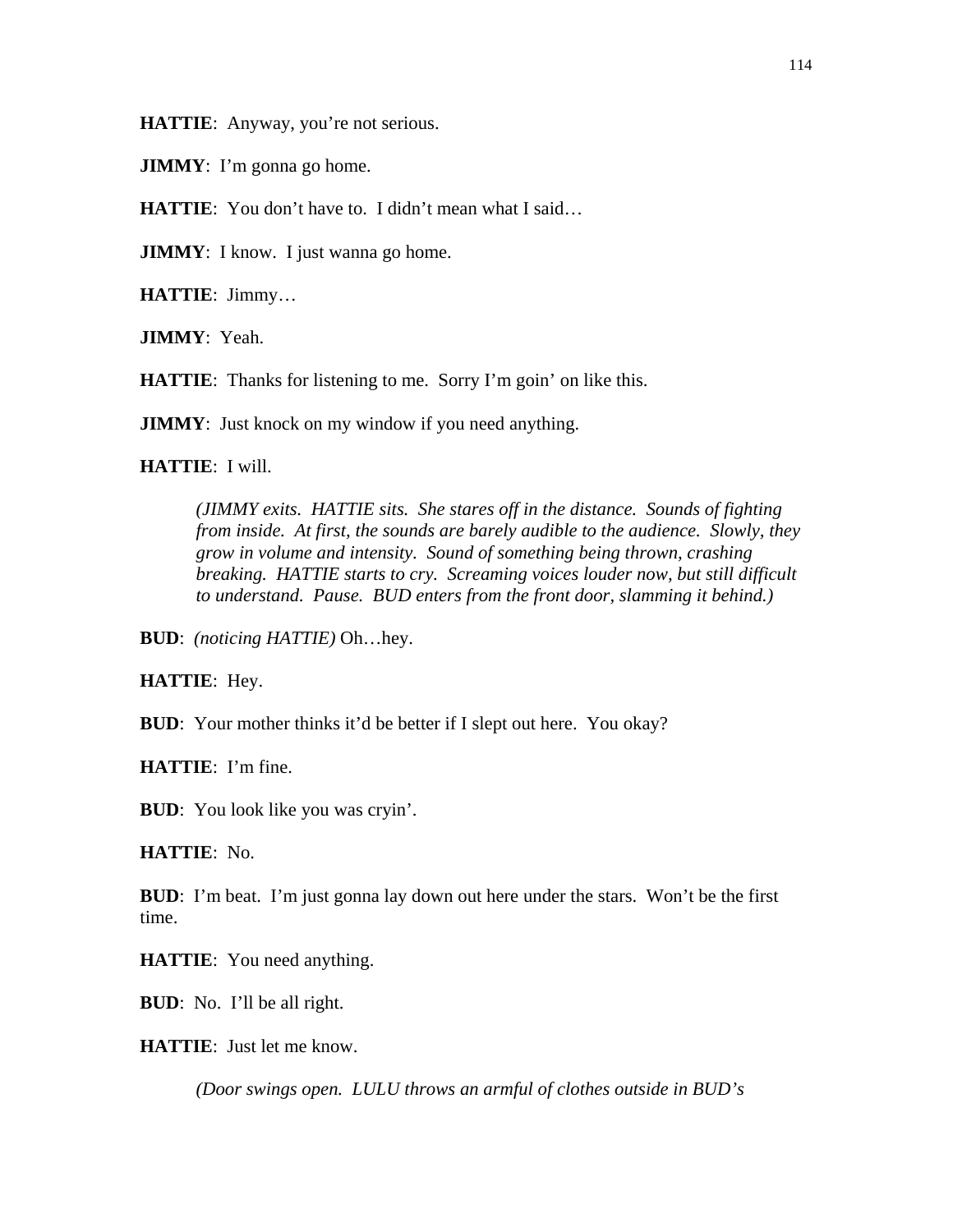*direction. She slams the door.)* 

**BUD**: I guess that's a hint.

*(Pause. BUD is collecting his clothes.)* 

**HATTIE**: Why'd you come here?

**BUD**: What?

**HATTIE**: You came looking for her. Why'd you do it?

**BUD**: Well…it's hard to explain. We got an attachment…me and your mother. Anyway, I didn't just come looking for her. I missed my little Princess.

**HATTIE**: I'm not your Princess anymore, dad.

**BUD**: You're not?

**HATTIE**: No. I haven't been for a long time.

**BUD**: Now honey, you'll always be my little...

**HATTIE**: *(under her breath)* Fuck off, dad.

**BUD**: What's that, honey?

*(HATTIE exits into the house. Door slams behind her. Blackout.)*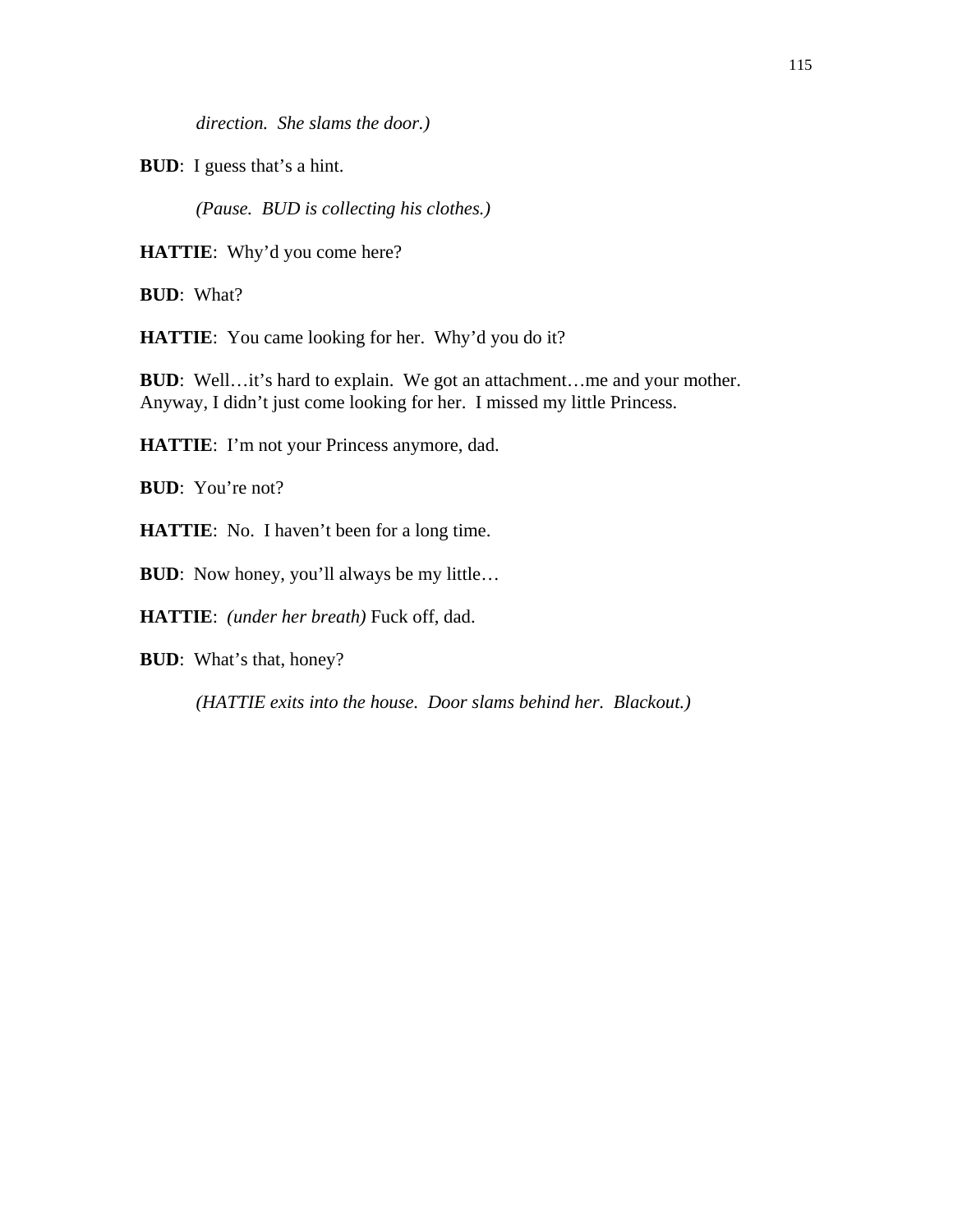Act 2, Scene 3

*(The next morning. BUD asleep in the yard. He has arranged a make-shift bed using the clothing LULU threw at him. A pile under his head acts as a pillow, a collection of shirts and pants his blankets. LULU opens the front door of the house, looks out at him. She enters onto the porch and stares down at him. She sits. She seems in a melancholy mood. She stares at him intensely. Slowly, ALMA enters from the house and joins LULU on the porch. She sits next to her. Neither one of them say anything for a long time.)* 

**ALMA**: You okay?

**LULU**: Yeah.

*(Pause)* 

ALMA: It's not like you to be so quiet.

**LULU**: No.

**ALMA**: I thought you told him to leave.

**LULU**: I did.

**ALMA**: He didn't take it too well.

**LULU**: He didn't leave either.

*(Pause)* 

**ALMA**: Can I make you some breakfast?

**LULU**: I'm not hungry.

**ALMA**: What's on your mind?

**LULU**: He wants to take Hattie back with him.

**ALMA**: He doesn't.

**LULU**: Said he can live without me but he can't stand the thought of missing his little girl growing up. That's what we fought about.

**ALMA**: He can't expect...

**LULU**: It don't matter none. He's not gonna leave.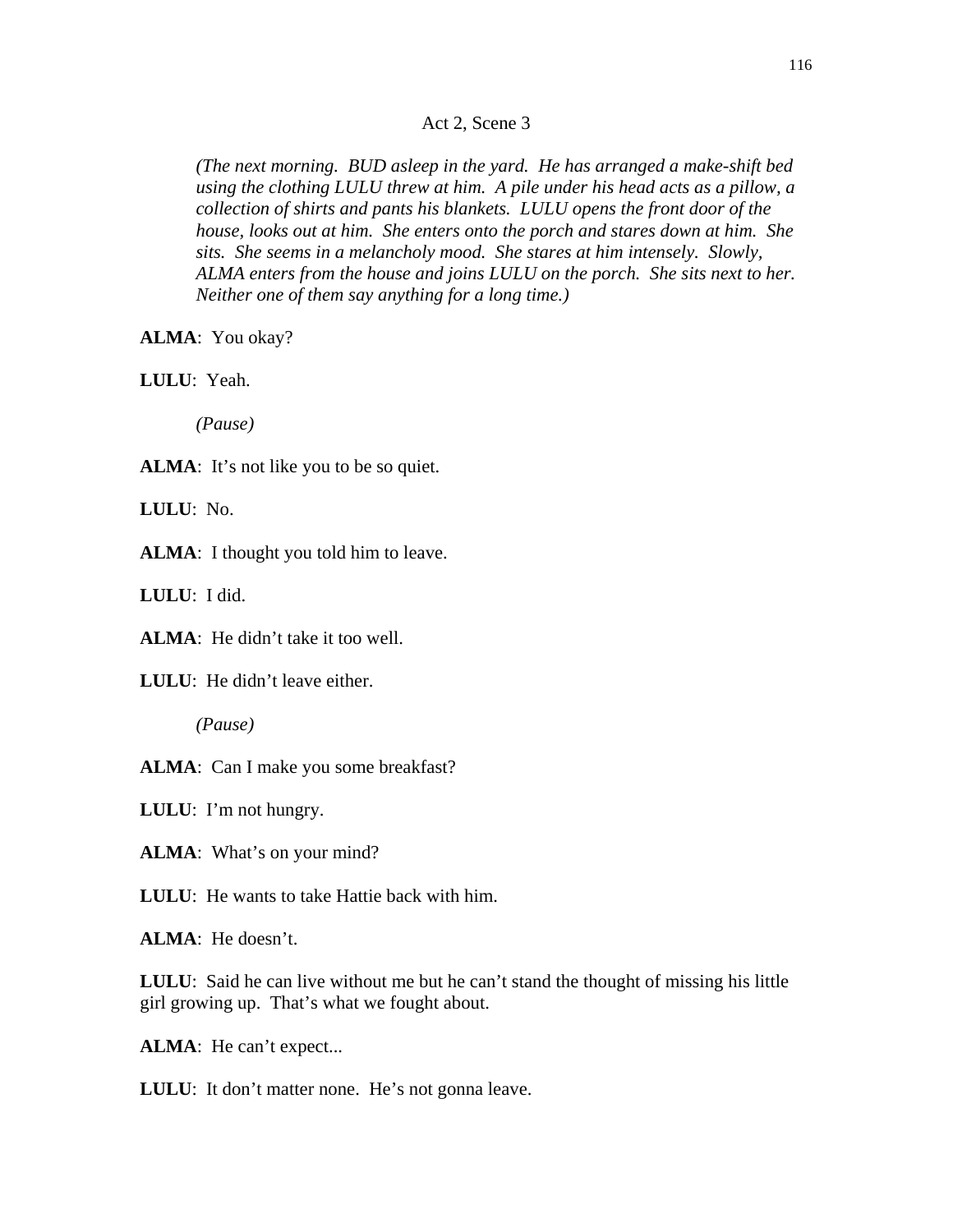**ALMA**: Did you really try to kill him? I mean…that whole story you told me…that wasn't no joke after all…was it?

**LULU**: No. It really happened…more or less.

**ALMA**: And you thought he was dead this whole time.

**LULU**: I thought for the first time in my life that I was on my own. And it felt good. I never felt a bit bad about killing him. I guess that makes me an awful person.

**ALMA**: No...I've felt like killing him a couple times myself this week.

**LULU**: You did?

**ALMA**: What with him talking so loud all the time. It's about enough to drive a person crazy.

**LULU**: He said that bullet that took most his hearing came inches away from killing him. He's like a cat.

**ALMA**: Nine lives.

**LULU**: I'd kill him in his sleep right now if I didn't think he's find a way of hanging on and tormenting me further.

**ALMA**: Where's Hattie?

**LULU**: I imagine she's in bed. It's not like her to sleep this late.

**ALMA**: I'll go check on her.

*(ALMA exits. LULU stares at BUD and then out toward the audience. Inside, a*  loud, shrill scream is heard. It is ALMA. LULU jumps up. BUD wakes up. *ALMA appears at the door. She carries a note in her hand.)* 

**LULU**: What is it?

**BUD**: Did somebody say my name?

**LULU**: Alma, you look pale as a ghost…

**ALMA**: It's Hattie…she's gone.

**LULU**: What?

**BUD**: *(still in "bed")* Can you two keep it down? I'm trying to sleep.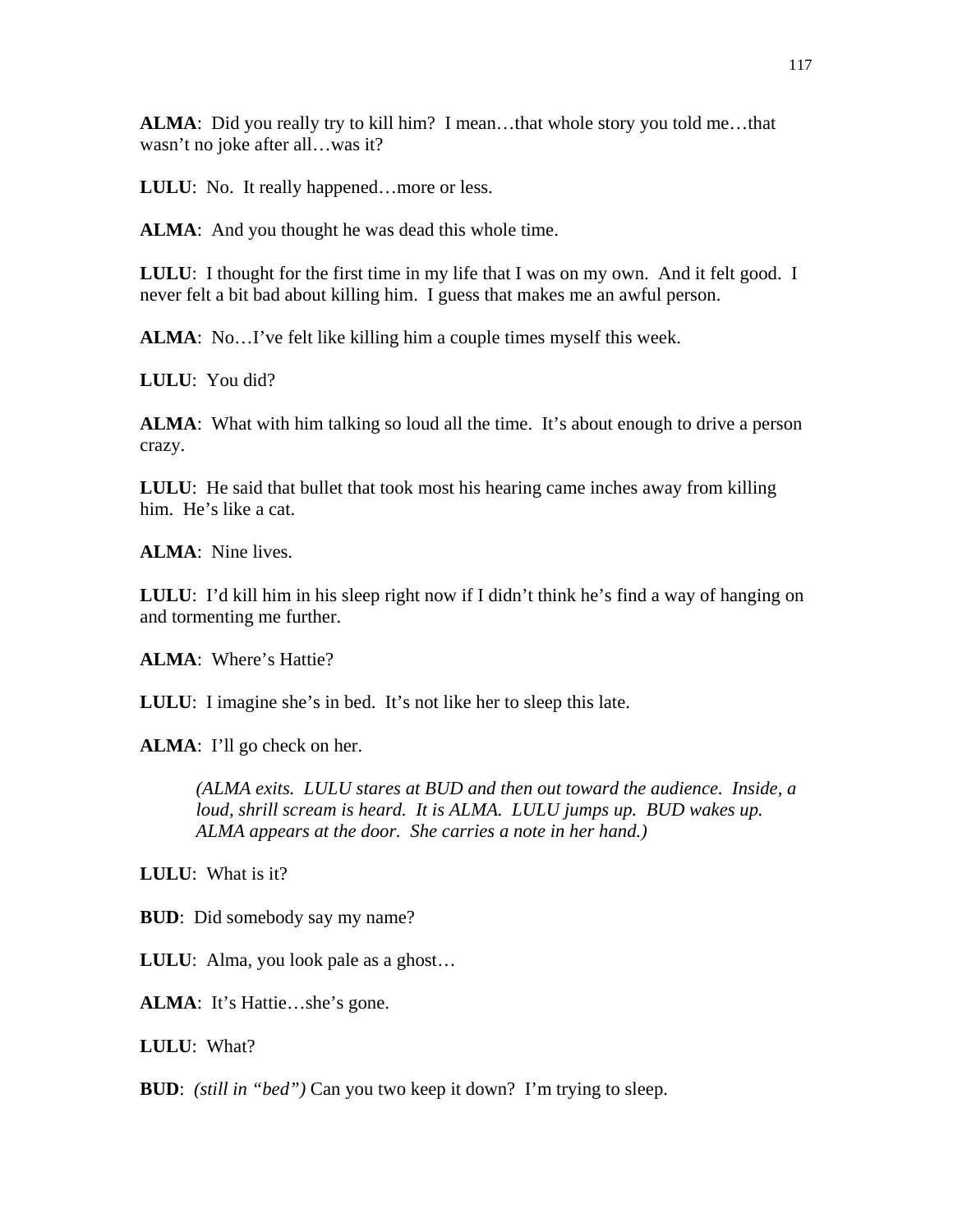**LULU**: What do you mean she's gone?

**ALMA**: She left a note.

*(LULU snatches the note away from her. ALMA sits down. BUD is up now and joins LULU on the porch. He tries to get close to her and read over her shoulder but LULU pushes him away. She reads.)* 

**LULU**: I knew that boy was trouble!

**ALMA**: Where could she be?

**LULU**: I knew it. I said it from day one. I told her to stay away from him.

*(BUD grabs the note from LULU.)* 

**LULU**: Why would she do this? What is she thinkin'?

**ALMA**: I don't believe it.

**BUD**: Son of a bitch.

**LULU**: Bud…

**BUD**: Who the hell is Jimmy?

**LULU**: Bud! You idiot! The little neighbor boy…

**BUD**: That kid.

**LULU**: Yes.

**BUD**: *(crossing into the house)* I'm calling the cops.

**LULU**: Some good that'll do.

**ALMA**: What do we do?

*(Long pause.)* 

**LULU**: Nothing.

**ALMA**: What?

LULU: We're not gonna do a damn thing. Hattie's not stupid. She didn't run away with that boy.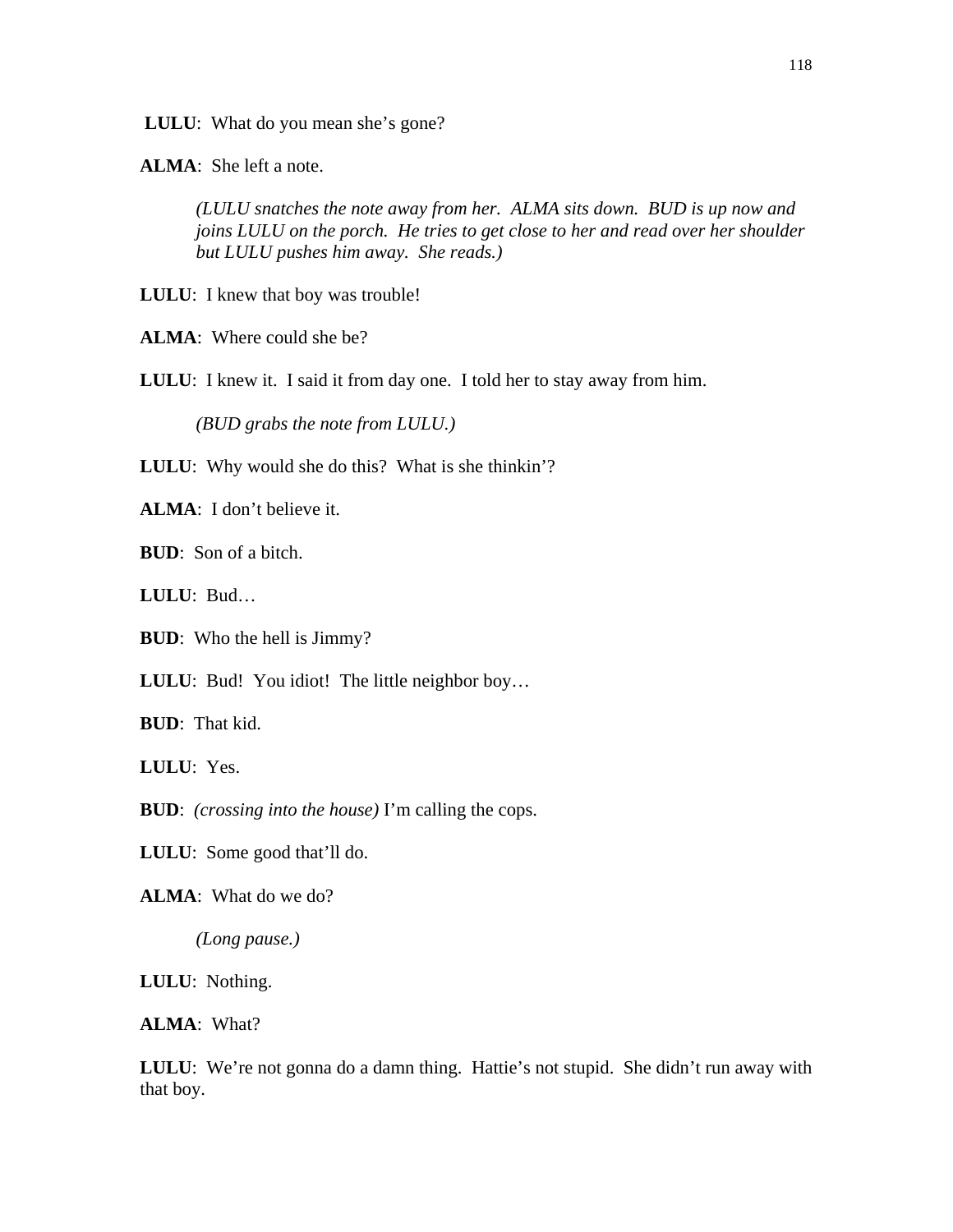**ALMA**: But the note.

**LULU**: Oh, forget the note. Don't you see what's happening? She's foolin' us all.

**ALMA**: I'm worried.

**LULU**: It's all a big joke. She'll be back here tonight and she'll have this tall tale to tell and not a bit of it'll be true. Always a smart mouth but never a serious word. That's her. It's just like when she told me she got a job as a stripper and the time she said she joined the army.

**ALMA**: I don't know.

**LULU**: Don't you see? She's just trying to get a rise out of us. That's all.

**ALMA**: Are you sure?

**LULU**: I know it. But this time she's pushed me too far. This time we're gonna teach her a lesson.

**ALMA**: What are we gonna do?

**LULU**: I'm gonna go inside and get Bud and tell him that…

*(The conversation continues but LULU's words fade away as the lights slowly dim. Blackout.)*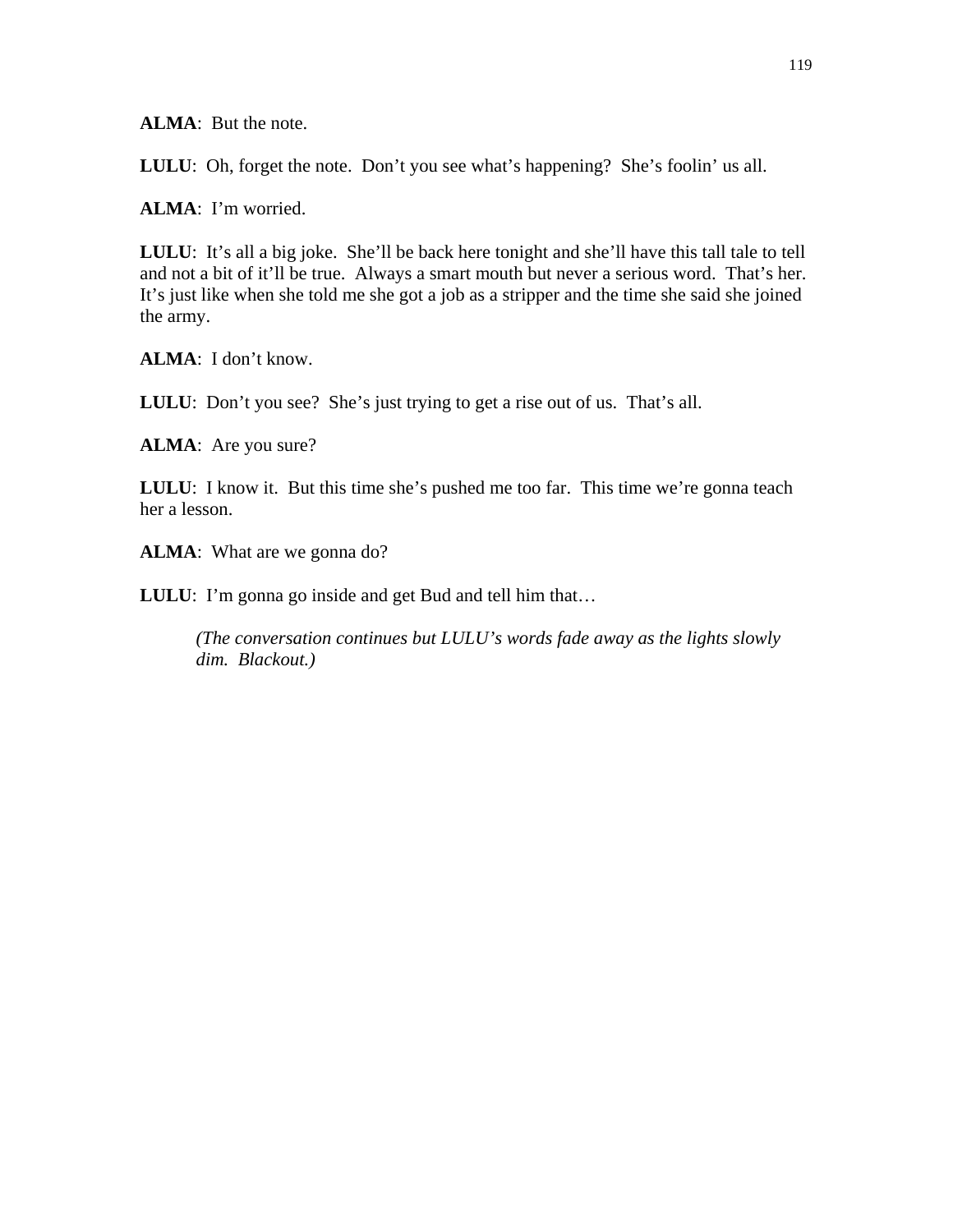Act 3, Scene 1

*(That night. The porch is empty. The front door opens slightly and ALMA pokes her head out. She looks around and then quickly returns and closes the door. Silence. Again, the front door opens and this time LULU pokes her head out. She looks around and then enters onto the porch leaving the door open behind her. She is still looking around. Her disappointment turns to worry. ALMA enters and crosses to her.)* 

**LULU**: Where could they be?

**ALMA**: I don't know.

**LULU**: It's getting' late.

**ALMA**: What should we do?

**LULU**: I thought they would have been here by now.

**ALMA**: I know.

*(BUD enters from the house onto the porch.)* 

**BUD**: Any sign of 'em?

**ALMA**: No.

**BUD**: Dicky's been lookin' all over. He knows all the teen hang-outs. Says he ain't seen nothin'.

**LULU**: They should have been back by now. If this is joke, it's gone too far.

**BUD**: This ain't no joke. I'm tellin' you they're gone. Same as you and I did.

**LULU**: You and I weren't fourteen.

**BUD**: Sixteen. Not much older. Kids are growing up faster nowadays. Last night Hattie told me she wasn't my Princess anymore.

**LULU**: What do you expect?

**ALMA**: She always talks about wanting to get out of here.

**LULU**: Same as back home. She couldn't wait to get out of there either. First few weeks she was so excited about bein' here. It bein' a new place and all. Then she got…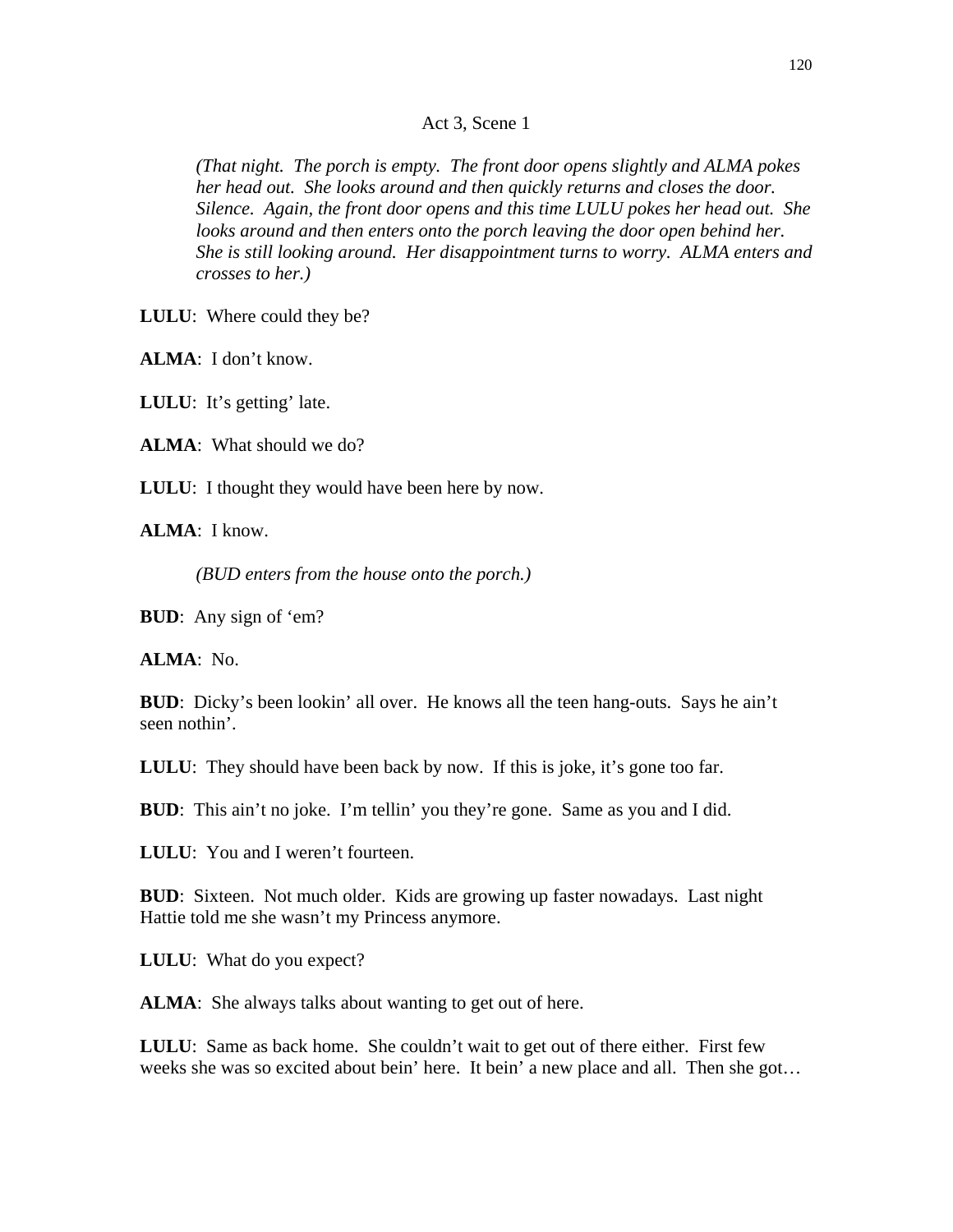**LULU**: *(continued)* …bored of it. Starting talking again about leaving. Maybe it was just me she wanted to get away from. I guess I can't blame her. I haven't exactly been the best mother.

**BUD**: You haven't exactly been the best wife, either.

**LULU**: Bud, you wanna compare scorecards in the bad husband-bad wife category, that's fine with me. How many times did I hit you?

**BUD**: I can't hear half of what you're saying, honey.

**LULU:** Yeah right. You hear when it's convenient for you to hear ...

**ALMA**: Will you two stop it! Listen to both of you. Your daughter is out there...who knows where doin' who knows what and all the two of you can do is bicker.

*(Silence.)* 

What are we gonna do?

**BUD**: I told you Dicky was lookin'.

**ALMA**: And that's enough for you?

**LULU**: Dicky is lookin'?! Have you met Dicky? He can't find his way home five nights a week.

**BUD**: It was better than your idea. Let's just wait here. It was all a joke. They'll be back. Hell, they could be in Indiana by now and we'd never see either one of them again.

**ALMA**: Should somebody go over and talk to Jimmy's parents. It's gettin' dark. They're gonna know something is wrong when he don't come home.

**LULU**: Why don't you go and do that, Alma.

**ALMA**: I don't want to go. You go.

**LULU**: I don't wanna tell 'em.

**ALMA**: I wish England was here. He'd know what to do.

*(Pause. LULU and BUD look at each other.)* 

**ALMA**: What?

**BUD**: Nothin'. I'd just like to meet this England fella is all.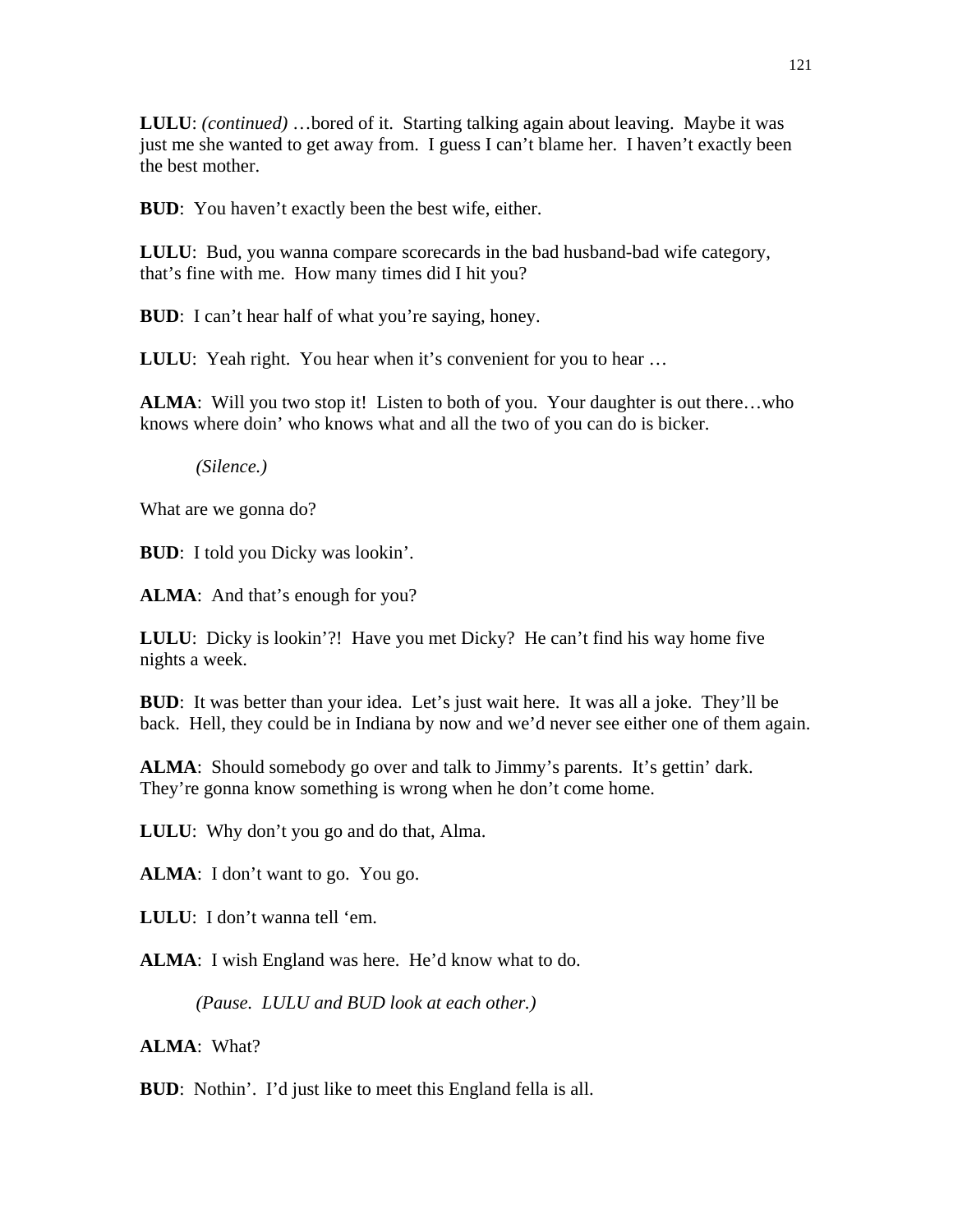**LULU**: What if they're not comin' back? What if we never see Hattie again? I know we don't always get along but…I can't believe she'd just run off and…

ALMA: That's it. I'm goin' to look for her myself.

**LULU**: Where you gonna look?

**ALMA**: I don't know. I have to do something. This sitting around and waiting is driving me crazy.

*(ALMA exits.)* 

**BUD**: What is she doing?

**LULU**: She's gonna look for Hattie and Jimmy.

*(Pause)* 

**BUD**: So…

**LULU**: So what?

**BUD**: She's gonna be okay, you know.

**LULU**: I hope so.

**BUD**: She's gonna be fine. She'll come back. And when she does...it might not be a bad idea for me take off…

**LULU**: What?

**BUD**: I think I should go. What do you think of that?

**LULU**: I liked the idea plenty when I told you to go. I'm not gonna put up a fight now.

**BUD**: That's not really what the fight was about...

**LULU:** If you think I'm gonna let you take that little girl back...

**BUD**: No, I figure she's better off here with you.

**LULU**: *(shocked)* Well, my. You really have changed.

**BUD**: What was that?

**LULU**: Nothin'.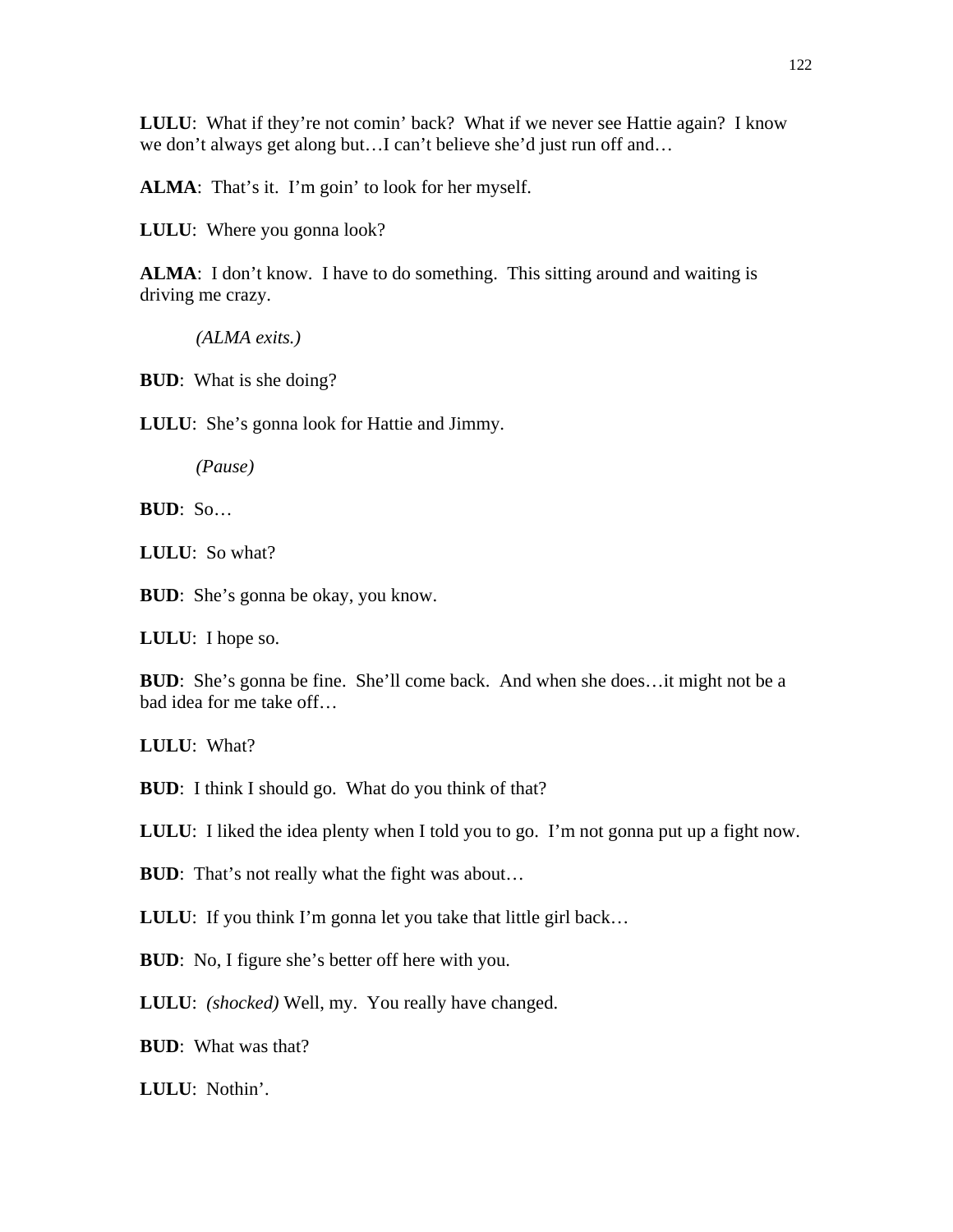**BUD**: You're a beautiful woman, Lulu. I'm sorry I ruined your life.

**LULU**: Have you been drinkin'?

**BUD**: No. I'm just sayin' what needs to be said. I'm sorry. I ain't never said that to you before and I'm sure I owe you a few.

**LULU**: Well…thank you…Bud…I don't know what to say…

**BUD**: You don't have to say anything.

**LULU**: You didn't ruin my life you know. Not all the way. You gave me Hattie.

**BUD**: At least we did one good thing, right?

**LULU**: Yeah.

**BUD**: Lulu?

**LULU**: What is it?

**BUD**: You wanna do it?

**LULU**: What!

**BUD**: Just one more time…

**LULU**: Are you out of your mind? Do you realize that our daughter is out there somewhere and we don't have any idea where she is or if she's in trouble…and that's all you can think of? You wanna know what I want? I wanna see my little girl again. I wanna hold her in my arms and tell that I'm sorry a thousand times for bein' a terrible mother.

**BUD**: Lulu…

*(During the following monologue HATTIE appears in the yard. She watches and listens. BUD and LULU don't notice her.)* 

**LULU**: Hell, what did I know about mothering a baby. I was sixteen. I didn't know anything about anything and all the sudden I have a baby and a full time job and a husband with a bad back and bills to pay. We didn't have a chance. We didn't give *her* a chance that's for sure. I just wish I could make it right. I wish I could see her and hold her and tell her it's gonna be all right…that everything is gonna be okay…which of course is a lie cause I don't know any more than she does…but I love her, Bud. She's my little girl. I don't know what I'll do…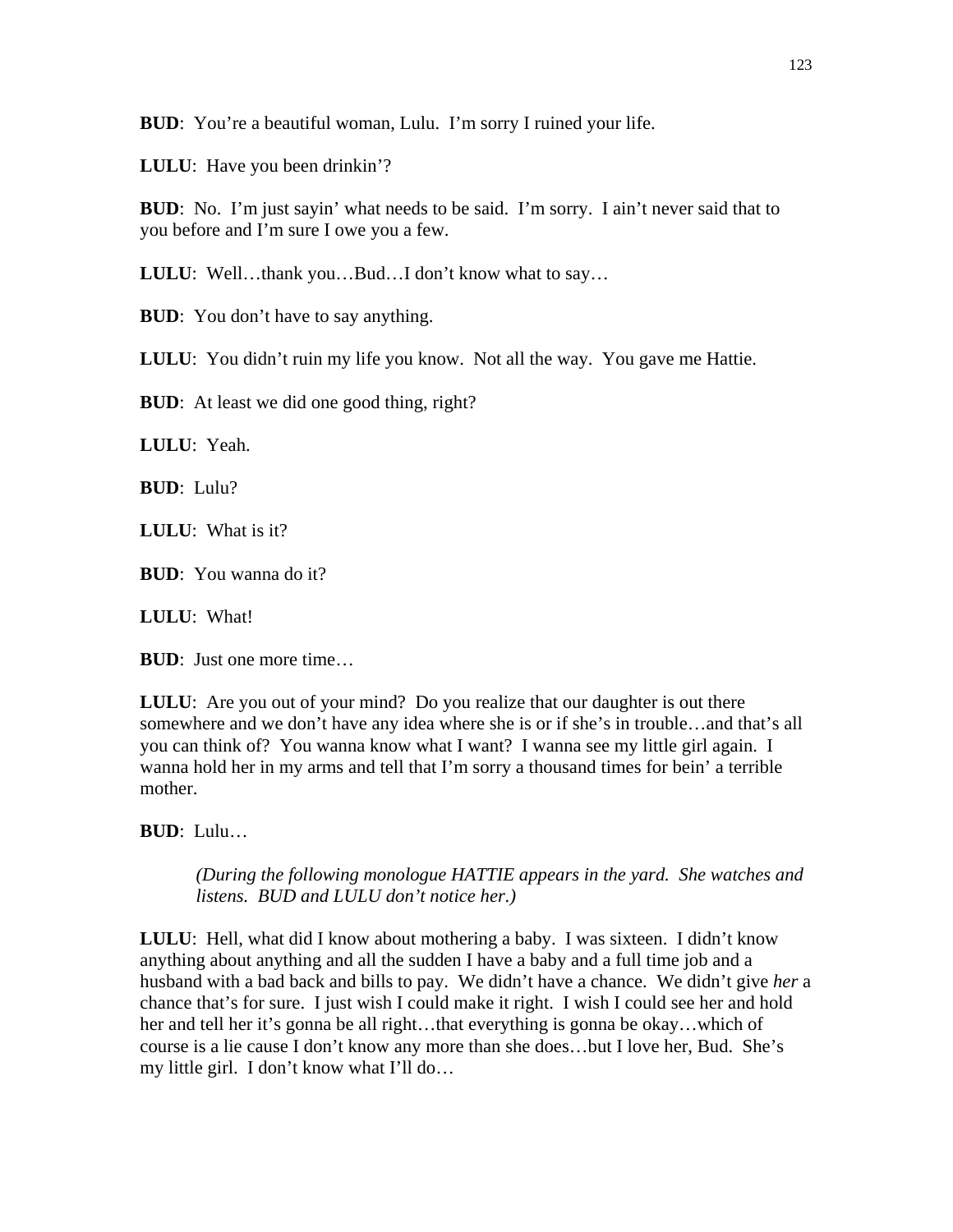### **HATTIE**: Mom…

**LULU**: Oh, Hattie.

*(LULU runs to HATTIE and gives her a hug. She holds on tight. Both are crying.)* 

Where have you been?

**HATTIE**: Did you mean all that you were sayin' about me?

**LULU**: What?

**HATTIE**: I heard you. I heard every word.

**LULU**: Hattie…baby…

**HATTIE**: It was…so…

**LULU**: Where have you been? Are you okay?

*(BUD joins them.)* 

**BUD**: You had us worried sick.

**LULU**: Bud, don't yell at her. Can't you see she's trembling? Come over here dear. Have a seat.

*(LULU leads her onto the porch and into a chair.)* 

Where is Jimmy? Is he okay?

**HATTIE**: He's fine.

**BUD**: Did he make you do this?

**HATTIE**: No.

**LULU**: Now, honey, it's all right. You can tell us anything…

**HATTIE**: Nobody makes me do anything. It was all my idea.

**LULU**: What exactly was all your idea?

**HATTIE**: Well…everything…the running away…and…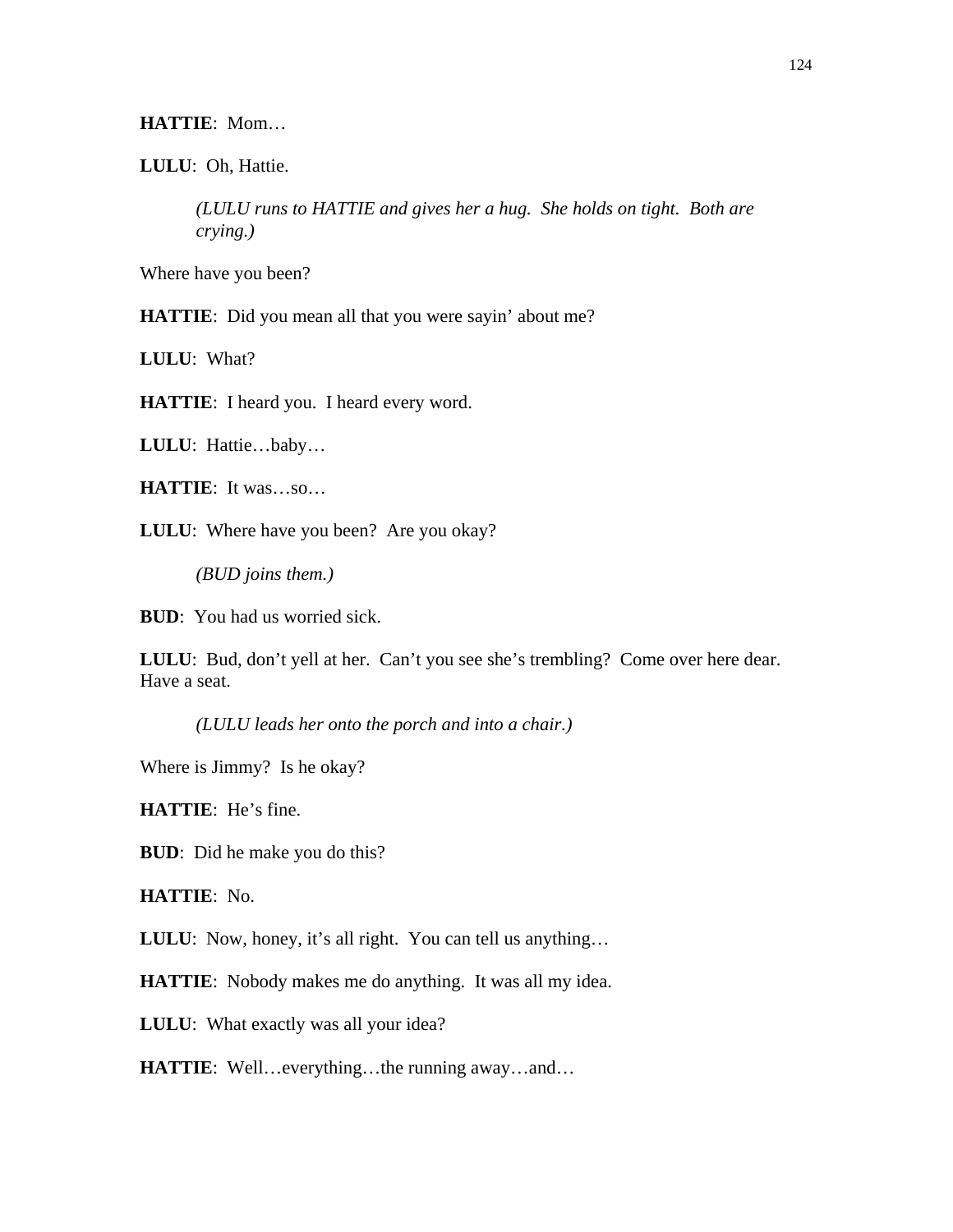**LULU**: And what?

**HATTIE**: And getting' married.

**LULU**: What?

**HATTIE**: We got hitched.

**BUD**: You did what?

**LULU**: Calm down, Bud.

**BUD**: Calm down! You're crazy if you think I'm gonna sit here and listen to this and you tellin' me to calm down.

**LULU**: She's not married.

**HATTIE**: Yes I am.

**LULU**: She's pulling a fast one on us. Can't you see that?

**HATTIE**: I'm not lying.

**LULU**: Who's gonna marry two fourteen year old kids? Tell me that.

**HATTIE**: There's this place in Kentucky…

**LULU**: Oh, stop it!

*(A robust gentleman wearing a Union Jack t-shirt enters. He speaks in a thick British accent.)* 

**ENGLAND**: Excuse me?

**LULU**: Yes.

**ENGLAND**: I'm looking for Alma Davenport.

**BUD**: I'll be damned.

**ENGLAND**: I'm Bruce…

**LULU**: I don't believe this…

**ENGLAND**: What's wrong?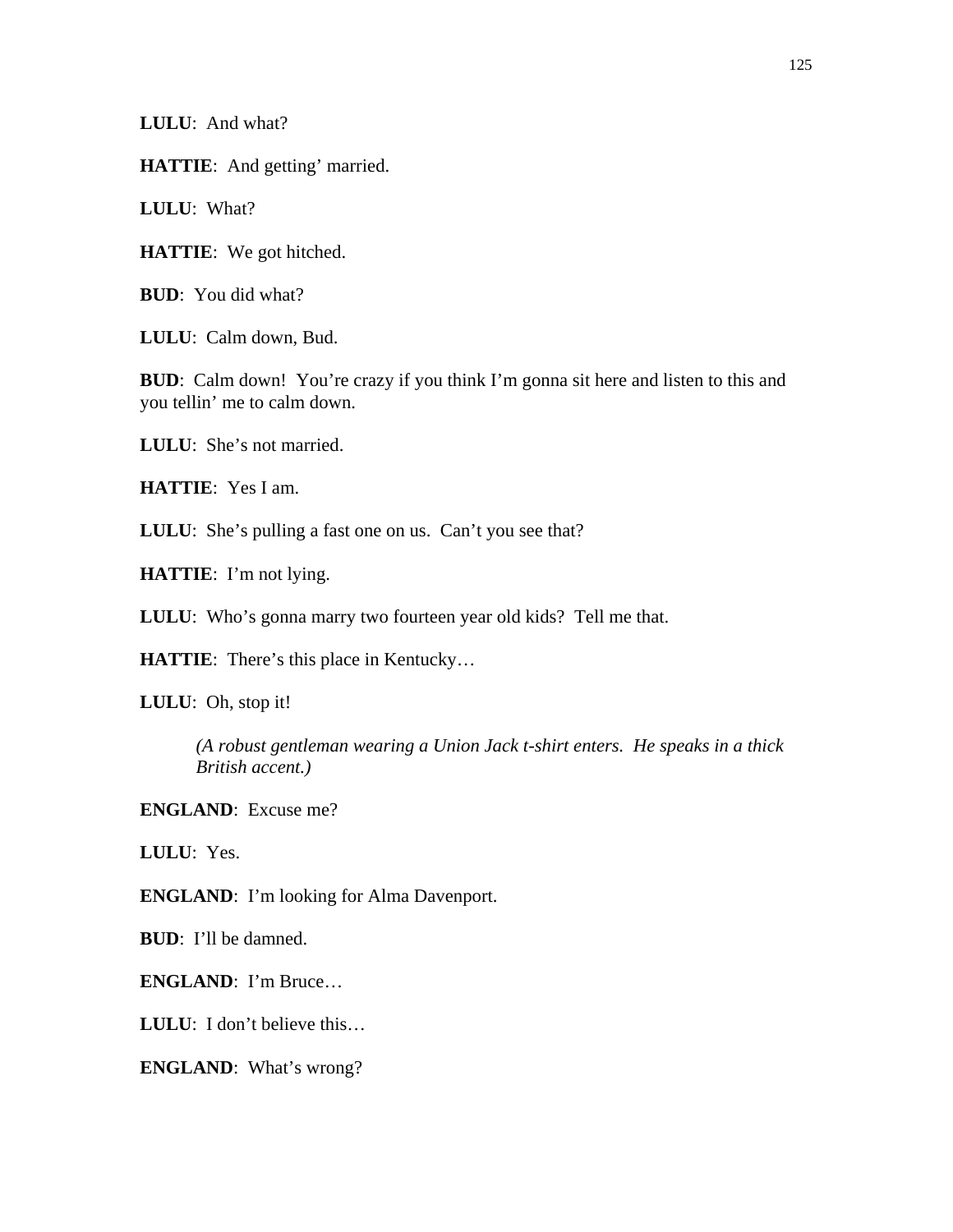**LULU**: Is everybody messin' with me? *(to ENGLAND)* You expect me to believe*…(to HATTIE)…*and you…

**HATTIE:** I don't see what the big deal is. You and dad weren't much older.

**LULU**: That's your example. You wanna end up like me and your father?

**HATTIE**: No, but…

**ENGLAND**: I don't mean to interrupt...

**LULU**: *(composing herself)* No, no, no. I'm sorry. How rude of me. Come on up here. *(He does.)* I'm Lulu…

**ENGLAND**: Nice to meet you.

**LULU**: This is Bud…and Hattie…we've heard…so much about you.

**ENGLAND**: I could say the same of you. Is Alma here?

**LULU**: No, not at this moment. Is she expecting you?

**ENGLAND**: Not exactly.

**LULU**: Well, it'll be a grand surprise, won't it? She should be back anytime now. Bud…

**BUD**: What?

**LULU**: Why don't you take Bruce inside and make him at home until Alma gets back. And call Dicky and tell him we found Hattie.

**BUD**: Sure. Come on England.

*(BUD leads ENGLAND into the house.)* 

**LULU:** Good. Now that's five people and not a job between us.

**HATTIE**: Six.

**LULU**: Six?

**HATTIE**: When the baby comes…

**LULU**: Sh! Sh! Shhh! Okay. Let's calm down now. *(She sits next to HATTIE.)* Dear…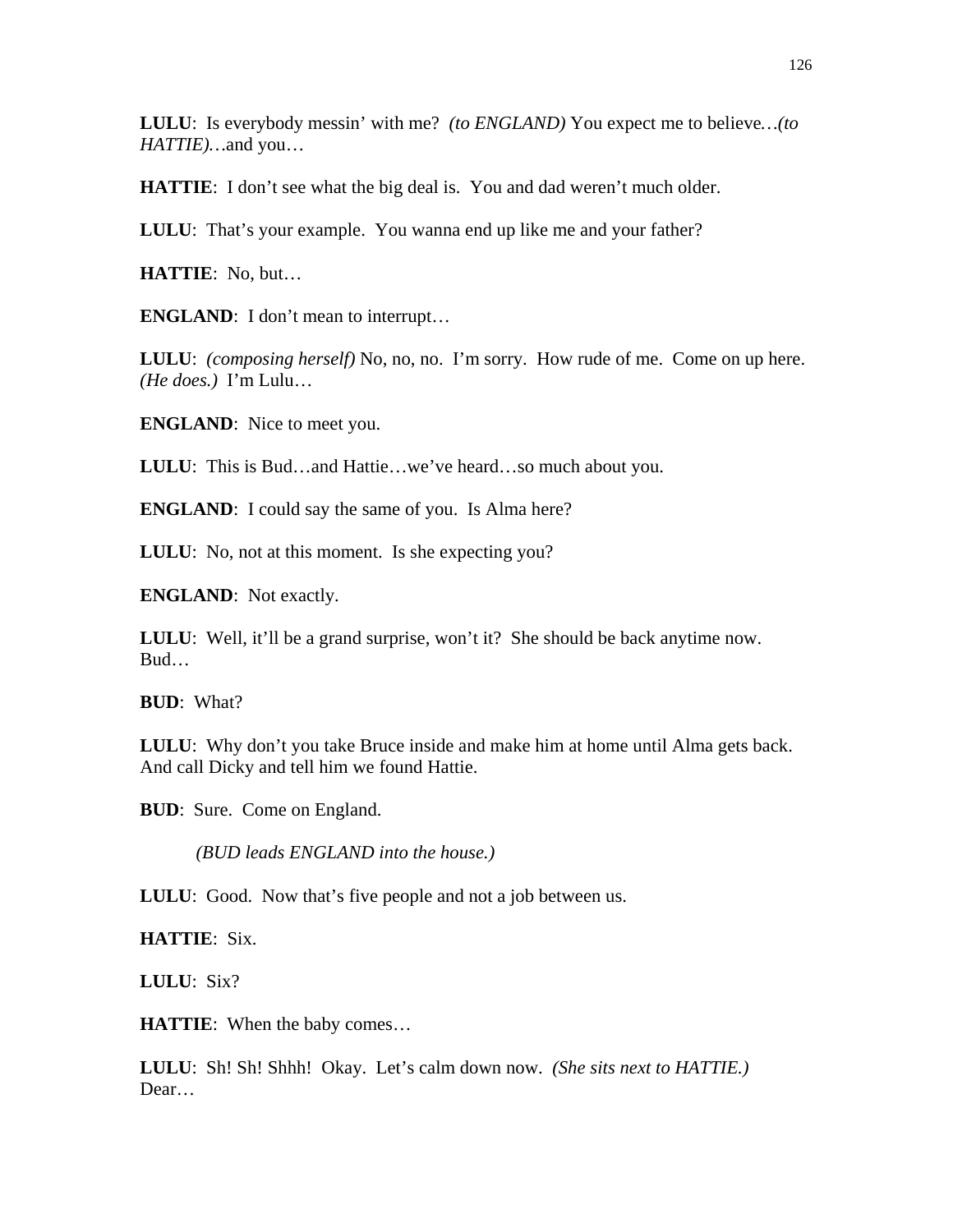**ALMA**: *(entering)* There you are! Oh, my heavens, we've been worried sick. Where have you been?

**LULU**: Hattie and Jimmy got married and now they're gonna have a baby.

**ALMA**: Oh…really…

**HATTIE**: That's not all…

*(ENGLAND appears in the doorway.)* 

**ENGLAND**: Alma dear!

**ALMA**: Oh my God!

*(ALMA faints. LULU and HATTIE jump up from their seats. ENGLAND runs to ALMA on the ground. BUD is in the doorway drinking a beer. DICKY enters with JIMMY in his grasp.)* 

**DICKY**: *(noticing ALMA on the ground)* You see, it can happen to the best of it. I don't wanna hear no more 'bout passing out on yer' lawn…

**ENGLAND**: She fainted you idiot.

**DICKY**: Who the hell are you and…

*(ALMA is waking up. LULU rushes to her. HATTIE brushes past BUD to get into the house.)* 

**LULU**: Alma, dear…Alma…are you okay…

**ALMA**: *(looking up, sees ENGLAND)* Am I in heaven?

**ENGLAND**: No, dear. But I am.

*(He kisses her passionately.)* 

**LULU**: Oh, God.

**BUD**: I'll be damned.

**ENGLAND**: I couldn't wait to meet you dear. I've been thinking about you every second of the day and finally I said to myself, I've got to come and meet her face to face.

**ALMA**: Oh, I'm glad you did.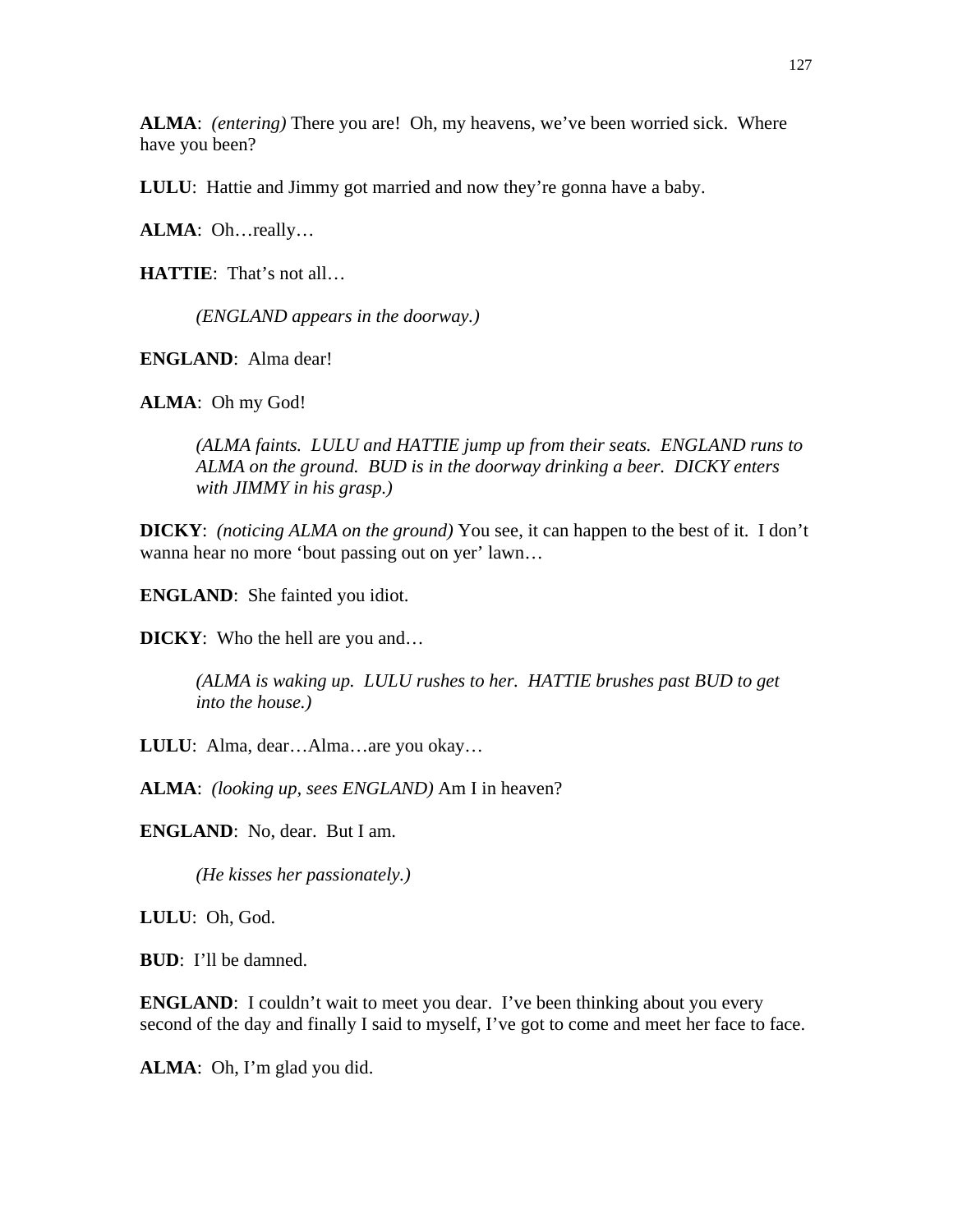*(They kiss again. HATTIE has re-appeared on the porch with rifle. She fires it into the air. Loud bang. Everybody hits the ground. HATTIE remains standing, rifle in hand.)* 

**HATTIE**: Got everybody's attention now?

**LULU**: Hattie…

**HATTIE**: Shut up! Everybody shut up and listen to the little Princess with the gun in her hand, all right?

**DICKY**: We're listening.

**BUD**: Anything you say, Hattie.

**HATTIE**: We're all gonna play a little game. And the name of the game is "Everybody" is gonna shut the fuck up and listen to Hattie for two minutes and do whatever the hell she says to do." Got it?

**ALMA**: *(still in ENGLAND's arms)* It's not usually like this, England.

*(HATTIE fires gun into the air again. Everybody flinches.)* 

**HATTIE**: That is against the rules of the game.

**ALMA**: Sorry.

**HATTIE:** Now the first thing that needs to happen is...Dicky...

**DICKY**: Yes, maam.

**HATTIE**: Let go of Jimmy.

**DICKY**: I can do that. *(He does).*

**HATTIE**: Now everybody listen real close. 'Cause I'm gonna tell you a story. The name of the story is "Does anybody care about Hattie?" It's a story about a little girl who ain't so little anymore 'cause she had to grow up faster than most little girls her age. In this story the girl is born to a teenage mother and deadbeat father and she grows up watching the two of them duke it out in front of her. But that's not the real interesting part of the story. The best parts come in the later chapters when Hattie moves from her hometown of Logan, West Virginia to a new home in beautiful Rome, Ohio. Home of the Rome Apple and the annual Lawrence County Fair, the largest county fair in southern Ohio. She had to move to Rome with her mom because her mom killed her dad. Now Mom thinks Hattie doesn't know about the killing. In fact, Mom doesn't give Hattie much credit for knowing anything at all. Only the big twist is that Dad's not really dead.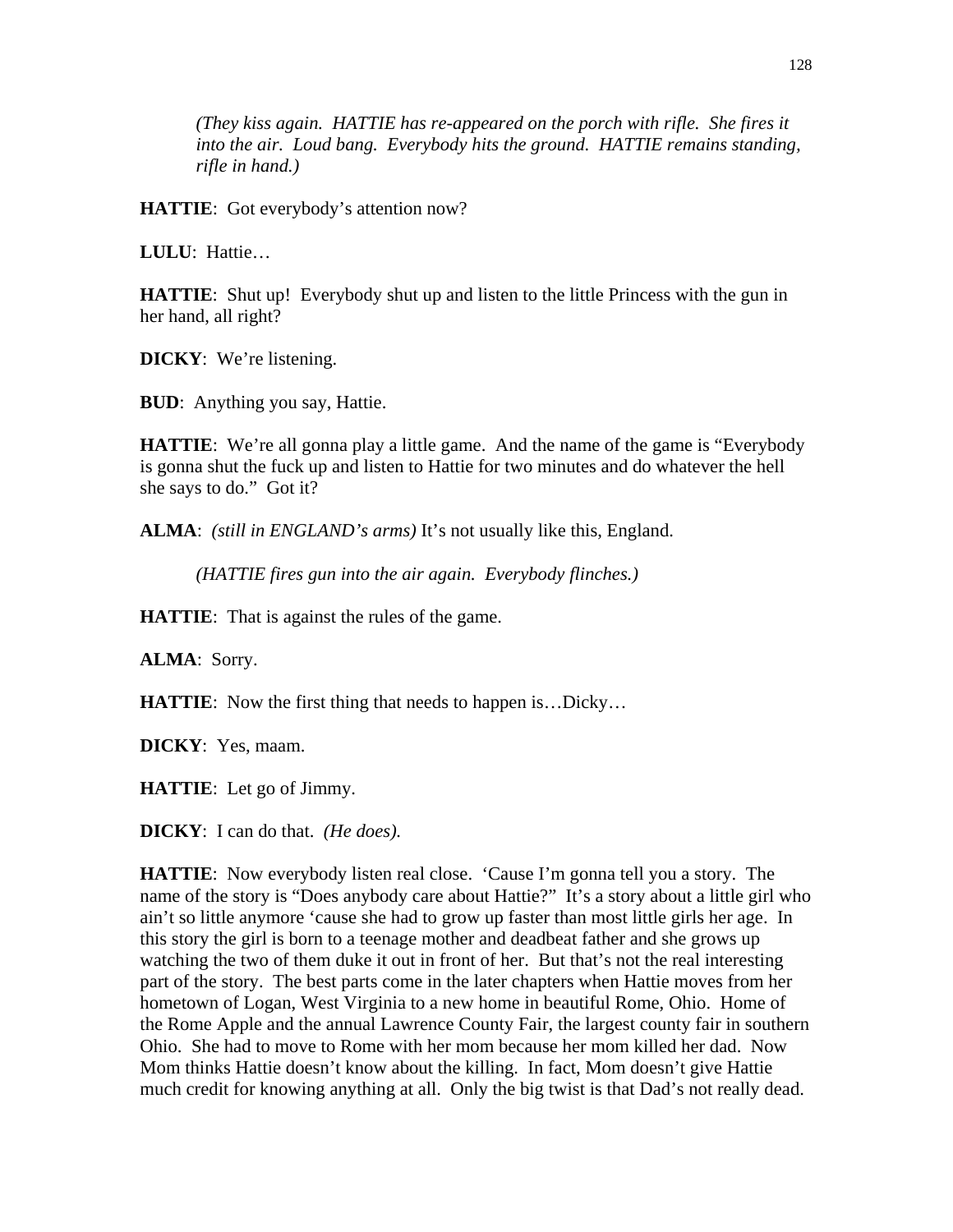He show's up one day with a bunch of flowers and a hearing problem. The strange part about him showing up again is that nobody's really that excited to see him. Not even Hattie. I can't explain why. Just a fact of life. And the even weirder thing is Mom and Dad hit it off like it was old times. Fighting and fucking and completely ignoring the little girl. So on this one night Hattie grabs the cute boy next door and tells him her plan. She knows just what she can do to get some attention. Just the right thing to get everybody back on track again. Hattie and the boy will run away one day. They plan to come back late at night and tell everyone that they eloped and they're having a baby and everybody will be so upset, angry, surprised whatever that they'll actually care about Hattie for a day or two. But that doesn't happen, see. Even after all this everybody's still wrapped up in the e-love couple and the drunken policeman and the on again off again backwoods couple and everybody, including me, is living their life and all their business out on this front porch for all the world to see and so Hattie decides the only thing she can do to get anybody's attention is to grab a gun and start shooting them all one by one. *(Pause. Silence.)* But she decides against that because after all Hattie is a smart girl and she wouldn't do something like that. But maybe she could use the gun to get everybody's attention she thinks. And maybe when she has their attention and she tells everyone how she feels and everyone actually listens then maybe they'll realize and maybe things will be different. Maybe everyone can talk to one another instead of yelling. Maybe we can sit down to dinner and talk about our days like they do on TV. Maybe we can care a little more about each other and a little less about our stupid little problems. Maybe we can be a real family. Maybe we can clean up this yard before Richie Rich *(indicating JIMMY)* and his family here decide to run us off back farther into the woods than we already are. Maybe I'm just dreaming. Anyway, that's my story. It's not finished yet. I got a little work to do. What'd you think?

### *(No response.)*

I'm putting the gun down now.

*(She lays the gun on the porch and sits. Everyone is frozen for moments and then BUD makes a move for the gun. He grabs it up and returns to the doorway clutching it in his arms. LULU walks slowly to the porch and sits next to HATTIE. Simultaneously, ENGLAND helps ALMA up and leads her to the porch where they stand behind LULU and HATTIE. JIMMY and DICKY have also congregated. They sit on the porch floor. This all happens slowly and without a sound. When everyone is in place, LULU puts an arm around HATTIE. As lights fade, they hug. Blackout.)*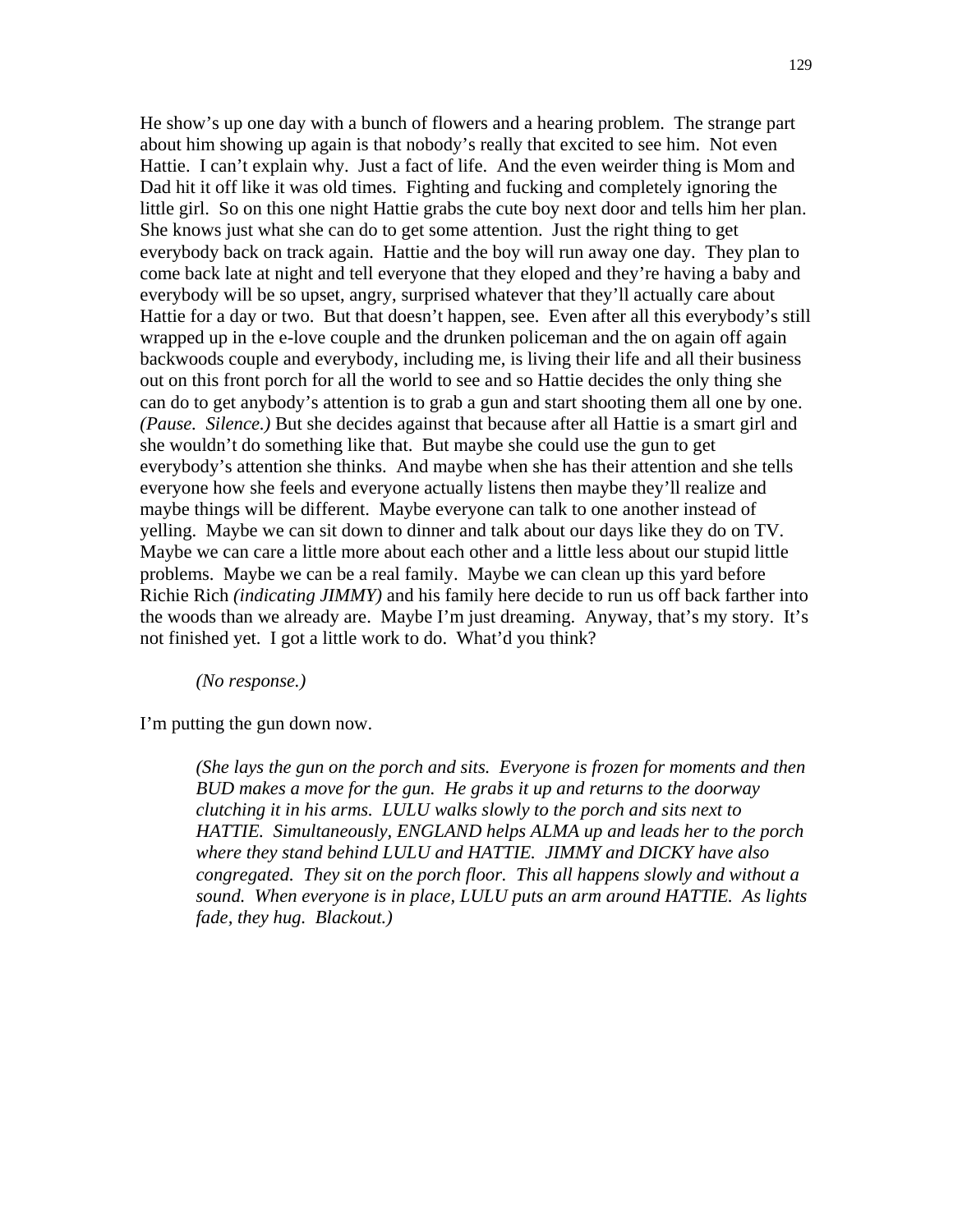### Act 3, Scene 2

*(Days later. No one outside. The front yard and the porch have been cleaned up a bit. A pair of suitcases is placed in the front yard alongside a passed out DICKY. JIMMY enters onto the yard, steps over DICKY and crosses to the front door. He knocks. In moments, HATTIE answers the door.)* 

**HATTIE**: Hey.

**JIMMY**: What's up?

**HATTIE**: Nothing.

**JIMMY**: You...wanna do something?

**HATTIE**: What?

**JIMMY**: I don't know. You wanna see a movie?

**HATTIE:** Sure, let me get my stuff. You wanna come in?

**JIMMY**: No. I'll wait.

*(LULU appears in the doorway.)* 

**LULU**: Don't be silly, James. Come on in. Bud is packing his stuff and you won't be seeing him for a long while. Come on in and say goodbye.

**JIMMY**: Okay.

*(JIMMY goes in the house. The door shuts. The porch is empty. Silence. ENGLAND and ALMA enter from offstage into the yard. They are holding hands.)* 

ALMA: Do you have to go? I wish you could stay longer.

**ENGLAND:** There's nothing stopping you from coming with me, is there?

**ALMA**: Oh…I don't know. I'd love to come and visit.

**ENGLAND**: Well come and visit then.

*(They kiss.)* 

**ALMA**: I've... loved spending all this time with you.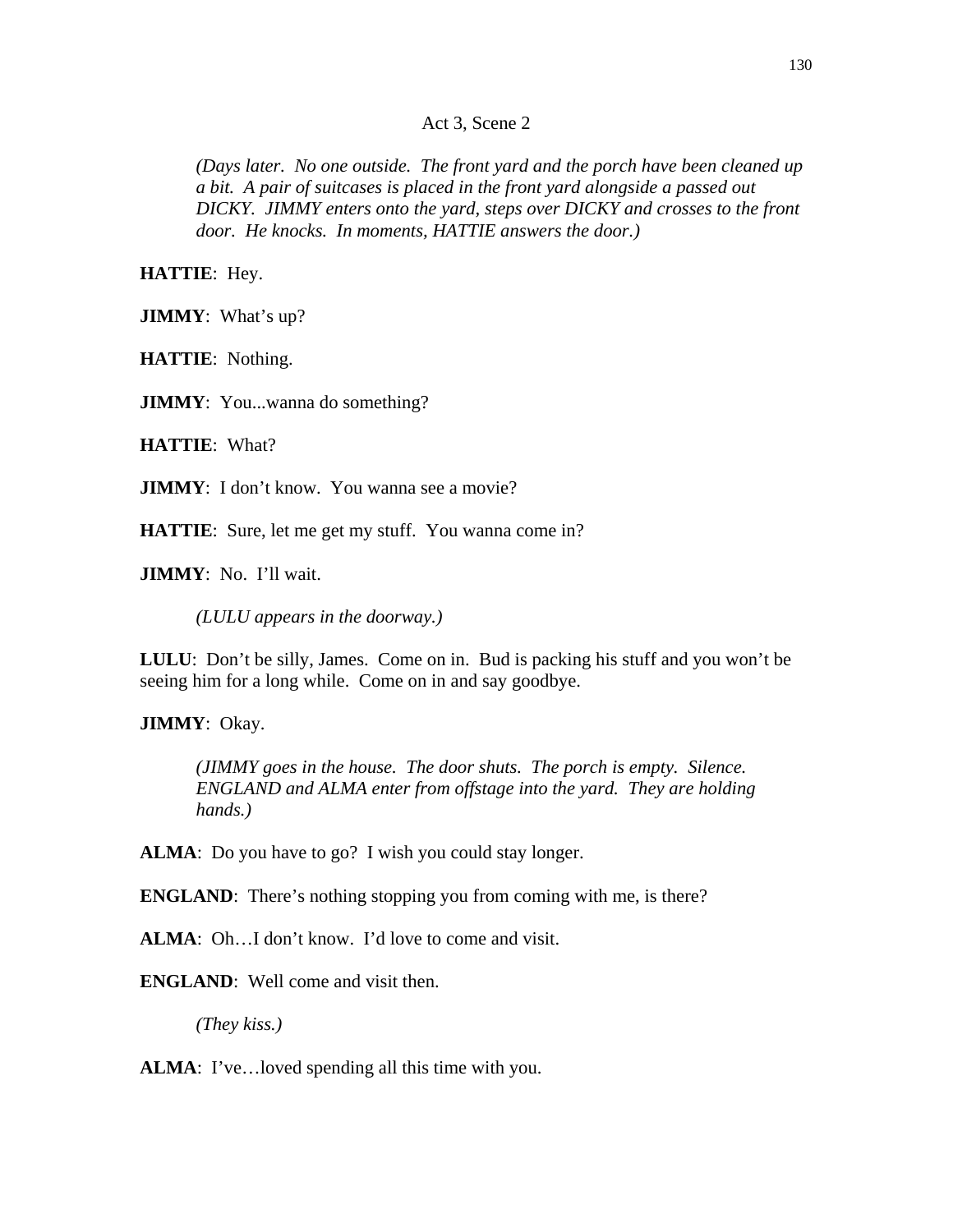**ENGLAND**: Sh...I don't like to say goodbye. I'm gonna see you real soon.

*(They kiss. The front door opens. BUD enters onto the porch. HATTIE, JIMMY and LULU follow. Awkward moment while they wait for ENGLAND and ALMA to finish. ALMA encourages BUD to interject. He does so begrudgingly.)*

**BUD**: Hey, England. You ready?

**BRUCE**: *(still focused on ALMA)* Sure.

*(BUD picks up both suitcases, walk to ENGLAND, hands him one.)* 

**BUD**: Come on now. Your plane leaves in an hour.

**BRUCE**: Thanks again for taking me.

**BUD**: *(irritated)* Yeah, yeah.

**LULU**: Thank you, Bud.

**ALMA**: Yes, thank you.

**BUD**: Yeah, yeah. *(lightening up a bit)* Do I get a hug from my big girl before I go?

**HATTIE**: Sure, dad.

*(HATTIE joins him in the yard. LULU and JIMMY stay on the porch. HATTIE and BUD hug.)* 

**BUD**: Don't go shooting anybody or anything like that all right.

**HATTIE**: Sure dad.

**ENGLAND**: I want to thank you all for your hospitality these past few days. It certainly has been a memorable trip. Alma, I'll see you soon.

**ALMA**: Next month.

**ENGLAND**: I can't wait.

*(They kiss.)* 

**BUD**: Oh, come on.

*(BUD exits. ENGLAND and ALMA slowly break apart. ENGLAND leaves. ALMA and HATTIE rejoin LULU and JIMMY on the porch. ALMA and LULU*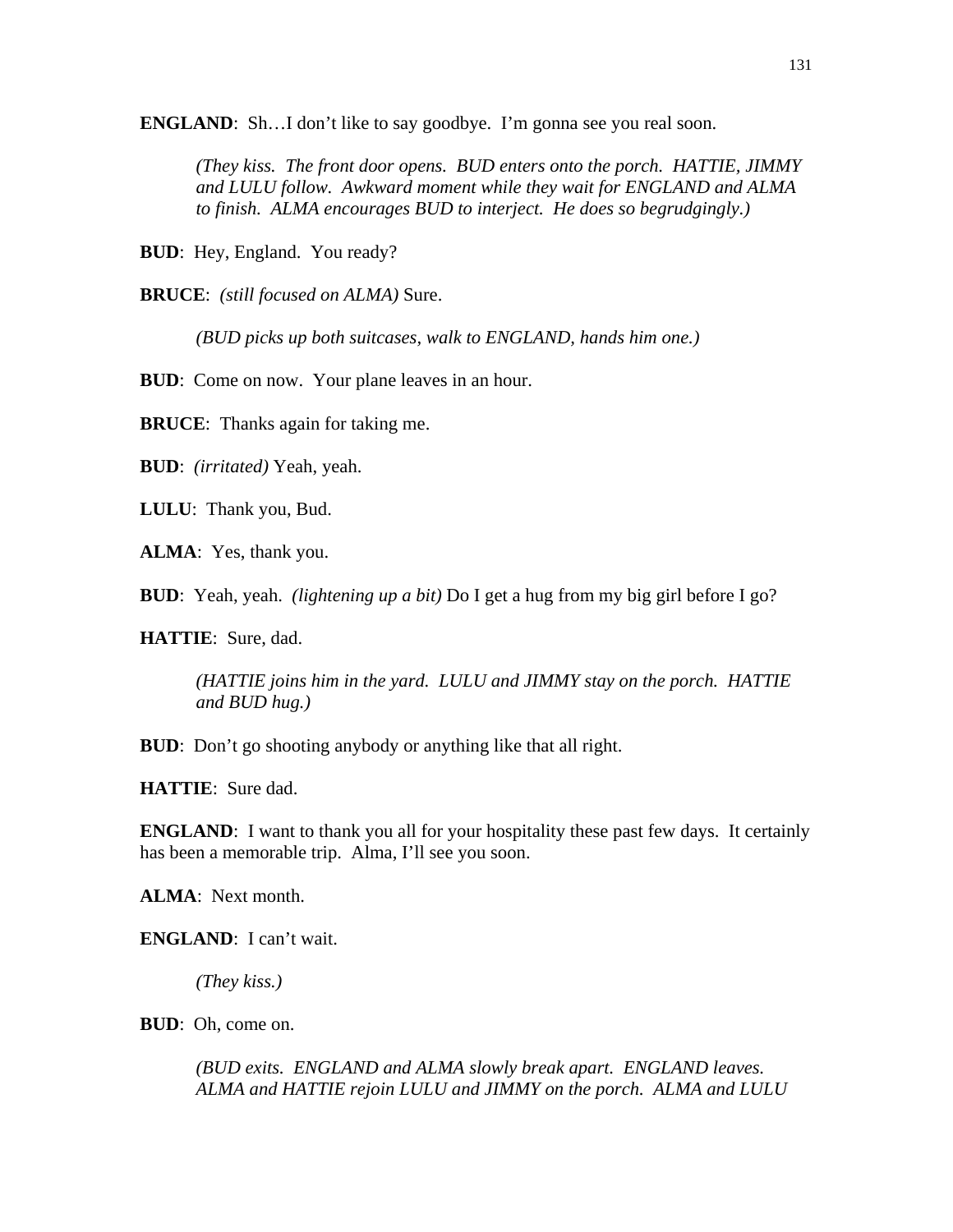*sit. HATTIE and JIMMY stand next to one another.)* 

**HATTIE**: Mom, Jimmy and I are goin' to the movies.

**LULU**: What are you gonna see?

**HATTIE:** I don't know. Something with lots of sex and violence and drugs probably...

**LULU:** Well, the two of you just keep a seat between each other...

**HATTIE**: Mom!

**LULU**: Have fun.

**HATTIE**: Can I borrow the car?

**LULU**: Very funny.

**HATTIE**: Come on, Jimmy.

**JIMMY**: See ya'll later.

**LULU & ALMA**: Bye. Have fun. Be careful.

*(HATTIE and JIMMY exit.)* 

**ALMA**: Isn't that sweet?

**LULU**: Sweet wasn't the word I had in mind. Dangerous...that's what it is...

ALMA: It's a lot less dangerous than her swinging that gun around like she was Annie Oakley or something.

**LULU**: I don't know.

**ALMA**: You should be happy for them.

**LULU**: She's fourteen…she's too young…

**ALMA**: Yeah, she's fourteen and you can't tell her anything either.

**LULU:** At least she's getting' out the house every once in a while.

*(Pause.)* 

**ALMA**: You okay? I mean about Bud and all.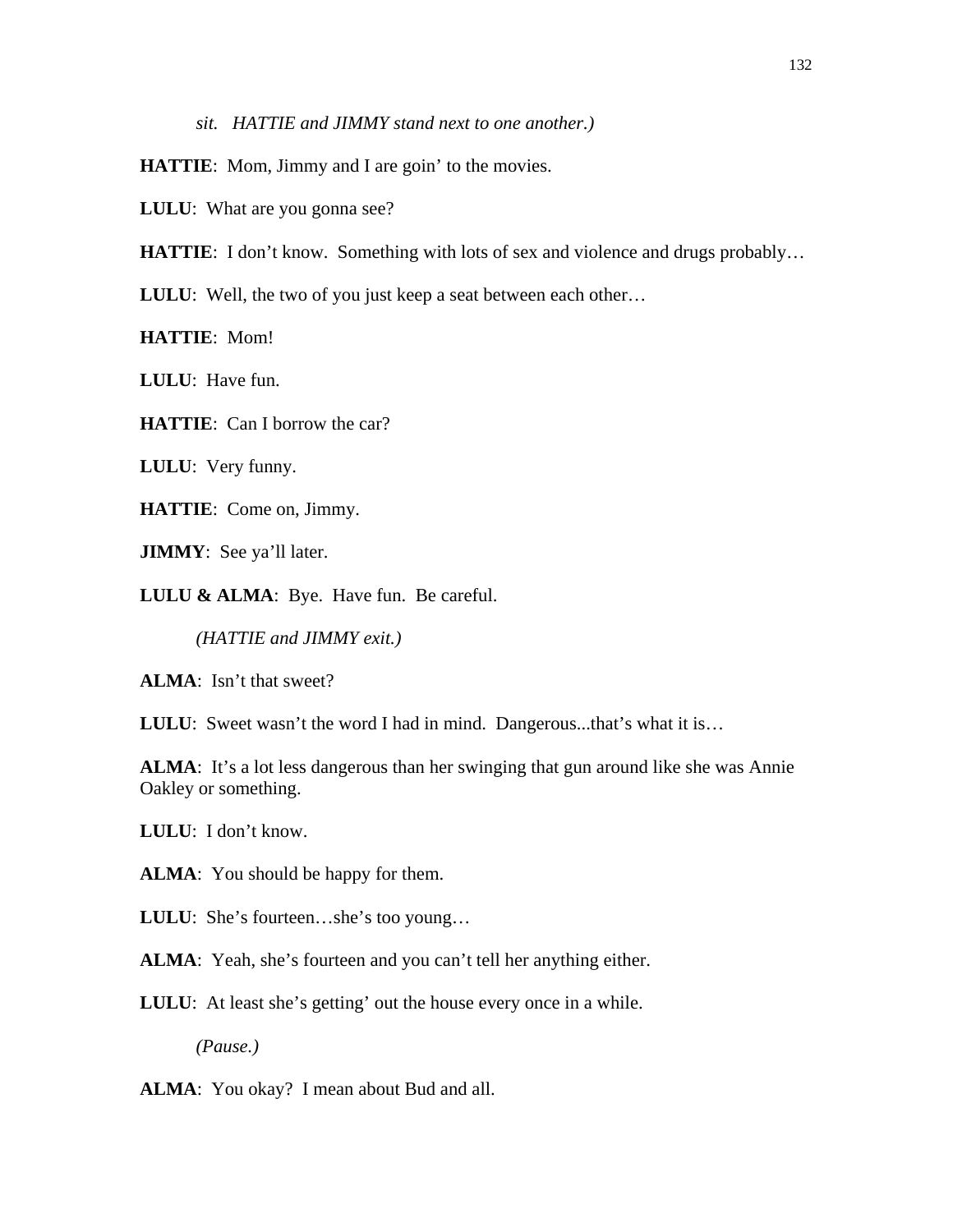**LULU**: Am I okay? I didn't think he was ever gonna leave. Thought it was part of my punishment or something…

**ALMA**: He'll be back.

**LULU**: Next month. Hattie's birthday. He wants to take her up to Logan for a weekend.

**ALMA**: He does?

**LULU**: Yeah. Least I can do is let him take her every once in a while, right? I don't know. It'll be weird having the house empty. Ain't never been in an empty house.

**ALMA**: I'll be in England.

**LULU**: England'll be in you…

ALMA: Lulu, stop it! That's crude.

**LULU**: I didn't mean nothin' by it.

**ALMA**: Yeah, right.

*(Pause)* 

**LULU**: *(indicating DICKY)* Do you think he's dead?

**ALMA**: I doubt it.

**LULU**: Should we check on him?

**ALMA**: No. I can smell him from here.

**LULU**: *(screaming at DICKY)* Hey stinky!

*(The women wait for a response. DICKY doesn't budge.)* 

**ALMA**: You see. Some things never change.

**LULU**: And other things are changing all the time. I'm getting' old Alma.

ALMA: Stop it. You're barely thirty.

**LULU**: I feel like I'm sixty. I feel like I've lived two lives.

**ALMA**: I know it.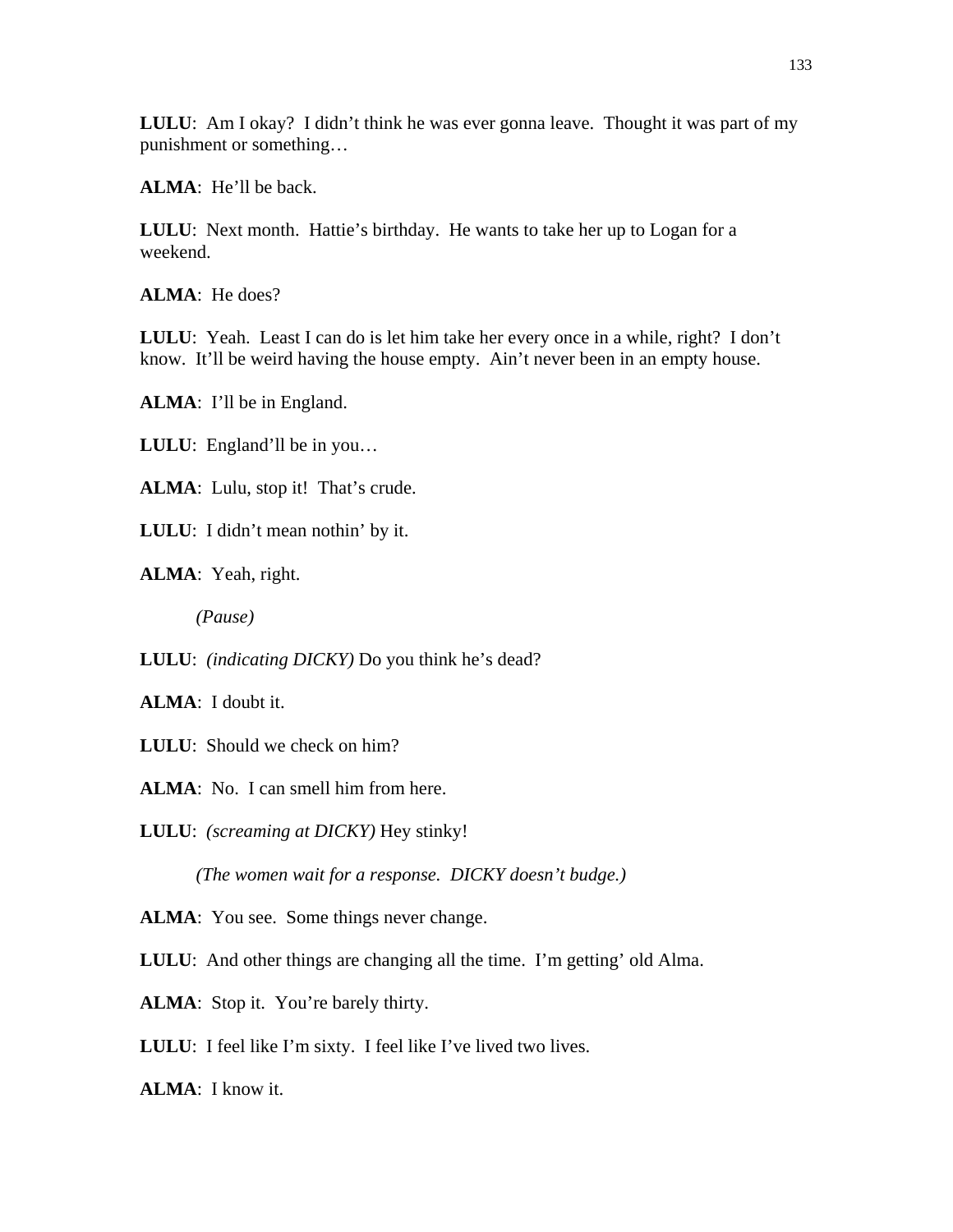**LULU**: You sad about Bruce?

**ALMA**: Naw. I'll be okay. Get to talk to him online tomorrow. Get to see him next month.

**LULU**: Yeah. Nice guy.

**ALMA**: Everything'll be okay, Lulu.

**LULU**: You think so?

**ALMA**: I know it.

**LULU:** Should be a little quieter around here.

**ALMA**: Yeah. You want something from inside.

**LULU**: Yeah, bring me a beer.

**ALMA**: *(rises)* Sure thing.

**LULU**: *(rises)* Wait a second. I think I'll go in with ya'.

*(Their conversation continues as they enter into the house.)* 

**ALMA**: I could show you that website that I was telling ya' about. The place I met England…

**LULU**: I know…I know…

*(The porch is empty. Lights slowly fade. DICKY stirs but remains asleep. Blackout.)* 

THE END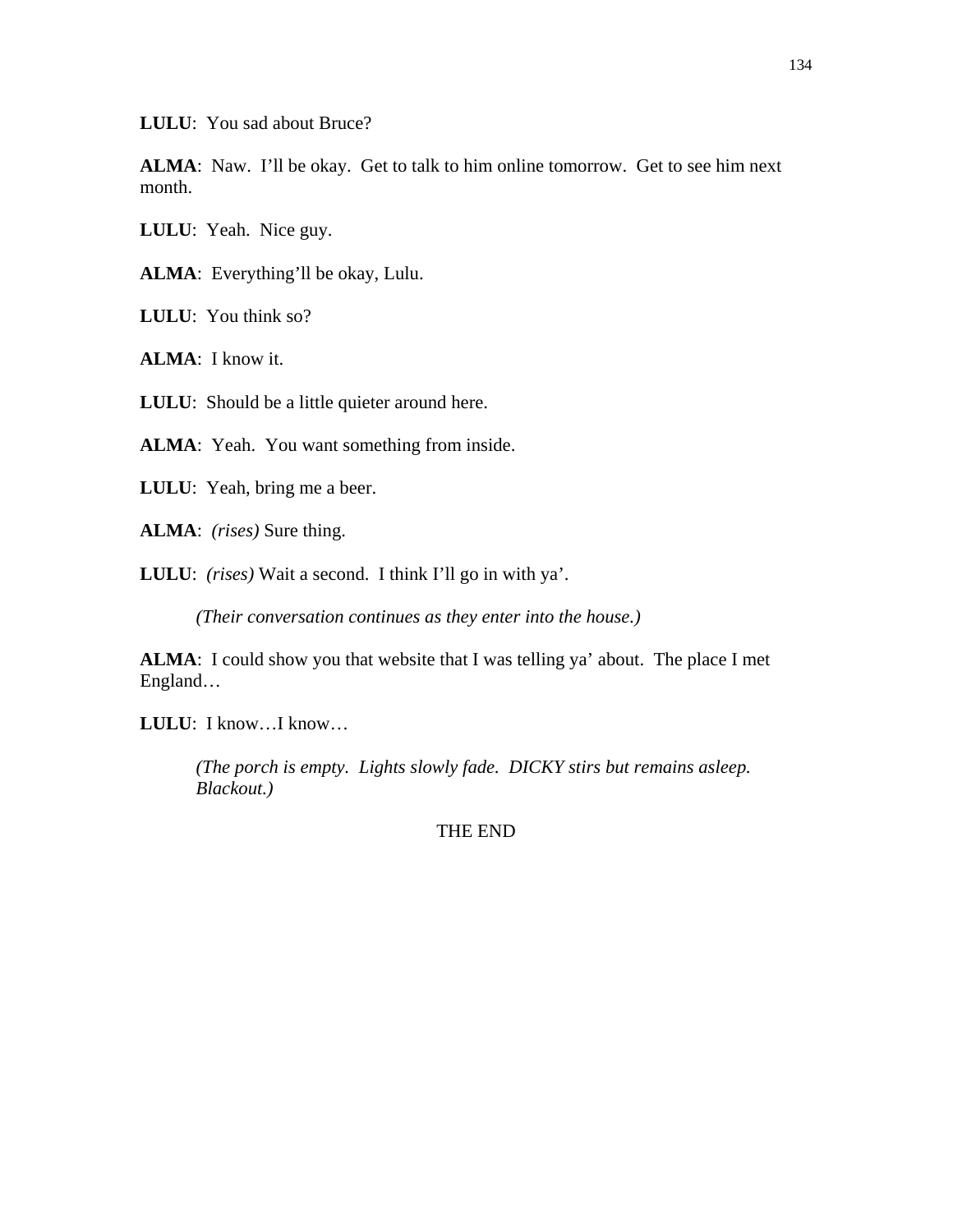#### Epilogue

Both shows are dark comedies. Most good comedies poke fun at somebody. American Standard criticizes politicians in a comical way. In Princess, authority figures of all kinds (police, parents) are singled out. But I also wanted to show the heart of these characters. As in life, there are no completely good or bad people in these stories. Hattie wants attention. Lulu wants her life back. Bud doesn't know what he wants and admits as much. Deep down Marcus and John both want to serve the public. With everything there for us to laugh at there is also something to admire or at least something to make us smile.

 The production of my first two plays was an integral part of the writing process. It is an amazing experience to work with a group of actors and hear them reading lines that I wrote and performing actions that I have written. It is the quickest and easiest way to work the bugs out of a play. It is the ultimate workshop with actors, director, stage manager and, of course, the writer all working to fine tune the product and prepare it for an audience. And the audience is the ultimate test of what works in a play and what needs re-worked.

 With *Princess* I have not yet had the benefit of such a production. When a group of actors is assembled I believe the parts of the story that I will focus most or re-writing and editing will be the first five pages and the last five pages. I am almost too close to the project to know, but it seems that the play starts a little slow and ends a bit too quickly or cheerily or something. I'm not sure. I've had as much told to me by the few people that have read it. The rest of play feels comfortable and quite nice and I can't wait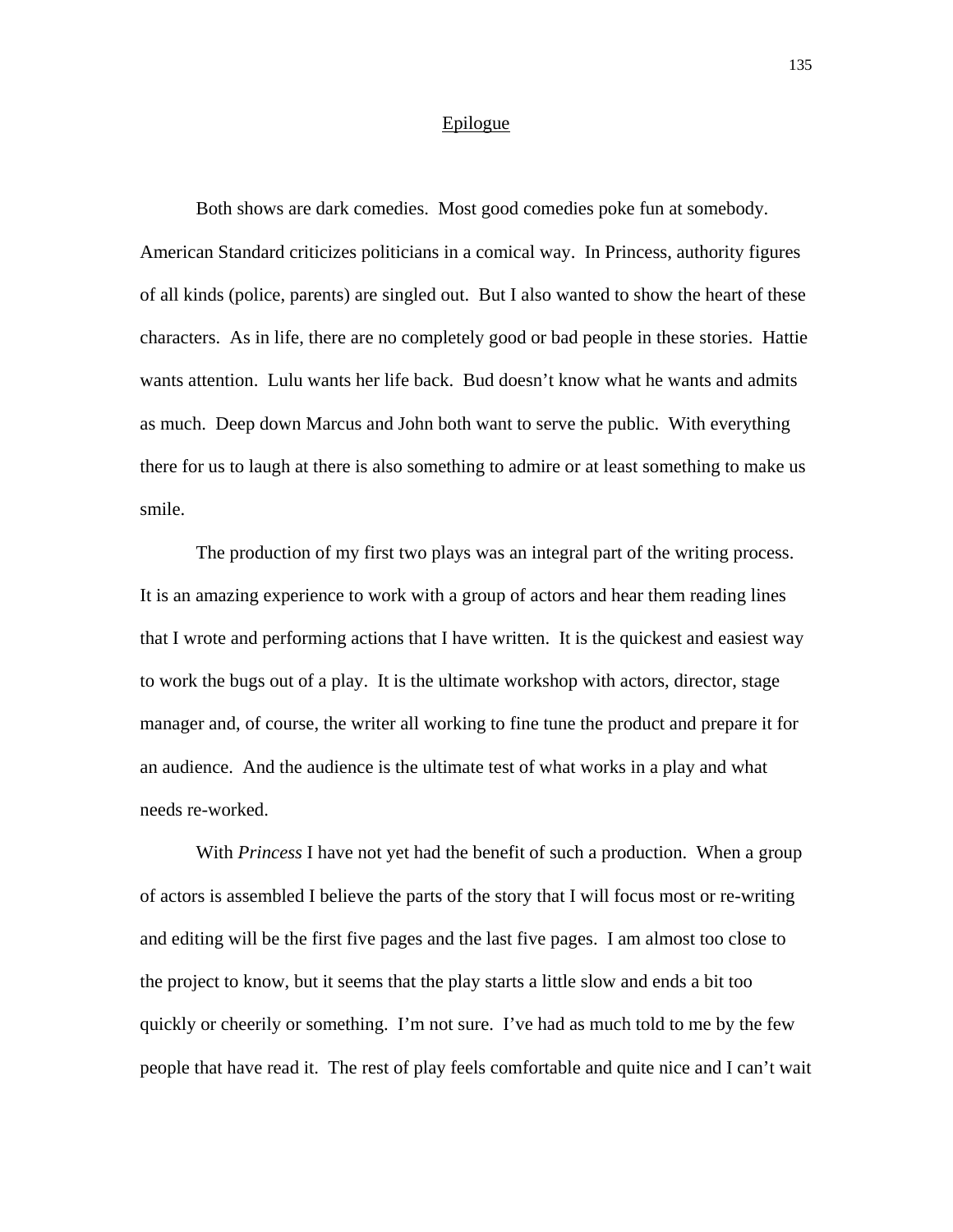to see actors performing it in front of an audience.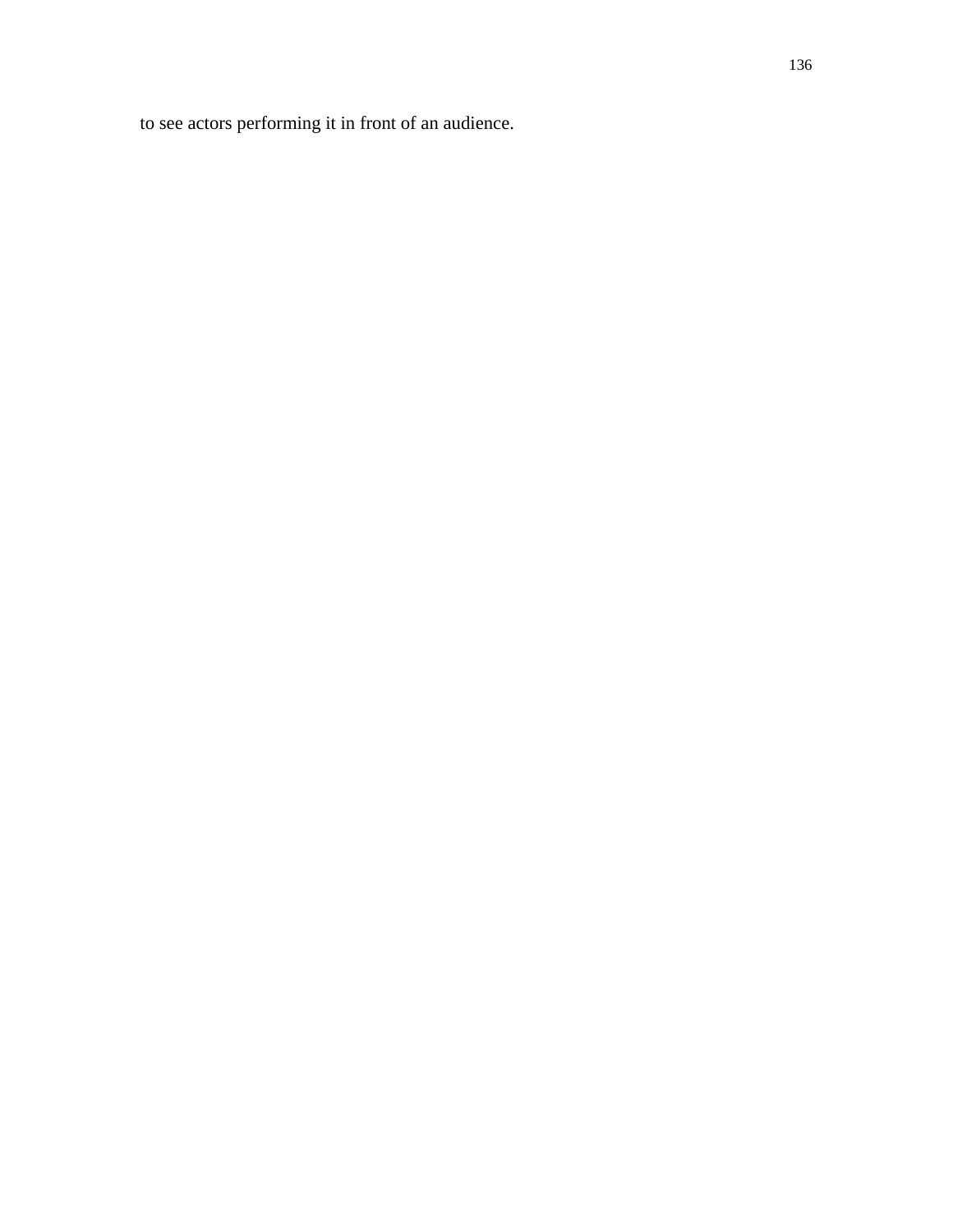# Jonathan Joy  $1034 10<sup>th</sup>$  Ave Rear, Huntington WV 25701. (304) 544-0696

## **Work Experience**

֡֡

May 2001—present, Theatre Artist-in-Residence Paramount Arts Center, 1300 Winchester Ave, Ashland KY 41101, (606) 324-3175

- Teach weekly theatre workshops/classes for youth ages 4-18. These workshops expose students to all aspects of theatre with a focus on performance and playwriting.
- Teach annual professional development theatre courses for elementary school teachers.

Sept 2001—present, Theatre Educator/Performing Artist Huntington Museum of Art, 2033 McCoy Rd, Huntington WV 25701, (304) 529-2701

- Teach theatre workshops/classes for youth ages 4-13.
- Perform for special events/readings (i.e. *Poe* for Taste of the Arts luncheon).
- Organize events for the Theatre at the Museum Series.

Aug 1998—present, Managing Director Free Spirit Productions, 5801 Cline Dr, Ashland KY 41102

• Responsible for all aspects of theatre production including show selection, material rentals, budget, dramaturgy, acting, directing, marketing, set construction, etc. Shows include *Fool for Love*, *Much Ado About Nothing*, *The Glass Menagerie* and more.

Aug 1999—Apr 2000, Actor/Technician/Assistant Director Virginia Stage Company, Corner of Monticello/Tazewell, Norfolk VA, (757) 627-1234

- Assistant Director for world premiere play *The Dream Keeper*.
- Perform in *A Christmas Carol* (Ghost of X-mas Future). EMC credit.
- Various shop crew/scenic artist/technician work for eight show season.

Sept 1998—May 1999, Actor/Educator Phoenix Theatre Circle, 1250 Chambers Rd Ste 225, Columbus OH 43212

- Perform in five show season. Roles included Dickon in *The Secret Garden* and Stuart Little in *The Adventures of Stuart Little*.
- Teach theatre classes/workshops for youth ages 5-12.

## **Education**

Master of Arts in English (Drama/Creative Writing) – Marshall University, 2004 Bachelor of Fine Arts in Theatre (Acting/Directing) – Marshall University, 1998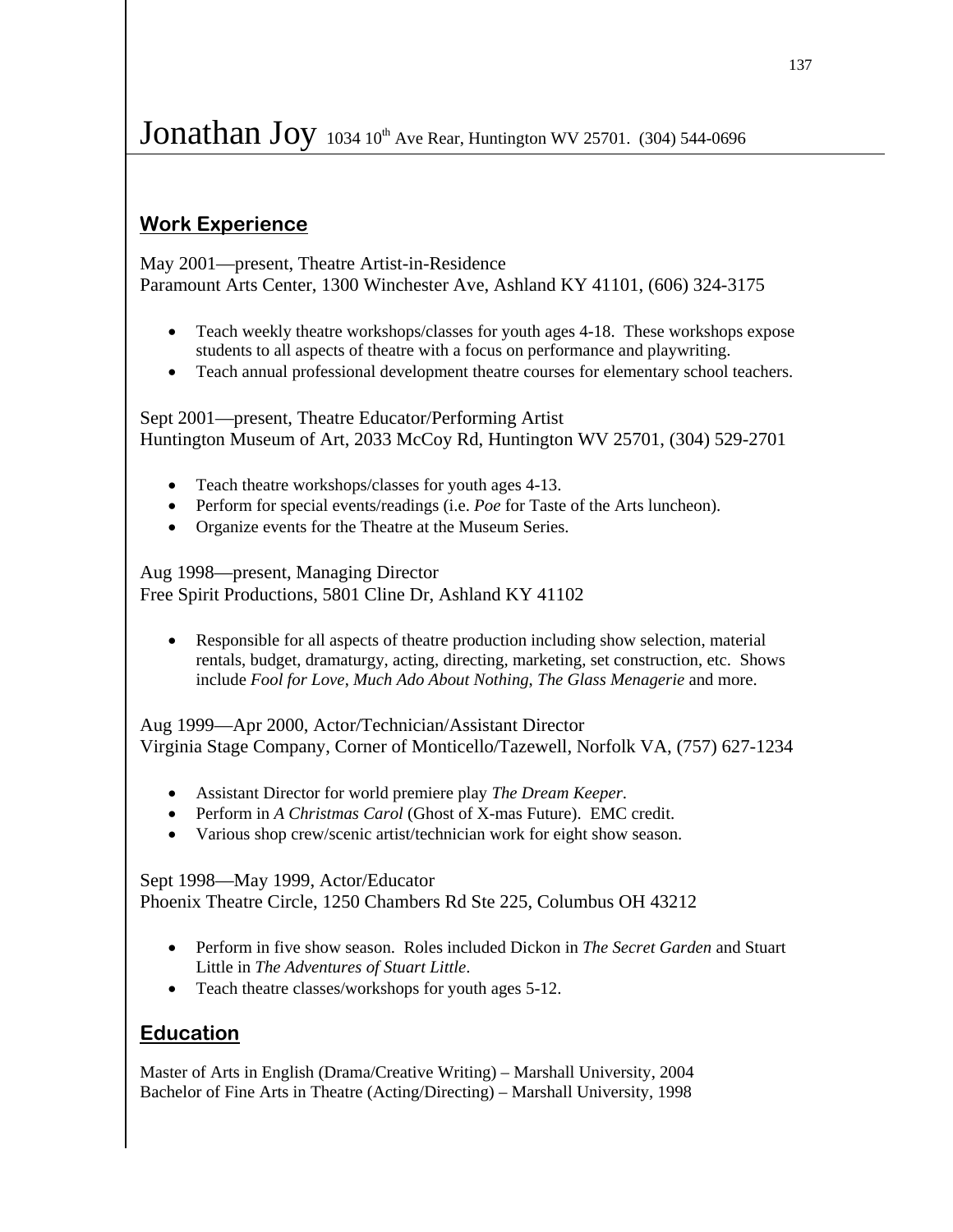# Jonathan Joy 1034 10<sup>th</sup> Ave Rear, Huntington WV 25701. joyjonathan@yahoo.com

## **Publication**

### June 2003

ֺ֝֡

One Act Play Depot, Box 335, Spiritwood Saskatchewan Canada, SOJ 2MO *Simply Selma*, a long one-act play, was published June 24, 2003.

## July 2003

A monologue from the play *The Princess of Rome, Ohio* was contracted for publication in *Millennium Monologues II*. Editor - Gerald Lee Ratliff. The book will be available Summer 2004.

### August 2003

An essay titled *Shakespeare Comes to Ashland…KY* was contracted for publication in *Shakespeare Festivals Around The World*. Editor – Marcus D. Gregio. The book will be available Winter 2004.

January 2004 Brooklyn Publishers, 1841 Cord Street, Odessa, TX 79762 1-888-473-8521 *A Match Made in Heaven*, a ten minute play, was published January 12, 2004.

## **Awards and Recognition**

2004 – 1st Place, Maeir Award for Creative Writing for the play *The Princess of Rome, Ohio*.

- 2003 Wallace E. Knight Award for Writing Excellence for the play *American Standard*.
- 2003 1st Place, Maier Award for Creative Writing for *American Standard*.

2002 - Honorable Mention, Maier Award for the original play *Simply Selma*.

2001 - Top 25, Oxford New Play Festival (Ole Miss) for the short play *The Stranger*.

1997 & '98 - Irene Ryan acting nominations for roles in *Blithe Spirit* and *Philadelphia, Here I Come*.

## **References**

- 1. Tressa Preston, Artistic Director-Free Spirit Productions, (740) 591-5539
- 2. Katherine Cox, Education Director-Huntington Museum of Art, (304) 529-2701
- 3. Mike Hildebrandt, Education Director-Paramount Arts Center, (606) 324-3175
- 4. Kenton Yeager, Associate Artistic Director-Virginia Stage Company, (865) 974-4867
- 5. Steven Andersen, Artistic Director-Phoenix Theatre Circle, (614) 481-4360